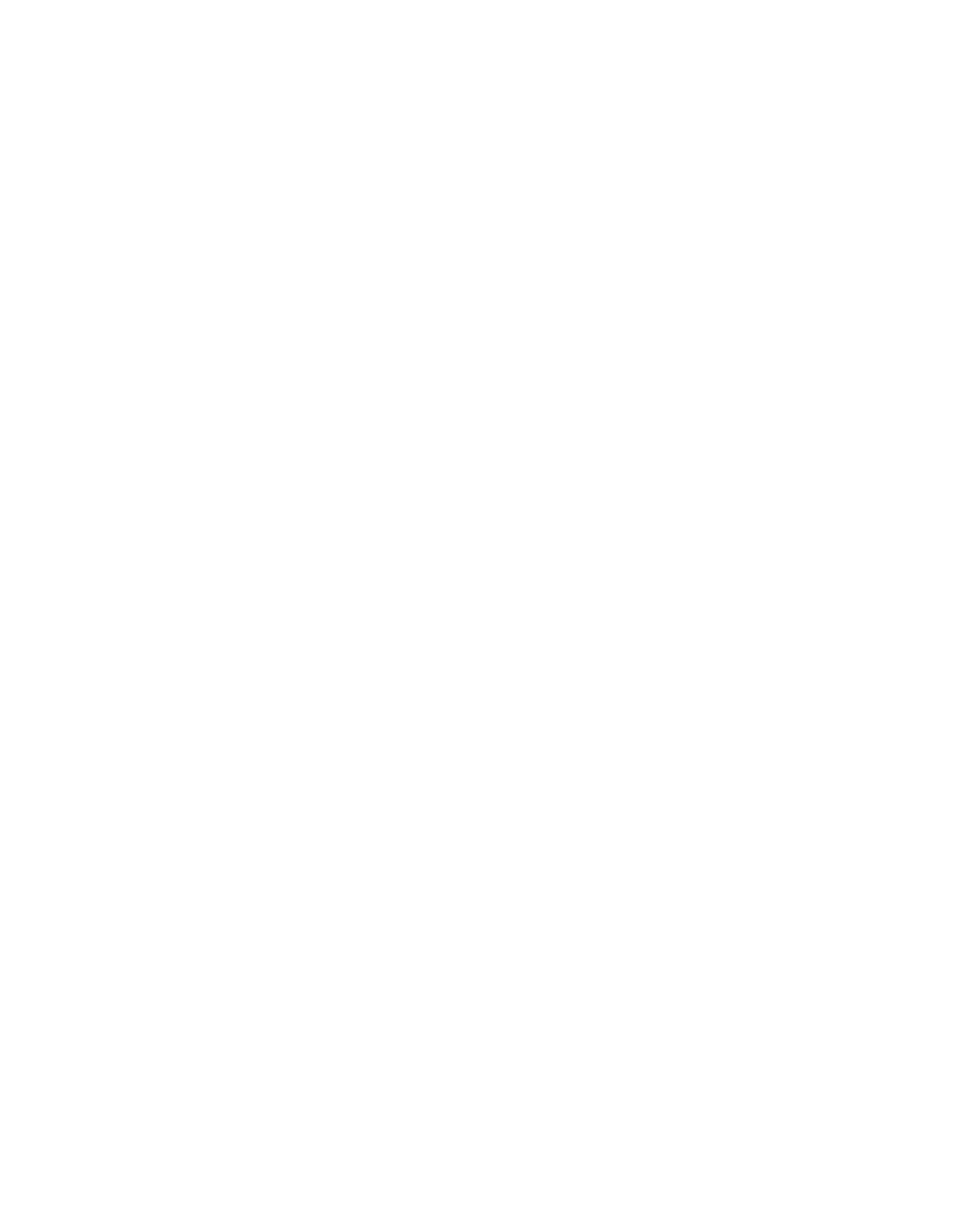# residential tenancies

# CHAPTER 401 OF THE REVISED STATUTES, 1989

amended 1992, c. 31, ss. 1, 4(b) and (c), 5(1), 8(1) and (2) (except  $s.18(4B)$  as enacted thereby), 9, 10, 14-16; 1993, c. 40, ss. 1-7, 8(2)-14; 1994, c. 32; 1997, c. 7; 2002, c. 10, ss. 23-36; 2002, c. 30, ss. 16-18; 2010, c. 72; 2011, c. 70; 2012, c. 64

# **An Act Respecting Residential Tenancies**

#### Table of Contents

(The table of contents is not part of the statute)

|                             | Section |
|-----------------------------|---------|
|                             |         |
|                             |         |
| Purpose                     |         |
|                             |         |
| Interpretation              |         |
|                             |         |
|                             |         |
| Landlord and Tenant         |         |
|                             |         |
| Application of Acts         |         |
|                             |         |
|                             |         |
|                             |         |
|                             |         |
| Application Fee             |         |
|                             |         |
| Requirement for Lease       |         |
|                             |         |
|                             |         |
| <b>Statutory Conditions</b> |         |
|                             |         |
|                             |         |
|                             |         |
| Notice to Quit              |         |
|                             |         |
|                             |         |
|                             |         |
|                             |         |
|                             |         |
|                             |         |
|                             |         |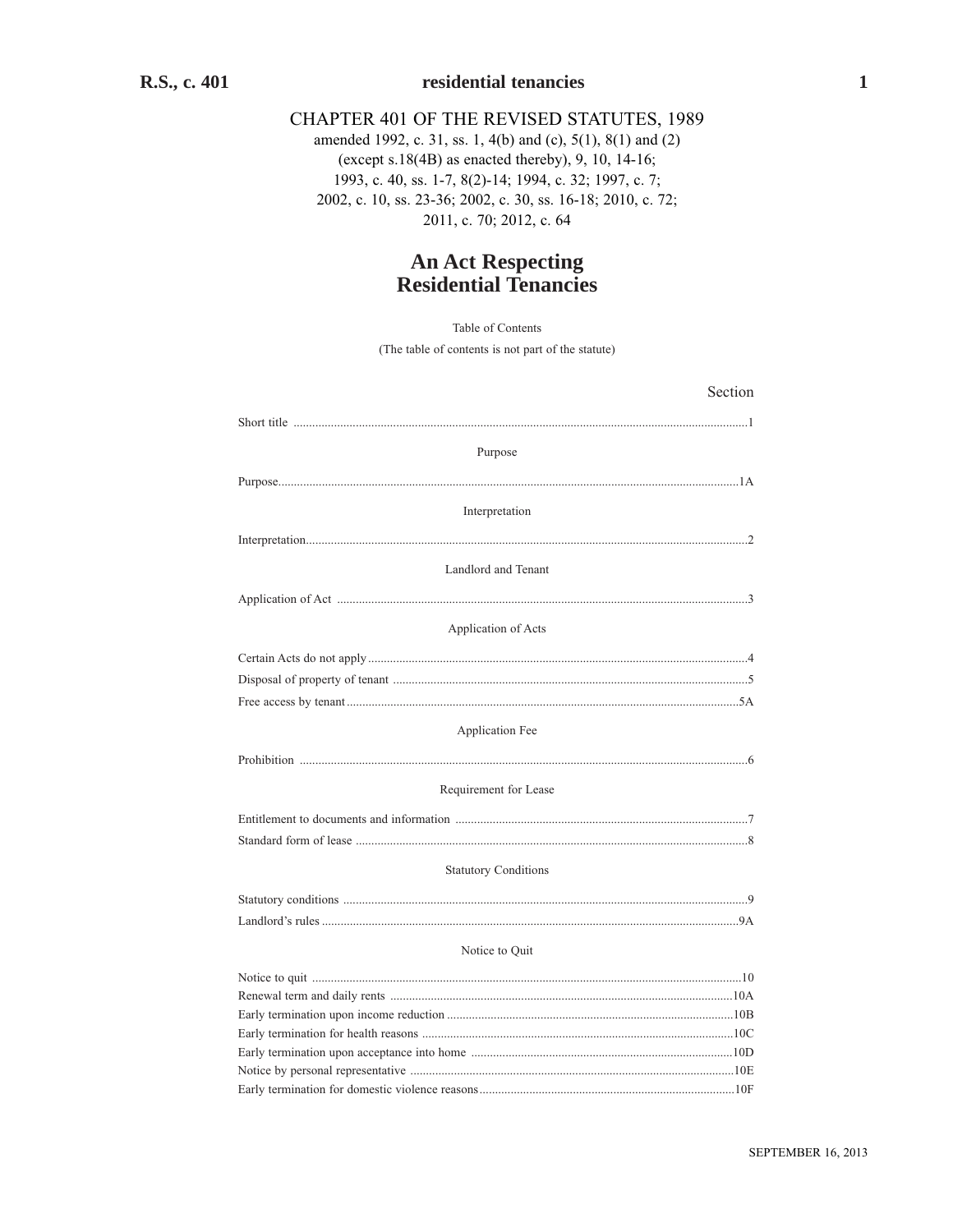# residential tenancies

Certificate Confirming Grounds to

Terminate Tenancy Due to Domestic Violence

| Rental Increase                      |  |
|--------------------------------------|--|
|                                      |  |
|                                      |  |
|                                      |  |
| Security Deposit                     |  |
|                                      |  |
| Procedures                           |  |
|                                      |  |
|                                      |  |
|                                      |  |
|                                      |  |
|                                      |  |
|                                      |  |
|                                      |  |
|                                      |  |
|                                      |  |
|                                      |  |
|                                      |  |
| Residential Tenancies Board          |  |
|                                      |  |
| Personnel                            |  |
|                                      |  |
|                                      |  |
|                                      |  |
|                                      |  |
| Protection of Tenants                |  |
|                                      |  |
| Enforcement                          |  |
|                                      |  |
|                                      |  |
| Penalty                              |  |
|                                      |  |
|                                      |  |
| Application                          |  |
|                                      |  |
|                                      |  |
|                                      |  |
|                                      |  |
| Manufactured-home Advisory Committee |  |
|                                      |  |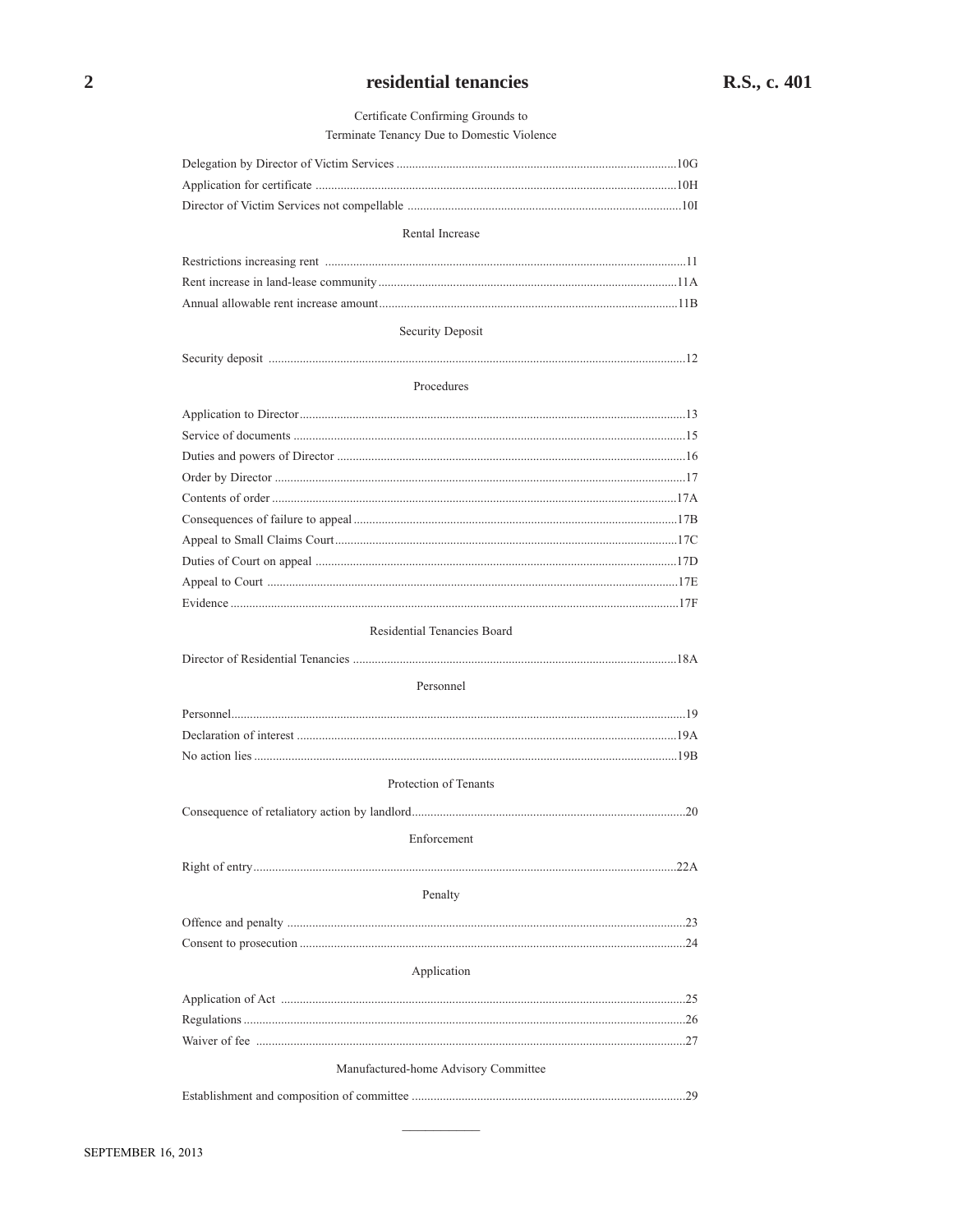# **R.S., c. 401 residential tenancies 3**

#### **Short title**

**1** This Act may be cited as the *Residential Tenancies Act*. R.S., c. 401, s. 1.

#### PURPOSE

#### **Purpose**

**1A** The purpose of this Act is to provide landlords and tenants with an efficient and costeffective means for settling disputes. 1993, c. 40, s. 1.

#### INTERPRETATION

#### **Interpretation**

**2** In this Act,

(a) "anniversary date" means a date on which a lease was first entered into, and refers to the same date in a subsequent year as long as the lease continues, regardless of whether the lease is for a term running week to week, month to month, year to year, or for a fixed term;

(aa) *repealed 2002, c. 10, s. 23.*

(ab) "Director" means the Director of Residential Tenancies designated pursuant to this Act;

(aba) "Director of Victim Services" has the same meaning as in the *Victims' Rights and Services Act*, but includes a person authorized under Section 10G to exercise the powers and carry out the duties of the Director of Victim Services;

(abb) "domestic violence" has the same meaning as in the *Domestic Violence Intervention Act*;

(ac) "fixed-term lease" means a lease that is entered into for a fixed period of time, which includes the day of commencement and the day of termination stated in the lease;

(b) "landlord" includes a person who is deemed to be a landlord, a lessor, an owner, the person giving or permitting the occupation of premises and his and their heirs and assigns and legal representatives;

(c) "Minister" means the Minister of Service Nova Scotia and Municipal Relations;

(d) "land-lease community" means any lot, piece or parcel of land upon which two or more occupied manufactured homes are located for a period of ten days or more, either free of

charge or for revenue purposes, and includes any building, structure or enclosure used or intended for use as part of the equipment of such landlease community;

(e) "manufactured home" means any trailer that is

> (i) designed for or intended to be equipped with wheels, whether or not it is so equipped, and

(ii) constructed or manufactured to provide a residence for one or more persons,

but does not include a travel trailer or tent trailer otherwise designed;

(f) "manufactured home space" means a plot of ground within a land-lease community designed to accommodate one manufactured home;

(fa) "police agency" has the same meaning as "agency" in the *Police Act*;

(fb) "public housing program" means a rental program offered to tenants of low and modest income by reason of funding provided by the Government of Canada, the Province or a municipality or any agency thereof;

(g) "rent" means money or other value payable in consideration of the right to possess or occupy residential premises;

(h) "residential premises" includes any house, dwelling, apartment, flat, tenement, manufactured home, land-lease community, manufactured home space or other place that is occupied or may be occupied by an individual as a residence or that part of any such place that is or may be occupied by an individual as a residence, but does not include

> (i) a university, college or institution of learning, a public hospital, psychiatric hospital or maternity hospital, a municipal home, or a jail, prison or reformatory,

> (ii) a maternity home that is licensed under the *Children's Services Act*,

(iii) a nursing home to which the *Homes for Special Care Act* applies,

(iv) a hotel that is licensed under the *Hotel Regulations Act*,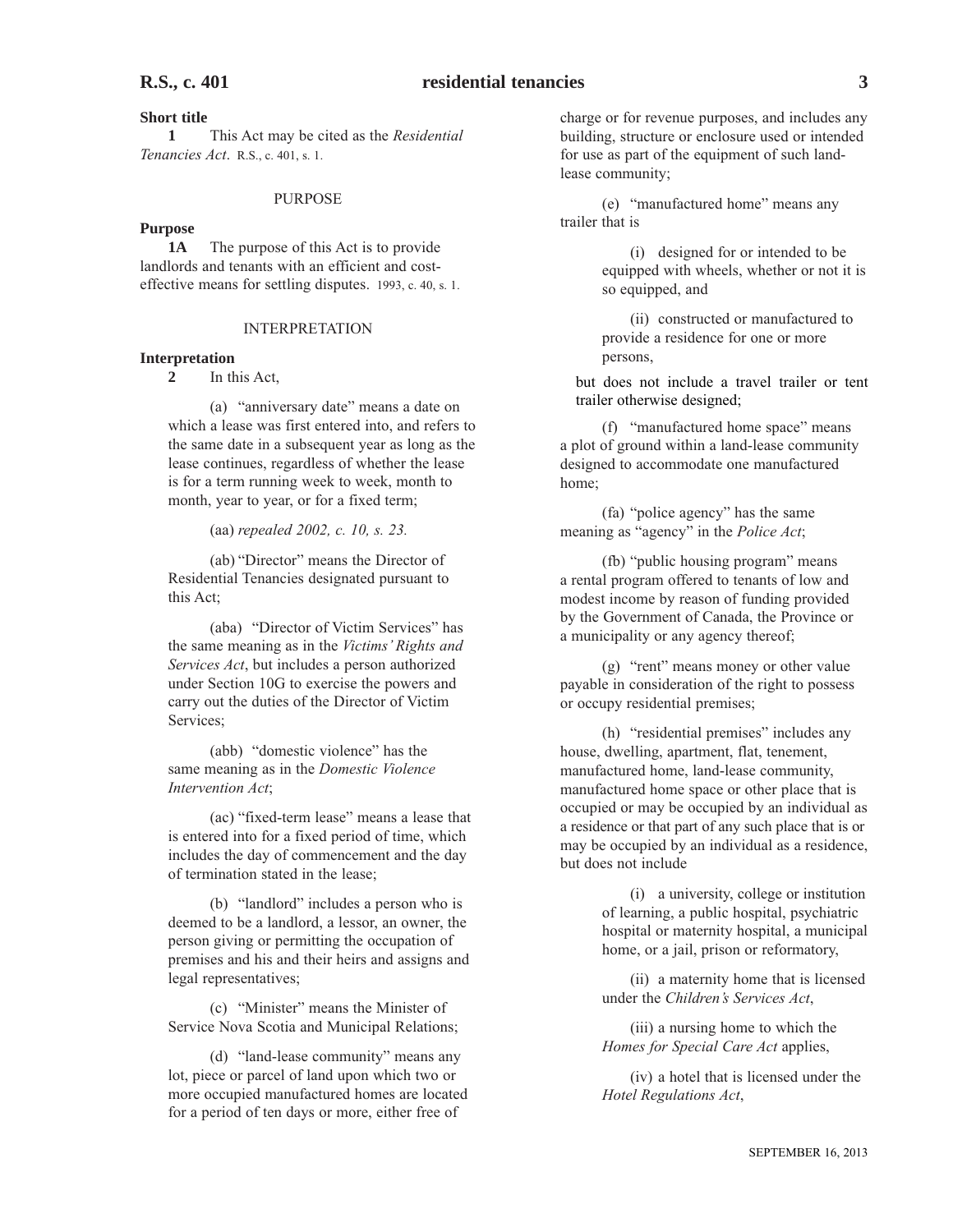(v) a residential care facility licensed under the *Homes for Special Care Act*, or

(vi) any other class of premises prescribed by regulation;

(i) "residential tenancy officer" means a residential tenancy officer appointed under this Act;

(ia) "Small Claims Court" means the Small Claims Court of Nova Scotia;

(j) "tenant" includes an individual who is deemed to be a tenant and an individual who is a lessee, occupant, subtenant, under-tenant, and his or their assigns and legal representatives;

(ja) "victim" has the same meaning as in the *Domestic Violence Intervention Act*;

(k) "wear and tear" means the usual degree of depreciation or deterioration caused by living in a residential premise, relative to the duration of the lease. R.S., c. 401, s. 2; 1992, c. 31, s. 1; 1993, c. 40, s. 2; 2002, c. 30, s. 23; 2010, c. 72, ss. 1, 22; 2012, c. 64, s. 1.

#### LANDLORD AND TENANT

#### **Application of Act**

**3 (1)** Notwithstanding any agreement, declaration, waiver or statement to the contrary, this Act applies when the relation of landlord and tenant exists between a person and an individual in respect of residential premises.

**(2)** For the purposes of subsection (1), the relation of landlord and tenant is deemed to exist in respect of residential premises between an individual and a person when an individual

> (a) possesses or occupies residential premises and has paid or agreed to pay rent to the person;

> (b) makes an agreement with the person by which the individual is granted the right to possess or occupy residential premises in consideration of the payment of or promise to pay rent;

(c) has possessed or occupied residential premises and has paid or agreed to pay rent to the person. R.S., c. 401, s. 3.

#### APPLICATION OF ACTS

#### **Certain Acts do not apply**

**4** When the relation of landlord and tenant exists in respect of residential premises by virtue of this Act or otherwise,

(a) the *Overholding Tenants Act*; and

*(b) the Tenancies and Distress for Rent Act*,

do not apply to the landlord or to the tenant or in respect of the residential premises or any goods or chattels on the residential premises. R.S., c. 401, s. 4.

## **Disposal of property of tenant**

**5 (1)** A landlord shall not hold or dispose of a tenant's personal property except in accordance with an order made pursuant to Section 17 or except as otherwise authorized by law.

**(2)** Nothing in subsection (1) entitles a tenant to leave personal property in the residential premises after the tenancy has terminated.

**(3)** Where a tenant leaves personal property in the residential premises after the tenancy has terminated or the tenant has abandoned the residential premises, the landlord shall do an inventory, to be filed with the Director, of the personal property and may at any time after sixty days dispose of the property in the manner determined by regulation and any revenue received from such property shall be paid first, towards rent owed, and second, for any storage costs or damages, with respect to the residential premises and any balance shall be turned over to the Public Trustee. R.S., c. 401, s. 5; 1993, c. 40, s. 3; 1997, c. 7, s. 1; 2002, c. 30, s. 16.

#### **Free access by tenant**

**5A** A landlord shall not bar a tenant from free access to the residential premises during the term of the tenancy. R.S., c. 401, s. 5; 1993, c. 40, s. 3.

#### APPLICATION FEE

#### **Prohibition**

**6 (1)** No person shall demand, accept or receive, from an individual who may, or applies to, become a tenant of that person, a sum of money or other value in consideration of or respecting the application by the individual to become a tenant of that person.

**(2)** For the purpose of a proceeding in respect of subsection (1),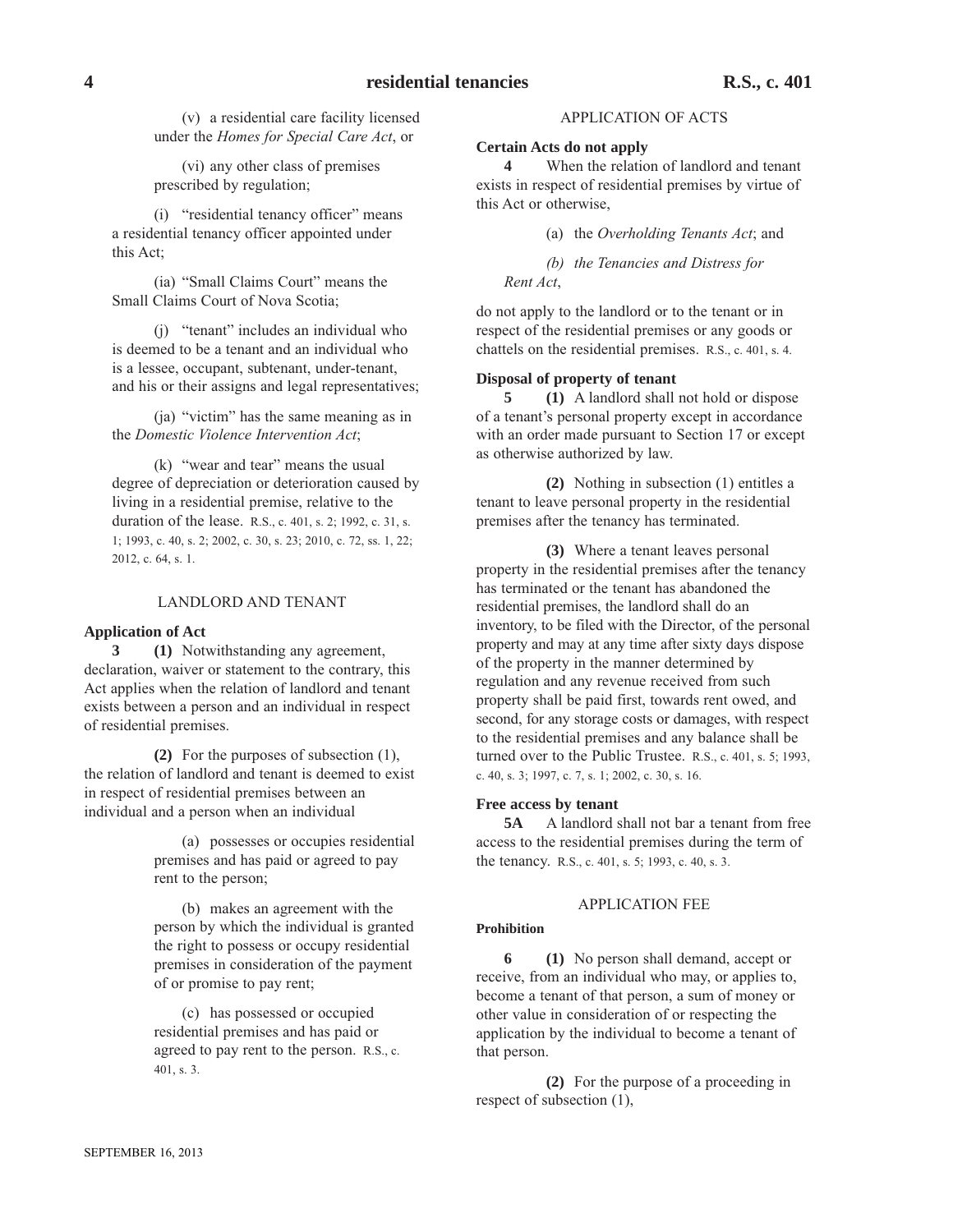# **R.S., c. 401 residential tenancies 5**

(a) a person who contravenes subsection (1) is deemed to be a landlord;

(b) the individual from whom that person demands, accepts or receives a sum of money or other value is deemed to be a tenant; and

(c) a relation of landlord and tenant is deemed to exist between them.

**(3)** Notwithstanding subsection (1), a landlord may charge a sum not exceeding the amount prescribed by regulation for expenses actually incurred in respect of a sublease or an assignment.

**(4)** Notwithstanding subsection (3), tenants who are leasing under a public housing program shall not sublet the residential premises. R.S., c. 401, s. 6; 1993, c. 40, s. 4; 2010, c. 72, s. 2.

#### REQUIREMENT FOR LEASE

#### **Entitlement to documents and information**

**7 (1)** No landlord shall grant a lease or possession or occupancy of residential premises to a tenant unless the landlord has provided the tenant with a copy or reproduction of this Act without cost within ten days of the earliest of

> (a) the date specified in the lease as the start of the tenancy;

(b) the date upon which the tenant signs the lease;

(c) the date upon which keys to the residential premises are delivered to the tenant by the landlord; and

(d) the date upon which the tenant takes possession of the residential premises or occupies those premises.

**(1A)** For the purpose of subsection (1), where there is more than one tenant occupying residential premises, delivery of the copy or reproduction of this Act by the landlord is compliance with that subsection if it is made to any one of those tenants.

**(2)** A landlord, with respect to every written tenancy agreement entered into, shall when the tenancy agreement is initially entered into, or if it is entered into before the first day of February, 1985, on the anniversary date thereof, provide the standard form of lease as prescribed by regulation for both the landlord and tenant to sign and a copy signed by

both the landlord and tenant shall be retained by the tenant at the time of the signing or given to the tenant within ten days thereof.

**(3)** Where a landlord fails to provide a copy or reproduction of this Act in accordance with subsection (1) or a copy of a written lease in accordance with subsection (2), the tenant

> (a) at any time before the tenant receives a copy or reproduction of this Act or the written lease from the landlord; or

> (b) within one month after the tenant receives a copy or reproduction of this Act or the written lease from the landlord,

may give notice to the landlord that the tenant will quit and deliver up the premises on a specified day within a period of three months from the day the notice is given.

**(4)** A tenant may apply to the Director for permission to pay the rent in trust to the Director until the landlord provides the tenant with an executed copy of the lease and a copy or reproduction of this Act.

**(5)** When a landlord provides an executed copy of the lease or a copy or reproduction of this Act, the landlord may request the tenant to execute an acknowledgement that the copies have been received.

**(6)** The landlord shall provide the tenant in writing with

(a) the landlord's name;

(b) the landlord's address; or

(c) the name and telephone number of a person responsible for the premises.

**(7)** Tenants who are leasing pursuant to a public housing program shall, with respect to that public housing program,

> (a) provide income verification as required; and

(b) continue to meet the qualifications required pursuant to the provisions of that public housing program.

**(8)** For the purpose of subsection (7), qualifications required pursuant to the provisions of a public housing program means income and family composition and those qualifications shall be attached to the lease. R.S., c. 401, s. 7; 1993, c. 40, s. 5; 1997, c. 7, s. 2; 2010, c. 72, s. 3.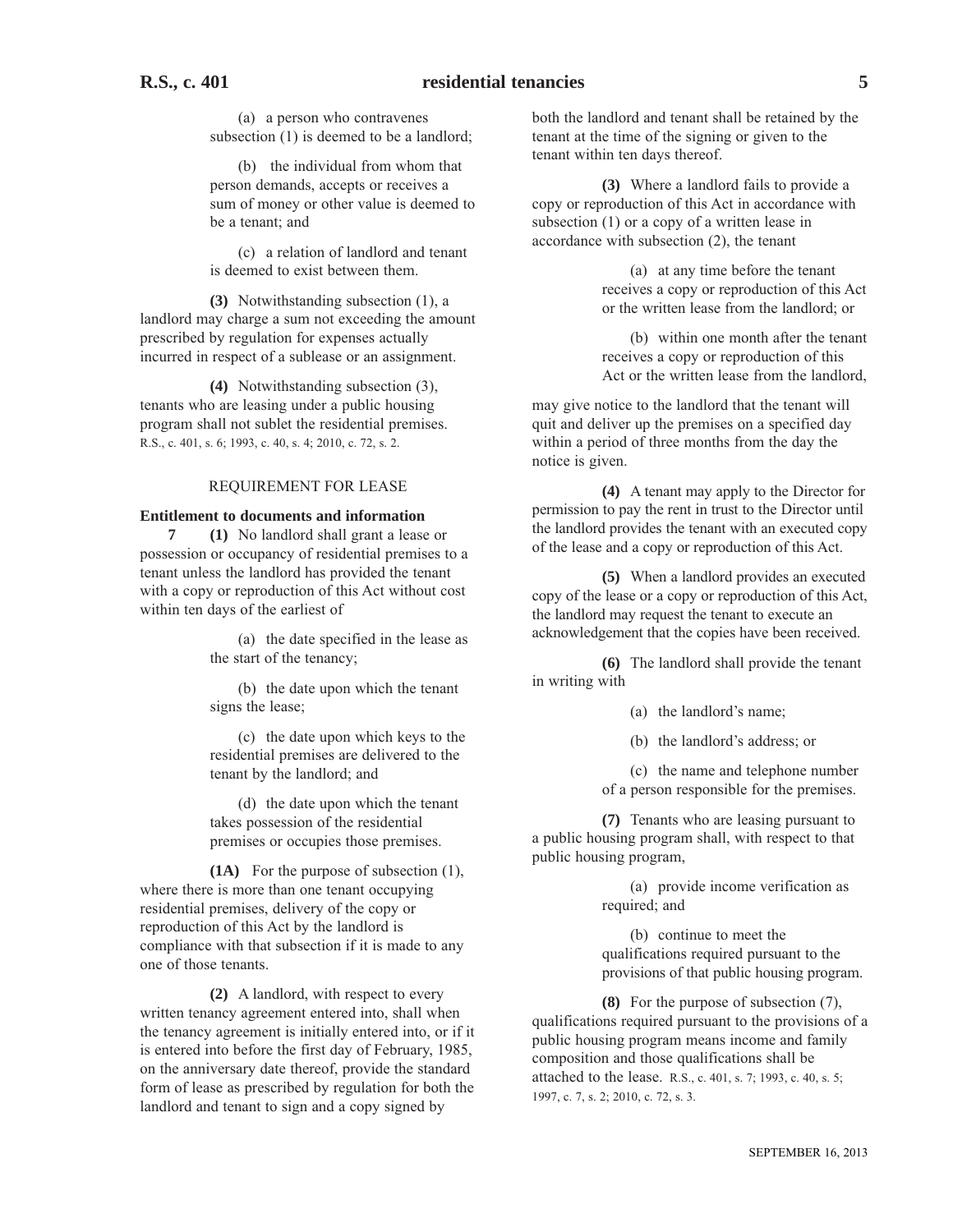# **Standard form of lease**

**8 (1)** In addition to the statutory conditions, a landlord and tenant may provide in a standard form of lease for other benefits and obligations which do not conflict with this Act.

**(2)** An additional benefit or obligation under subsection (1) is void unless it appears on both the landlord's and tenant's copies of the standard form of lease.

**(3)** Any alteration of or deletion from provisions that a standard form of lease is required by regulation to contain is void.

**(4)** On or after the first day of February, 1985, a landlord and a tenant who enter into a written tenancy agreement or renew a written tenancy agreement and who do not sign a standard form of lease are deemed to have done so and all provisions of this Act and the standard form of lease apply.

**(5)** A landlord and tenant who have an oral tenancy agreement and who do not sign a standard form of lease are deemed to have done so and all provisions of this Act and the standard form of lease apply. R.S., c. 401, s. 8.

#### STATUTORY CONDITIONS

#### **Statutory conditions**

**9 (1)** Notwithstanding any lease, agreement, waiver, declaration or other statement to the contrary, where the relation of landlord and tenant exists in respect of residential premises by virtue of this Act or otherwise, there is and is deemed to be an agreement between the landlord and tenant that the following conditions will apply as between the landlord and tenant as statutory conditions governing the residential premises:

Statutory Conditions

1. Condition of Premises - The landlord shall keep the premises in a good state of repair and fit for habitation during the tenancy and shall comply with any statutory enactment or law respecting standards of health, safety or housing.

2. Services - Where the landlord provides a service or facility to the tenant that is reasonably related to the tenant's continued use and enjoyment of the premises such as, but not so as to restrict the generality of the foregoing, heat, water, electric power, gas, appliances, garbage collection, sewers or elevators, the landlord shall not discontinue providing that service to the tenant without proper notice of a rental increase or without permission from the Director.

3. Good Behaviour - A landlord or tenant shall conduct himself in such a manner as not to interfere with the possession or occupancy of the tenant or of the landlord and the other tenants, respectively.

4. Obligation of the Tenant - The tenant is responsible for the ordinary cleanliness of the interior of the premises and for the repair of damage caused by wilful or negligent act of the tenant or of any person whom the tenant permits on the premises.

5. Subletting Premises - The tenant may assign, sublet or otherwise part with possession of the premises subject to the consent of the landlord which consent will not arbitrarily or unreasonably be withheld or charged for unless the landlord has actually incurred expense in respect of the grant of consent.

6. Abandonment and Termination - If the tenant abandons the premises or terminates the tenancy otherwise than in the manner permitted, the landlord shall mitigate any damages that may be caused by the abandonment or termination to the extent that a party to a contract is required by law to mitigate damages.

7. Entry of Premises - Except in the case of an emergency, the landlord shall not enter the premises without the consent of the tenant unless

(a) notice of termination of the tenancy has been given and the entry is at a reasonable hour for the purpose of exhibiting the premises to prospective tenants or purchasers; or

(b) the entry is during daylight hours and written notice of the time of the entry has been given to the tenant at least twenty-four hours in advance of the entry.

8. Entry Doors - Except by mutual consent, the landlord or the tenant shall not during occupancy by the tenant under the tenancy alter or cause to be altered the lock or locking system on any door that gives entry to the premises.

9. Late Payment Penalty - Where the lease contains provision for a monetary penalty for late payment of rent, the monetary penalty shall not exceed one per cent per month of the monthly rent.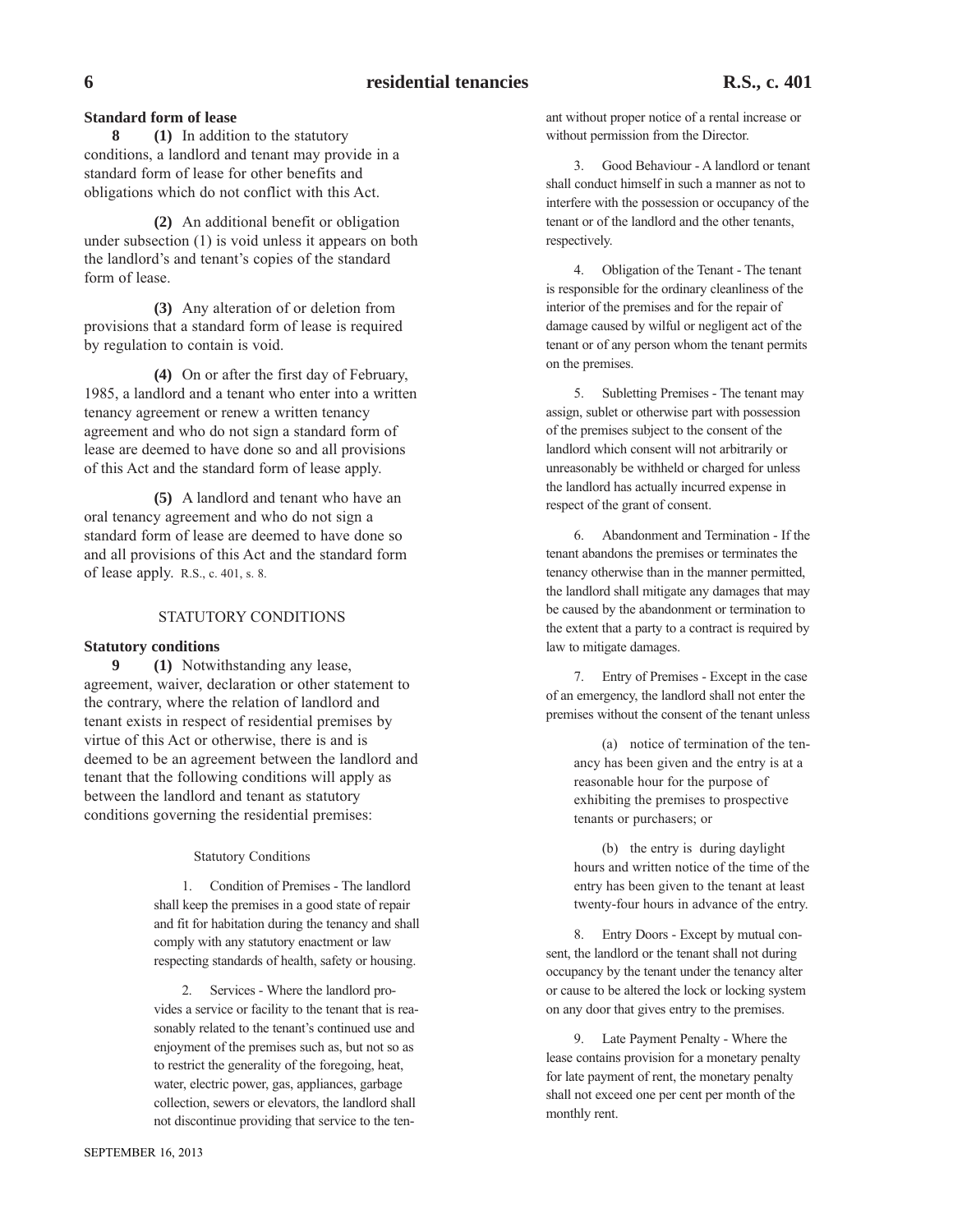# **R.S., c. 401 residential tenancies 7**

**(2)** In addition to the statutory conditions set out in subsection (1), there is and is deemed to be an agreement between the landlord and tenant that the following statutory conditions apply as between them in respect of the lease of a manufactured home space or a manufactured home in a land-lease community:

> Statutory Conditions Respecting Lease of a Manufactured Home Space or a Manufactured Home in a Land-lease community

> > 1. The landlord shall not restrict in any way the right of a tenant to sell, lease or otherwise part with the possession of a manufactured home by the tenant.

1A. Where a tenant wishes to sell or otherwise part with possession of a manufactured home, the tenant may apply in writing to the landlord on behalf of the person who wishes to acquire title to or possession of the manufactured home to become a tenant of the manufactured home space upon which the manufactured home is located.

1B. The consent of the landlord required by Statutory Condition 1A. will not arbitrarily or unreasonably be withheld.

1C. The landlord shall not charge a commission or fee for granting consent required by Statutory Condition 1A., other than the landlord's reasonable expenses actually incurred in respect to the grant of consent.

1D. The landlord shall in writing, within ten days of receipt of the request made pursuant to Statutory Condition 1A., consent to the request or set out the reasons why consent is being withheld, failing which the landlord is deemed to have given consent to the request.

2. The landlord shall not receive any compensation for acting as the agent of the tenant in any negotiations to sell, lease or otherwise part with possession of a manufactured home space or a manufactured home situate in a landlease community, unless provided for in a separate written agency agreement that is entered into by the tenant

> (a) after the tenant enters into the tenancy agreement; and

(b) at the time that the tenant decides he wishes to offer his manufactured home for sale or lease or otherwise part with the possession of his manufactured home or manufactured home space.

3. (1) Except as provided in this condition, the landlord shall not restrict in any way the right of the tenant to purchase goods or services from the person of the tenant's choice.

> (2) The landlord may set reasonable standards for manufactured home equipment.

(3) Where a person who does not live in the land-lease community and who is offering goods or services for sale

> (a) unduly disturbs the peace and quiet of the land-lease community;

(b) fails to observe reasonable rules of conduct that have been established by the landlord; or

(c) violates the traffic rules of the land-lease community,

despite a request by the landlord to discontinue the conduct, the landlord may restrict or prohibit the entry of that person into the land-lease community.

4. The landlord is responsible for compliance with municipal by-laws in respect of the common areas of the land-lease community and the services provided by the landlord to the tenants in the land-lease community.

5. The tenant is responsible for compliance with municipal by-laws in respect of the tenant's manufactured home and the manufactured home space on which it is located to the extent that the landlord is not responsible.

R.S., c. 401, s. 9; 1992, c. 31, s. 4(b), (c); 1993, c. 40, s. 6; 1997, c. 7, s. 3; 2010, c. 72, ss. 4, 22; 2011, c. 70, s. 1.

#### **Landlord's rules**

**9A (1)** A copy of reasonable rules established by a landlord that apply to the residential premises shall be given to a tenant prior to executing a lease.

**(2)** Rules may be changed or repealed upon four months notice to the tenant prior to the anniversary date in any year.

**(3)** A rule is reasonable if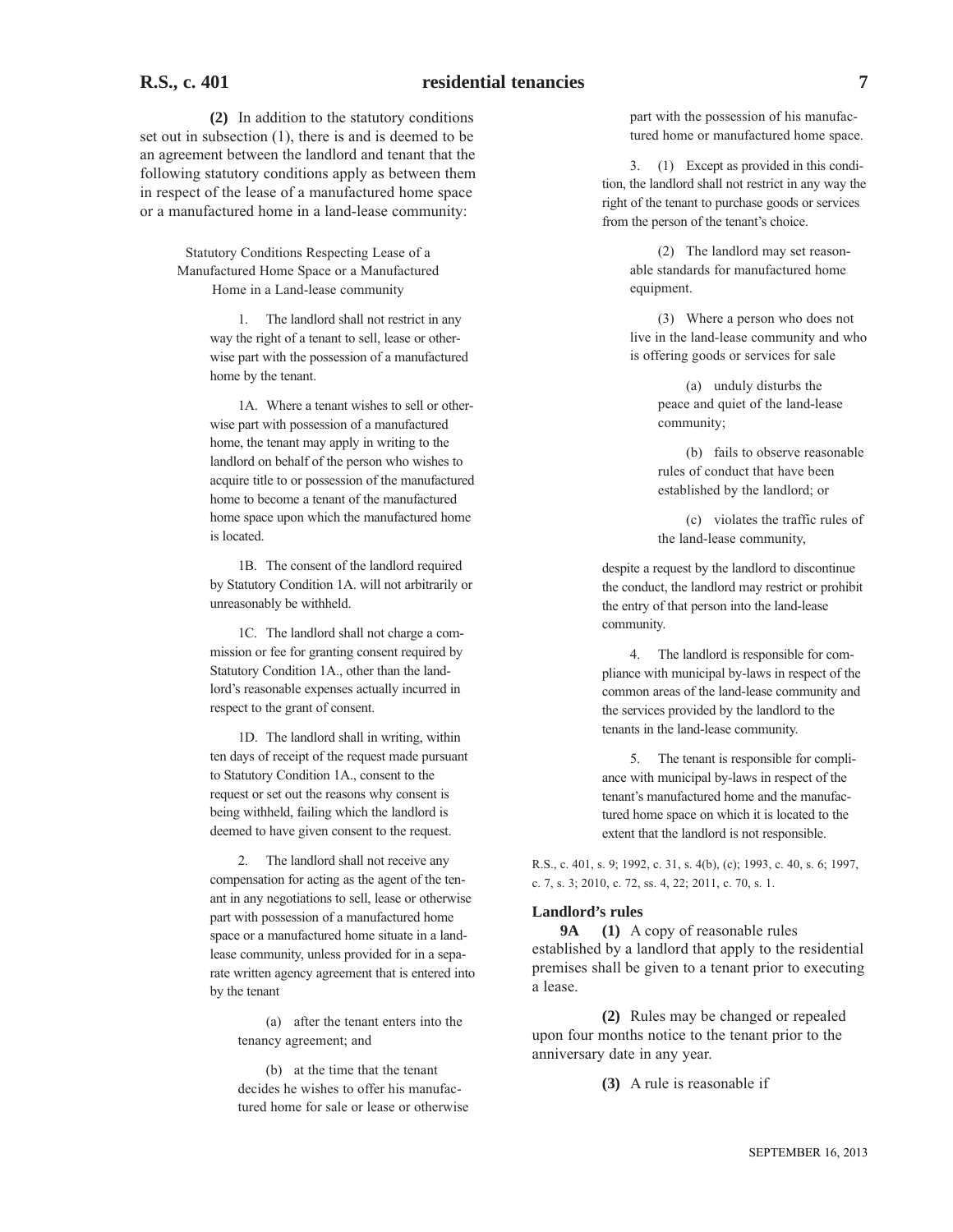(a) it is intended to

(i) promote a fair distribution of services and facilities to the occupants of the residential premises,

(ii) promote the safety, comfort or welfare of persons working or residing in the residential premises, or

(iii) protect the landlord's property from abuse;

(b) it is reasonably related to the purpose for which it is intended;

(c) it applies to all tenants in a fair manner; and

(d) it is clearly expressed so as to inform the tenant of what the tenant must or must not do to comply with the rule. 1993, c. 40, s. 7.

#### NOTICE TO QUIT

#### **Notice to quit**

**10 (1)** Notwithstanding any agreement between the landlord and tenant respecting a period of notice, notice to quit residential premises shall be given

> (a) where the residential premises are let from year to year, by the tenant at least three months before the expiration of any such year;

(b) where the residential premises are let from month to month,

(i) *repealed 2010, c. 72, s. 5*.

(ii) by the tenant, at least one month,

before the expiration of any such month;

(c) where the residential premises are let from week to week,

(i) *repealed 2010, c. 72, s. 5*.

(ii) by the tenant, at least one week,

before the expiration of any such week.

**(2)** For the purposes of subsection (1), where the residential premises are let for periods that are greater than a week and less than a month, the residential premises are deemed to be let from month to month.

between the landlord and tenant respecting a period of notice and notwithstanding the periods of notice in subsection (1), where a tenant rents a manufactured home space from a landlord and the tenant owns the manufactured home or rents the manufactured home from a person other than the landlord, notice to quit the manufactured home space shall be given (a) *repealed 2010, c. 72, s. 5*.

(b) by the tenant, at least one month,

**(3)** Notwithstanding any agreement

before the termination of the tenancy.

**(3A)** A landlord shall not give to the tenant a notice to quit residential premises except in accordance with this Section.

**(4)** A notice to quit residential premises shall be in writing and shall contain the signature of the person giving the notice or his agent, a description of the residential premises and the day on which the tenancy terminates.

**(5)** A notice to quit must be in the form prescribed by regulation.

**(6)** Where a fixed-term lease exists or where a year to year or a month to month tenancy exists or is deemed to exist and the rent payable for the residential premises is in arrears for fifteen days, the landlord may give to the tenant notice to quit the residential premises fifteen days from the date the notice to quit is given.

**(6A)** Within fifteen days after receiving a notice to quit under subsection (6), the tenant may

> (a) pay to the landlord the rent that is in arrears, and upon the payment of that rent, the notice to quit is void and of no effect; or

(b) apply to the Director under Section 13 for an order setting aside the notice to quit.

**(6B)** Notwithstanding Section 13, the one year period referred to in that Section does not apply to an application under subsection (6A).

**(6C)** Where a tenant who has received a notice to quit under subsection (6) does not pay the rent that is in arrears or make an application to the Director in accordance with subsection (6A), the tenant

> (a) is conclusively deemed to have accepted that the tenancy is terminated on the effective date of the notice; and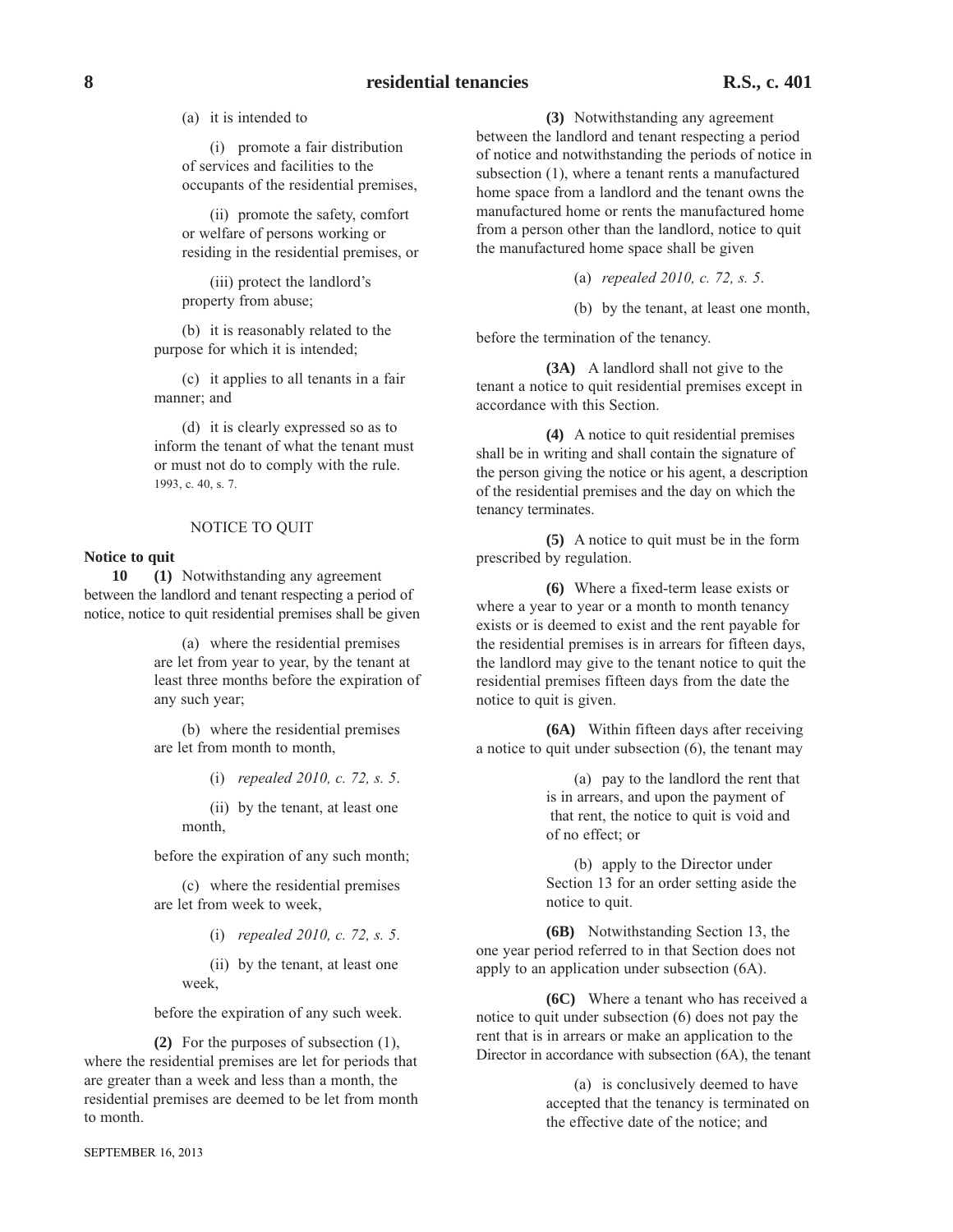# **R.S., c. 401 residential tenancies 9**

(b) must vacate the residential premises by that date.

**(6D)** Where a notice to quit has been given by the landlord under subsection (6) and

> (a) the notice to quit has not been voided under clause (6A)(a) by the tenant paying to the landlord the rent that is in arrears within fifteen days after receiving the notice to quit;

(b) the tenant has not disputed the notice by making an application to the Director under clause (6A)(b); and

(c) the fifteen day time period for making the application under subsection (6A) has expired,

the landlord may apply to the Director under Section 13 for any one or more of the following:

(d) an order to vacate the residential premises;

(e) an order requiring the tenant to pay to the landlord any rent owing for the month in which the notice to quit is given to the tenant and any rent in arrears for months previous to that month;

(f) an order permitting the landlord to retain the tenant's security deposit and interest to be applied against any rent found to be owing for the month in which notice to quit is given to the tenant and against any rent in arrears for months previous to that month.

**(6E)** Notwithstanding Sections 16 and 17, in the circumstances described in subsection (6D), the Director may, without investigating and endeavouring to mediate a settlement and without holding a hearing, order any one or more of the following:

(a) that the tenant vacate the premises;

(b) that the tenant pay to the landlord all rent owing for the month in which the notice to quit was given and pay any rent in arrears for months previous to that month;

(c) that the landlord retain the tenant's security deposit and interest to be applied against any rent found to be

owing for the month in which notice to quit was given and for any rent found to be owing and in arrears for months previous to that month.

**(7)** Where a week to week tenancy exists and the rent payable for the residential premises is in arrears for seven days, the landlord may give to the tenant notice to quit the residential premises seven days from the date the notice to quit is given.

**(7A)** Where a tenant poses a risk to the safety or security of the landlord or other tenants in the same building on account of the contravention or breach by that tenant of any enactment, notice of termination may be given to the tenant effective not earlier than five days, or such shorter period as the Director may direct, after the notice is given.

**(7B)** A landlord may give to a tenant notice to quit the residential premises where

> (a) the tenant has breached statutory condition 3, 4 or 5 of subsection  $9(1)$ ;

(b) the tenant in a land-lease community has breached statutory condition 3, 4 or 5 of subsection 9(1) or statutory condition 5 of subsection 9(2).

**(7C)** A landlord shall give to a tenant in a land-lease community notice to quit the residential premises under subsection (7B) not earlier than thirty days from the date the notice to quit is given, and a landlord shall give to any other tenant a notice to quit under subsection (7B) not earlier than fifteen days from the date the notice to quit is given.

**(7D)** A tenant who has received a notice to quit under subsection (7), (7A) or (7B) or clause  $(8)(a)$ , (b) or (c) may apply to the Director under Section 13 for an order setting aside the notice to quit.

**(8)** A landlord may give to the tenant notice to quit the residential premises where

> (a) the residential premises are leased to a student by an institution of learning and the tenant ceases to be a student;

> (b) the tenant was an employee of an employer who provided the tenant with residential premises during his employment and the employment has terminated;

(c) the residential premises have been made uninhabitable by fire, flood or other occurrence;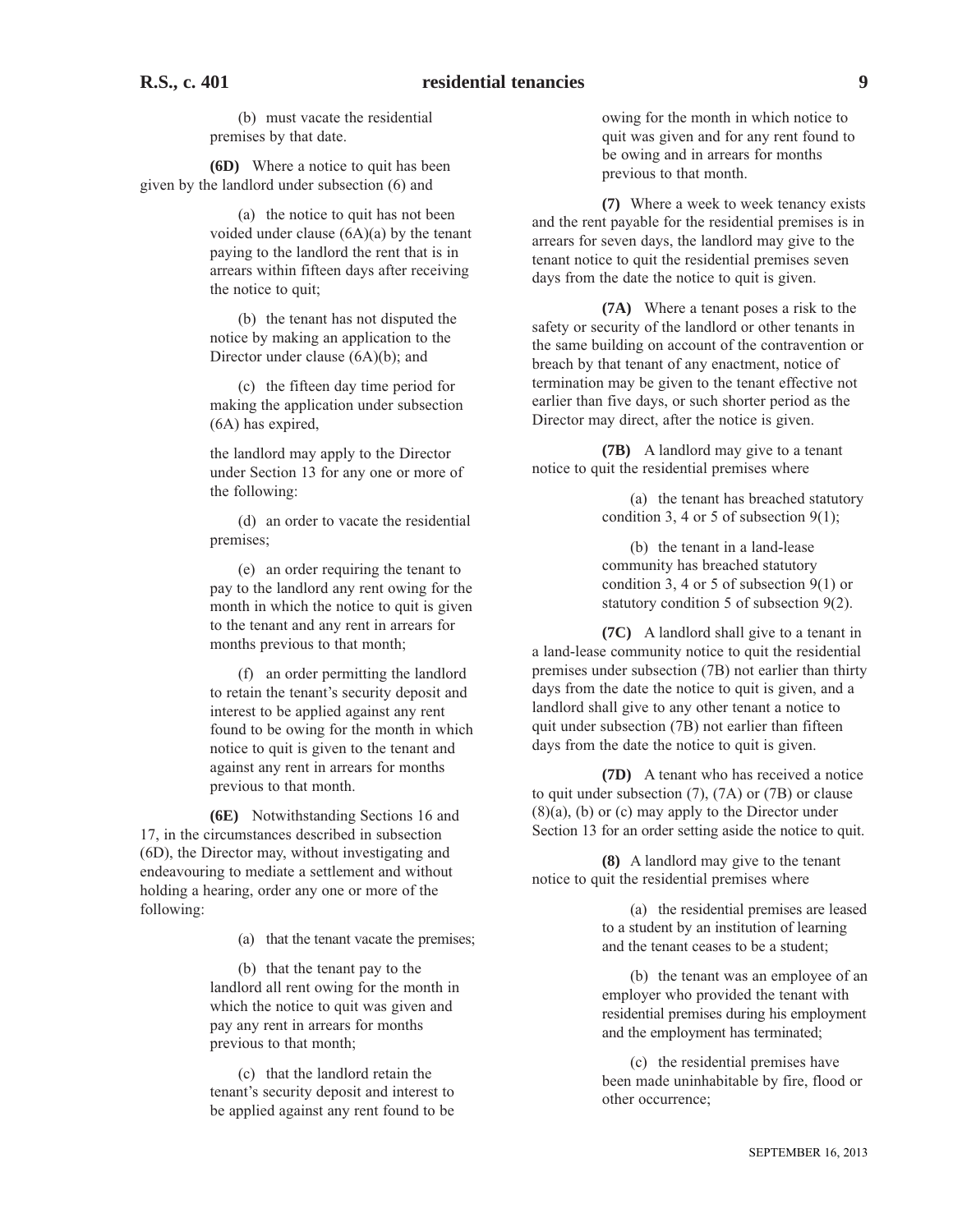(d) *repealed 1994, c. 32, s. 1*.

(e) the Director is satisfied that the tenant is in default of any of his obligations under this Act, the regulations or the lease;

(f) the Director is satisfied that it is appropriate to make an order under Section 17A directing the landlord to be given possession at a time specified in the order, but not more than twelve months from the date of the order, where

> (i) the landlord in good faith requires possession of the residential premises for the purpose of residence by himself or a member of his family,

> (ii) the landlord in good faith requires possession of the residential premises for the purpose of demolition, removal or making repairs or renovations so extensive as to require a building permit and vacant possession of the residential premises, and all necessary permits have been obtained, or

(iii) the Director deems it appropriate in the circumstances.

**(8A)** *repealed 2010, c. 72, s. 5*.

**(9)** Where the interest of a tenant in residential premises arising under a tenancy agreement is

> (a) foreclosed as a result of a proceeding

> > (i) respecting a mortgage which has priority over the interest of the tenant, or

> > (ii) in which the landlord's interest under an agreement of sale is foreclosed; or

(b) extinguished as a result of a sale under the *Sale of Land under Execution Act* respecting a judgment which has priority over the interest of the tenant,

the tenant may, notwithstanding the foreclosure or the sale, remain in possession of the premises under the same terms and conditions as if the foreclosure or the sale had not taken place, except that the right to remain in possession terminates on the earlier of

(c) the expiration of three months after the person who, but for this subsection, would be entitled to possession of the premises, gives to the tenant a notice to quit the premises; or

(d) the date on which the tenancy agreement terminates in accordance with its terms or is lawfully terminated. R.S., c. 401, s. 10; 1992, c. 31, s. 5(1); 1994, c. 32, s. 1; 1993, c. 40, s. 8; 1997, c. 7, s. 4; 2010, c. 72, ss. 5, 22; 2011, c. 70, s. 2.

#### **Renewal term and daily rents**

**10A (1)** A lease, except for a fixed-term lease, continues for the same type of term if no notice is given pursuant to subsection (1) of Section 10 and is deemed to have been automatically renewed.

**(2)** A fixed-term lease ends on the day specified in the lease and, if a tenant remains in possession with the consent of an owner, the lease is deemed to have renewed itself on a month-tomonth basis.

**(3)** Where a tenant gives a notice to quit three months prior to the anniversary date of a yearto-year lease and requests in writing that the term be changed to a month-to-month lease, the consent of the landlord shall not be arbitrarily or unreasonably withheld.

**(4)** Where a tenant makes a written request pursuant to subsection (3), the landlord shall respond within thirty days of receipt thereof, otherwise consent is deemed to be granted.

**(5)** No landlord shall charge daily rents to avoid the provisions of this Act unless the residential premises or a part thereof are licensed pursuant to the *Hotel Regulations Act.* 1993, c. 40, s. 9.

#### **Early termination upon income reduction**

**10B (1)** Notwithstanding Section 10, where the income of a tenant, or one of a group of the tenants in the same residential premises, is so reduced because of a significant deterioration of a tenant's health that it is not reasonably sufficient to pay the rent in addition to the tenant's other reasonable expenses, or if there is more than one tenant, the tenant's portion of the rent and other reasonable expenses, the tenant may terminate a year-to-year or fixed-term tenancy by giving the landlord

> (a) one month's notice to quit, in the form prescribed by regulation;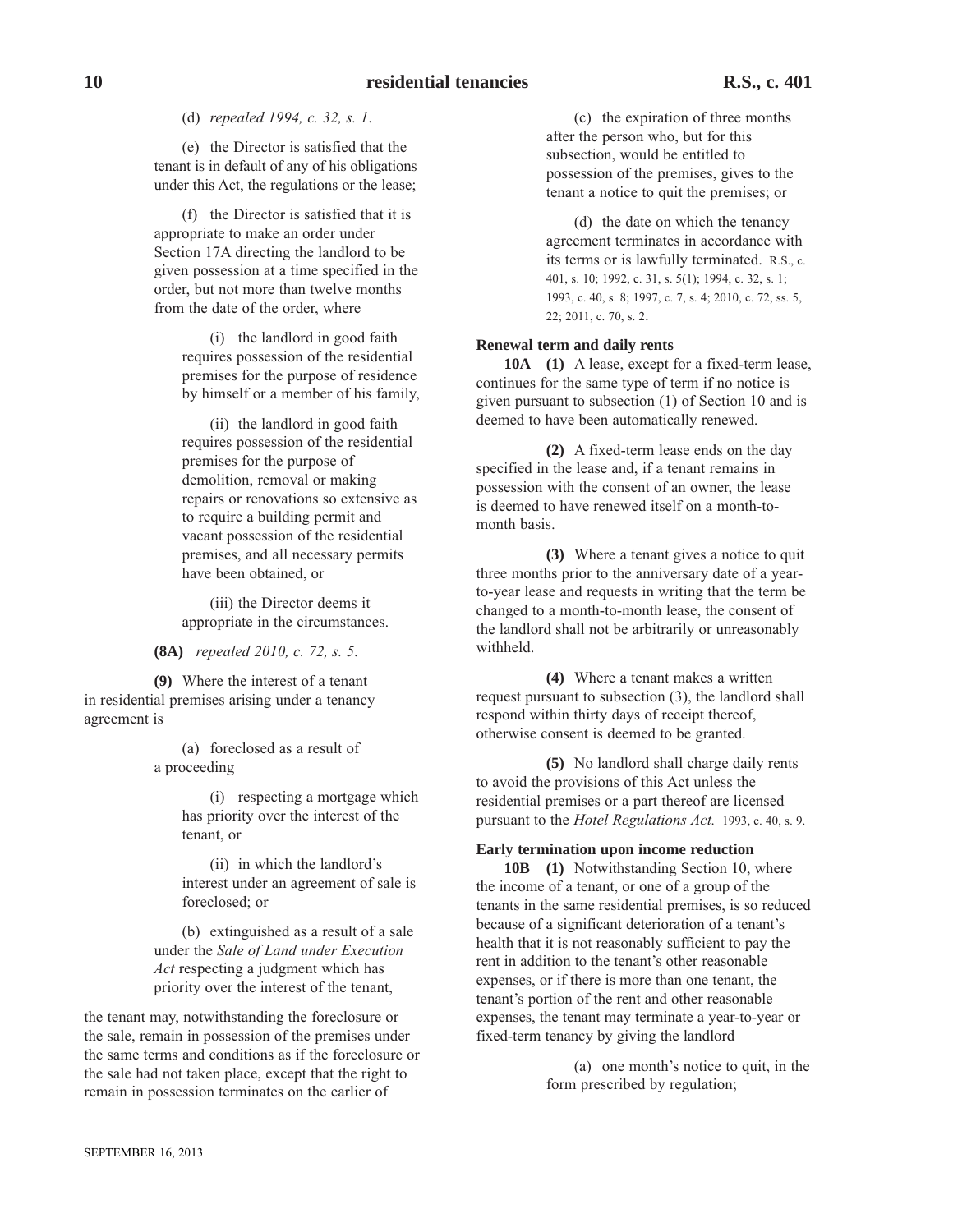# **R.S., c. 401 residential tenancies 11**

(b) a certificate of a medical practitioner, in the form prescribed by regulation, evidencing the significant deterioration of health; and

(c) proof of service, in the form prescribed in the regulations, of all the tenants in the same residential premises with a copy of the notice to quit.

**(2)** Where a tenancy is terminated pursuant to subsection (1), the tenancy is terminated for all the tenants in the same residential premises, but the other tenants may enter a new landlord and tenant relationship with the landlord with the consent of the landlord, which consent must not be arbitrarily or unreasonably withheld.

**(3)** Where other tenants reside in the same residential premises, the tenant seeking to terminate a tenancy pursuant to this Section shall serve all the tenants in the same residential premises with a copy of the notice to quit at least one month before the termination of tenancy. 1993, c. 40, s. 9; 2010, c. 72, s. 6.

### **Early termination for health reasons**

**10C (1)** Notwithstanding Section 10, where a tenant or a family member residing in the same residential premises in a year-to-year or fixed-term tenancy has suffered a significant deterioration in health that, in the opinion of a medical practitioner, results in the inability of the tenant to continue the lease or where the residential premises are rendered inaccessible to the tenant, the tenant may terminate the tenancy by giving the owner

> (a) one month's notice to quit, in the form prescribed in the regulations;

(b) a certificate of a qualified medical practitioner, in the form prescribed by regulation, evidencing the significant deterioration of health; and

(c) proof of service, in the form prescribed by regulation, of all the tenants in the same residential premises with a copy of the notice to quit.

**(2)** Where a tenancy is terminated pursuant to subsection (1), the tenancy is terminated for all the tenants in the same residential premises, but the other tenants may enter a new landlord and tenant relationship with the landlord with the consent of the landlord, which consent must not be arbitrarily or unreasonably withheld.

**(3)** Where other tenants reside in the same residential premises, the tenant seeking to terminate a tenancy pursuant to this Section shall serve all the tenants in the same residential premises with a copy of the notice to quit at least one month before the termination of tenancy. 1993, c. 40, s. 9; 2002, c. 30, s. 17; 2010, c. 72, s. 7.

#### **Early termination upon acceptance into home**

**10D (1)** Notwithstanding Section 10, where a tenant in a year-to-year or fixed-term tenancy has been accepted into a nursing home or a home for special care on a permanent basis, the tenant may terminate the tenancy by giving the landlord

> (a) one month's notice to quit in the form prescribed by regulation;

> (b) such proof of acceptance into a nursing home or home for special care as is prescribed by regulation; and

(c) proof of service, in the form prescribed by regulation, of all the tenants in the same residential premises with a copy of the notice to quit.

**(2)** Where a tenancy is terminated pursuant to subsection (1), the tenancy is terminated for all the tenants in the same residential premises, but the other tenants may enter a new landlord and tenant relationship with the landlord with the consent of the landlord, which consent must not be arbitrarily or unreasonably withheld.

**(3)** Where other tenants reside in the same residential premises, the tenant seeking to terminate a tenancy pursuant to this Section shall serve all the tenants in the same residential premises with a copy of the notice to quit at least one month before the termination of tenancy. 1993, c. 40, s. 9; 2010, c. 72, s. 8.

#### **Notice by personal representative**

**10E** Notwithstanding Section 10, where a tenant in a year-to-year or fixed-term tenancy dies and there are no other tenants in the residential premises, the tenant's personal representative may give the landlord one month's notice to quit to terminate the tenancy. 1993, c. 40, s. 9; 2010, c. 72, s. 9.

## **Early termination for domestic violence reasons**

**10F (1)** Notwithstanding Section 10, where a tenant in a year-to-year or fixed-term tenancy is a victim of domestic violence, the tenant may terminate the tenancy by giving the landlord

> (a) one month's notice to quit in the form prescribed by regulation; and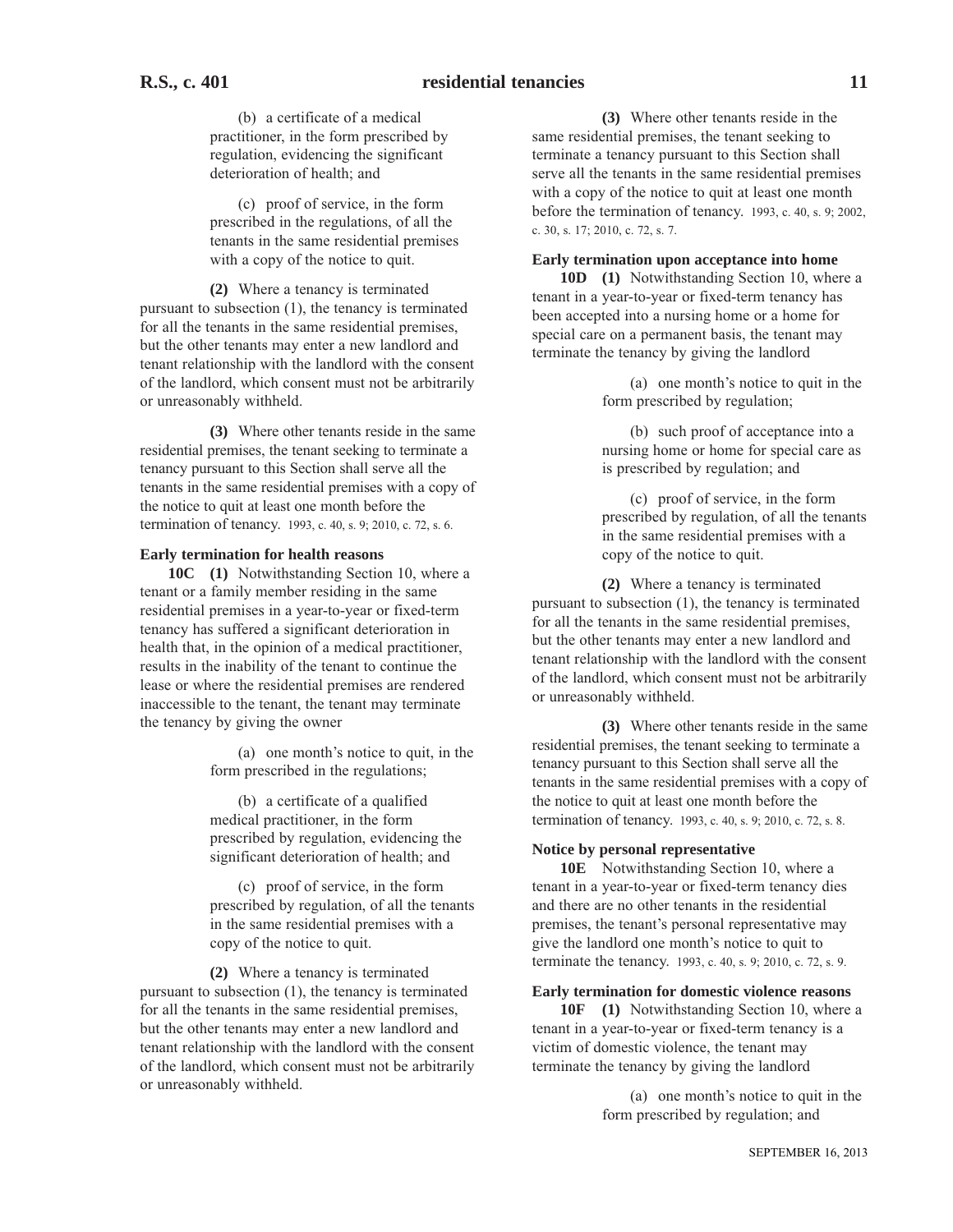(b) a certificate issued by the Director of Victim Services confirming that one of the grounds to issue a certificate under subsection 10H(2) has been established,

no later than 60 days after the date the certificate is issued.

**(2)** The landlord shall ensure that information in a certificate received from the tenant pursuant to subsection (1) is kept confidential.

**(3)** The landlord may apply to the Director of Residential Tenancies under Section 13 for an order setting aside the notice to quit only on the ground that the notice to quit and the certificate were not properly given to the landlord as required by subsection (1).

**(4)** Where a tenancy is terminated pursuant to subsection (1), the tenancy is terminated for all the tenants in the same residential premises but, for greater certainty, the other tenants and the landlord may agree to enter a new landlord and tenant relationship. 2012, c. 64, s. 2.

# CERTIFICATE CONFIRMING GROUNDS TO TERMINATE TENANCY DUE TO DOMESTIC VIOLENCE

### **Delegation by Director of Victim Services**

**10G** The Director of Victim Services may authorize one or more employees in the Department of Justice to exercise the powers and carry out the duties of the Director of Victim Services under Section 10H. 2012, c. 64, s. 3.

#### **Application for certificate**

**10H (1)** Where a tenant in a year-to-year or fixed-term tenancy is a victim of domestic violence, the tenant or a person on behalf of the tenant and with the tenant's consent may apply to the Director of Victim Services, in the form and manner and including the information required by the Director of Victim Services, for a certificate confirming that one of the grounds to issue a certificate under subsection (2) has been established.

**(2)** The Director of Victim Services may issue a certificate to the tenant for the purpose of clause  $10F(1)(b)$  if either of the following grounds is established:

> (a) an emergency protection order relating to the tenant has been issued under Section 11 of the *Domestic*

(b) the Director of Victim Services is satisfied that all of the following requirements are met:

(i) a domestic violence complaint has been filed with a police agency identifying the tenant as the victim,

(ii) a peace bond or other order of a court has been issued that contains a condition that the person who is alleged to have committed the domestic violence have no contact with the tenant, and the peace bond or other court order is currently in force, and

(iii) after having completed an assessment, the Director of Victim Services has reason to believe the tenant is a victim of domestic violence for the purpose of the peace bond or order referred to in subclause (ii).

**(3)** For the purpose of this Section, the Director of Victim Services may request information from a police agency respecting a domestic violence complaint filed with the police agency, and, where requested, the police agency must provide the information.

**(4)** In considering an application under this Section, the Director of Victim Services is not required to hear or consider representations from the person who is alleged to have committed the domestic violence.

**(5)** Subject to subsection (6), the decision by the Director of Victim Services to issue or refuse to issue a certificate under this Section is final and not subject to review or appeal.

**(6)** A tenant who is refused a certificate under this Section may re-apply for a certificate under this Section if there is a change in circumstances. 2012, c. 64, s. 3.

#### **Director of Victim Services not compellable**

**10I** The Director of Victim Services cannot be compelled in a court or other proceeding, including a proceeding before the Director of Residential Tenancies, to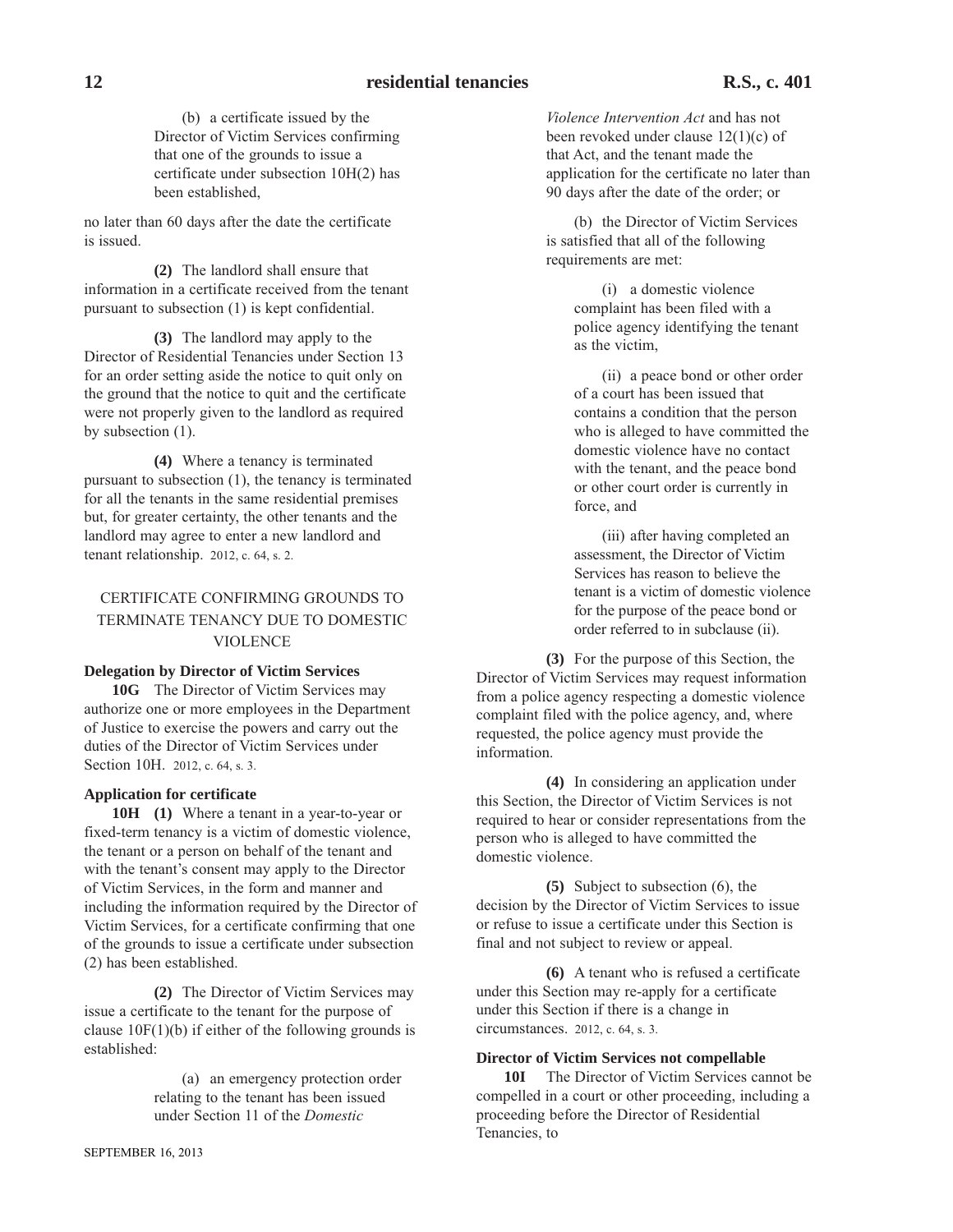# **R.S., c. 401 residential tenancies 13**

(a) give evidence about information obtained for the purpose of Section 10H; or

(b) produce any document or thing obtained for the purpose of Section10H. 2012, c. 64, s. 3.

# RENTAL INCREASE

# **Restrictions increasing rent**

**11 (1)** A landlord shall not increase the rent to a tenant for the twelve-month period following the commencement of a week-to-week, month-to-month, year-to-year or fixed-term lease.

**(2)** Where a landlord intends to increase the rent payable after the first twelve-month period, the landlord shall give the tenant a notice in writing stating the amount and effective date of the increase in the case of

> (a) a year-to-year lease, four months prior to the anniversary date;

(b) a month-to-month lease, four months prior to the anniversary date;

(c) a week-to-week lease, eight weeks prior to the anniversary date;

(d) a manufactured home space lease, seven months prior to the anniversary date,

and in no case shall a landlord increase the rent to the tenant more than once in a twelve-month period and without proper notice prior to the anniversary date in each subsequent year.

**(2A)** Notwithstanding subsection (2), where the landlord is a housing association within the meaning of the *Co-operative Associations Act*, the landlord may establish a common anniversary date for the increase of rent payable by tenants in accordance with the regulations and that date is thereafter the anniversary date respecting tenancies in the buildings owned by the association and the notice periods referred to in that subsection apply with respect to those tenancies.

**(3)** In the case of a fixed-term lease, the lease shall indicate the amount and effective dates of any increases and in no case shall the rent be increased to a tenant more than once in a twelve-month period.

**(4)** The deletion or withdrawal of a service is deemed to constitute a rental increase.

**(5)** Where a landlord discontinues a service, privilege, accommodation or thing and such discontinuance results in a reduction of the tenant's use and enjoyment of the residential premises, the value of such discontinued service, privilege, accommodation or thing is deemed to be a rent increase for the purpose of this Section.

**(6)** Nothing in this Section applies to increases or decreases based solely on the income of a tenant pursuant to a public housing program. 1993,c. 40, s. 10; 2010, c. 72, s. 10; 2011, c. 70, s. 3.

#### **Rent increase in land-lease community**

**11A (1)** Where a landlord of a manufactured home space intends to increase the rent payable after the first twelve-month period, the landlord shall serve the tenant with a notice of rent increase in the prescribed form.

**(2)** A landlord of a manufactured home space may determine a date to be the rent increase date for all manufactured home spaces owned or managed by the landlord.

**(3)** and **(4)** *repealed 2010, c. 72, s. 11.*

1997, c. 7, s. 5; 2010, c. 72, ss. 11, 22.

#### **Annual allowable rent increase amount**

**11B (1)** A landlord of a land-lease community shall not impose a rent increase in the land-lease community by an amount that is greater than the annual allowable rent increase amount calculated in accordance with the regulations.

**(2)** Notwithstanding subsection (1), a landlord of a land-lease community may apply to the Director for permission to increase rents in the landlease community by an amount that is greater than the annual allowable rent increase amount calculated in accordance with the regulations.

**(3)** In reviewing an application by a landlord of a land-lease community for permission to increase rents by an amount greater than the annual allowable rent increase amount referred to in subsection (1), the Director shall consider any guidelines prescribed by regulation. 2010, c. 72, s. 12.

### SECURITY DEPOSIT

# **Security deposit**

**12 (1)** Where a landlord obtains from a tenant any sum of money or other value that is in addition to the rent payable in respect of the residential premises the sum of money or value is deemed to be a security deposit.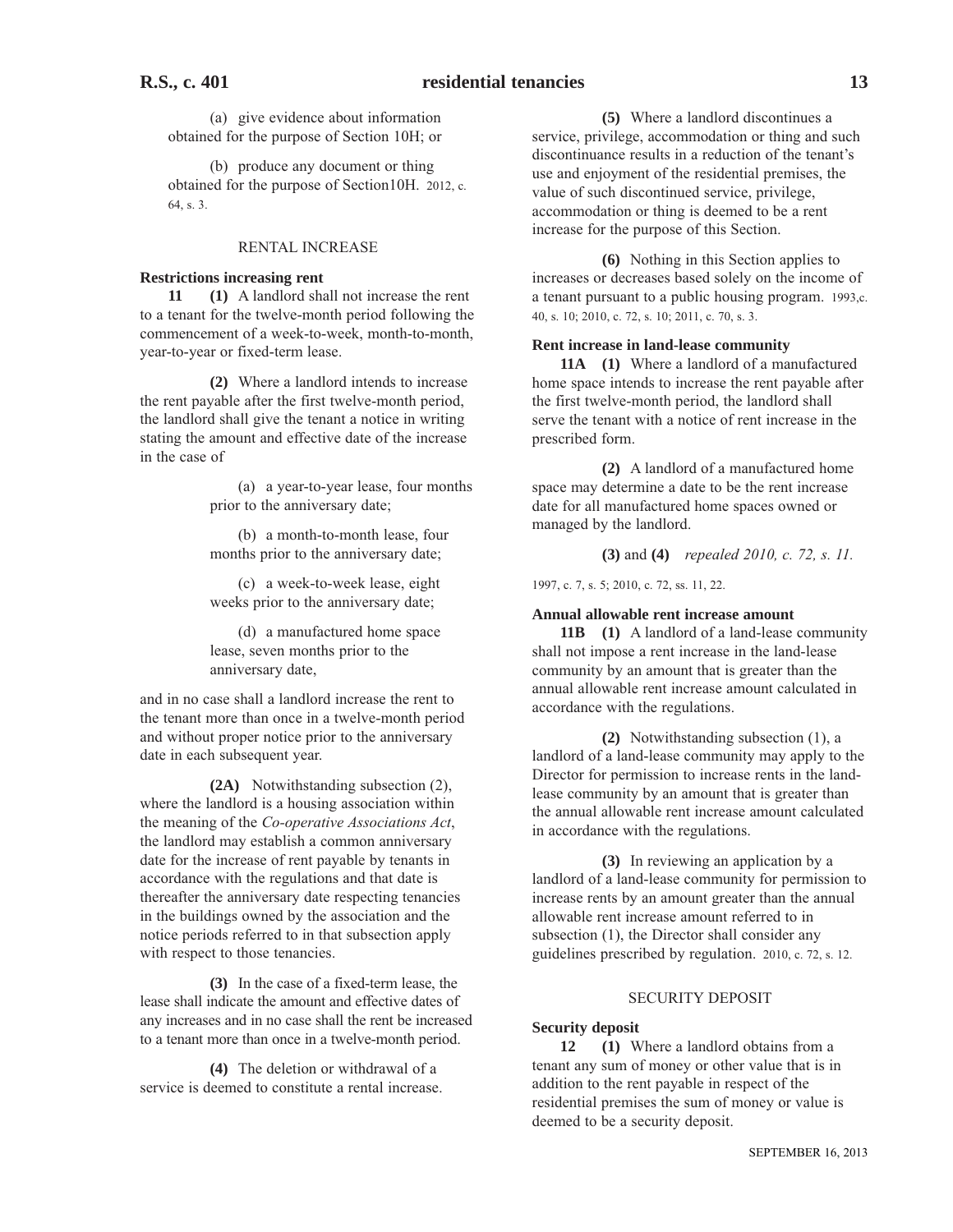**(2)** No landlord shall demand, accept or receive from a tenant as a security deposit a sum of money or other value that is in excess of one half of the rent per month that is or would be required to be paid for the residential premises.

**(3)** Subject to subsection (6), a security deposit or the proceeds thereof shall be held in trust by the landlord and deposited in a trust account in a chartered bank, trust company or credit union or invested in such securities as are authorized by regulation and may be applied to outstanding rent or to expenses incurred in respect of damage to residential premises that is the responsibility of the tenant.

**(4)** The landlord shall credit interest to the tenant on the full amount or value of the security deposit at the rate per annum determined by the Governor in Council from time to time by regulation with respect to any period of time, whether before or after the coming into force of this subsection, while the security deposit is held by the landlord.

**(5)** Subject to subsection (6), the security deposit, together with interest, shall be returned to the tenant within ten days of the date of the termination of the lease.

**(6)** Where the landlord seeks to apply all or part of the security deposit and interest to outstanding rent or to expense incurred in respect of any damage for which the tenant is responsible and the tenant does not consent in writing, the landlord may make an application under Section 13 in the form prescribed in the regulations.

**(7)** An application pursuant to subsection (6) shall be made within ten days of the date of termination of the lease and, if no application is made, the security deposit shall be returned in accordance with subsection (5).

**(8)** A landlord shall from time to time file such reports as may be required by the regulations of the amount of the security deposit or proceeds thereof which are held in trust.

**NOTE** - *Subsections (9) to (12), enacted by Section 6 of Chapter 31 of the Acts of 1992, have not been proclaimed.*

**(13)**An owner, partner or director of a company which owns or manages residential premises is personally liable for any breach of the Act or the regulations governing security deposits.

**(14)**Upon trusteeship, receivership, bankruptcy, sale, transfer, abandonment, foreclosure or sale of land under execution, the security deposits of the tenants held by the landlord are deemed to have been transferred to the receiver, trustee, mortgagee in possession or the new landlord and that receiver, trustee, mortgagee or landlord is responsible for the tenant's security deposits.

**(15)**A claim for damages from a security deposit shall not include any costs associated with ordinary wear and tear of the residential premises.

**(16)**Notwithstanding Section 23, any landlord who violates this Section is guilty of an offence punishable on summary conviction and upon conviction is liable to a fine of not more than five thousand dollars. R.S., c. 401, s. 12; 1993, c. 40, s. 11; 1997, c. 7, s. 6; 2010, c. 72, s. 13.

#### **PROCEDURES**

### **Application to Director**

**13 (1)** Where a person applies to the Director

(a) to determine a question arising under this Act; or

(b) alleging a breach of a lease or a contravention of this Act,

and, not more than one year after the termination of the lease, files with the Director an application in the form prescribed by regulation, together with the fee prescribed by regulation, the Director is the exclusive authority, at first instance, to investigate and endeavour to mediate a settlement.

**(2)** Upon making an application pursuant to subsection (1), the applicant shall, in accordance with the regulations, serve the other parties to the matter with a copy of the application.

**(3)** Where the landlord or the tenant has made efforts to serve the other party that have been unsuccessful, the Director may order an alternate acceptable method of service.

**(4)** An applicant may withdraw an application at any time before an order or decision is made. 1997, c. 7, s. 7.

**14** *repealed 2010, c. 72, s. 14*.

## **Service of documents**

**15 (1)** Service of all documents, except documents relating to an appeal to the Small Claims Court, shall be made by personal service, registered mail or substituted service in the manner prescribed by regulation.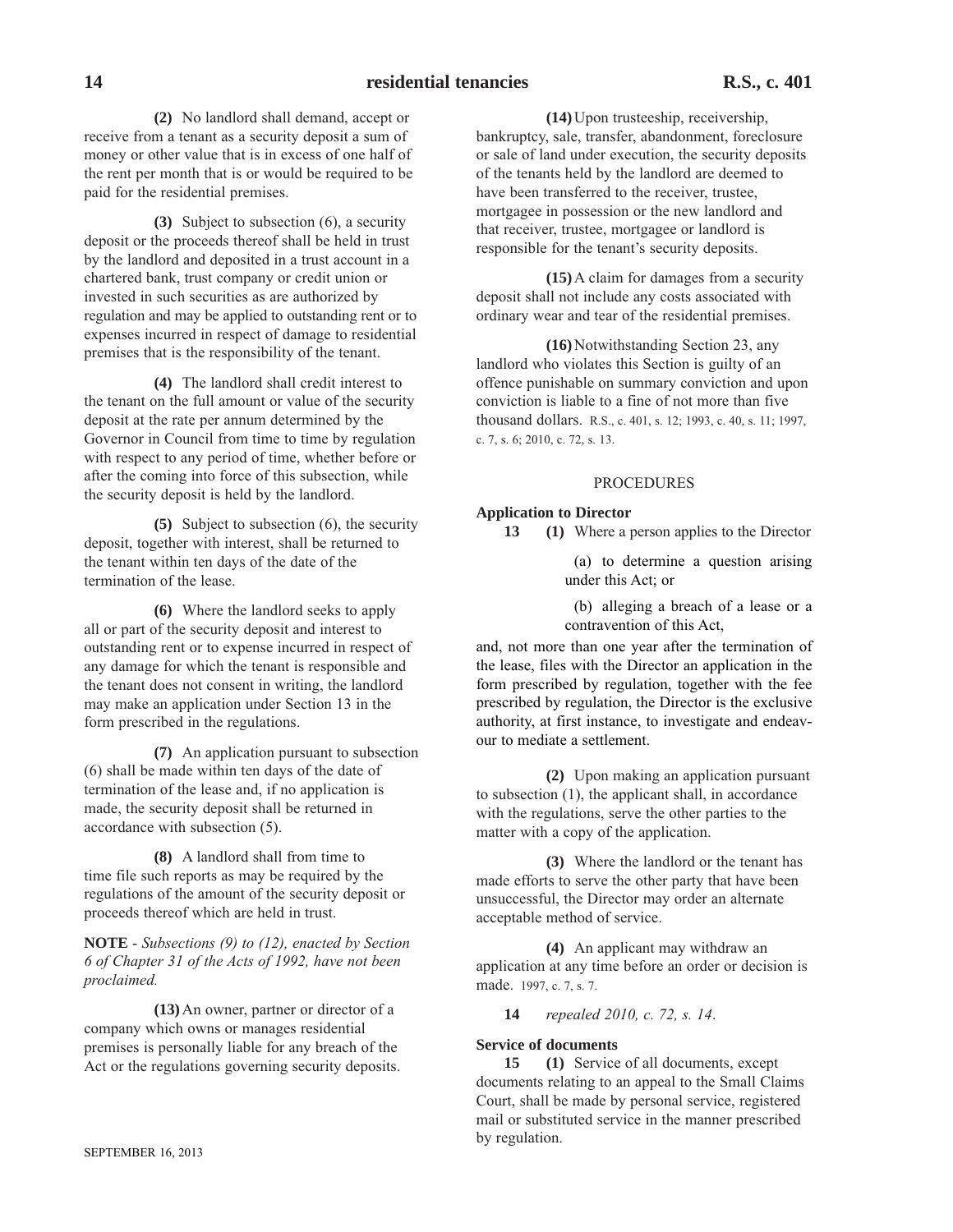# **R.S., c. 401 residential tenancies 15**

**(2)** Notwithstanding subsection (1), where the Director is not satisfied that the respondent has been served with an application made pursuant to Section 13, the Director may order an alternate acceptable form of service. 1997, c. 7, s. 7; 2002, c. 10, s. 24; 2002, c. 30, s. 18; 2010, c. 72, s. 15.

#### **Duties and powers of Director**

**16 (1)** Upon receiving an application pursuant to Section 13, the Director shall investigate and endeavour to mediate a settlement of the matter.

**(2)** Where a matter is settled by mediation, the Director shall make a written record of the settlement which shall be signed by both parties and which is binding on the parties and is not subject to appeal.

**(3)** Where a matter is settled by mediation, the Director may, if a party fails to comply with the terms on which the matter was settled, make an order pursuant to Section 17A. 1997, c. 7, s. 7.

#### **Order by Director**

**17 (1)** Where, after investigating the matter, the Director determines that the parties are unlikely to settle the matter by mediation, the Director shall, within fourteen days, make an order in accordance with Section 17A.

**(2)** The Director is not disqualified from making an order respecting a matter by reason of having investigated or endeavoured to mediate the matter. 1997, c. 7, s. 7.

#### **Contents of order**

17A An order made by the Director may

(a) require a landlord or tenant to comply with a lease or an obligation pursuant to this Act;

(b) require a landlord or tenant not to again breach a lease or an obligation pursuant to this Act;

(c) require the landlord or tenant to make any repair or take any action to remedy a breach, and require the landlord or tenant to pay any reasonable expenses associated with the repair or action;

(d) order compensation to be paid for any loss that has been suffered or will be suffered as a direct result of the breach;

(e) terminate the tenancy on a date specified in the order and order the tenant to vacate the residential premises on that date;

(f) determine the disposition of a security deposit;

(g) direct that the tenant pay the rent in trust to the Director pending the performance by the landlord of any act the landlord is required by law to perform, and directing the disbursement of the rent;

(h) require the payment of money by the landlord or the tenant;

(i) determine the appropriate level of a rent increase;

(j) require a landlord or tenant to comply with a mediated settlement;

(k) award to a successful party to an application the costs of an application fee paid to the Director, but no other costs associated with the application;

(l) set aside a notice to quit given by a landlord under subsection 10(6), (7), (7A) or  $(7B)$  or clause  $10(8)(a)$ , (b), or (c) or by a tenant under subsection 10F(1). 1997, c. 7, s. 7; 2010, c. 72, s. 16; 2012, c. 64, s. 4.

## **Consequences of failure to appeal**

**17B** (1) Where no appeal is made pursuant to Section 17C, a decision or order made by the Director under this Act may be made an order of the Small Claims Court and may be enforced in the same manner as any order or judgment of that Court.

**(2)** To make a decision or order made by the Director an order of the Small Claims Court, the Director shall endorse a copy of the decision or order certified by the Director to be a true copy as follows:

Make the within an order of the Small Claims Court.

Dated this . . . . . . day of . . . . . . . . . . . . . . . . . 20

. . . . . . . . . . . . . . . . . . . . . . . . . . . . . . . . . . . . . . . . . . Director of Residential Tenancies

**(3)** The Director may forward the decision or order so endorsed to a clerk of the Small Claims Court who shall, upon receipt thereof, enter the same as a record and it thereupon becomes and is an order of the Small Claims Court and enforceable as any order or judgment thereof. 2002, c. 10, s. 25.

#### **Appeal to Small Claims Court**

**17C (1)** Except as otherwise provided in this Act, any party to an order of the Director may appeal to the Small Claims Court.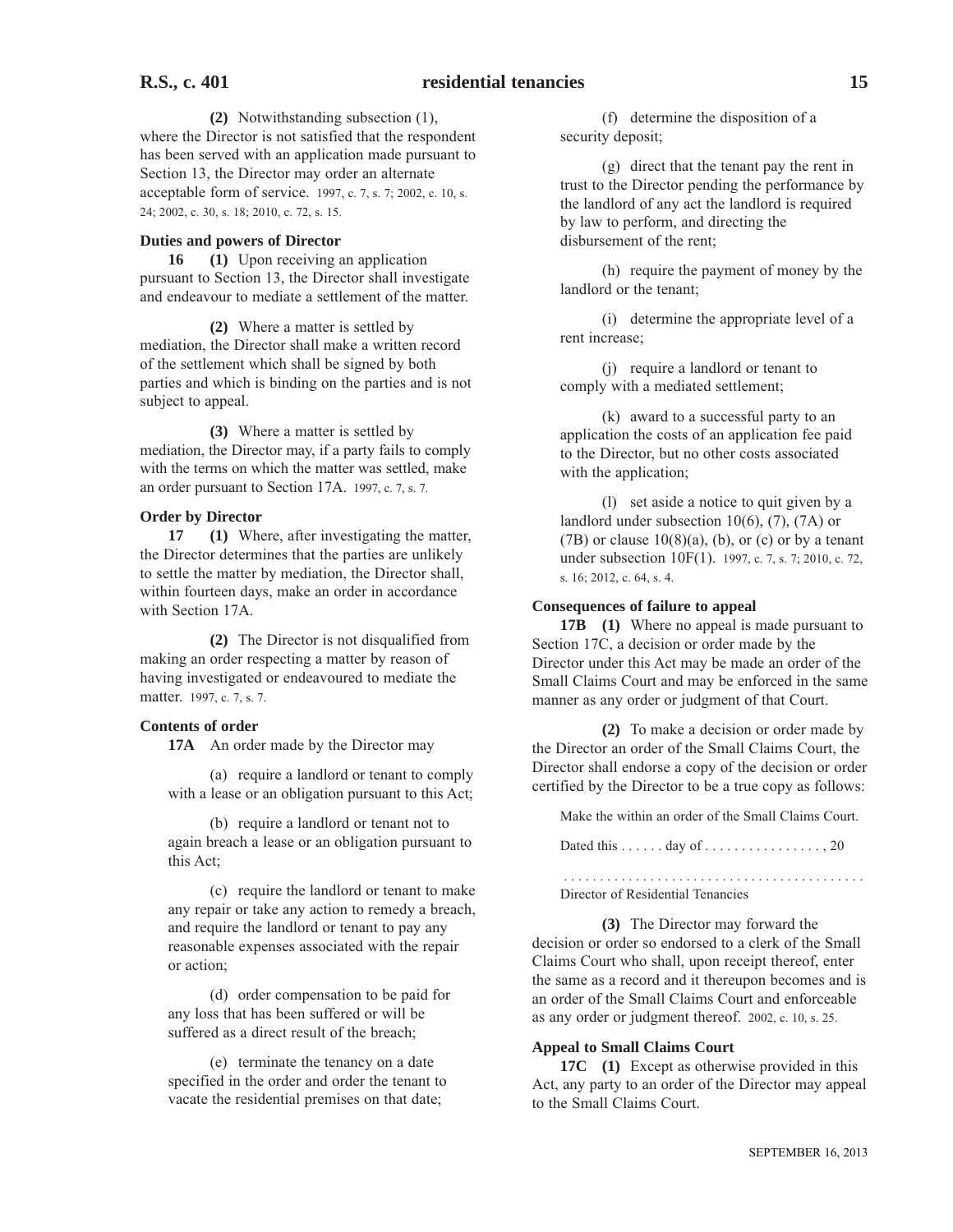**(2)** An appeal may be commenced by filing with the Small Claims Court, within ten days of the making of the order, a notice of appeal in the form prescribed by regulations made pursuant to the *Small Claims Court Act* accompanied by the fee prescribed by regulations made pursuant to the *Small Claims Court Act*.

**(3)** The appellant shall serve each party to the order and the Director with the notice of appeal and the notice of hearing.

**(3A)** Service of all documents may be by personal service or such other manner of service or substituted service permitted pursuant to the *Small Claims Court Act*.

**(4)** The Small Claims Court shall conduct the hearing in respect of a matter for which a notice of appeal is filed.

**(5)** The Small Claims Court shall determine its own practice and procedure but shall give full opportunity for the parties to present evidence and make submissions.

**(6)** The Small Claims Court may conduct a hearing orally, including by telephone.

**(7)** Evidence may be given before the Small Claims Court in any manner that the Small Claims Court considers appropriate and the Small Claims Court is not bound by rules of law respecting evidence applicable to judicial proceedings.

**(8)** The evidence at a hearing shall not be recorded. 1997, c. 7, s. 7; 2002, c. 10, s. 26.

#### **Duties of Court on appeal**

**17D (1)** Within fourteen days of holding a hearing pursuant to subsection 17C(4), the Small Claims Court shall

> (a) confirm, vary or rescind the order of the Director; or

(b) make any order that the Director could have made.

**(2)** The Small Claims Court may award to a successful party to an appeal the cost of the fee paid pursuant to subsection 17C(2) and any costs awarded to that party pursuant to clause 17A(k), but no other costs associated with the appeal. 1997, c. 7, s. 7; 2002, c. 10, s. 27; 2010, c. 72, s. 17.

### **Appeal to Court**

**17E (1)** Subject to subsection (2), a party to an appeal to the Small Claims Court pursuant to this Act may, if that person took part in the hearing, appeal the order of the Small Claims Court to the Supreme Court of Nova Scotia in the manner set out in the *Small Claims Court Act*.

**(2)** An appeal pursuant to subsection (1) may only be taken on the ground of

(a) jurisdictional error;

(b) error of law; or

(c) failure to follow the requirements of natural justice. 1997, c. 7, s. 7; 2002, c. 10, s. 28.

# **Evidence**

**17F (1)** Notwithstanding any other enactment or law but subject to subsection (2), neither the Director nor any other persons appointed pursuant to this Act may be compelled or required to

> (a) give evidence in respect of matters that come to the knowledge of the Director or such persons in the course of carrying out duties pursuant to this Act; or

> (b) produce information, records or documents of any kind obtained by the Director or such persons for the purpose of this Act or in the course of carrying out duties pursuant to this Act,

before any court, body or person having authority to receive evidence.

**(2)** Where an order of the Director has been appealed to the Small Claims Court, the Director may provide that Court with copies of any evidence submitted by parties to a dispute and copies of any orders made by the Director respecting a dispute. 2010, c. 72, s. 18.

#### RESIDENTIAL TENANCIES BOARD

#### **18** *repealed 2002, c. 10, s. 29.*

# **Director of Residential Tenancies**

**18A (1)** The Minister shall designate a person in Service Nova Scotia and Municipal Relations to be the Director of Residential Tenancies, who shall exercise such powers and perform such duties as are conferred or imposed on the Director by this Act or the regulations.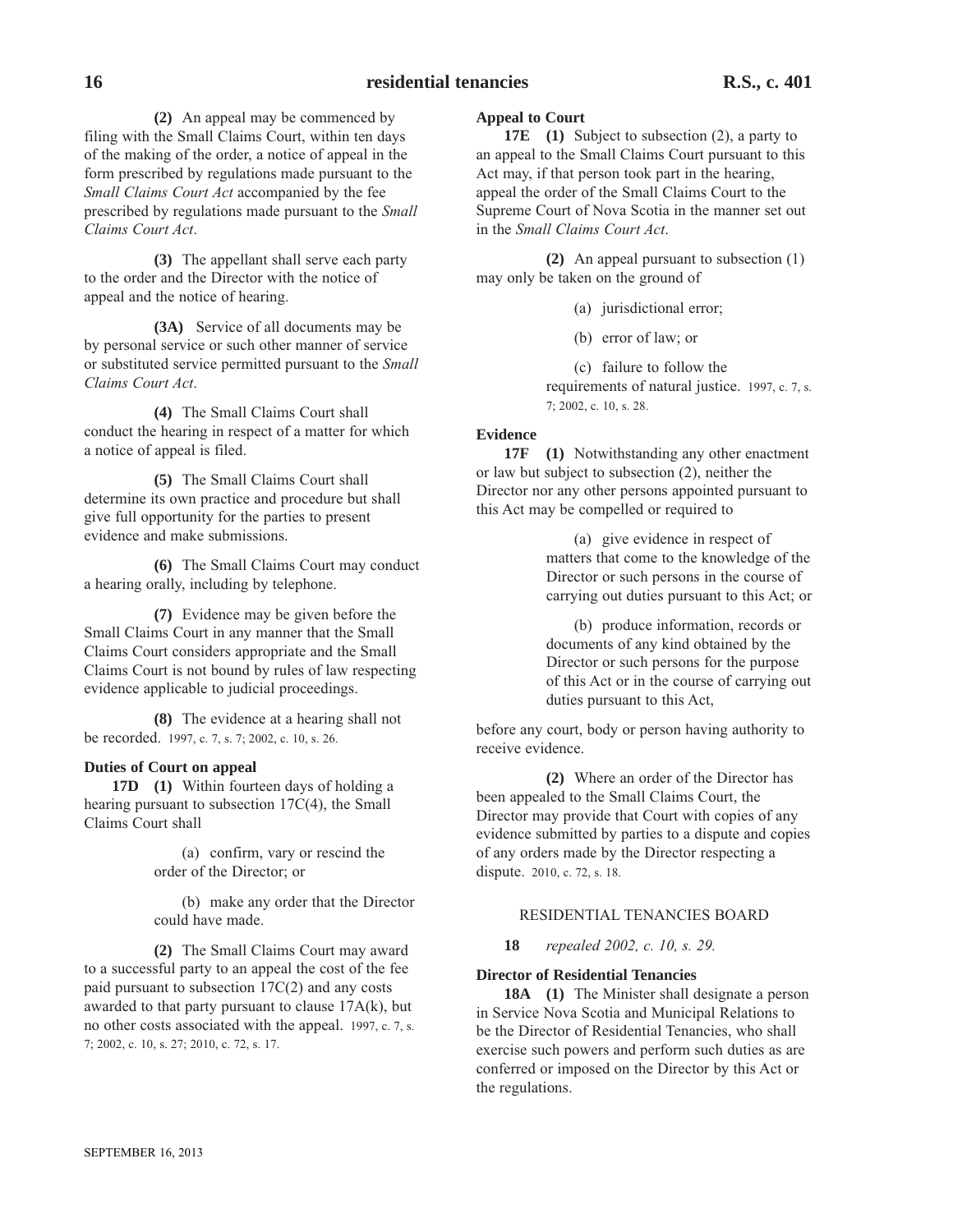# **R.S., c. 401 residential tenancies 17**

**(2)** The Director of Residential Tenancies may, with the approval of the Minister, authorize a residential tenancies officer to exercise or perform, in addition to or in substitution for the Director, any power or duty conferred or imposed on the Director by this Act or the regulations, subject to such conditions as the Minister may impose. 1992, c. 31, s. 9; 2002, c. 10, s. 30.

## PERSONNEL

#### **Personnel**

**19 (1)** There shall be appointed residential tenancy officers and such other persons required for the purpose of carrying out the provisions of this Act or any other Act.

**(2)** Persons appointed pursuant to subsection (1) shall be appointed in accordance with the *Civil Service Act*.

**(3)** The Minister may prescribe the duties of persons appointed pursuant to this Section. R.S., c. 401, s. 19.

#### **Declaration of interest**

**19A** Every person appointed pursuant to this Act shall, within thirty days after being appointed, where that person is appointed after this Section comes into force, and in all other cases within thirty days after this Section comes into force, file with the Minister a written declaration of any interest the person has in residential premises, and thereafter shall annually file with the Minister a written declaration of any such interest. 1992, c. 31, s. 10.

#### **No action lies**

**19B** No action or proceeding may be brought against Her Majesty in right of the Province, the Director, a residential tenancy officer, the Director of Victim Services or any other employee or agent of Her Majesty for any act done or omitted to be done in good faith in the performance or intended performance of a duty or in the exercise or intended exercise of a power under this Act. 2012, c. 64, s. 5.

### PROTECTION OF TENANTS

#### **Consequence of retaliatory action by landlord**

**20** The Director or the Small Claims Court may refuse to exercise, in favour of a landlord, the powers or authorities under this Act or may set aside a notice to quit if the Director or the Small Claims Court is of the opinion that a landlord has acted in

retaliation for a tenant attempting to secure or enforce the tenant's rights under this Act or the *Rent Review Act*. R.S., c. 401, s. 20; 1997, c. 7, s. 9; 2002, c. 10, s. 31.

#### ENFORCEMENT

**21** and **22** *repealed 2002, c. 10, s. 32.*

#### **Right of entry**

**22A (1)** The Director may

(a) inspect residential premises;

(b) inspect records of security

deposits in any premises,

for the purpose of enforcing and administering this Act.

**(2)** Where a judge of the provincial court is satisfied by information under oath that

> (a) a reasonable, unsuccessful effort to effect entry pursuant to subsection (1) has been made; or

> (b) there are reasonable grounds for believing that entry would be denied without a warrant,

the judge may, at any time, and where necessary upon application without notice, issue an order authorizing the Director, with such peace officers as are required to assist, to enter a place and take any action authorized by subsection (1). 1992, c. 31, s. 14.

#### PENALTY

#### **Offence and penalty**

**23** Any person who violates or fails to comply with any order, direction or other requirement of the Director or the Small Claims Court or contravenes any provision of this Act, or any landlord who takes action against a tenant because of any resort by that tenant to any governmental authority in respect of the residential premises or because a tenant attempts to enforce or secure his rights under this Act or the *Rent Review Act*, is guilty of an offence punishable on summary conviction and is liable to a fine of not more than one thousand dollars. R.S., c. 401, s. 23; 2002, c. 10, s. 33.

#### **Consent to prosecution**

**24** No proceeding may be brought under Section 23 without the consent of the Attorney General. R.S., c. 401, s. 24.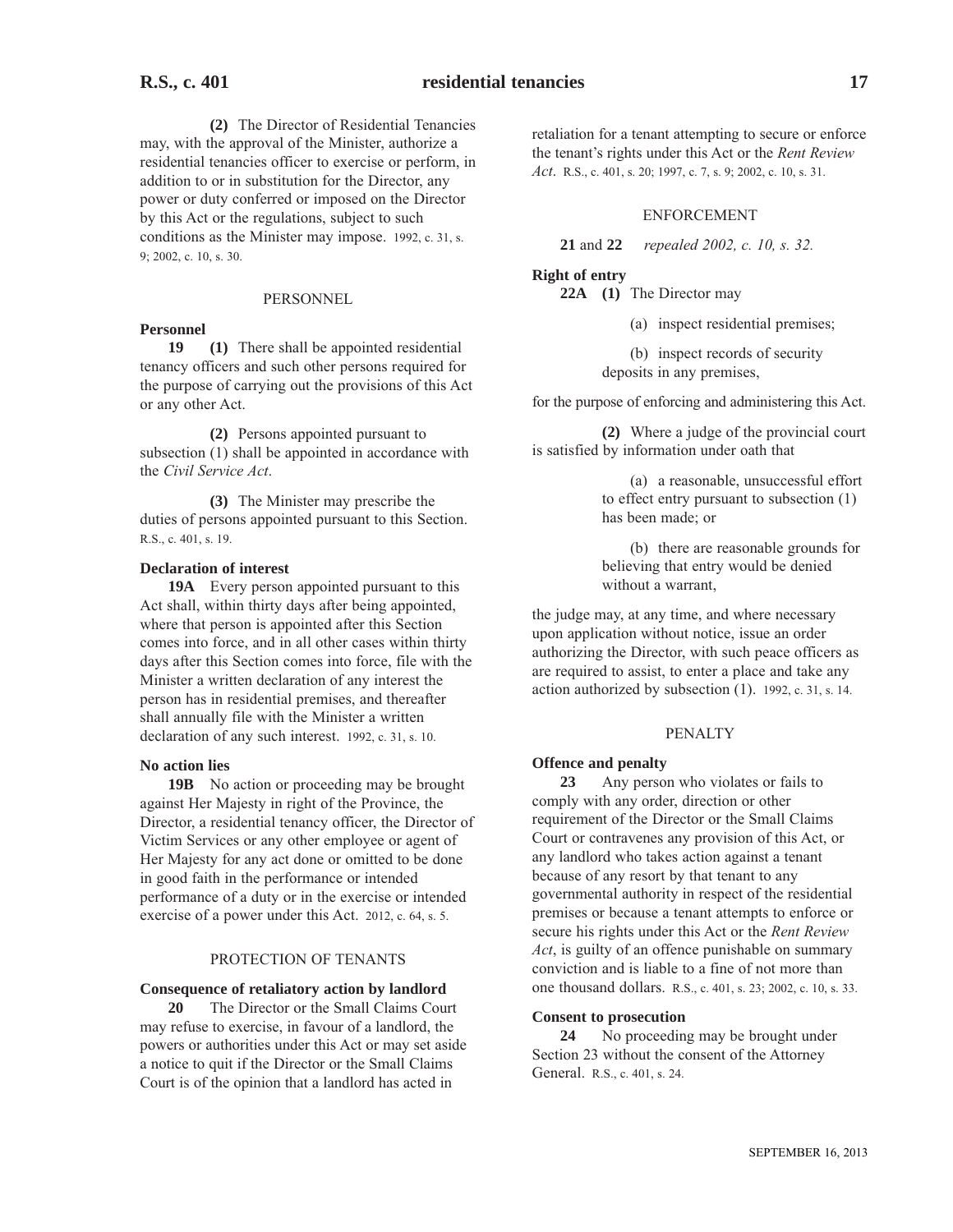# APPLICATION

## **Application of Act**

**25 (1)** This Act governs all landlords and tenants to whom this Act applies in respect of residential premises.

**(2)** This Act binds Her Majesty in right of the Province and Canada. R.S., c. 401, s. 25; 1994, c. 32, s. 2.

## **Regulations**

**26 (1)** The Governor in Council may make regulations

> (a) prescribing any form, fee or charge required for the purposes of this Act;

> > (b) respecting security deposits;

(c) prescribing a printed standard form of lease which shall be used by all landlords and tenants and which shall include

> (i) a description of the parties to the lease,

(ii) a description of the premises leased,

(iii) the term of the lease,

(iv) the rent payable under the lease,

(v) whether or not a security deposit is required,

(vi) the statutory conditions,

(vii)the terms under which the lease may be terminated,

(viii) a larger type notice to tenants that the lease will automatically renew if the tenant does not give a notice to quit within the time period set out in Section 10,

(ix) such additional provisions as the Governor in Council may prescribe;

(ca) prescribing the information to be provided by a landlord to a tenant;

(cb)*repealed 1997, c. 7, s. 10.*

(cc) prescribing the duties of the Director;

(cd) prescribing any other class of premises that are not included in the definition of "residential premises" for the purpose of subclause 2(h)(vi);

(ce) prescribing the maximum amount a landlord may charge for expenses actually incurred in respect of a sublease or an assignment for the purpose of subsection 6(3);

(cea) requiring the tenant to provide information concerning the tenancy of the manufactured home space upon which the manufactured home is located to the person who wishes to acquire title or possession of the manufactured home for the purpose of Statutory Condition 1A. in subsection 9(2);

(ceb) respecting the form and contents of the tenant's written application to the landlord on behalf of the person who wishes to acquire title to or possession of the manufactured home to become a tenant of the manufactured home space upon which the manufactured home is located and information to be provided to the landlord for the purpose of Statutory Condition 1A. in subsection 9(2);

(cec) respecting the manner in which the landlord may respond to the tenant's written application on behalf of the person who wishes to acquire title to or possession of the manufactured home to become a tenant of the manufactured home space for consent and setting out the permissible reasons for denying the requested consent for the purpose of Statutory Conditions 1B. and 1D. in subsection 9(2);

(cf) prescribing acceptable proof of acceptance into a nursing home or home for special care for the purpose of Section 10D;

(cg) respecting the establishment of a common anniversary date for rent increases for tenants in a housing association for the purpose of subsection 11(2A);

(ch) respecting an application and adjudication process for a rent increase that is greater than the annual allowable rent increase amount referred to in subsection 11B(1);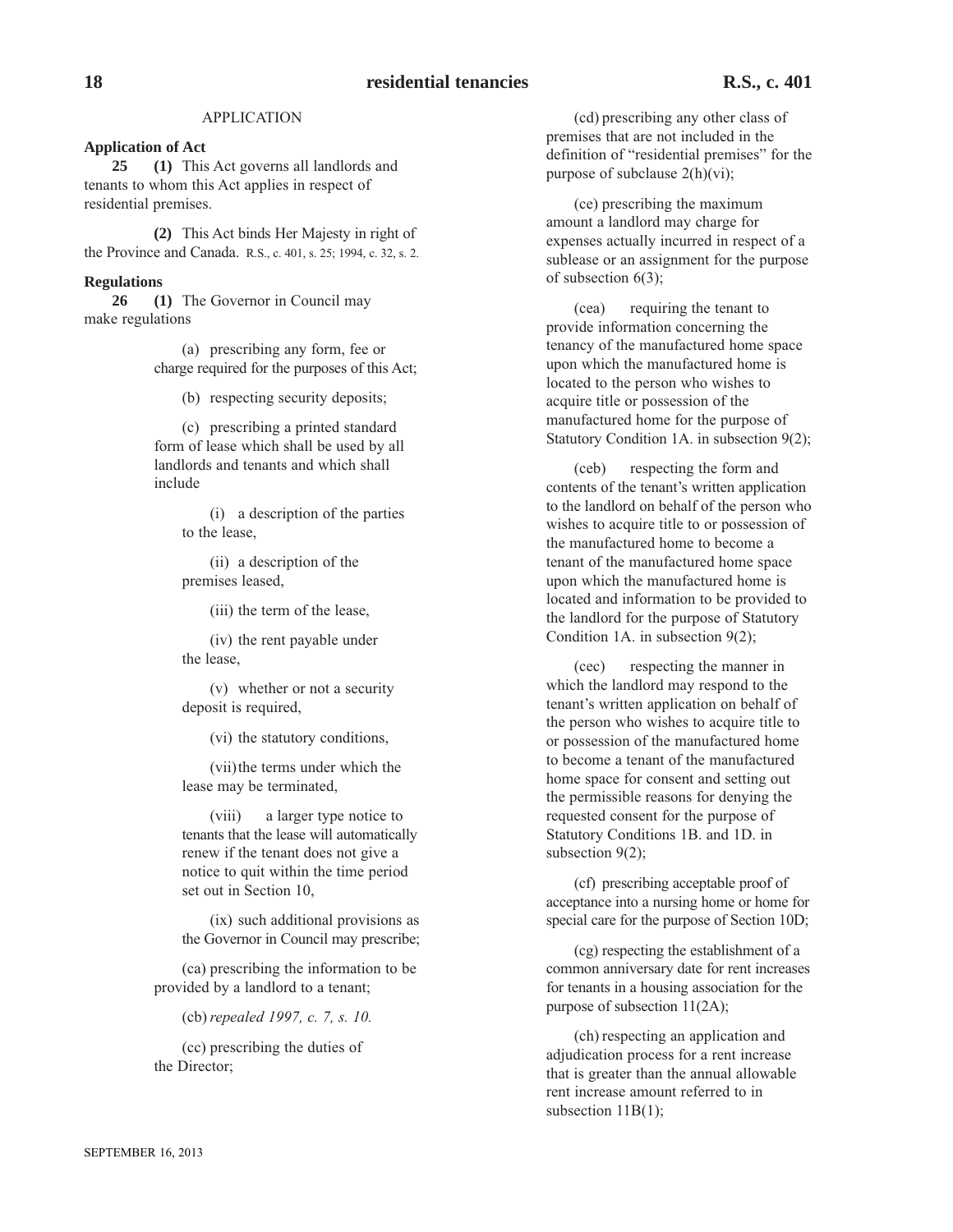(ci) prescribing calculations for annual allowable rent increase amounts for land-lease communities for the purpose of subsection 11B(1);

(cj) respecting an application and adjudication process for a rent increase that is greater than the annual allowable rent increase amount for land-lease communities for the purpose of subsection  $11B(2)$ ;

(ck) prescribing guidelines to be considered by the Director in reviewing applications for rent increases by an amount greater than the annual allowable rent increase amount for land-lease communities for the purpose of subsection 11B(3);

(cl) determining interest rates from time to time for the purpose of subsection  $12(4);$ 

(cm) respecting the form and content of notices to quit;

(cn) requiring different forms of notice to quit to be used in respect of different grounds on which a notice to quit may be given;

(d) defining any word or expression used and not defined herein;

(e) respecting any matter which the Governor in Council considers necessary or advisable to carry out effectively the intent and purposes of this Act.

**(2)** The exercise by the Governor in Council of the authority set out in subsection (1) shall be regulations under the *Regulations Act*. R.S., c. 401, s. 26; 1992, c. 31, s. 15; 1993, c. 40, s. 13; 1997, c. 7, s. 10; 2002, c. 10, s. 34; 2010, c. 72, s. 19; 2011, c. 70, s. 4.

#### **Waiver of fee**

**27** Notwithstanding anything in this Act, no fee is payable by a person in respect of an application to the Director where that person is receiving the guaranteed income supplement, social assistance or family benefits or where the Minister waives the fee. 1992, c. 31, s. 16; 2002, c. 10, s. 35.

**28** *repealed 2002, c. 10, s. 36.*

## MANUFACTURED-HOME ADVISORY COMMITTEE

#### **Establishment and composition of committee**

**29 (1)** The Minister may establish an advisory committee on manufactured home tenancies to advise the Minister on the administration of manufactured homes pursuant to this Act.

**(2)** The committee shall consist of an equal number of persons who, in the Minister's opinion, are representative of the views of landlords and of tenants of manufactured homes.

**(3)** The committee shall be chaired by a person appointed from Service Nova Scotia and Municipal Relations.

**(4)** The chair of the committee shall be appointed by the Minister. 1993, c. 40, s. 14; 2010, c. 72, s. 21.

 $\mathcal{L}$ 

SCHEDULE *repealed 2010, c. 72, s. 23.*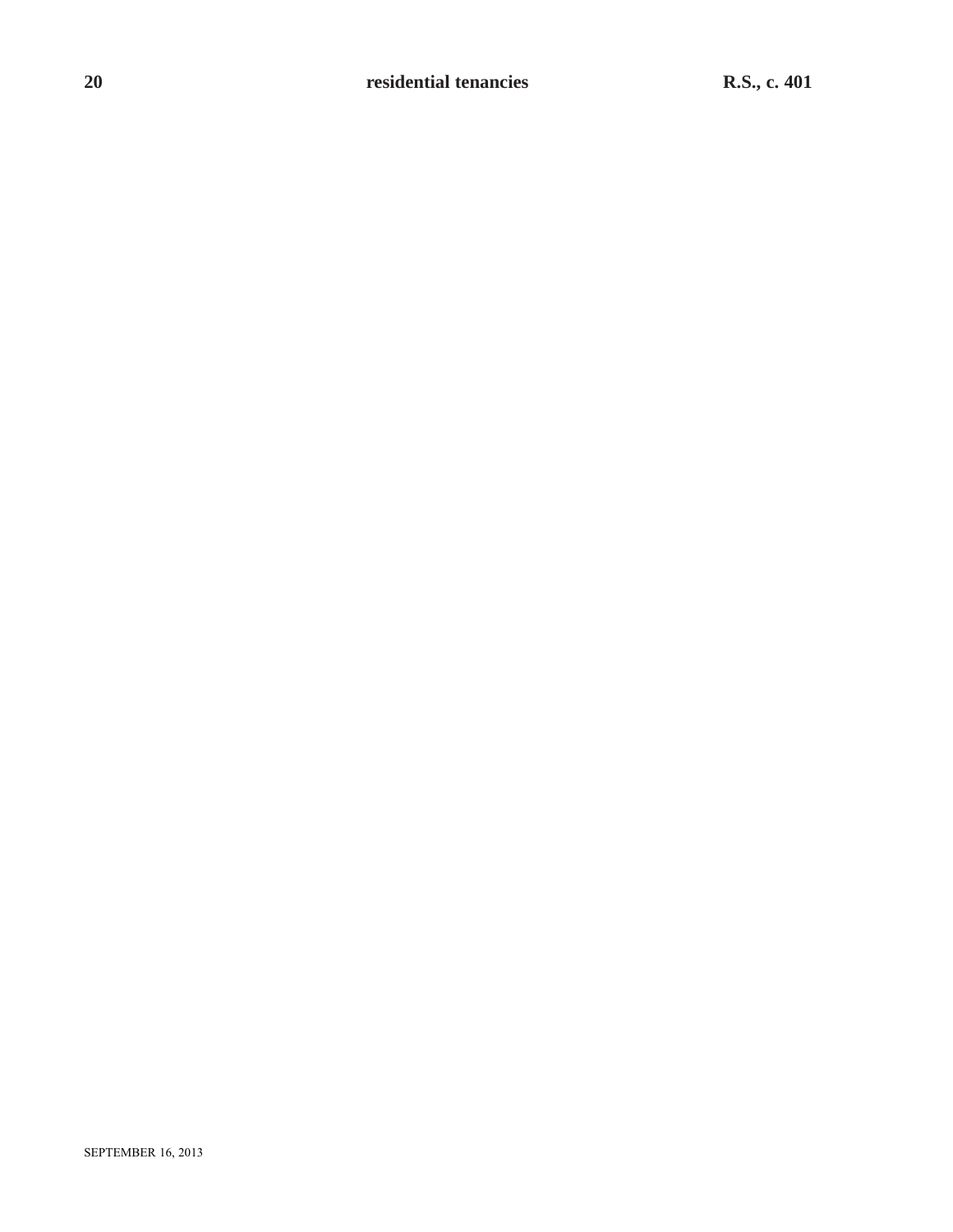# Residential Tenancies Regulations

made under subsection 12(4) and Section 26 of the

# *Residential Tenancies Act*

R.S.N.S. 1989, c. 401

O.I.C. 89-1118, N.S. Reg. 190/89

as amended to O.I.C. 2013-331, N.S. Reg. 304/2013

September 10, 2013

Consolidation prepared by the Office of the Registrar of Regulations Halifax, Nova Scotia

*This publication is unofficial and is for reference only. For the official version of the regulations, consult the original documents on file with the Office of the Registrar of Regulations, or as published in the Royal Gazette Part II.*

*Regulations are amended frequently. Please make sure that you have the most up-to-date version. To do this, either contact us or check the list of Regulations by Act on our website at <www.gov.ns.ca/just/regulations/regs/>.*

This publication is copyright © 2013, Province of Nova Scotia, all rights reserved. It is for your personal use and may not be copied for the purposes of resale in this or any other form.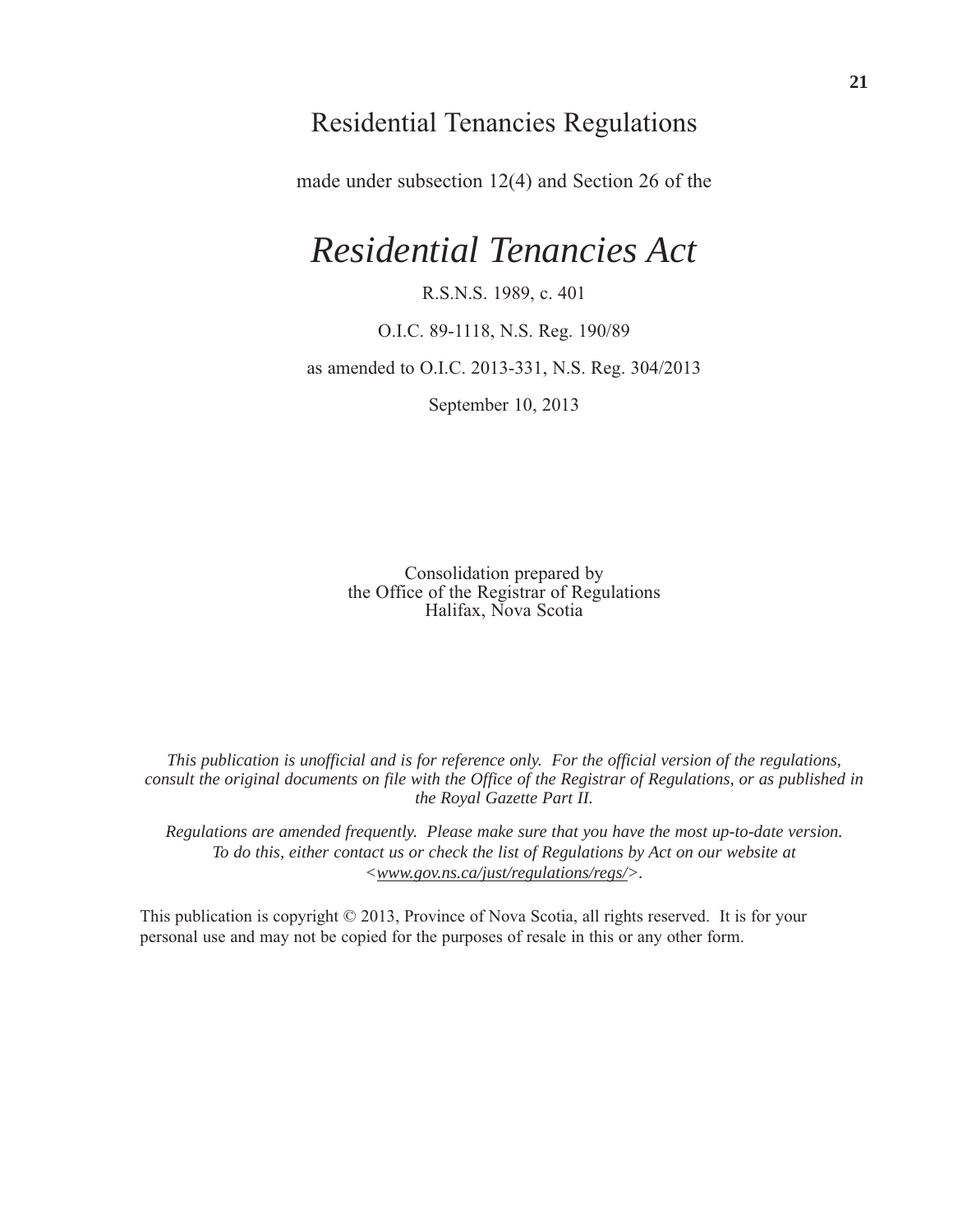# **Residential Tenancies Regulations made under subsection 12(4) and Section 26 of the** *Residential Tenancies Act* **R.S.N.S. 1989, c. 401**

# **O.I.C. 89-1118 (September 26, 1989, effective October 1, 1989), N.S. Reg. 190/89 as amended to O.I.C. 2013-331 (Sept. 10, 2013, effective Sept. 16, 2013), N.S. Reg. 304/2013**

**1A** These regulations may be cited as the *Residential Tenancies Regulations*.

**Original Section 1A added: O.I.C. 92-1206, N.S. Reg. 268/92; renumbered subsection 1(2): O.I.C. 95-876, N.S. Reg. 175/95.** 

#### **Section 1A added: O.I.C. 95-876, N.S. Reg. 175/95.**

#### **Interpretation**

**1 (1)** In these regulations

(a) in respect of the term "security deposit",

> (i) "money" includes coin, government or bank notes, cheques, drafts and post office, express or bank money orders,

(ii) "other value" includes securities, stock certificates, bonds, debentures, deposit receipts, treasury bills, negotiable instruments, real property, and anything of value which could be negotiated or transferred by the landlord, but excludes money;

(b) "Act" means the *Residential Tenancies Act*;

#### **Clause 1(1)(b) added: O.I.C. 2012-303, N.S. Reg. 178/2012**

(c) "annual allowable rent increase amount" means the amount that must not be exceeded when a landlord of a landlease community imposes a rent increase, as referred to in subsection 11B(1) of the Act and calculated in accordance with Section 25B of these regulations;

#### **Clause 1(1)(c) added: O.I.C. 2012-303, N.S. Reg. 178/2012**

(d) "public sale" means a sale of property with notice to the general public, and includes a sale by classified advertisement;

**Clause 1(1)(aa) added: O.I.C. 2005-215, N.S. Reg. 115/2005; relettered (d): O.I.C. 2012-303, N.S. Reg. 178/2012**

> (e) "record" includes the books of account and records of a landlord set up

to keep security deposits separate and apart from the ordinary business records of the landlord;

**Clause 1(1)(b) relettered (e): O.I.C. 2012-303, N.S. Reg. 178/2012**

> (f) "trust account" means a trust account set up in a bank, credit union or trust company by a landlord to keep security deposits separate and apart from the ordinary business and personal accounts of a landlord.

**Clause 1(1)(c) relettered (f): O.I.C. 2012-303, N.S. Reg. 178/2012 Section 1 renumbered subsection 1(1): O.I.C. 95-876, N.S. Reg. 175/95.**

**(2)** For greater certainty, "date on which a lease was first entered into" in clause 2(a) of the Act means the date on which the term of the lease begins.

**Original Section 1A added: O.I.C. 92-1206, N.S. Reg. 268/92; renumbered subsection 1(2): O.I.C. 95-876, N.S. Reg. 175/95; replaced: O.I.C. 2003-32, N.S. Reg. 20/2003.**

#### **Sublease or assignment fee**

**2** For the purpose of subsection 6(3) of the Act, a landlord may charge a sum not exceeding \$75.00 for expenses actually incurred in respect of a sublease or an assignment.

**Section 2 repealed: O.I.C. 97-629, N.S. Reg. 132/97; added: O.I.C. 2012-303, N.S. Reg. 178/2012.**

# **Landlord's consent to proposed purchaser of manufactured home becoming tenant**

**3 (1)** In this Section,

"application for consent" means a tenant's written application to their landlord under Statutory Condition 1A of subsection 9(2) of the Act on behalf of a proposed purchaser of the tenant's manufactured home; and

"proposed purchaser" means a person who wishes to acquire title to or possession of a manufactured home and wishes to become a tenant of the manufactured home space upon which the manufactured home is located.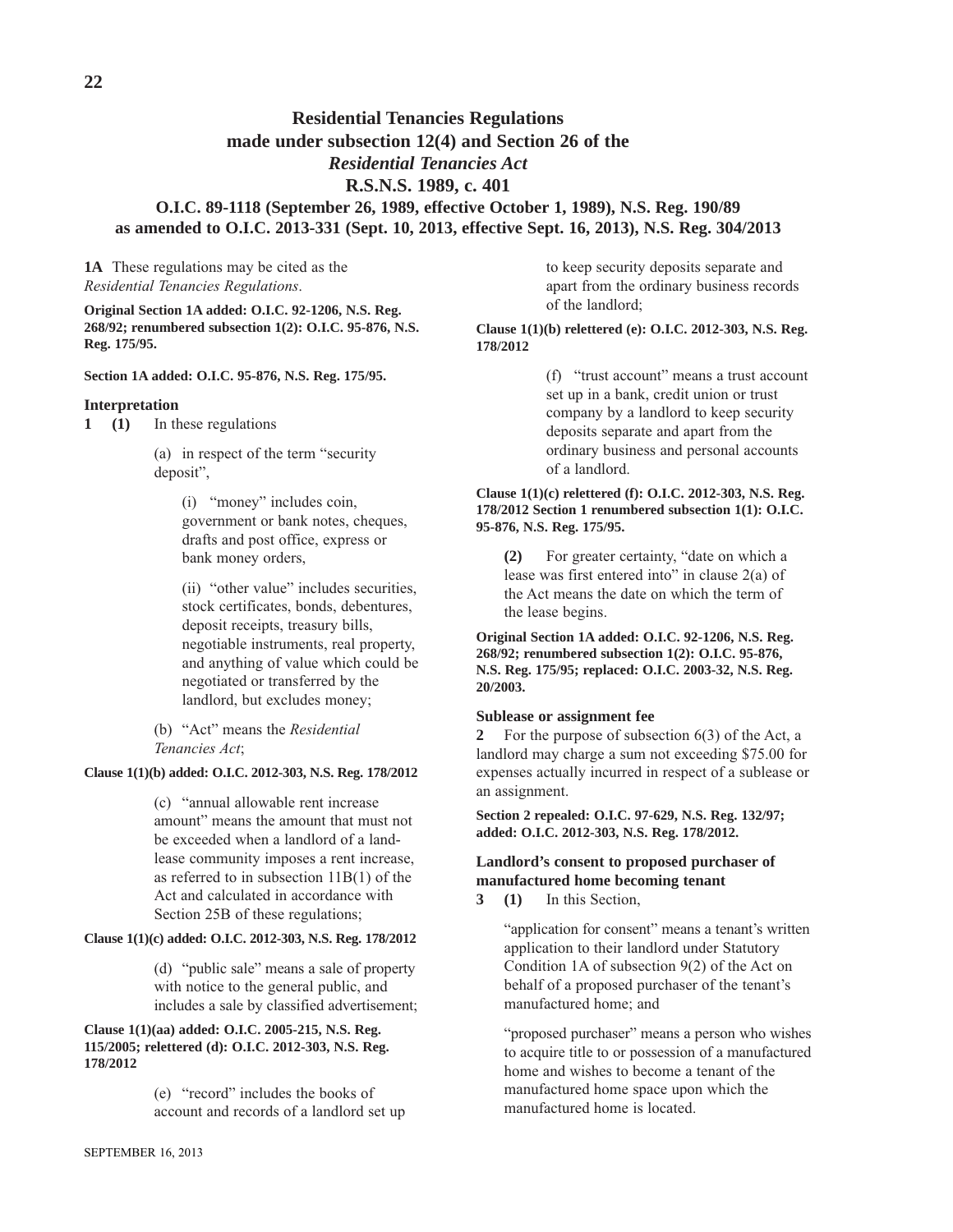# **residential tenancies regulations 23**

**(2)** If a tenant intends to apply for their landlord's consent to assign their current lease to a proposed purchaser, the tenant shall, before submitting the application for consent, provide all of the following information to the proposed purchaser:

> (a) a copy of the landlord's reasonable rules that form part of the tenant's lease;

(b) a copy of any part of the tenant's lease that is in writing;

(c) the amount of the tenant's current rent payable;

(d) the date of the tenant's last rent increase and the rent increase amount.

**(3)** An application for consent shall include all of the following information:

> (a) the address of the manufactured home space upon which the manufactured home is located;

(b) the name, telephone number and mailing address of the tenant making the application for consent;

(c) the name, telephone number and current civic address of the proposed purchaser and the name and telephone number of the landlord, if any, for that address;

(d) the mailing address of the proposed purchaser, if different from the current civic address provided under clause (c);

(e) if the proposed purchaser has been at their current civic address for less than 2 years, the previous civic address of the proposed purchaser and the name and telephone number of the landlord, if any, for that address;

(f) the names and telephone numbers of 2 personal references for the proposed purchaser;

(g) whether the application for consent is for

> (i) the landlord's consent for the landlord to enter into a new lease with the proposed purchaser, or

(ii) the landlord's consent for the tenant to assign the tenant's current lease to the proposed purchaser;

(h) the proposed effective date for the new lease or for the assignment of the tenant's current lease to the proposed purchaser;

(i) the signed consent of the proposed purchaser authorizing the landlord to do all of the following for the purpose of verifying or obtaining information relevant to the application for consent:

> (i) contact the other landlords whose names are provided under clauses (c) and (e),

(ii) contact the personal references whose names are provided under clause (f),

(iii) verify the income of and obtain a credit report on the proposed purchaser;

(j) if the application for consent is for consent to have the tenant's current lease assigned to the proposed purchaser, a statement, signed by the proposed purchaser, acknowledging that the proposed purchaser has received the information required by subsection (2).

**(4)** A tenant shall serve an application for consent on their landlord by personal service, registered mail or substituted service authorized by the Director under subsection 25(3) of these regulations.

**(5)** For greater certainty, for the purposes of Statutory Condition 1D of subsection 9(2) of the Act, the landlord shall, within 10 days of receipt of an application for consent, consent to the request or set out the reasons why consent is being withheld, failing which the landlord is deemed to have given consent, even if a tenant's application for consent does not include all of the information required by subsection (3).

**(6)** If a landlord withholds consent under Statutory Condition 1D of subsection 9(2) of the Act, the landlord's written response shall indicate

> (a) 1 or more of the reasons set out in subsection (7) why the landlord is withholding consent; and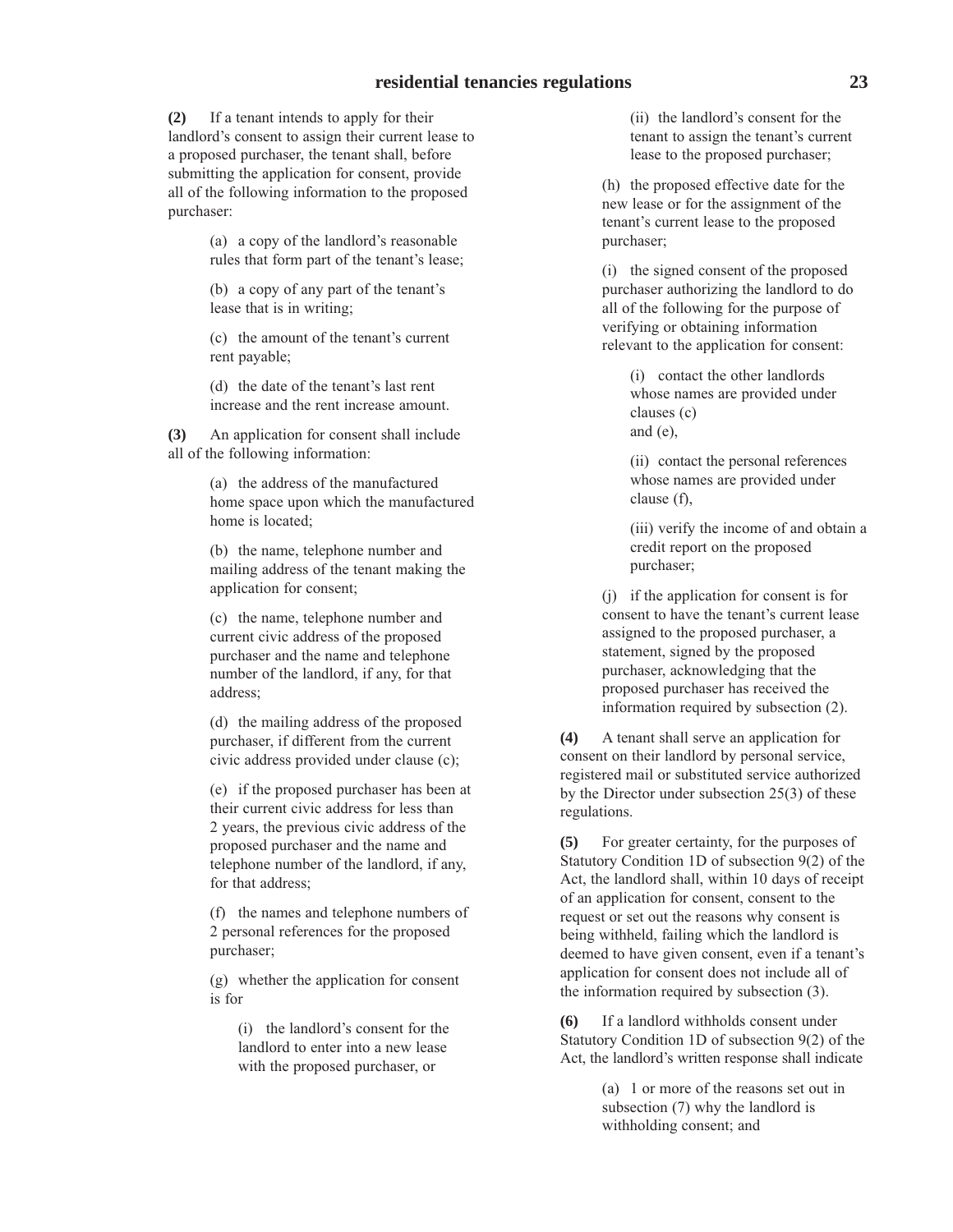(b) the source and nature of the information that supports those reasons.

**(7)** For the purposes of Statutory Condition 1D of subsection 9(2) of the Act, a landlord may withhold consent to a tenant's application for consent only for 1 or more of the following reasons:

> (a) the tenant did not provide all of the information required by subsection 3(3) of these regulations;

(b) the landlord, on the basis of relevant information, has reasonable grounds to conclude that the proposed purchaser is unlikely to comply with the lease or the landlord's reasonable rules that form part of the lease;

(c) the landlord, on the basis of relevant information, has reasonable grounds to conclude that the proposed purchaser is unable or unlikely to pay the rent;

(d) the proposed purchaser does not intend to reside in the manufactured home and

> (i) intends to use the manufactured home for business purposes, or

(ii) has purchased more than 1 manufactured home in the landlord's land-lease community;

(e) the manufactured home has been removed from the manufactured home space or destroyed;

(f) the landlord, as a result of being unable to contact 1 or more references provided under clause 3(3)(f) of these regulations, has insufficient information to make a decision about the request, but only if the landlord

> (i) promptly advised the tenant of his or her inability to contact 1 or more of those references, and

(ii) made every reasonable effort to contact those references and any references provided by the tenant in place of those references;

(g) the tenant owes the landlord arrears of rent or an amount due under an order of the Director or Small Claims Court;

(h) the manufactured home does not comply with municipal by-laws in respect of the manufactured home or the manufactured home space;

(i) the manufactured home does not comply with the landlord's reasonable rules forming part of the lease.

**Section 3 repealed: O.I.C. 97-629, N.S. Reg. 132/97; added: O.I.C. 2012-303, N.S. Reg. 178/2012.**

#### **Tenant's notice to quit under subsection 10(1) or (3) of Act**

**4** A notice to quit given by a tenant to a landlord under subsection 10(1) or 10(3) of the Act must be in Form C: Tenant's Notice to Quit.

#### **Section 4 repealed: O.I.C. 97-629, N.S. Reg. 132/97; added: O.I.C. 2012-303, N.S. Reg. 178/2012.**

## **Landlord's notice to quit for rental arrears under subsection 10(6) of Act**

**4A** A notice to quit for rental arrears given by a landlord to a tenant under subsection 10(6) of the Act must be in Form D: Landlord's Notice to Quit for Rental Arrears.

**Section 4A added: O.I.C. 2012-303, N.S. Reg. 178/2012.**

# **Landlord's notice to quit for breach of statutory condition under subsections 10(7B) and (7C) of Act 4B** A notice to quit for breach of a statutory condition given by a landlord to a tenant under subsections 10(7B) and 10(7C) of the Act must be in Form E: Landlord's Notice to Quit–Breach of

**Section 4B added: O.I.C. 2012-303, N.S. Reg. 178/2012.**

# **Landlord's notice to quit under subsection 10(7) or (7A), clause 10(8)(a), (b) or (c) or clause 10(9)(c) of Act**

**4C** A notice to quit given by a landlord to a tenant under subsection  $10(7)$  or  $(7A)$ , clause  $10(8)(a)$ , (b) or (c), or clause 10(9)(c) of Act must be in Form F: Landlord's Notice to Quit–Additional Circumstances.

**Section 4C added: O.I.C. 2012-303, N.S. Reg. 178/2012.**

# **Tenant's notice to quit for early termination under Section 10B, 10C or 10D of Act**

**4D** A notice to quit given by a tenant to a landlord under Section 10B, 10C or 10D of the Act must be in Form G: Tenant's Notice to Quit–Early Termination of Tenancy.

**Section 4D added: O.I.C. 2012-303, N.S. Reg. 178/2012.**

#### **Physician's certificate**

Statutory Condition.

**4E** A certificate of a medical practitioner under Section 10B or 10C of the Act must be in Form H: Physician's Certificate.

**Section 4E added: O.I.C. 2012-303, N.S. Reg. 178/2012.**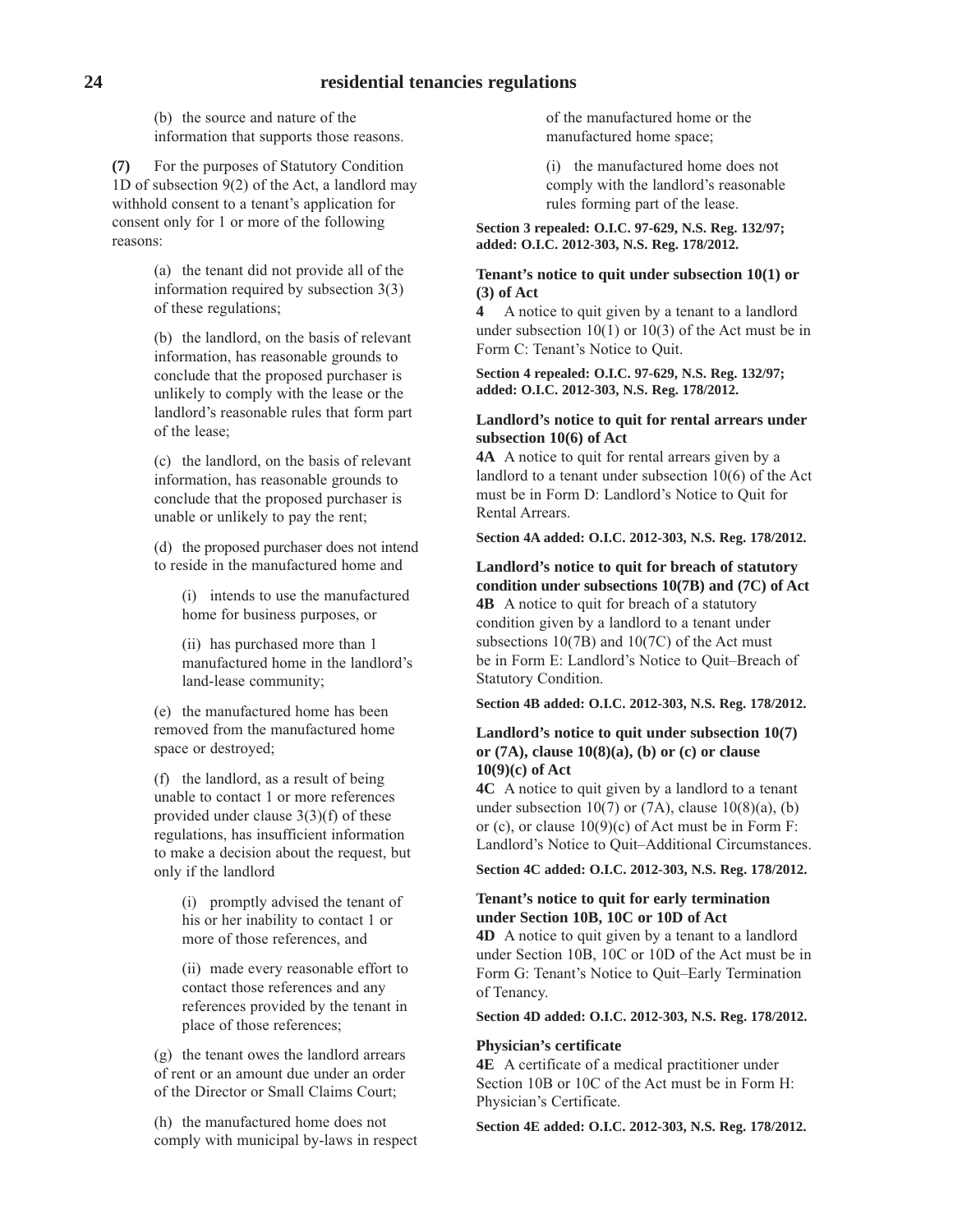# **Proof of service of [on] tenants for early termination under Section 10B, 10C or 10D of Act**

**4F** A tenant who terminates their tenancy early under Section 10B, 10C or 10D of the Act shall use 1 of the following forms for giving their landlord the required proof of service that a copy of a notice to quit was served on all the tenants in the same residential premises:

(a) an acknowledgment of service signed by each tenant in the same residential premises in the form attached to Form G: Tenant's Notice to Quit–Early Termination of Tenancy;

(b) a sworn affidavit of service for each tenant in the same residential premises in the form attached to Form G: Tenant's Notice to Quit–Early Termination of Tenancy.

## **Section 4F added: O.I.C. 2012-303, N.S. Reg. 178/2012.**

## **Proof of acceptance into nursing home or home for special care**

**4G** For the purpose of Section 10D of the Act, the proof of acceptance to be given by the tenant to the landlord is a letter from the nursing home or home for special care confirming that the tenant has been accepted into the nursing home or home for special care on a permanent basis.

### **Section 4G added: O.I.C. 2012-303, N.S. Reg. 178/2012.**

# **Notice to quit by personal representative under Section 10E of Act**

**4H** A notice to quit given by the tenant's personal representative under Section 10E of the Act must be in Form I: Notice to Quit–Early Termination of Tenancy by Personal Representative.

**Section 4H added: O.I.C. 2012-303, N.S. Reg. 178/2012.**

## **Tenant's notice to quit for domestic violence under clause 10F(1)(a) of Act**

**4I** A notice to quit given by a tenant to a landlord under clause  $10F(1)(a)$  of the Act must be in Form Q: Tenant's Notice to Quit―Domestic Violence.

## **Section 4I added: O.I.C. 2013-331, N.S. Reg. 304/2013.**

## **Establishing common anniversary date for housing associations**

**4J (1)** For the purpose of subsection 11(2A) of the Act, if a landlord that is a housing association within the meaning of the *Co-operative Associations Act* wishes to establish a common anniversary date for the increase of rent payable by tenants, the landlord shall give the tenants a notice in writing stating the common anniversary date.

**(2)** The notice referred to in subsection (1) must be given to the tenants at least 4 months before the common anniversary date.

**Original Section 4I added: O.I.C. 2012-303, N.S. Reg. 178/2012; renumbered 4J: O.I.C. 2013-331, N.S. Reg. 304/2013.**

### **Security deposits**

**5** For the purposes of subsection 12(4) of the Act, the landlord shall credit interest to the tenant on the full amount or value of the security deposit on, from and after

(a) January 1, 1985 at the rate of seven percent per annum;

(b) January 1, 1992 at the rate of three percent per annum;

(c) January 1, 1995 at the rate of one percent per annum; and

(d) January 1, 2013, at the rate of zero percent per annum;

#### **Clause 5(d) added: O.I.C. 2012-303, N.S. Reg. 178/2012.**

compounded annually, while the security deposit is held by the landlord.

#### **Section 5 replaced: O.I.C. 95-876, N.S. Reg. 175/95.**

**6** Every landlord shall keep a record which is clearly distinguishable from the record of money received and disbursed on his own account, and which shows for each tenant

(a) any money received as a security deposit, any disbursements, and the undisbursed balance thereof; and

(b) any other value received and delivered as a security deposit, any disbursements and the undisbursed portion thereof held in trust.

**7** Every landlord shall keep a record which shows

(a) a comparison made monthly between the total of the undisbursed balances of monies held in trust for tenants by the landlord and the total of the balances held on deposit in the trust account, together with an explanation for any difference in the totals; and

(b) a consolidated list of all other value held in trust for tenants.

**8** Every landlord shall keep a bank statement and pass book of the trust account containing the security deposits of each tenant.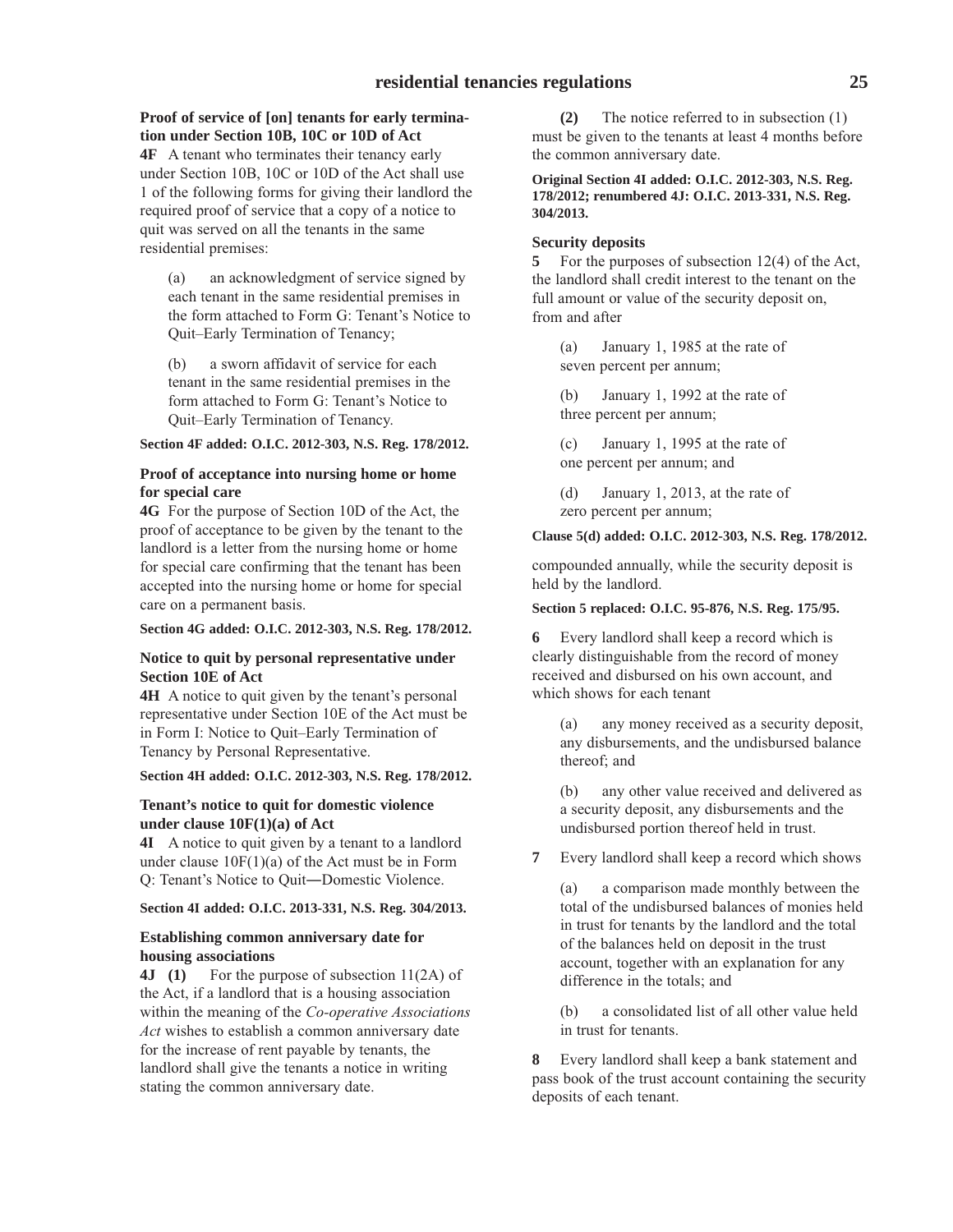# **26 residential tenancies regulations**

**9** Every landlord who receives a security deposit from a tenant in money shall have at least one deposit account which shall be

(a) in a chartered bank, credit union or trust company authorized by law to receive money on deposit;

(b) designated both in the records of the landlord and of the bank, credit union or trust company as a trust account; and

(c) kept separate and apart from any deposit account containing monies belonging to the landlord.

**10** Money held in trust for or on account of a tenant in respect of a tenancy shall be kept in the Province and,

(a) upon receipt of a security deposit in money for or on account of a tenant, every landlord shall pay the money into the landlord's trust account not later than the third banking day following the day of receipt thereof by the landlord; and

(b) upon receipt of a security deposit in other value for or on account of a tenant, every landlord shall be liable for its safekeeping.

**11 (1)** No money shall be withdrawn from a landlord's trust account except as provided in the Act or these regulations.

**(2)** Notwithstanding subsection (1), money deposited in a landlord's trust account by mistake, accident, or which belongs to the landlord, may be withdrawn.

**12** Every cheque drawn on a trust account shall be marked as a trust account cheque and be payable to a named payee, and no money shall be withdrawn from the trust account on behalf of the landlord except as provided in the Act or these regulations.

**13** No landlord shall at any time

(a) deposit money in, draw on, or otherwise use his trust account for business or personal use; or

(b) permit his trust account to be overdrawn as a whole, or with respect to the funds held on account of any tenant.

**14** Nothing in these regulations shall deprive a landlord of any recourse or right, whether by way of a lien, set-off, counterclaim, charge or otherwise, against money in a trust account, or against other value held by a landlord as a security deposit.

**15 (1)** A landlord may invest money held as a security deposit in government backed guaranteed investment certificates.

#### **Subsection 15(1) replaced: O.I.C. 95-876, N.S. Reg. 175/95.**

**(2)** Where other value is held as a security deposit, no landlord may sell or otherwise convert the other value into money or invest the proceeds thereof in securities or in any other manner unless the tenant for or on behalf of whom the security deposit is held consents in writing.

**16** Any interest earned in excess of the rate determined by the Governor in Council for security deposits shall become the property of the landlord.

**17** Charges associated with the setting up and normal operation of a trust account are the responsibility of the landlord.

**18** Every landlord shall at all times maintain a s ufficient balance on deposit in his trust account which together with undeposited money in trust for or on account of a tenant is sufficient to meet all of the obligations of the landlord with respect to security deposits.

**19** Every landlord shall, within ten days from the receipt of a written request from the Director of Residential Tenancies, file a certificate signed by a public accountant and satisfactory to the Director as to the financial position of his trust account.

**Section 19 amended: O.I.C. 2003-32, N.S. Reg. 20/2003.**

**Section 20 repealed: O.I.C. 2003-32, N.S. Reg. 20/2003.**

**21** Upon the sale or transfer of a rental property, a landlord shall transfer his trust account to the new landlord, together with all records and statements of the trust account.

**22** Upon trusteeship, receivership, bankruptcy, abandonment, foreclosure or sale of land under execution, a landlord shall transfer his trust account to the trustee, receiver, mortgagee or new landlord, together with all records and statements of the trust account.

**Section 22 added: O.I.C. 95-876, N.S. Reg. 175/95.**

#### **Inventory of abandoned personal property**

**23** Where a tenant leaves personal property in the residential premises after the tenancy has ended or the tenant has abandoned the residential premises pursuant to subsection 5(3) of the Act, the landlord shall prepare an inventory in Form A and file it with the Director, and send a copy of Form A to the tenant by registered mail to the tenant's new address, if known, or to the address for contact of next of kin, if indicated on the lease.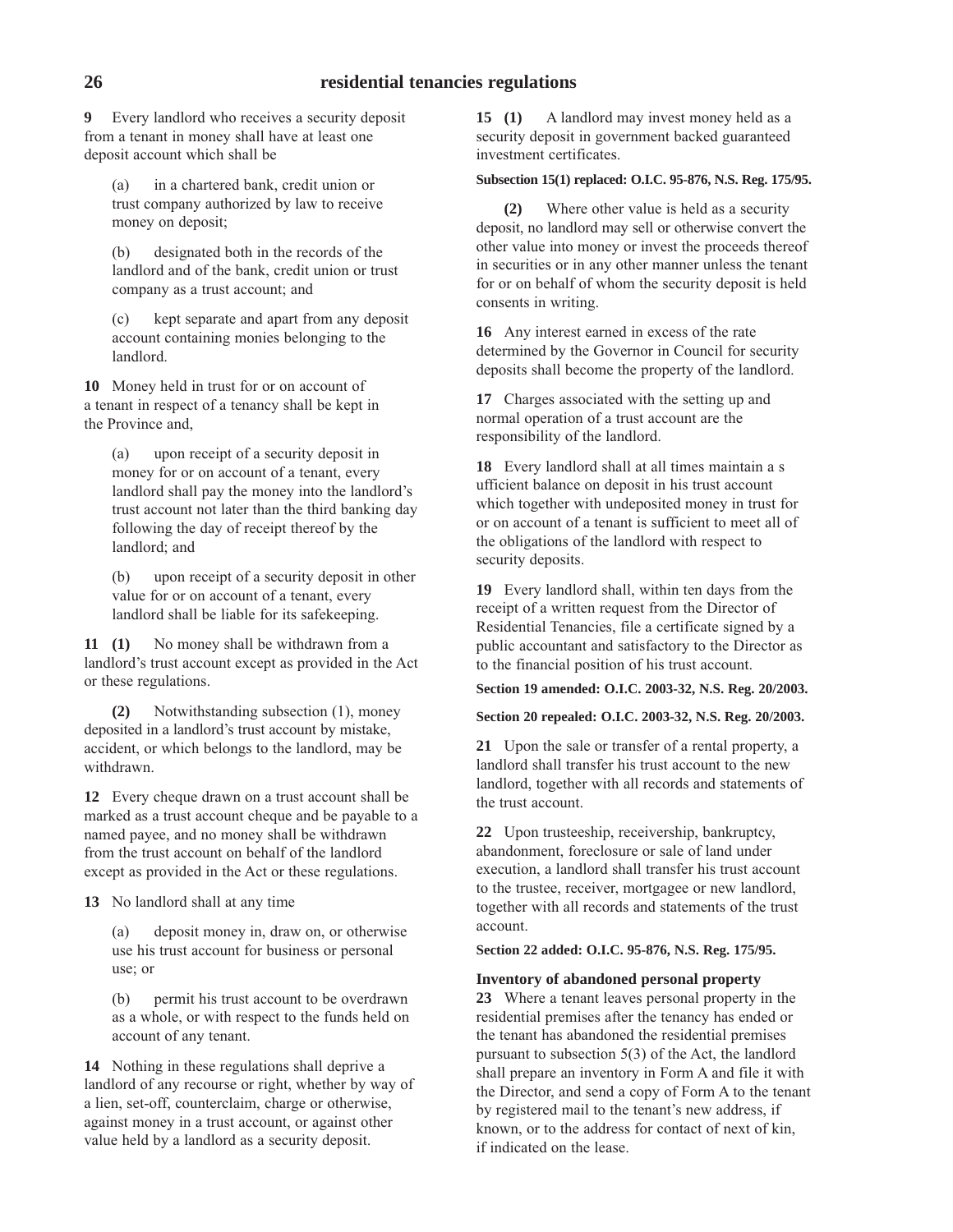## **Section 23 added: O.I.C. 95-876, N.S. Reg. 175/95; amended: O.I.C. 2012-303, N.S. Reg. 178/2012.**

# **Disposing of abandoned personal property**

**24 (1)** The Director may, in writing, authorize a landlord to dispose of abandoned personal property that has an estimated value of \$500 or less by any method convenient to the landlord, if 60 days have elapsed since Form A was filed with the Director and mailed to the tenant or the tenant's next of kin.

**(2)** The Director may, in writing, authorize a landlord to sell abandoned personal property that has an estimated value over \$500, except manufactured homes, through a public sale or a public auction, if 60 days have elapsed since Form A was filed with the Director and mailed to the tenant or the tenant's next of kin.

# **Subsection 24(2) amended: O.I.C. 2012-303, N.S. Reg. 178/2012.**

**(3)** A landlord may immediately dispose of abandoned personal property that the landlord considers to be unsanitary or unsafe to store, and within 10 days of the date that the property is disposed of, must file Form A with the Director and mail a copy of Form A to the tenant or the tenant's next of kin.

**Section 24 replaced: O.I.C. 2005-215, N.S. Reg. 115/2005.**

#### **Disposing of abandoned manufactured homes**

**24A (1)** The Director may, in writing, authorize the landlord to sell abandoned personal property that consists of a manufactured home through a public auction, if 60 days have elapsed since Form A was filed with the Director and mailed to the tenant or the tenant's next of kin.

**(2)** Before authorizing the sale of a manufactured home in accordance with subsection (1), the Director shall require that a landlord provide proof satisfactory to the Director that no security interests are held against the manufactured home.

**Section 24A added: O.I.C. 2005-215, N.S. Reg. 115/2005; amended: O.I.C. 2012-303, N.S. Reg. 178/2012.**

**Accounting of sale of abandoned property 24B**Within 10 days of the date of a sale or auction of a tenant's abandoned personal property, a landlord must file an accounting of sale in Form B with the Director for any abandoned personal property that is sold.

**Section 24B added: O.I.C. 2005-215, N.S. Reg. 115/2005.**

# **Application to Director under subsection 13(1) of Act 24C**An application to the Director under subsection 13(1) of the Act, other than an application referred to

in Section 24D of these regulations, must be in Form J: Application to Director.

**Section 24C added: O.I.C. 2012-303, N.S. Reg. 178/2012.**

# **Application to Director respecting rental arrears under subsections 10(6D) and (6E) and Section 13 of Act**

**24D**An application to the Director under subsections 10(6D) and (6E) and Section 13 of the Act must be in Form K: Application to Director–Rental Arrears.

# **Section 24D added: O.I.C. 2012-303, N.S. Reg. 178/2012.**

# **Service**

**25 (1)** Where an application pursuant to subsection 13(1) of the Act is filed, the applicant shall serve a copy of the application on the other parties to the matter by personal service or by registered mail.

### **Subsection 25(1) amended: O.I.C. 2003-32, N.S. Reg. 20/2003.**

**(2)** For the purposes of subsection 15(1) of the Act, "substituted service" means a method of service set out in subsection (3).

**(3)** If a party satisfies the Director that reasonable efforts have been made to serve any other party by personal service or by registered mail, and the efforts have been unsuccessful, the Director may authorize substituted service, which may be effected by the party leaving the documents

> (a) at the other party's place of business; or

(b) where the other party is a landlord, with the superintendent responsible for the residential premises or with the property manager at the address noted on the lease; or

(c) where the other party is a tenant, with the tenant's next of kin as noted on the lease; or

(d) in any other manner satisfactory to the Director.

**(4)** Proof of service may be in Form L: Affidavit of Service.

**Subsection 25(4) amended: O.I.C. 2012-303, N.S. Reg. 178/2012.**

**Subsection 25(5) repealed: O.I.C. 2012-303, N.S. Reg. 178/2012.**

**Section 25 added: O.I.C. 97-629, N.S. Reg. 132/97.**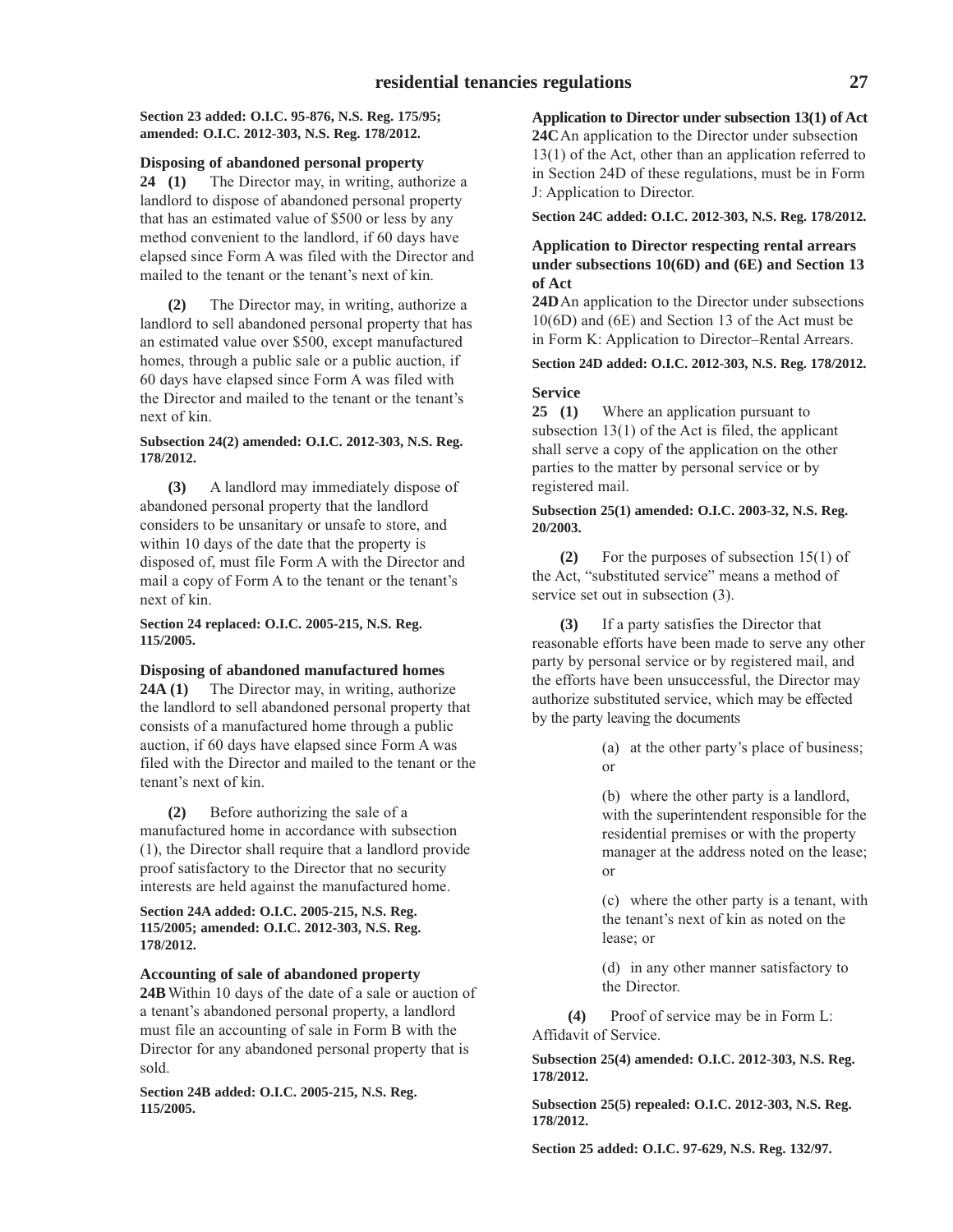## **Notice of rent increase for manufactured home space**

**25A**A notice of rent increase for a manufactured home space under subsection 11A(1) of the Act must be in Form M: Notice of Rent Increase for Manufactured Home Space.

**Section 25A added: O.I.C. 2012-303, N.S. Reg. 178/2012.**

# **Annual allowable rent increase amount in land-lease communities**

**25B (1)** In this Section, "Consumer Price Index" means the all-items Consumer Price Index for Nova Scotia, not seasonally adjusted, published by Statistics Canada.

**(2)** For the purpose of subsection 11B(1) of the Act, a landlord of a land-lease community shall not impose a rent increase in the land-lease community by an amount that is greater than the annual allowable rent increase amount calculated in accordance with subsection (3) and published by Service Nova Scotia and Municipal Relations on its website by March 1 of the preceding year.

**(3)** The formula for calculating the annual allowable rent increase amount is  $(X + Y) \div 2$ , in which, subject to subsection (4),

> (a)  $X =$  the annual average percentage change for the Consumer Price Index for the calendar year that immediately precedes the date the annual allowable rent increase amount is published in accordance with subsection (2); and

> (b)  $Y =$  the annual average percentage change for the Consumer Price Index for the calendar year that immediately precedes the calendar year referred to in clause (a).

**(4)** If the annual average percentage change for 1 of the calendar years referred to in the formula in subsection (3) is a negative value, the annual average percentage change to be used for that calendar year in calculating the annual allowable rent increase amount is 0.0 %.

**(5)** For greater certainty, an annual allowable rent increase amount is valid for rent increases with an effective date from January 1 to December 31 of the calendar year following the date the amount is published in accordance with subsection (2).

**(6)** Despite subsections (2) and (3), if, after the date this Section comes into force, a landlord of a land-lease community gives a tenant notice of a rent increase that has an effective date during the 2013 calendar year, the annual allowable rent increase amount for that increase is 3.0%, which in accordance with subsection 11B(1) of the Act is the maximum amount that the landlord may impose for that rent increase.

#### **Section 25B added: O.I.C. 2012-303, N.S. Reg. 178/2012.**

## **When rent increase lower than annual allowable rent increase amount**

**25C**A landlord who imposes a rent increase that is less than the annual allowable rent increase amount shall not carry forward the unused portion to apply to a future calendar year, but the landlord may, for the next calendar year, apply to the Director under subsection 11B(2) of the Act and Section 25D of these regulations for permission to increase rent by an amount that is greater than the annual allowable rent increase amount.

### **Section 25C added: O.I.C. 2012-303, N.S. Reg. 178/2012.**

## **Application for rent increase greater than annual allowable rent increase amount**

**25D(1)** In this Section, "application" means an application to the Director under subsection 11B(2) of the Act by a landlord of a land-lease community for permission to increase rents in the land-lease community by an amount that is greater than the annual allowable rent increase amount.

**(2)** An application must be in Form N: Application to Director–Rent Increase Greater Than Annual Allowable Rent Increase Amount, and must be filed with the Director together with

> (a) a completed Form O: Financial Information in Support of a Rent Increase Greater Than Annual Allowable Rent Increase Amount; and

> (b) payment of the application fee set out in Section 33 of these regulations.

**(3)** At least 7 months before the tenant's anniversary date, a landlord shall serve each tenant named in the application with both of the following documents in the manner set out in subsection (4):

(a) a copy of the application;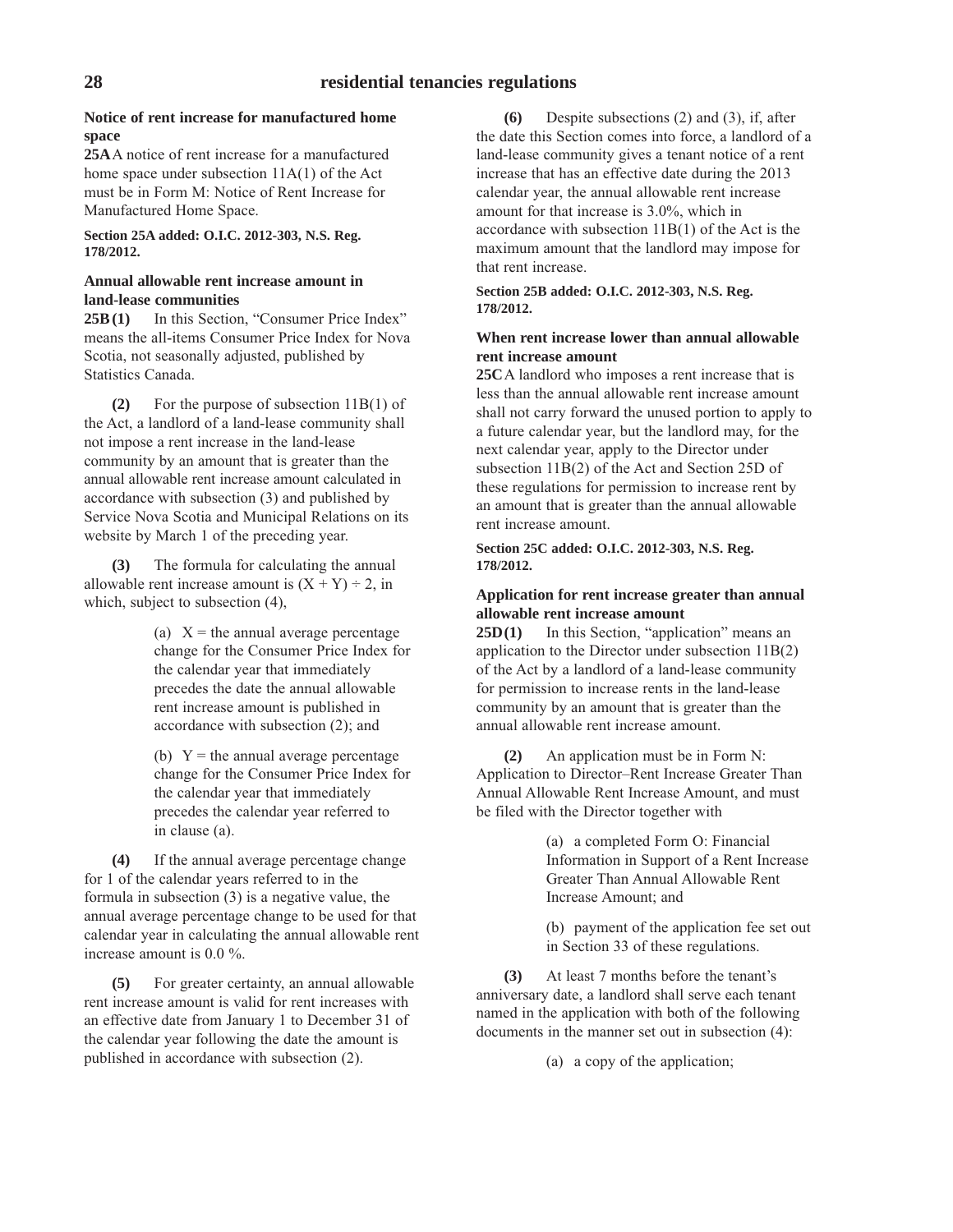(b) a Notice of Rent Increase for Manufactured Home Space in Form M.

**(4)** A landlord shall serve the documents referred to in subsection (3) on each tenant named in the application by personal service, registered mail or substituted service authorized by the Director under subsection 25(3) of these regulations, and the landlord shall return a copy of the sworn affidavit of service in the form attached to Form N to the Director no later than 14 days after the deadline for service set out in subsection (3).

**(5)** If the deadline for service set out in subsection (3) is not met or if the documents are not served as required by subsection (4), the application is deemed to be withdrawn with respect to the tenants who were not properly served as required by those subsections.

**(6)** If a tenant named in an application wishes to review the Form O: Financial Information in Support of a Rent Increase Greater Than Annual Allowable Rent Increase Amount provided by the landlord to the Director, the tenant may contact the Director to make arrangements to review the form.

**(7)** If a tenant named in an application wishes to make submissions to the Director in response to the application, the tenant shall provide their submissions, in writing, and any supporting documentation to the Director no later than 14 days after the deadline for service set out in subsection (3).

**(8)** Any submissions provided by a tenant to the Director in accordance with subsection (7) are forwarded by the Director to the landlord.

**(9)** If a landlord wishes to respond to any submissions made by a tenant, the landlord shall provide their response, in writing, and any supporting documentation to the Director no later than 14 days after receiving the tenant's submissions from the Director.

**(10)** The Director may require a landlord to submit additional documentation to support the andlord's financial information submitted on Form O: Financial Information in Support of a Rent Increase Greater Than Annual Allowable Rent Increase Amount.

**(11)** In determining the appropriate rent increase amount on an application, the Director shall not conduct an oral hearing but shall consider all of the following:

> (a) the application and Form O: Financial Information in Support of a Rent Increase Greater Than Annual Allowable Rent Increase Amount filed by the landlord;

(b) any written submissions and supporting documentation provided by a tenant under subsection (7);

(c) any written response and supporting documentation provided by the landlord under subsection (9);

(d) any additional supporting documentation provided by the landlord under subsection (10);

(e) the guidelines set out in Sections 26 to 32 of these regulations.

**(12)** The Director shall, within a reasonable time frame, make a written order in accordance with Section 17A of the Act determining the rent increase amount, and the order is mailed to the landlord and to all tenants who are subject to the rent increase amount.

**(13)** The Director may do any of the following in an order determining a rent increase amount:

> (a) grant the rent increase amount requested by the landlord;

(b) refuse the rent increase amount requested by the landlord;

(c) order some other rent increase amount not exceeding the amount requested by the landlord in the application.

**Section 25D added: O.I.C. 2012-303, N.S. Reg. 178/2012.**

### **Guidelines for Review of Application for Rent Increase Greater than Annual Allowable Rent Increase Amount for Land-lease Communities Centred heading before Section 26 replaced: O.I.C. 2012-303, N.S. Reg. 178/2012.**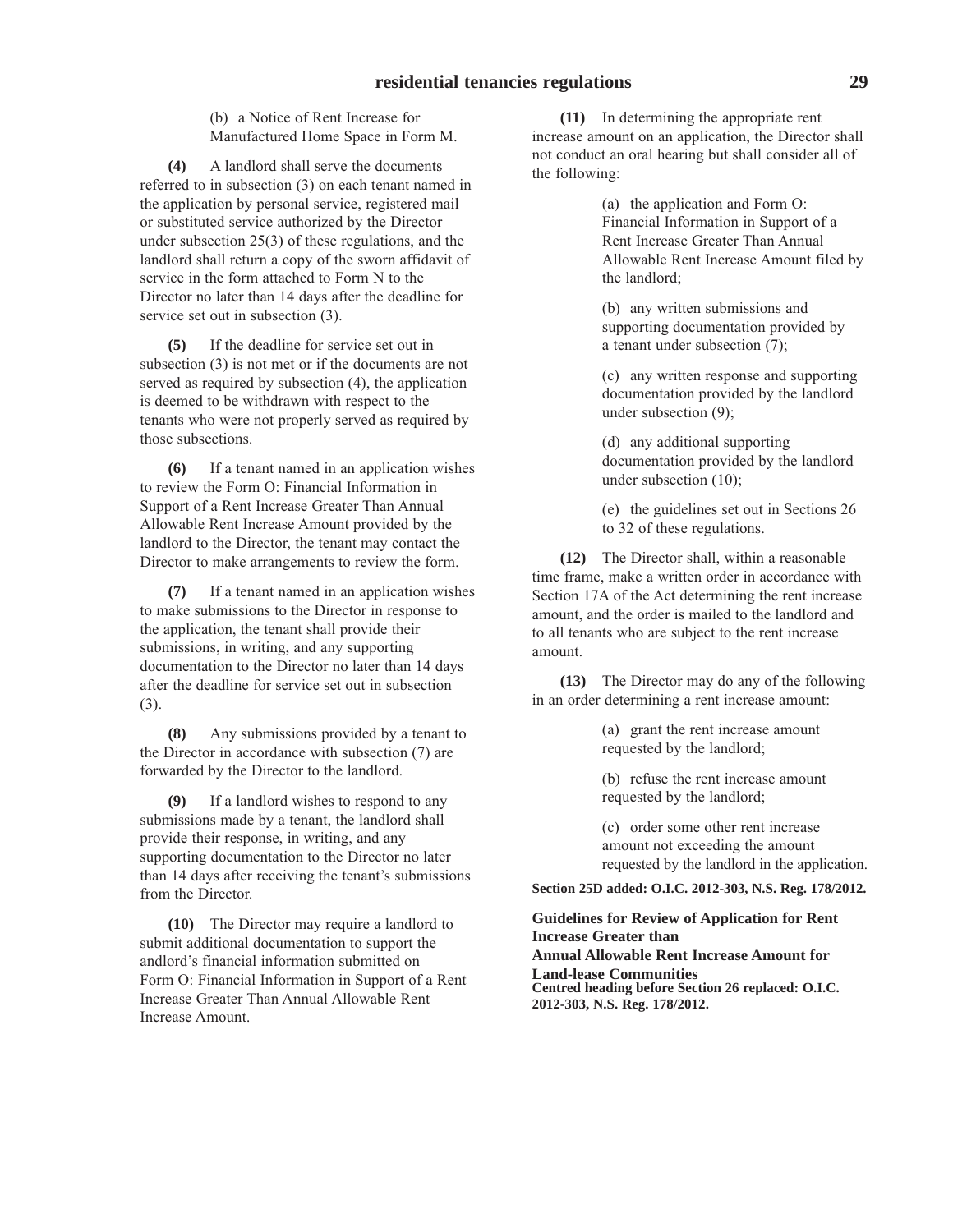# **30 residential tenancies regulations**

**Director's considerations**

**26 (1)** When making a determination on an application pursuant to subsections 11B(2) and (3) of the Act and Section 25D of these regulations for permission to increase rent in a land-lease community by an amount greater than the annual allowable rent increase amount, the Director shall consider the following:

> (a) **income** — total potential income at 100% occupancy of the land-lease community and any other income generated through and in relation to land-lease community operation;

**Clause 26(1)(a) amended: O.I.C. 2012-303, N.S. Reg. 178/2012.**

> (b) **operating expenses** — include the regular expenses necessary to operate the land-lease community;

**Clause 26(1)(b) amended: O.I.C. 2012-303, N.S. Reg. 178/2012.**

**Clause 26(1)(c) repealed: O.I.C. 2012-303, N.S. Reg. 178/2012.**

**Subsection 26(1) amended: O.I.C. 2012-303, N.S. Reg. 178/2012.**

**(2)** In determining amounts for purposes of clause (1)(b) the Director shall also consider Sections 27 to 32.

**Subsection 26(2) amended: O.I.C. 2012-303, N.S. Reg. 178/2012.**

**Section 26 added: O.I.C. 97-629, N.S. Reg. 132/97.**

## **Income and operating expenses**

**27** The Director shall consider the income and operating expenses referred to in Section 26 for each of the following periods:

(a) the calendar year that immediately preceded the date the annual allowable rent increase amount was published in accordance with subsection  $25B(2)$  of these regulations; and

(b) the calendar year that immediately preceded the calendar year referred to in clause (a).

**Section 27 added: O.I.C. 97-629, N.S. Reg. 132/97; replaced: O.I.C. 2012-303, N.S. Reg. 178/2012.**

### **Expenses included as operating expenses**

**28** For the purposes of clause 26(b) and Section 27 of these regulations, operating expenses include all of the following:

(a) the following general administration and insurance expenses:

- (i) management fee,
- (ii) staff wages,
- (iii) office supplies and equipment,
- (iv) office utilities,

(v) other fees directly related to business operations,

(vi) property and liability insurance;

- (b) the following utilities:
	- (i) water and sewer,
	- (ii) electricity,
	- (iii) oil,
	- (iv) natural gas;

(c) the following grounds and maintenance services expenses:

(i) road maintenance,

(ii) common area and playground maintenance,

(iii) water and sewer testing and maintenance,

- (iv) electrical maintenance,
- (v) landscaping,
- (vi) snow removal,
- (vii)garbage removal;

(d) the following miscellaneous maintenance and services expenses:

> (i) general equipment and vehicle maintenance,

(ii) pest control,

- (iii) security;
- (e) property taxes;

(f) any operating expense that the Director determines to be reasonable compared to industry norms.

**Section 28 added: O.I.C. 97-629, N.S. Reg. 132/97; replaced: O.I.C. 2005-215, N.S. Reg. 115/2005; O.I.C. 2012-303, N.S. Reg. 178/2012.**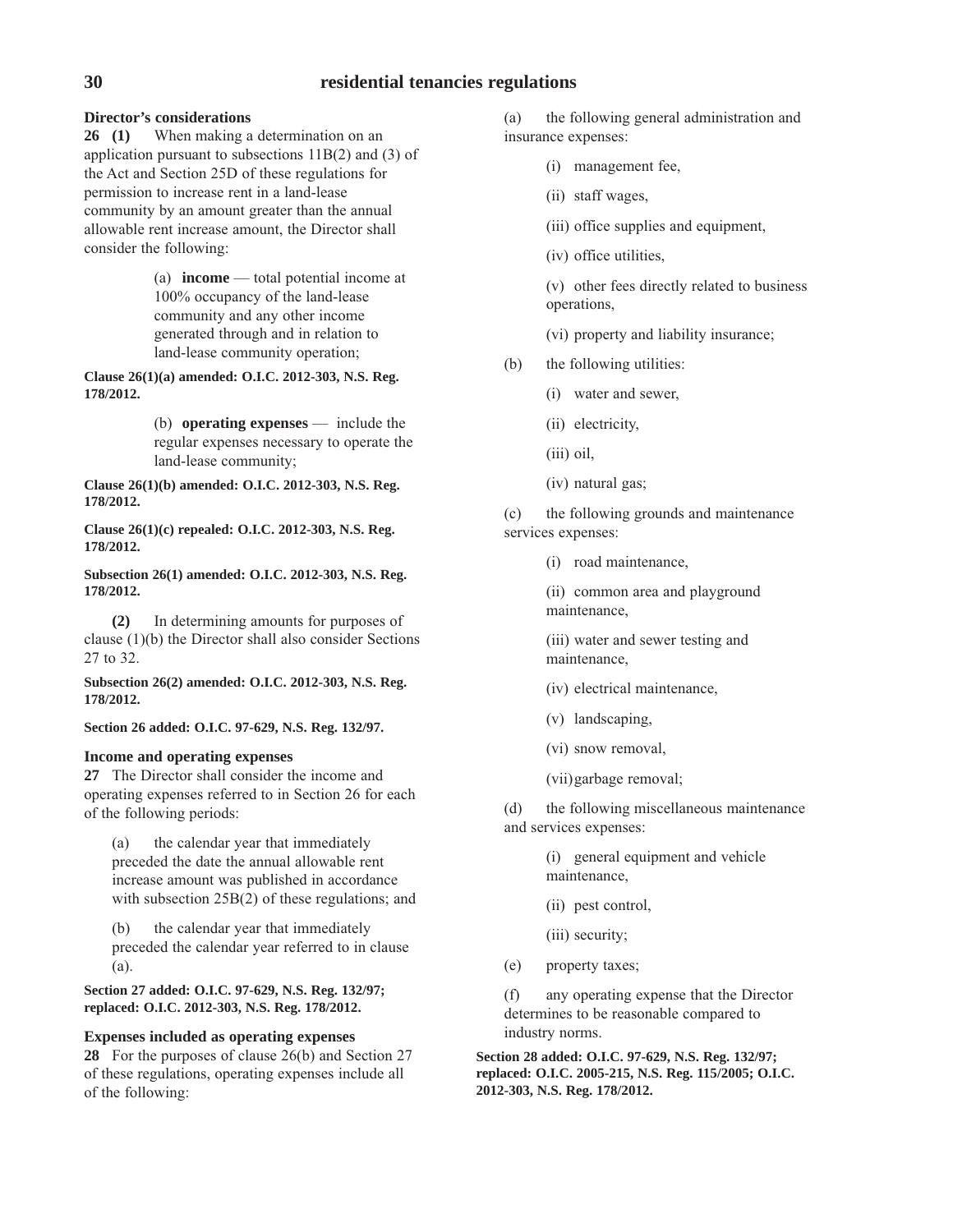## **Unused portion of annual allowable rent increase amount for previous calendar year**

**28A**The Director shall consider any unused portion of the annual allowable rent increase amount for the previous calendar year, but the Director shall not allow any unused portion of an annual allowable rent increase amount for a year that precedes the previous calendar year.

## **Section 28A added: O.I.C. 2012-303, N.S. Reg. 178/2012.**

#### **Expenses not allowed**

**29** The Director shall disallow any of the following expenses:

(a) any expense incurred in the preparation and presentation of an application under subsection 11B(2) of the Act and Section 25D of these regulations for permission to increase rent in a land-lease community by an amount greater than the annual allowable rent increase amount;

#### **Clause 29(a) amended: O.I.C. 2012-303, N.S. Reg. 178/2012.**

(b) any expenses that do not relate to the rental property;

(c) any expense or portion thereof that the Director determines is incurred as a result of a non-arms length transaction;

(d) any expense incurred in complying with any statutory enactment, unless the Director determines that the expense should be allowed in the circumstances;

**Clause 29(d) amended: O.I.C. 2012-303, N.S. Reg. 178/2012.**

(e) any debt servicing expense incurred for any other purpose than completing capital cost items in the land-lease community;

**Clause 29(e) amended: O.I.C. 2012-303, N.S. Reg. 178/2012.**

(f) any expense that is not substantiated; or

(g) any expense that the Director determines to be unreasonable compared to industry norms.

**Section 29 added: O.I.C. 97-629, N.S. Reg. 132/97; amended: O.I.C. 2012-303, N.S. Reg. 178/2012.**

#### **Management fee**

**30 (1)** A management fee is a justified expense whether paid to another individual or to the landlord.

**(2)** The maximum allowable management fee that may be considered by the Director for each of

the 2 calendar years that immediately precede the date the annual allowable rent increase amount is published in accordance with

subsection 25B(2) is 5% of total income at 100% occupancy.

**Subsection 30(2) amended: O.I.C. 2012-303, N.S. Reg. 178/2012.**

#### **Section 30 added: O.I.C. 97-629, N.S. Reg. 132/97.**

## **Capital costs**

**31 (1)** All renovations, improvements and major repairs are considered capital costs.

**(2)** Consideration is given to the cost of the item and financing for a reasonable period of time divided by the expected life.

**(3)** The life expectancy guide attached as Schedule "A" and forming part of these regulations shall be used unless a landlord can substantiate to the satisfaction of the Director a shorter life expectancy.

**(4)** When projecting the interest rate to be applied to the funds required to finance a capital cost, the prime rate at the time of the review is to be used unless evidence is presented to substantiate another rate and that rate is determined by the Director to be reasonable.

### **Section 31 added: O.I.C. 97-629, N.S. Reg. 132/97.**

## **Difference between actual and projected capital costs**

**32** If in a past year the Director allowed a rent increase that was greater than the annual allowable rent increase amount and was based in part or in whole on projected capital costs, the Director shall compare the projected capital costs and the actual capital costs and may consider any difference.

**Section 32 added: O.I.C. 97-629, N.S. Reg. 132/97; replaced: O.I.C. 2012-303, N.S. Reg. 178/2012.**

#### Fees

**Centred heading after Section 32 added: O.I.C. 2012- 303, N.S. Reg. 178/2012.**

**Fee for application to Director**

**33** The fee for an application to the Director is \$30.25.

**Section 33 added: O.I.C. 97-629, N.S. Reg. 132/97; heading amended: O.I.C. 2012-303, N.S. Reg. 178/2012; amended: O.I.C. 2013-105, N.S. Reg. 154/2013.**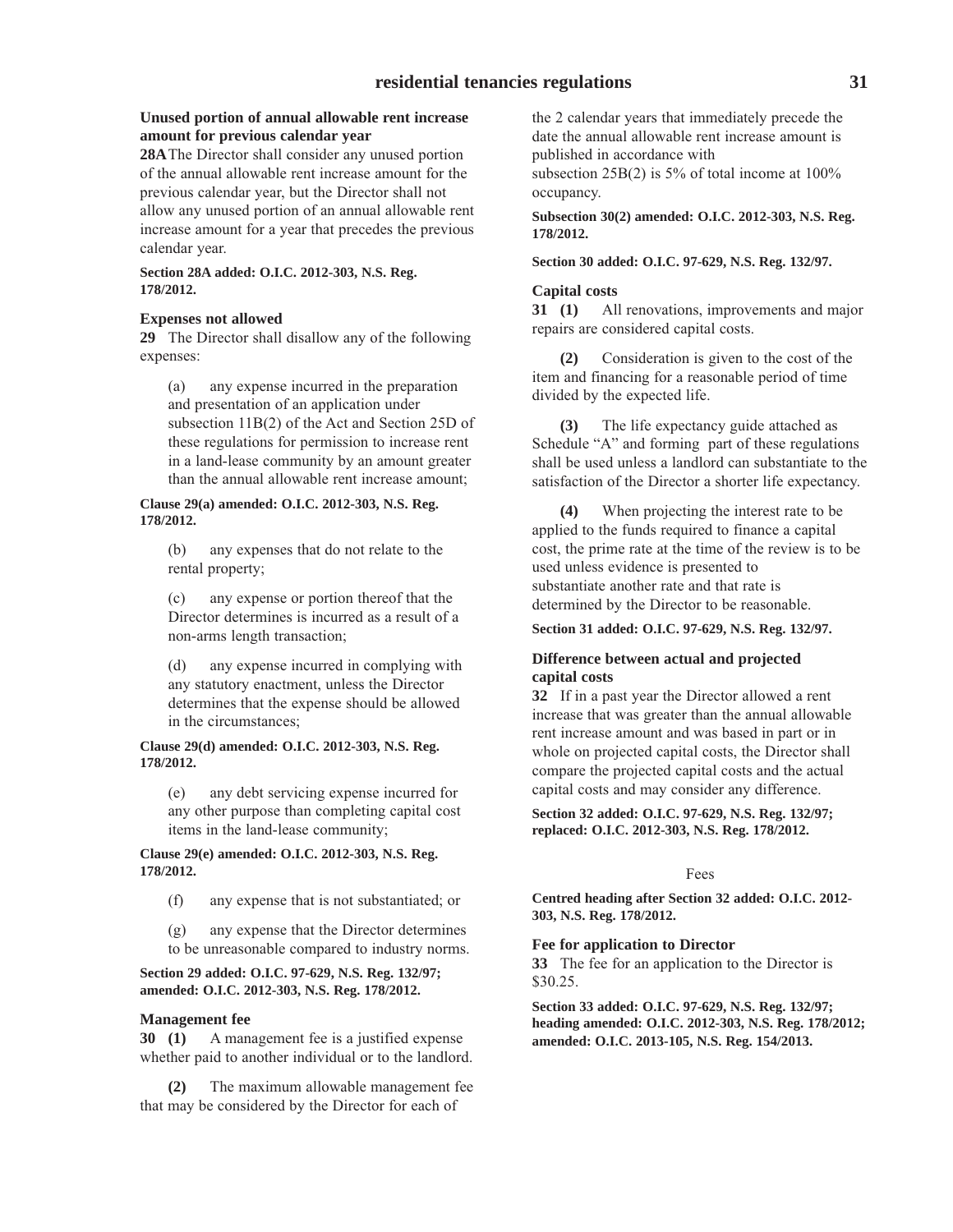# **32 residential tenancies regulations**

#### Forms

# **Standard form of lease**

**34** A standard form of lease under subsection 7(2) of the Act and clause 26(1)(c) of the Act must be in Form P: Standard Form of Lease.

**Section 34 added: O.I.C. 97-629, N.S. Reg. 132/97; replaced: O.I.C. 2012-303, N.S. Reg. 178/2012.**

## Prescribed forms

**35** The forms listed in the following table and as attached to these regulations are prescribed to be used for the purposes stated:

**Section 35 added: O.I.C. 97-629, N.S. Reg. 132/97; replaced: O.I.C. 2012-303, N.S. Reg. 178/2012; amended O.I.C. 2013-331, N.S. Reg. 304/2013. Section 36 added: O.I.C. 97-629, N.S. Reg. 132/97; repealed: O.I.C. 2012-303, N.S. Reg. 178/2012. Section 37 repealed: O.I.C. 2003-32, N.S. Reg. 20/2003. Section 38 added: O.I.C. 97-629, N.S. Reg. 132/97; repealed: O.I.C. 2012-303, N.S. Reg. 178/2012. Quotation marks removed from "Form "A"" and "Form "B"": O.I.C. 2012-303, N.S. Reg. 178/2012.**

| Form        | <b>Purpose of Form</b>                                                                                                                                                                                        |  |  |  |  |
|-------------|---------------------------------------------------------------------------------------------------------------------------------------------------------------------------------------------------------------|--|--|--|--|
| $\mathbf A$ | Inventory of tenant's abandoned personal property under subsection 5(3) of Act and Section 23 of<br>regulations                                                                                               |  |  |  |  |
| B           | Accounting of sale of abandoned personal property under Section 24B of regulations                                                                                                                            |  |  |  |  |
| C           | Tenant's notice to quit under subsection $10(1)$ or (3) of Act                                                                                                                                                |  |  |  |  |
| D           | Landlord's notice to quit for rental arrears under subsection 10(6) of Act                                                                                                                                    |  |  |  |  |
| E           | Landlord's notice to quit for breach of statutory condition under subsections $10(7B)$ and $10(7C)$ of<br>Act                                                                                                 |  |  |  |  |
| F           | Landlord's notice to quit under subsection $10(7)$ or $(7A)$ , clause $10(8)(a)$ , (b) or (c) or clause<br>$10(9)(c)$ of Act                                                                                  |  |  |  |  |
| $\mathbf G$ | Tenant's notice to quit for early termination under Section 10B, 10C or 10D of Act                                                                                                                            |  |  |  |  |
| $\bf H$     | Physician's certificate under Section 10B or 10C of Act                                                                                                                                                       |  |  |  |  |
| I           | Notice to quit by personal representative under Section 10E of Act                                                                                                                                            |  |  |  |  |
| $\bf J$     | Application to the Director under Section 13 of Act                                                                                                                                                           |  |  |  |  |
| K           | Application to the Director respecting rental arrears under subsections 10(6D) and (6E) and Section<br>13 of Act                                                                                              |  |  |  |  |
| L           | Affidavit of service under subsection 25(4) of regulations                                                                                                                                                    |  |  |  |  |
| M           | Notice of rent increase for manufactured home space under subsection 11A(1) of Act                                                                                                                            |  |  |  |  |
| ${\bf N}$   | Application to Director under subsection 11B(2) of Act and Section 25D of regulations for permission<br>to increase rent in land-lease community by amount greater than annual allowable rent increase amount |  |  |  |  |
| O           | Financial information in support of rent increase greater than annual allowable rent increase amount<br>under Section 25D of regulations                                                                      |  |  |  |  |
| P           | Standard form of lease under subsection $7(2)$ and clause $26(1)(c)$ of Act                                                                                                                                   |  |  |  |  |
| Q           | Tenant's notice to quit for domestic violence under clause $10F(1)(a)$ of the Act                                                                                                                             |  |  |  |  |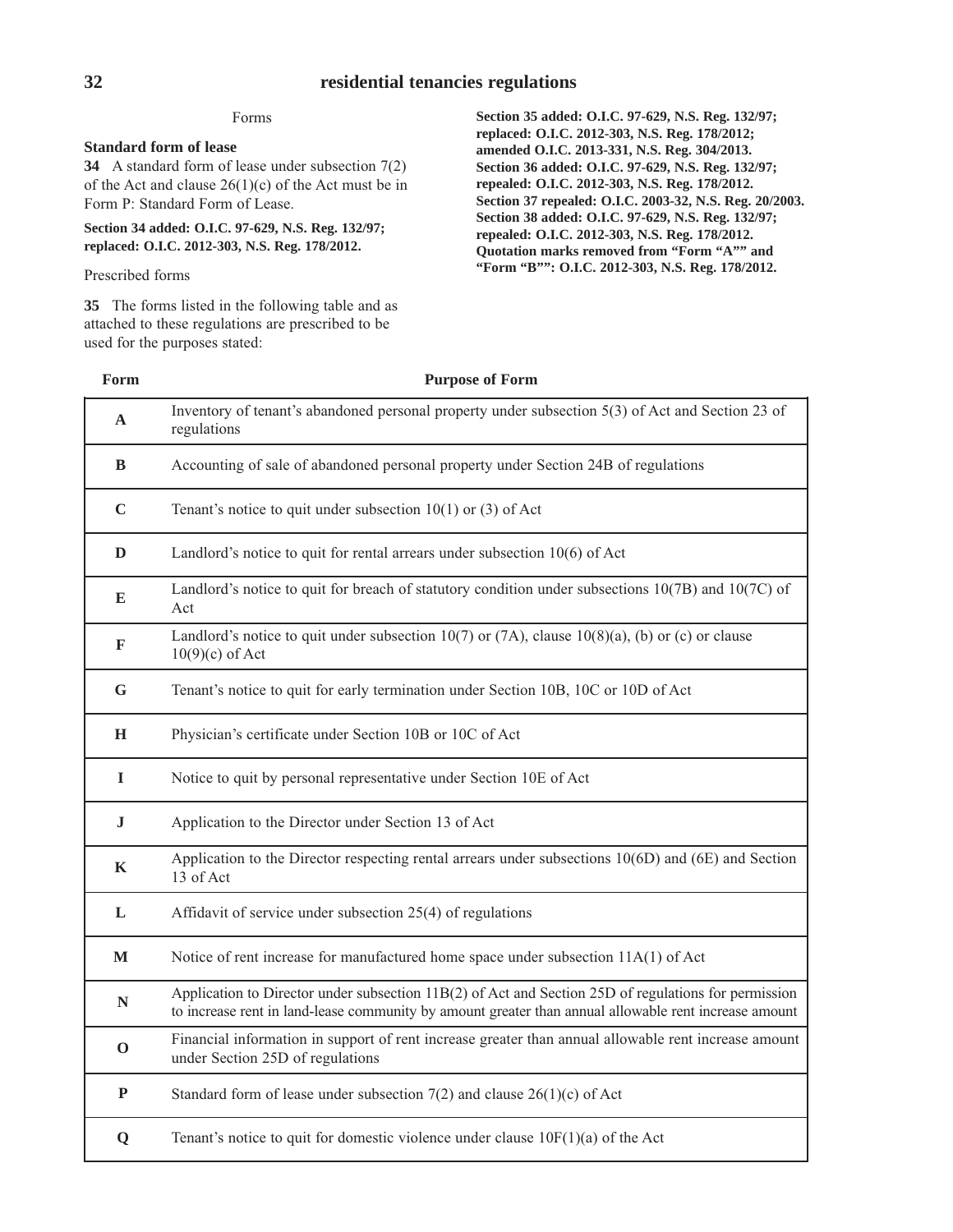# **residential tenancies regulations 33**

# **Schedule A Life Expectancy Guide -- For Land-Lease Communities**

| <b>ITEM</b>                        |                                        | LIFE (in years) |
|------------------------------------|----------------------------------------|-----------------|
| STREETS, PARKING AREAS, DRIVEWAYS, | <b>Asphalt</b>                         | $8 - 15$        |
| <b>WALKWAYS</b>                    | <b>Concrete</b>                        | 15              |
|                                    | Gravel                                 | 10              |
|                                    | <b>Interlocking Brick</b>              | <b>20</b>       |
|                                    |                                        |                 |
| <b>FENCES</b>                      | <b>Wood</b>                            | $8 - 15$        |
|                                    | <b>Steel</b>                           | $15 - 25$       |
|                                    | <b>Flat</b>                            | $10 - 15$       |
| <b>ROOFS</b>                       | Sloped (Shingled)                      | $15 - 20$       |
|                                    |                                        |                 |
|                                    | <b>Light fixtures</b>                  | $10 - 15$       |
| <b>ELECTRICAL</b>                  | <b>Panels and distribution</b>         | $20 - 30$       |
|                                    | <b>Smoke detectors and fire alarms</b> | $10 - 20$       |

**\_\_\_\_\_\_\_\_\_\_\_\_\_\_\_\_\_\_\_\_\_\_\_\_\_\_\_\_\_\_\_\_\_\_\_\_\_\_\_\_\_\_\_\_\_\_\_\_\_\_\_\_\_\_\_\_\_\_\_**

**Schedule A added: O.I.C. 97-629, N.S. Reg. 132/97; amended: O.I.C. 2012-303, N.S. Reg. 178/2012**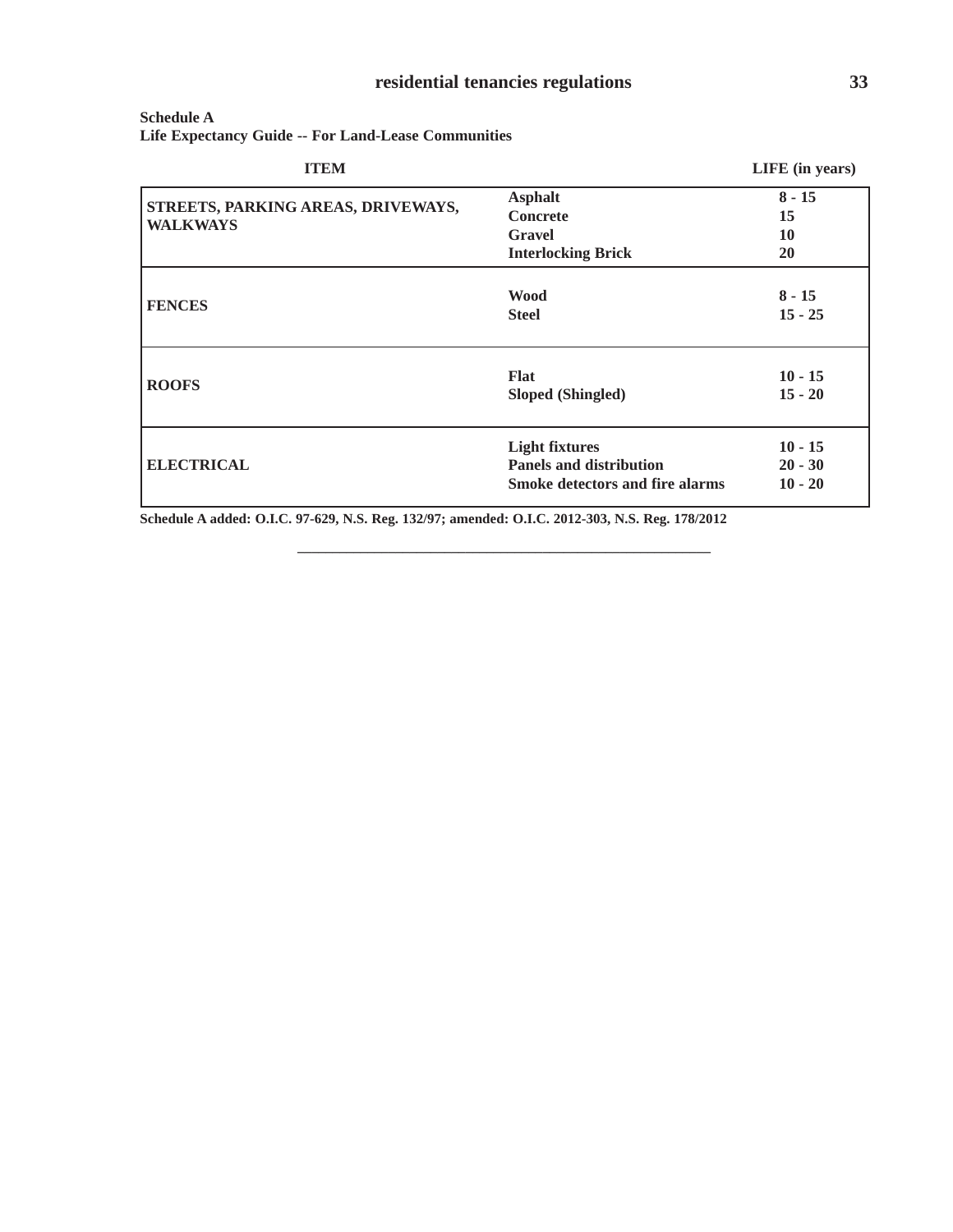**Form A**

# **Form "A" Inventory of Tenant's Abandoned Personal Property**

| <b>Address of Rental Premises</b>                                                                                                                                                                                 | Name of Tenant                                                                            |                                                                                                                                      |
|-------------------------------------------------------------------------------------------------------------------------------------------------------------------------------------------------------------------|-------------------------------------------------------------------------------------------|--------------------------------------------------------------------------------------------------------------------------------------|
|                                                                                                                                                                                                                   |                                                                                           |                                                                                                                                      |
| Forwarding address for tenant, if known or if unknown for person listed on the lease as next of kin                                                                                                               |                                                                                           |                                                                                                                                      |
| Date tenant abandoned rental unit                                                                                                                                                                                 |                                                                                           |                                                                                                                                      |
| Amount of security deposit                                                                                                                                                                                        |                                                                                           |                                                                                                                                      |
| Has tenant or next of kin been contacted? (by registered mail)                                                                                                                                                    |                                                                                           |                                                                                                                                      |
| Location where personal property will be stored                                                                                                                                                                   |                                                                                           |                                                                                                                                      |
| Landlord's name                                                                                                                                                                                                   | <b>Address</b>                                                                            | Telephone number/Fax number                                                                                                          |
|                                                                                                                                                                                                                   | Contact person                                                                            | Telephone number                                                                                                                     |
| $\Box$ The goods are unsanitary or unsafe to store - dispose of immediately.<br>$\Box$<br>O.<br>The goods include an abandoned mobile home.<br>▫                                                                  | The goods are of an estimated value over \$500.00 - landlord will store them for 60 days. | The goods are of an estimated value under \$500.00 - landlord requests permission to dispose of them after storing them for 60 days. |
| List of abandoned personal property: (Attach additional pages if necessary.)                                                                                                                                      |                                                                                           |                                                                                                                                      |
|                                                                                                                                                                                                                   |                                                                                           |                                                                                                                                      |
| Additional information:                                                                                                                                                                                           |                                                                                           |                                                                                                                                      |
|                                                                                                                                                                                                                   |                                                                                           |                                                                                                                                      |
| Signature of landlord                                                                                                                                                                                             |                                                                                           | Date                                                                                                                                 |
| <b>Witness</b>                                                                                                                                                                                                    |                                                                                           | <b>Date</b>                                                                                                                          |
| Please forward a copy of this inventory to the Department of Service Nova Scotia and Municipal Relations and to the tenant,<br>if forwarding address is known, or to next of kin noted on the lease.<br>Rev 11/12 |                                                                                           |                                                                                                                                      |

**Form "A" added: O.I.C. 95-876, N.S. Reg. 175/95; amended: O.I.C. 2003-32, N.S. Reg. 20/2003; O.I.C. 2005-215, N.S. Reg. 115/2005.**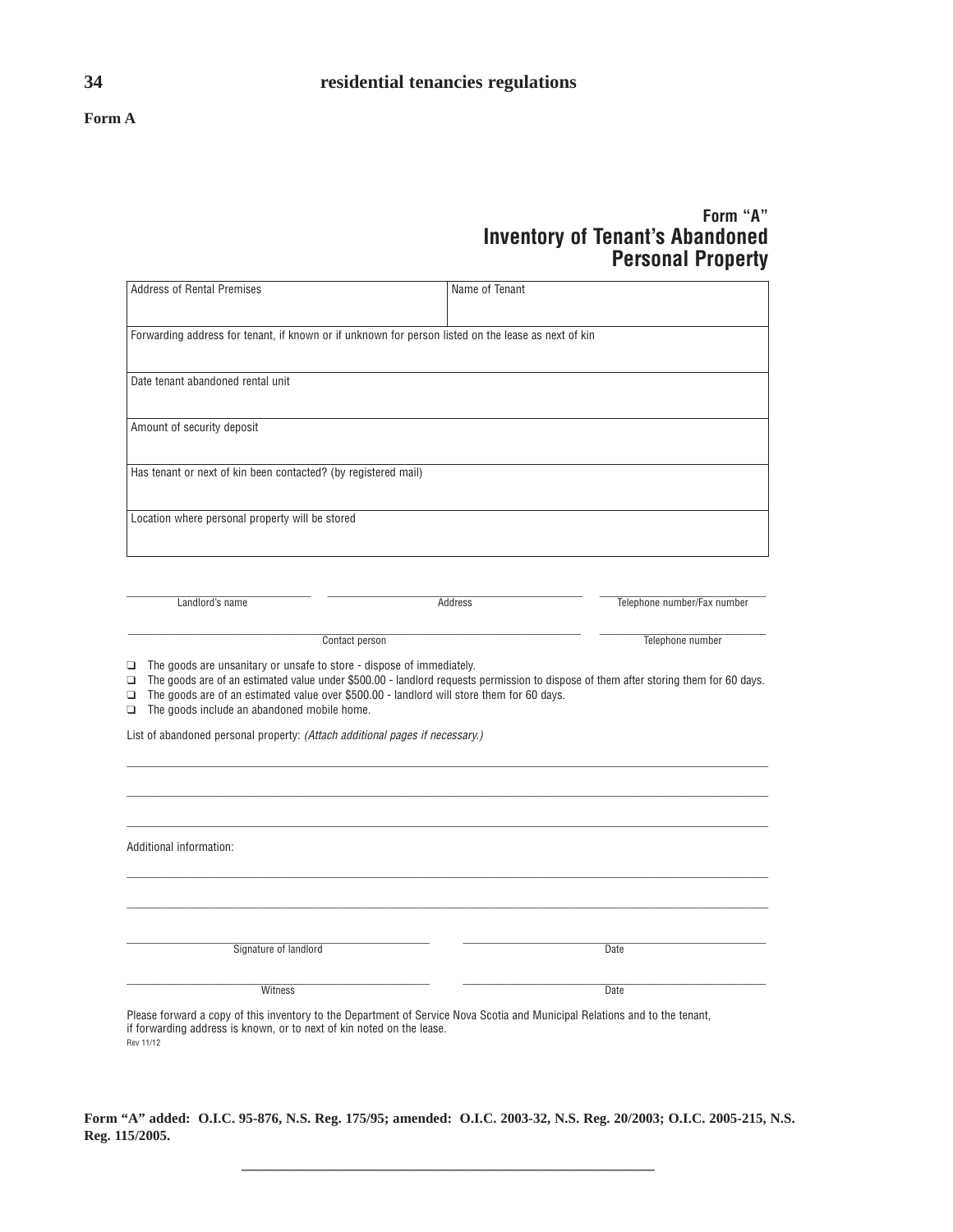#### **Form B**

# **Form "B" Accounting of Sale of Abandoned Personal Property**

| Landlord                        | Address       |
|---------------------------------|---------------|
| Landlord's telephone/fax number | Tenant        |
| Rental unit                     |               |
| Tenancy began                   | Tenancy ended |

Present address of tenant *(if known)* or of a person listed as next of kin on lease.

| Total proceeds of sale<br><b>Expenses</b>                                                 | $\$(1)$<br>Amount                                                                         |  |
|-------------------------------------------------------------------------------------------|-------------------------------------------------------------------------------------------|--|
| Removal                                                                                   | \$<br><u> 1989 - Johann Barbara, martxa a</u>                                             |  |
| Storage                                                                                   |                                                                                           |  |
| Advertising                                                                               | the control of the control of the control of the control of the control of the control of |  |
|                                                                                           |                                                                                           |  |
|                                                                                           | <u> De Barbara (1995)</u>                                                                 |  |
| Total expenses                                                                            | $\$(2)$                                                                                   |  |
| <b>Less</b>                                                                               |                                                                                           |  |
| Amount awarded to landlord by order of the Director<br>or order of the Small Claims Court | $\frac{\$(3)}{>}$                                                                         |  |
| Expenses (enter amount from line 2)                                                       |                                                                                           |  |
| Total (add lines 3 and 4)                                                                 |                                                                                           |  |
| Net proceeds (subtract line 5 from line 1 and enter on line 6)                            |                                                                                           |  |
| Net proceeds enclosed                                                                     | \$                                                                                        |  |

*Please make cheque payable to the Public Trustee if net proceeds are shown.*

| I certify all information given to be true, correct and complete to the best of my knowledge: |      |
|-----------------------------------------------------------------------------------------------|------|
| Signature of Landlord                                                                         | Date |
| Witness                                                                                       | Date |

#### **Residential Tenancies - Inventory of Goods and Proceeds of Sale**

| Description of articles placed in storage | <b>Method of disposition</b> | <b>Amount sold for</b> |
|-------------------------------------------|------------------------------|------------------------|
|                                           |                              |                        |
|                                           |                              |                        |
|                                           | Total                        | u                      |
|                                           |                              |                        |

**\_\_\_\_\_\_\_\_\_\_\_\_\_\_\_\_\_\_\_\_\_\_\_\_\_\_\_\_\_\_\_\_\_\_\_\_\_\_\_\_\_\_\_\_\_\_\_\_\_\_\_\_\_\_\_\_\_\_\_**

Rev 11/12

**Form "B" added: O.I.C. 95-876, N.S. Reg. 175/95; amended: O.I.C. 2005-215, N.S. Reg. 115/2005.**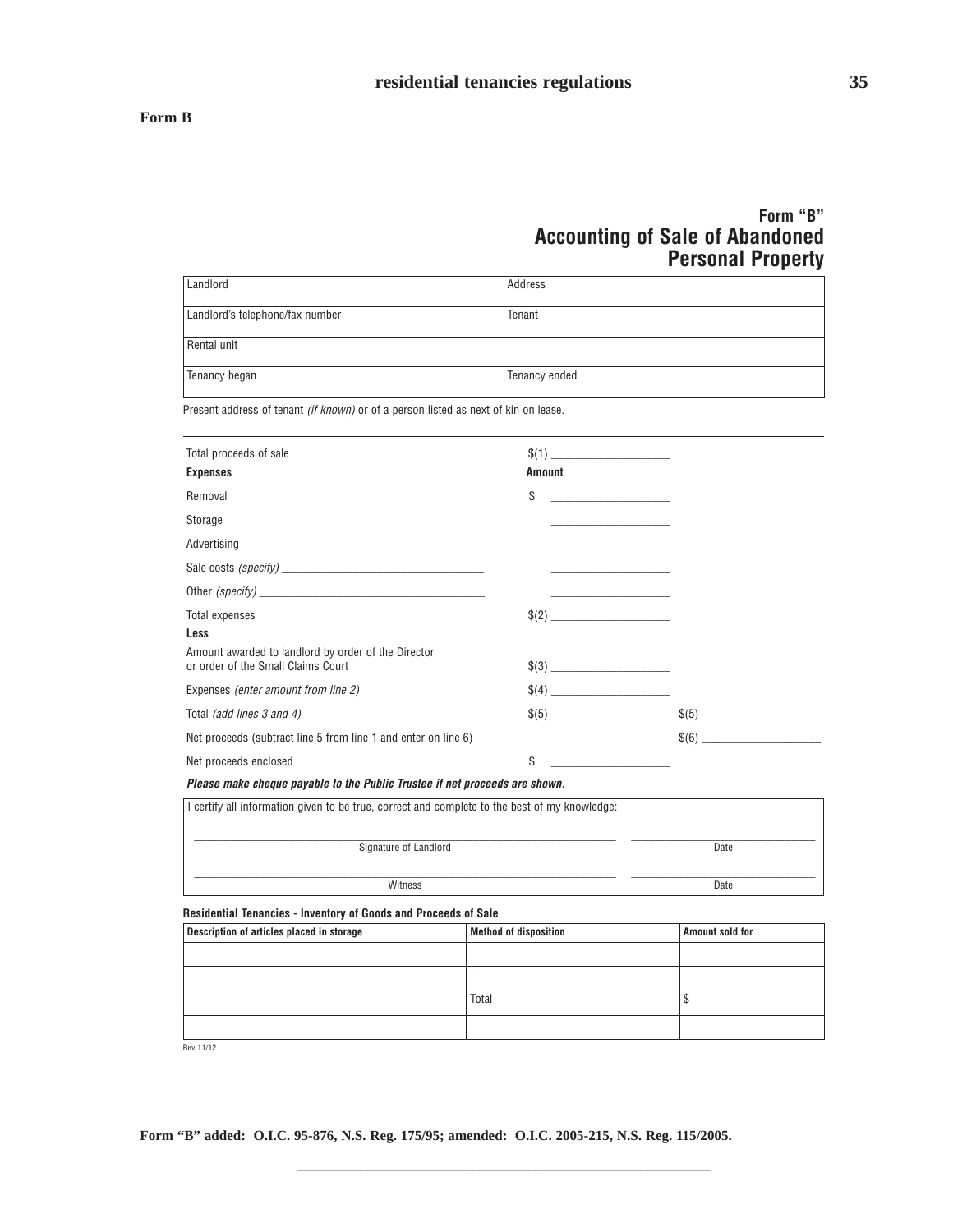# **Tenant's Notice to Quit**

(under subsection 10(1) or 10(3) of the *Residential Tenancies Act*)

| To: Landlord's name:             |  |
|----------------------------------|--|
|                                  |  |
| Address of residential premises: |  |

**My tenancy is:** *(check one)*

| <b>Type of Tenancy</b>  | Notice to Ouit Must be Given by Tenant                                                                                                    |  |  |
|-------------------------|-------------------------------------------------------------------------------------------------------------------------------------------|--|--|
| $\Box$ year to year     | at least 3 months before the end of any year (see clause $10(1)(a)$ of the Act)—a year<br>for this purpose begins on the anniversary date |  |  |
| $\Box$ month to month   | at least 1 month before the end of any month (see clause $10(1)(b)$ of the Act)                                                           |  |  |
| $\Box$ week to week     | at least 1 week before the end of any week (see clause $10(1)(c)$ of the Act)                                                             |  |  |
| manufactured home space | at least 1 month before the termination of the tenancy (see clause $10(3)(b)$ ) of the Act)                                               |  |  |

## **I** give notice that I am terminating my tenancy on

*(date: month/day/year)*

#### **Security deposit return:** *(check one)*

❑ I will make arrangements at a future time for the return of my security deposit.

❑ Please return my security deposit to me at the forwarding address below:

\_\_\_\_\_\_\_\_\_\_\_\_\_\_\_\_\_\_\_\_\_\_\_\_\_\_\_\_\_\_\_\_\_\_\_\_\_\_\_\_\_\_\_\_\_\_\_\_\_\_\_\_\_\_\_\_\_\_\_\_\_\_\_\_\_\_\_\_\_\_\_\_\_\_\_\_\_\_\_\_ *(street number, street name, apt. number)*

\_\_\_\_\_\_\_\_\_\_\_\_\_\_\_\_\_\_\_\_\_\_\_\_\_\_\_\_\_\_

*(city/town (province)*

*(postal code)*

Date: \_\_\_\_\_\_\_\_\_\_\_\_\_\_\_\_\_\_\_\_\_\_\_\_\_ Tenant's signature: \_\_\_\_\_\_\_\_\_\_\_\_\_\_\_\_\_\_\_\_\_\_\_\_\_\_\_\_\_\_\_ Tenant's name:

 $\_$  , and the set of the set of the set of the set of the set of the set of the set of the set of the set of the set of the set of the set of the set of the set of the set of the set of the set of the set of the set of th

*(print)*

**Tenant: Keep a copy of this form for your records.**

**\_\_\_\_\_\_\_\_\_\_\_\_\_\_\_\_\_\_\_\_\_\_\_\_\_\_\_\_\_\_\_\_\_\_\_\_\_\_\_\_\_\_\_\_\_\_\_\_\_\_\_\_\_\_\_\_\_\_\_**

**From "C" added: O.I.C. 97-629, N.S. Reg. 132/97; amended: O.I.C. 2003-32, N.S. Reg. 20/2003.**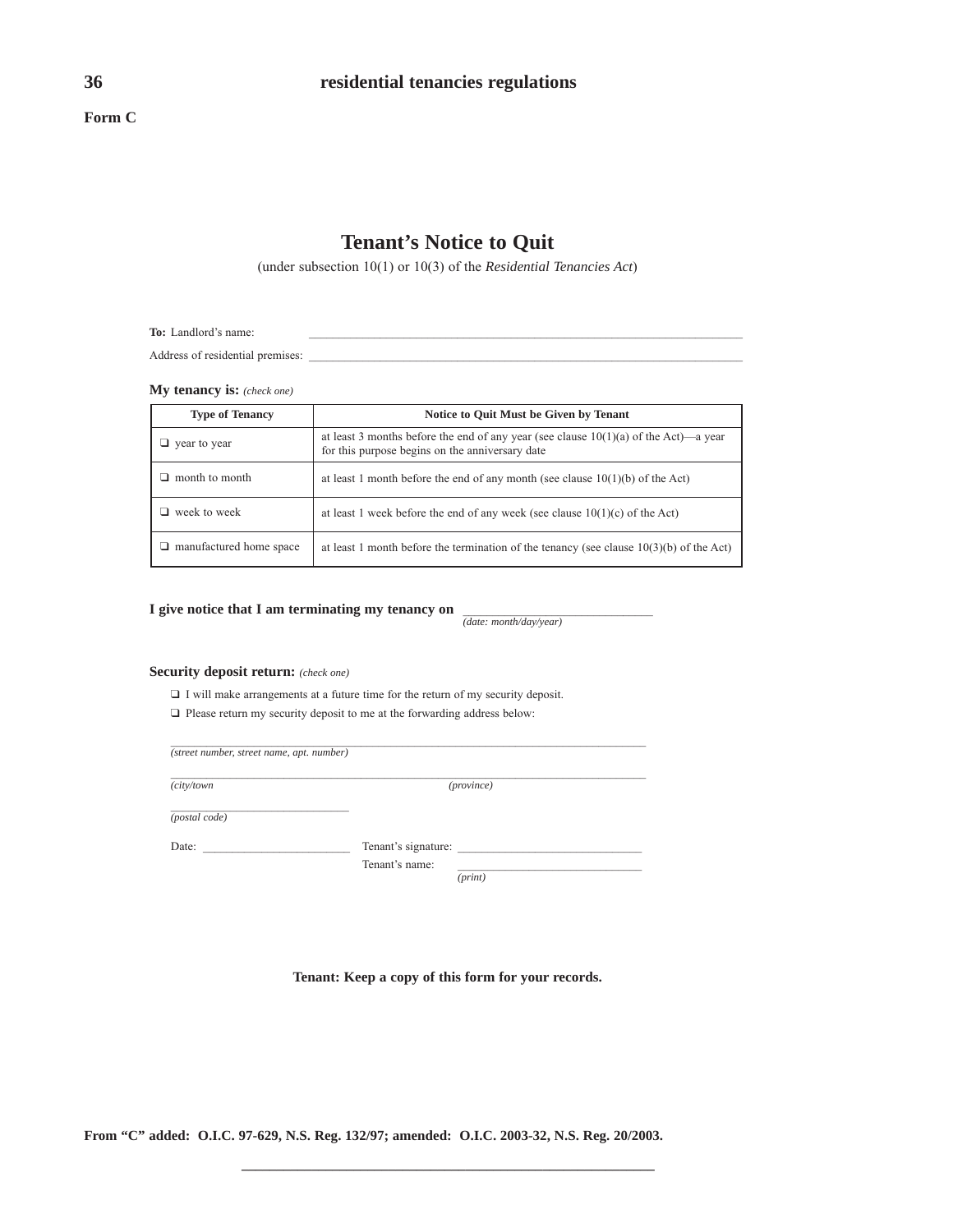**Form D**

# **Landlord's Notice to Quit for Rental Arrears**

**(under subsection 10(6) of the** *Residential Tenancies Act***)**

| <b>To:</b> Tenant's name(s):                                                                                |                                                                                                          |                                                                                                                                                                                                                                           |                  |                                                        |
|-------------------------------------------------------------------------------------------------------------|----------------------------------------------------------------------------------------------------------|-------------------------------------------------------------------------------------------------------------------------------------------------------------------------------------------------------------------------------------------|------------------|--------------------------------------------------------|
|                                                                                                             |                                                                                                          |                                                                                                                                                                                                                                           |                  |                                                        |
| Your tenancy is terminated on                                                                               | the residential premises by that date for the following reason:                                          |                                                                                                                                                                                                                                           |                  | (termination date: month/day/year) and you must vacate |
| Your rent was 15 days overdue as of __________________. Your monthly rent payment of \$____________ was due |                                                                                                          |                                                                                                                                                                                                                                           |                  |                                                        |
|                                                                                                             |                                                                                                          | on __________________. You owe total rental arrears of \$______________, calculated as follows:                                                                                                                                           |                  |                                                        |
|                                                                                                             | <b>Rent Period</b>                                                                                       | <b>Rent Owing</b>                                                                                                                                                                                                                         | <b>Rent Paid</b> | <b>Rental Arrears</b>                                  |
| From:                                                                                                       | To:                                                                                                      | \$                                                                                                                                                                                                                                        | \$               | $\boldsymbol{\hat{\mathbf{s}}}$                        |
|                                                                                                             |                                                                                                          |                                                                                                                                                                                                                                           |                  |                                                        |
|                                                                                                             |                                                                                                          |                                                                                                                                                                                                                                           |                  |                                                        |
| <b>Total Rental Arrears Owing</b>                                                                           |                                                                                                          |                                                                                                                                                                                                                                           |                  | \$                                                     |
|                                                                                                             |                                                                                                          |                                                                                                                                                                                                                                           |                  |                                                        |
|                                                                                                             |                                                                                                          | Landlord's name:                                                                                                                                                                                                                          | (print)          |                                                        |
|                                                                                                             |                                                                                                          | Landlord's civic address:                                                                                                                                                                                                                 |                  |                                                        |
|                                                                                                             |                                                                                                          |                                                                                                                                                                                                                                           | (street number)  | (street name)                                          |
|                                                                                                             |                                                                                                          |                                                                                                                                                                                                                                           | (city/town)      | (province)                                             |
|                                                                                                             |                                                                                                          | Landlord's signature:                                                                                                                                                                                                                     |                  |                                                        |
|                                                                                                             |                                                                                                          |                                                                                                                                                                                                                                           |                  |                                                        |
|                                                                                                             | <b>Important Information for Tenants</b><br>Within 15 days after receiving this Notice to Quit, you may: |                                                                                                                                                                                                                                           |                  |                                                        |
|                                                                                                             |                                                                                                          | (a) pay the landlord the total rental arrears shown above. If you do so, this Notice to Quit is void and of no effect.                                                                                                                    |                  |                                                        |
| <b>OR</b>                                                                                                   |                                                                                                          |                                                                                                                                                                                                                                           |                  |                                                        |
|                                                                                                             |                                                                                                          | (b) apply to the Director for an order setting aside this Notice to Quit by filing an Application to Director in Form J.                                                                                                                  |                  |                                                        |
| Scotia and Municipal Relations website.                                                                     |                                                                                                          | You may obtain a copy of the Application to Director form at an Access Nova Scotia office or on the Service Nova                                                                                                                          |                  |                                                        |
|                                                                                                             | apply to the Director for any one or more of the following:                                              | If you do not pay the rental arrears or file an Application within 15 days after receiving this Notice to Quit, your<br>tenancy is terminated and you must vacate the premises by the termination date shown above, and your landlord may |                  |                                                        |
| $\bullet$                                                                                                   | an order for you to vacate the premises;                                                                 |                                                                                                                                                                                                                                           |                  |                                                        |
| $\bullet$                                                                                                   | you and any rental arrears for previous months;                                                          | an order requiring you to pay your landlord any rent owing for the month in which this Notice to Quit was given to                                                                                                                        |                  |                                                        |
| $\bullet$<br>be owing and in arrears.                                                                       |                                                                                                          | an order permitting your landlord to retain your security deposit and interest to be applied against any rent found to                                                                                                                    |                  |                                                        |
|                                                                                                             |                                                                                                          | The Director is authorized to make the order without holding a hearing.                                                                                                                                                                   |                  |                                                        |
|                                                                                                             |                                                                                                          | (See subsections 10(6A), 10(6B), 10(6C), 10(6D) and 10(6E) of the Act)                                                                                                                                                                    |                  |                                                        |

**Landlord: keep a copy of this notice for your records.**

**Form "D" added: O.I.C. 97-629, N.S. Reg. 132/97; amended: O.I.C. 2003-32, N.S. Reg. 20/2003; O.I.C. 2005-215, N.S. Reg. 115/2005.**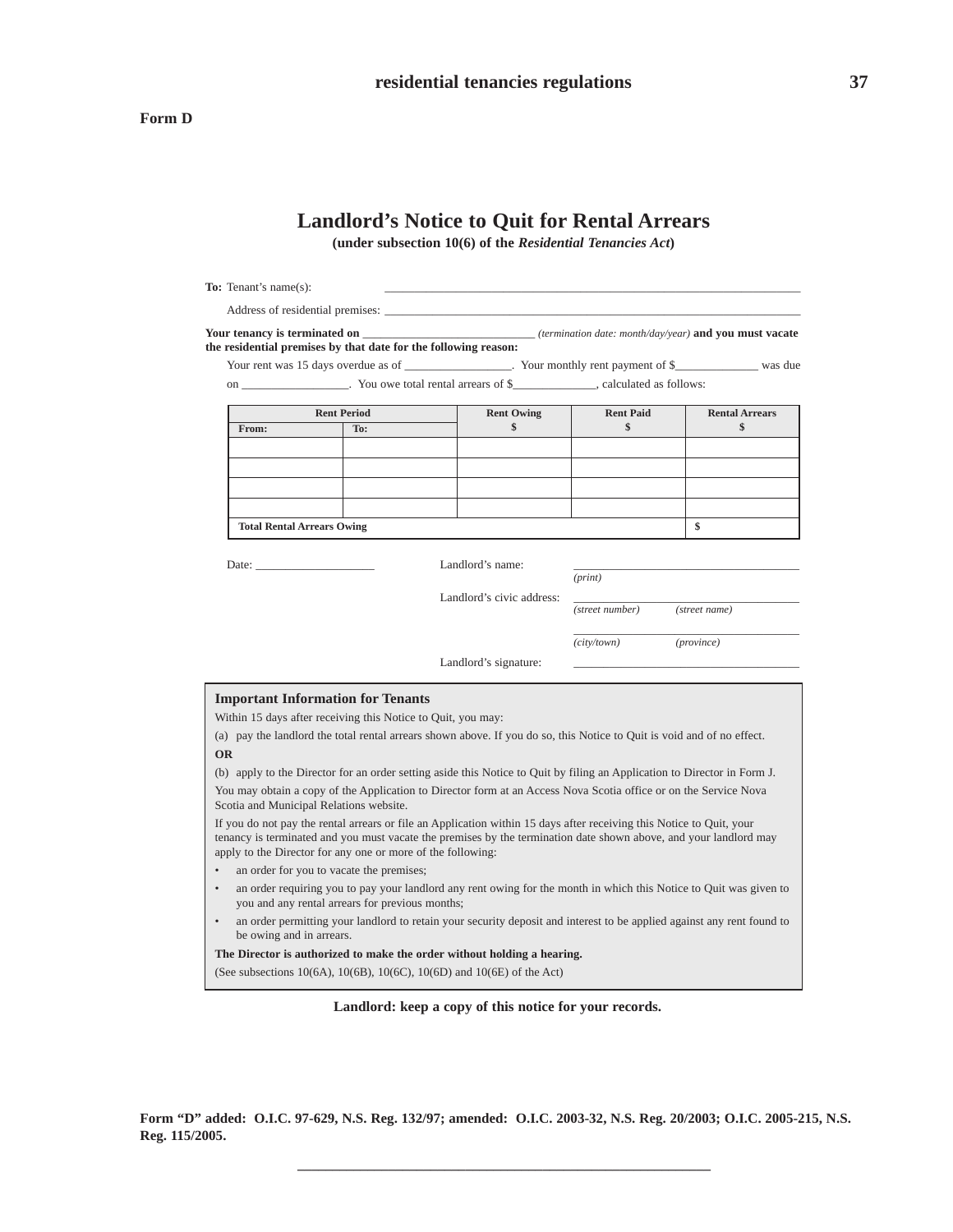# **Landlord's Notice to Quit—Breach of Statutory Condition**

**(under subsections 10(7B) and 10(7C) of the Residential Tenancies Act)**

| Your tenancy is terminated and you must vacate the premises on                                                                                                                                                                                     | (data: month/day/year)           |
|----------------------------------------------------------------------------------------------------------------------------------------------------------------------------------------------------------------------------------------------------|----------------------------------|
| I am giving you this notice because you have breached the following statutory condition(s): (check applicable box)                                                                                                                                 |                                  |
| $\Box$ Good behaviour (statutory condition 3 of subsection 9(1) of the Act).<br>Details:                                                                                                                                                           |                                  |
| $\Box$ Obligation of the tenant (statutory condition 4 of subsection 9(1) of the Act).                                                                                                                                                             |                                  |
| $\Box$ Subletting premises without consent of the landlord (statutory condition 5 of subsection 9(1) of the Act). The<br>unapproved subtenant must also vacate the premises.<br>Details:                                                           |                                  |
| $\Box$ Compliance with municipal by-laws in respect of the tenant's manufactured home in a land-lease community<br>(statutory condition 5 of subsection 9(2) of the Act).<br>Details:                                                              |                                  |
| Landlord's name:<br>Date: the contract of the contract of the contract of the contract of the contract of the contract of the contract of the contract of the contract of the contract of the contract of the contract of the contract of the cont | (print)                          |
| Landlord's civic address:                                                                                                                                                                                                                          | (street number)<br>(street name) |
|                                                                                                                                                                                                                                                    | (city/town)<br>(province)        |
| Landlord's signature:                                                                                                                                                                                                                              |                                  |
| <b>Landlord: Please Note</b>                                                                                                                                                                                                                       |                                  |
| You must give at least 30 days' notice to a tenant in a land-lease community.                                                                                                                                                                      |                                  |
| You must give at least 15 days' notice to any other tenant.                                                                                                                                                                                        |                                  |
| (See subsections $10(7B)$ and $10(7C)$ of the Act.)                                                                                                                                                                                                |                                  |
| <b>Important Information for Tenants</b>                                                                                                                                                                                                           |                                  |

If you do not agree that you breached the statutory condition, you may file an Application to Director in Form J for an order setting aside this Notice to Quit.

(See subsection 10(7D) of the Act)

**Landlord: keep a copy of this form for your records.**

**\_\_\_\_\_\_\_\_\_\_\_\_\_\_\_\_\_\_\_\_\_\_\_\_\_\_\_\_\_\_\_\_\_\_\_\_\_\_\_\_\_\_\_\_\_\_\_\_\_\_\_\_\_\_\_\_\_\_\_**

**Form "E" added: O.I.C. 97-629, N.S. Reg. 132/97; amended: O.I.C. 2003-32, N.S. Reg. 20/2003.**

**Form E**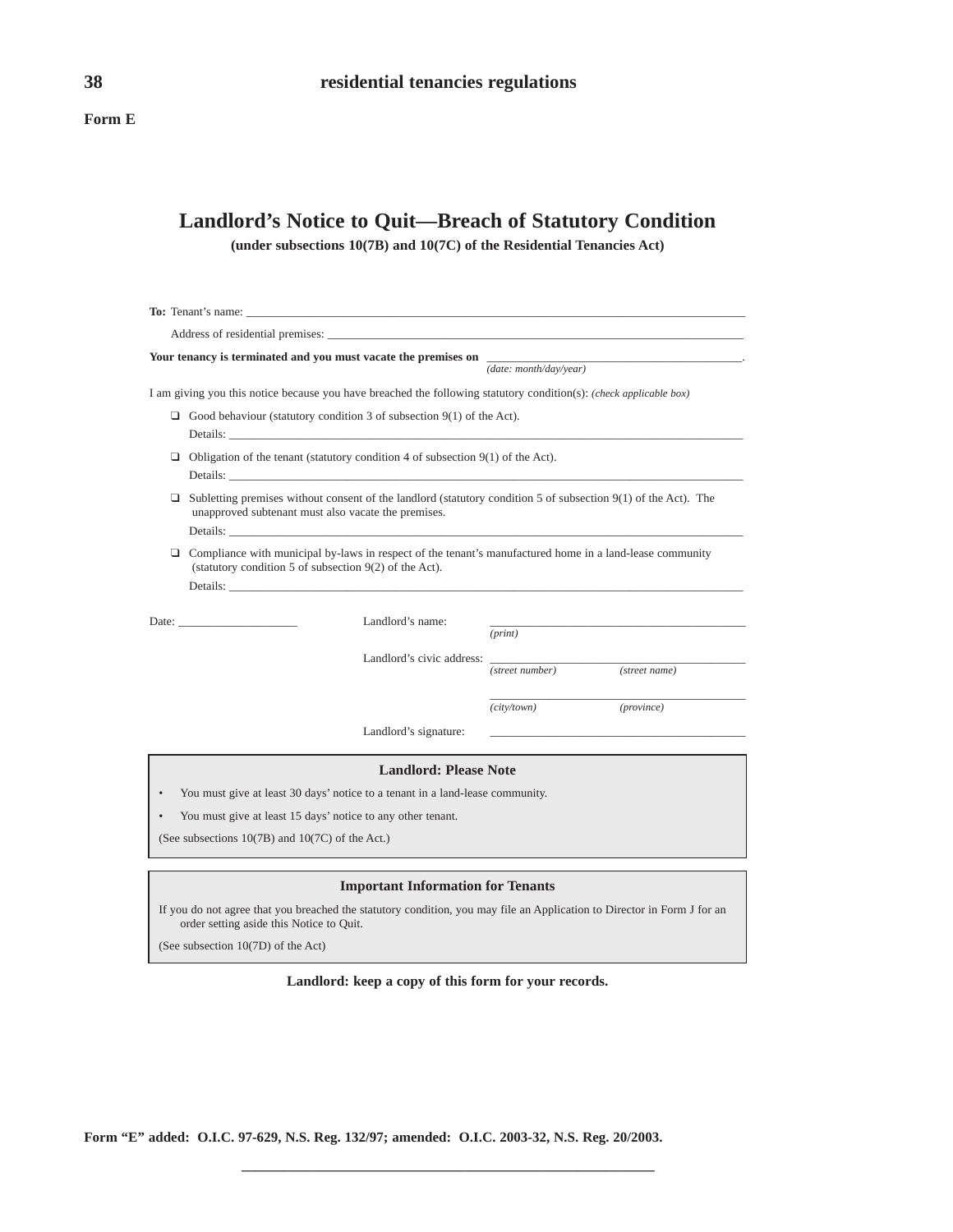# **Landlord's Notice to Quit—Additional Circumstances**

**(under subsection 10(7) or (7A), clause 10(8)(a), (b) or (c), or clause 10(9)(c) of the** *Residential Tenancies Act***)**

| To: Tenant's name:                                  |                                                             |                 |                        |
|-----------------------------------------------------|-------------------------------------------------------------|-----------------|------------------------|
| Address of residential premises:                    |                                                             |                 |                        |
| must vacate the premises by that date because:      | I hereby give you notice that your tenancy is terminated on |                 | (date: month/day/year) |
| (specify the reason for giving this notice to quit) |                                                             |                 |                        |
| Date: $\qquad \qquad$                               | Landlord's name:                                            | (print)         |                        |
|                                                     | Landlord's civic address:                                   | (street number) | (street name)          |
|                                                     |                                                             | (city/town)     | (province)             |
|                                                     | Landlord's signature:                                       |                 |                        |

| <b>Important Information</b>                                                                                                                             |
|----------------------------------------------------------------------------------------------------------------------------------------------------------|
| See the following provisions of the <i>Residential Tenancies Act</i> for the circumstances in<br>which a landlord may give a tenant this Notice to Quit: |
| • subsection $10(7)$                                                                                                                                     |
| • subsection $10(7A)$                                                                                                                                    |
| • clauses $10(8)(a)$ , (b) and (c)                                                                                                                       |
| • clause $10(9)(c)$                                                                                                                                      |

**Landlord: keep a copy of this form for your records.**

**\_\_\_\_\_\_\_\_\_\_\_\_\_\_\_\_\_\_\_\_\_\_\_\_\_\_\_\_\_\_\_\_\_\_\_\_\_\_\_\_\_\_\_\_\_\_\_\_\_\_\_\_\_\_\_\_\_\_\_**

**Form "F" added: O.I.C. 97-629, N.S. Reg. 132/97; repealed: O.I.C. 2003-32, N.S. Reg. 20/2003.**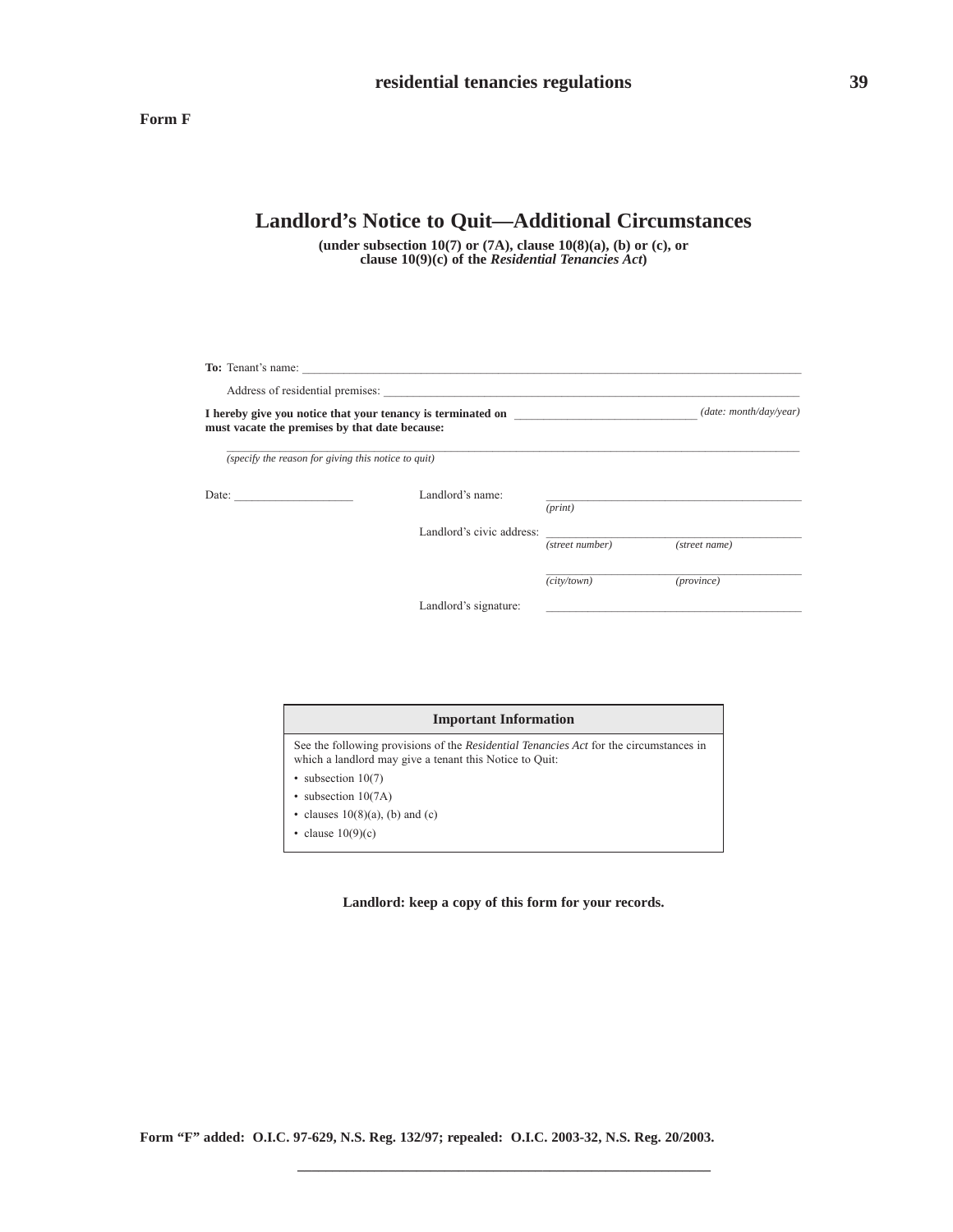# **Tenant's Notice to Quit—Early Termination of Tenancy**

**(under Section 10B, 10C or 10D of the** *Residential Tenancies Act***)**

|        |                                                                                                                                                                                                                                |                | Address of residential premises:                                                                                                                                                                                                      |  |
|--------|--------------------------------------------------------------------------------------------------------------------------------------------------------------------------------------------------------------------------------|----------------|---------------------------------------------------------------------------------------------------------------------------------------------------------------------------------------------------------------------------------------|--|
|        | because: (check one)                                                                                                                                                                                                           |                | I am giving one month's notice that I am terminating my tenancy on ________________(date: month/day/year)                                                                                                                             |  |
|        |                                                                                                                                                                                                                                |                | $\Box$ A significant deterioration of my health has reduced my income so that I can no longer pay my rent in addition to<br>my other reasonable expenses (Section 10B of the Act). I am attaching a Physician's Certificate in Form H |  |
| $\Box$ | Physician's Certificate in Form H.                                                                                                                                                                                             |                | A significant deterioration of my health has, in the opinion of my physician, resulted in my inability to continue<br>the lease or makes these residential premises inaccessible to me (Section 10C of the Act). I am attaching a     |  |
|        |                                                                                                                                                                                                                                |                | $\Box$ I have been accepted into a nursing home or home for special care on a permanent basis (Section 10D of the Act).<br>I am attaching a letter from the nursing home or home for special care confirming this.                    |  |
|        | Check applicable box:                                                                                                                                                                                                          |                |                                                                                                                                                                                                                                       |  |
|        | $\Box$ No other tenants reside in the residential premises.                                                                                                                                                                    |                |                                                                                                                                                                                                                                       |  |
|        |                                                                                                                                                                                                                                |                | $\Box$ I am attaching proof that I have served all of my co-tenants with a copy of this Notice to Quit.                                                                                                                               |  |
|        | <b>Security deposit return:</b> (check one)                                                                                                                                                                                    |                |                                                                                                                                                                                                                                       |  |
|        | $\Box$ I will make arrangements at a future time for the return of my security deposit.                                                                                                                                        |                |                                                                                                                                                                                                                                       |  |
|        | $\Box$ Please return my security deposit to me at the forwarding address below:                                                                                                                                                |                |                                                                                                                                                                                                                                       |  |
|        |                                                                                                                                                                                                                                |                |                                                                                                                                                                                                                                       |  |
|        | (print)                                                                                                                                                                                                                        |                |                                                                                                                                                                                                                                       |  |
|        | (street number, street name, apt. number)                                                                                                                                                                                      |                |                                                                                                                                                                                                                                       |  |
|        | (city/town)                                                                                                                                                                                                                    | (province)     |                                                                                                                                                                                                                                       |  |
|        | Date: the contract of the contract of the contract of the contract of the contract of the contract of the contract of the contract of the contract of the contract of the contract of the contract of the contract of the cont |                | Tenant's signature:                                                                                                                                                                                                                   |  |
|        |                                                                                                                                                                                                                                | Tenant's name: |                                                                                                                                                                                                                                       |  |
|        |                                                                                                                                                                                                                                |                | (print)                                                                                                                                                                                                                               |  |
|        |                                                                                                                                                                                                                                |                |                                                                                                                                                                                                                                       |  |
|        |                                                                                                                                                                                                                                |                |                                                                                                                                                                                                                                       |  |
|        |                                                                                                                                                                                                                                |                |                                                                                                                                                                                                                                       |  |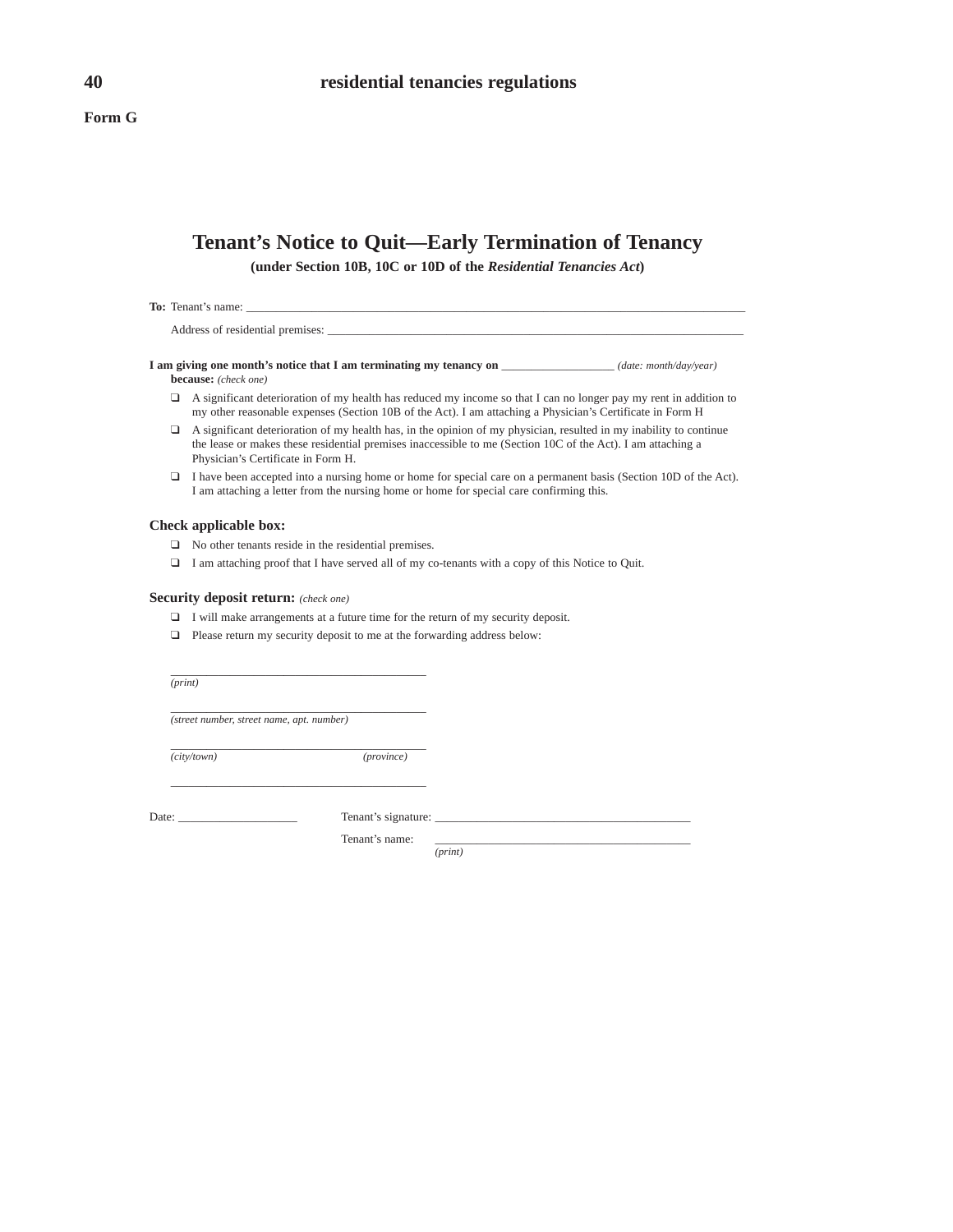#### **Note to Tenant: Proof of Service of All Co-Tenants**

Where other tenants reside in the same residential premises, you must serve all the tenants in the same residential premises (your "co-tenants") with a copy of this Notice to Quit at least 1 month before the termination of tenancy. You must give the landlord proof of service of all your co-tenants with a copy of this Notice to Quit, which means that for each co-tenant, you must give your landlord either:

• an Acknowledgment of Service, in the form attached, signed by each co-tenant acknowledging that they have been served with a copy of this Notice to Quit;

**OR**

• a sworn Affidavit of Service, in the form attached, for each co-tenant saying how you served a copy of this Notice to Quit on them.

(See subsections 10B(1), 10B(3), 10C(1), 10C(3), 10D(1) and 10D(3) of the Act and Section 4F of the regulations).

#### **Important Information for All Co-Tenants**

This notice means that our tenancy is terminated on the date of termination of tenancy listed above. You may make arrangements with our landlord to sign a new lease. The landlord cannot refuse to sign a new lease without a valid reason. Please contact the landlord to make arrangements to do this. If you do not make arrangements with the landlord, you must vacate the premises by the date of termination of tenancy listed above.

(See subsections  $10B(2)$ ,  $10C(2)$  and  $10D(2)$  of the Act)

#### **Tenant: Keep a copy of this form and attachments for your records.**

#### **Acknowledgment of Service**

I acknowledge that I have been served with a copy of the attached Tenant's Notice to Quit–Early Termination of Tenancy.

\_\_\_\_\_\_\_\_\_\_\_\_\_\_\_\_\_\_\_\_\_\_\_\_\_ \_\_\_\_\_\_\_\_\_\_\_\_\_\_\_\_\_\_\_\_\_\_\_\_\_\_\_\_\_\_\_\_\_\_\_\_\_\_\_\_\_ *Date Co-tenant's signature*

#### **Acknowledgment of Service**

Name of co-tenant *(print)*:

Name of co-tenant *(print)*:

I acknowledge that I have been served with a copy of the attached Tenant's Notice to Quit–Early Termination of Tenancy.

\_\_\_\_\_\_\_\_\_\_\_\_\_\_\_\_\_\_\_\_\_\_\_\_\_ \_\_\_\_\_\_\_\_\_\_\_\_\_\_\_\_\_\_\_\_\_\_\_\_\_\_\_\_\_\_\_\_\_\_\_\_\_\_\_\_\_

# *Date Co-tenant's signature*

#### **Acknowledgment of Service**

Name of co-tenant *(print)*:

I acknowledge that I have been served with a copy of the attached Tenant's Notice to Quit–Early Termination of Tenancy.

*Date Co-tenant's signature*

#### **Acknowledgment of Service**

Name of co-tenant *(print)*:

I acknowledge that I have been served with a copy of the attached Tenant's Notice to Quit–Early Termination of Tenancy.

\_\_\_\_\_\_\_\_\_\_\_\_\_\_\_\_\_\_\_\_\_\_\_\_\_ \_\_\_\_\_\_\_\_\_\_\_\_\_\_\_\_\_\_\_\_\_\_\_\_\_\_\_\_\_\_\_\_\_\_\_\_\_\_\_\_\_ *Date Co-tenant's signature*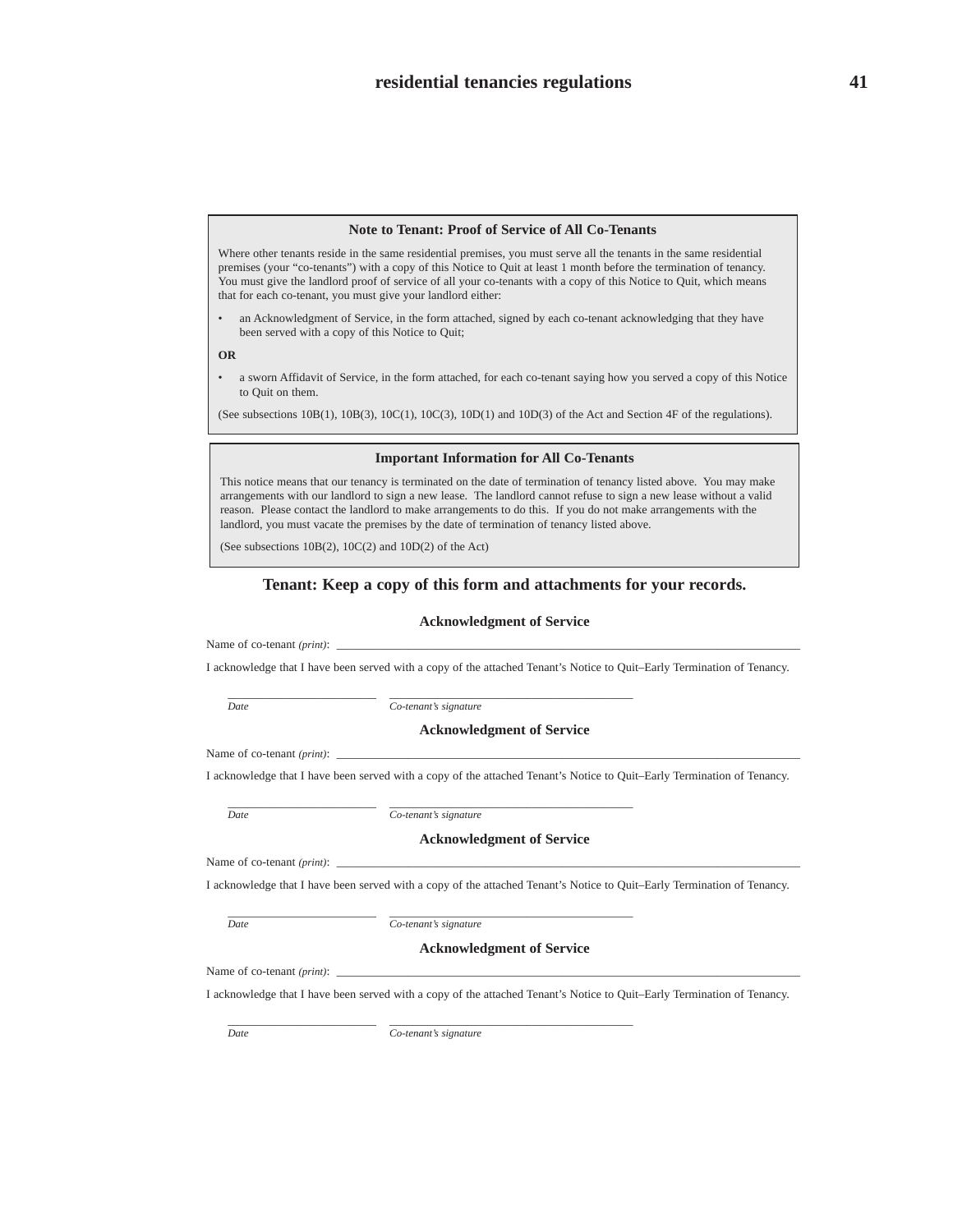#### **Affidavit of Service**

#### **Re: Tenant's Notice to Quit–Early Termination of Tenancy**

|                                                                                                  |                          | I, ( <i>name</i> ), of ( <i>civic address</i> ) in the County of            |
|--------------------------------------------------------------------------------------------------|--------------------------|-----------------------------------------------------------------------------|
|                                                                                                  |                          | Nova Scotia, make oath that on $\qquad (day\ of\ the\ week)$ , the day of   |
|                                                                                                  |                          | 20, I served the set of person served) with a true copy of                  |
| the attached Tenant's Notice to Quit-Early Termination of Tenancy: <i>(check applicable box)</i> |                          |                                                                             |
|                                                                                                  |                          |                                                                             |
| <b>OR</b>                                                                                        |                          |                                                                             |
|                                                                                                  |                          | $\Box$ by registered mail to $\Box$ (address), and the receipt is attached. |
| Dated this $\frac{1}{\sqrt{2}}$ day of $\frac{1}{\sqrt{2}}$ , 20 $\frac{1}{\sqrt{2}}$ .          |                          |                                                                             |
| this $\_\_\_$ day of $\_\_\_\_\_$ , 20 $\_\_\_\$                                                 |                          |                                                                             |
| A Barrister or Commissioner of the Supreme<br>Court of Nova Scotia                               | Signature<br>Print name: |                                                                             |

- **This affidavit must be completed by the person who served the document.**
- **Attach the receipt if you serve the document by registered mail.**
- **Sign in the presence of a lawyer or commissioner of oaths.**
- **(Many Service Nova Scotia and Municipal Relations staff are Commissioners.)**

**Form "G" added: O.I.C. 97-629, N.S. Reg. 132/97; amended: O.I.C. 2003-32, N.S. Reg. 20/2003; O.I.C. 2005-215, N.S. Reg. 115/2005.**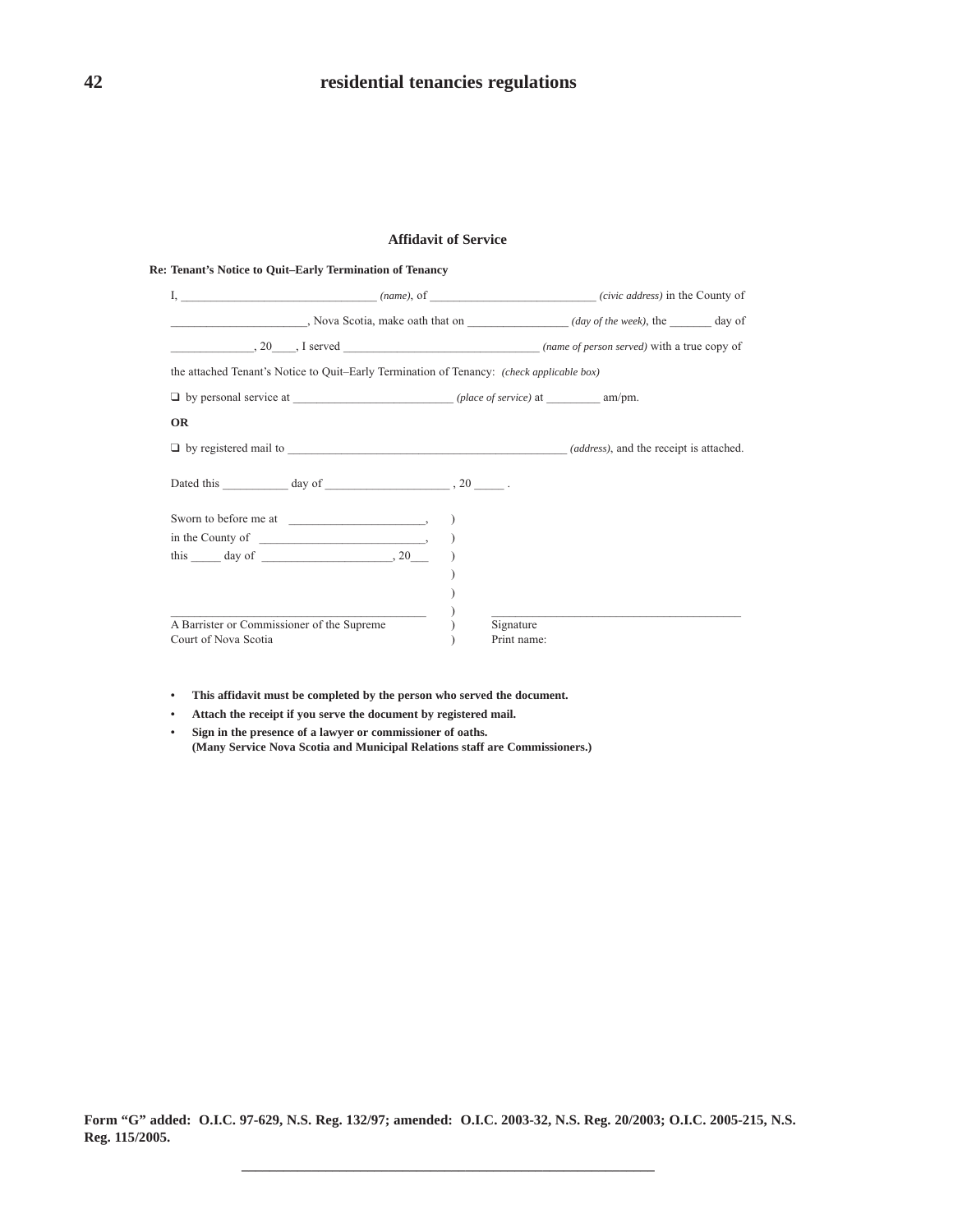# **Physician's Certificate—Termination of Tenancy for Health Reasons**

**(under Section 10B or 10C of the** *Residential Tenancies Act***)**

#### **Physician information:**

|                                                |                                                                            | This form requires you to certify that your patient has a significant deterioration of health that prevents them from continuing                                                                                                                      |
|------------------------------------------------|----------------------------------------------------------------------------|-------------------------------------------------------------------------------------------------------------------------------------------------------------------------------------------------------------------------------------------------------|
| terminate his or her lease.                    |                                                                            | to reside in their residential premises. By signing this form, you are providing evidence that will permit your patient to                                                                                                                            |
| Tenant name:                                   |                                                                            |                                                                                                                                                                                                                                                       |
| Tenant telephone:                              | the control of the control of the control of the control of the control of |                                                                                                                                                                                                                                                       |
| Address of residential premises:               |                                                                            |                                                                                                                                                                                                                                                       |
| Landlord name:                                 |                                                                            |                                                                                                                                                                                                                                                       |
| Landlord telephone:                            |                                                                            |                                                                                                                                                                                                                                                       |
| printed at the bottom of this form.            |                                                                            | Early termination of the lease must be in accordance with Section 10B or 10C of the Residential Tenancies Act, as                                                                                                                                     |
|                                                |                                                                            |                                                                                                                                                                                                                                                       |
|                                                |                                                                            | , and that s/he has suffered a significant deterioration of health that: <i>(check applicable box)</i>                                                                                                                                                |
| tenant's other reasonable expenses.            |                                                                            | $\Box$ has resulted in a reduction of the tenant's income so that the tenant can no longer pay his/her rent in addition to the                                                                                                                        |
| □                                              | results in the inability of the tenant to continue the lease.              |                                                                                                                                                                                                                                                       |
| u.                                             | renders the residential premises inaccessible to the tenant.               |                                                                                                                                                                                                                                                       |
|                                                |                                                                            | Physician's signature:                                                                                                                                                                                                                                |
|                                                | Physician's name                                                           | (print)                                                                                                                                                                                                                                               |
| <b>Early termination upon income reduction</b> |                                                                            |                                                                                                                                                                                                                                                       |
|                                                |                                                                            | 10B(1) Notwithstanding Section 10, where the income of a tenant, or one of a group of the tenants in the same residential<br>premises, is so reduced because of a significant deterioration of a tenant's health that it is not reasonably sufficient |

- to pay the rent in addition to the tenant's other reasonable expenses, or if there is more than one tenant, the tenant's portion of the rent and other reasonable expenses, the tenant may terminate a year-to-year or fixed-term tenancy by giving the landlord
	- (a) one month's notice to quit, in the form prescribed by regulation;
	- (b) a certificate of a medical practitioner, in the form prescribed by regulation, evidencing the significant deterioration of health; and
	- (c) proof of service, in the form prescribed in the regulations, of all the tenants in the same residential premises with a copy of the notice to quit.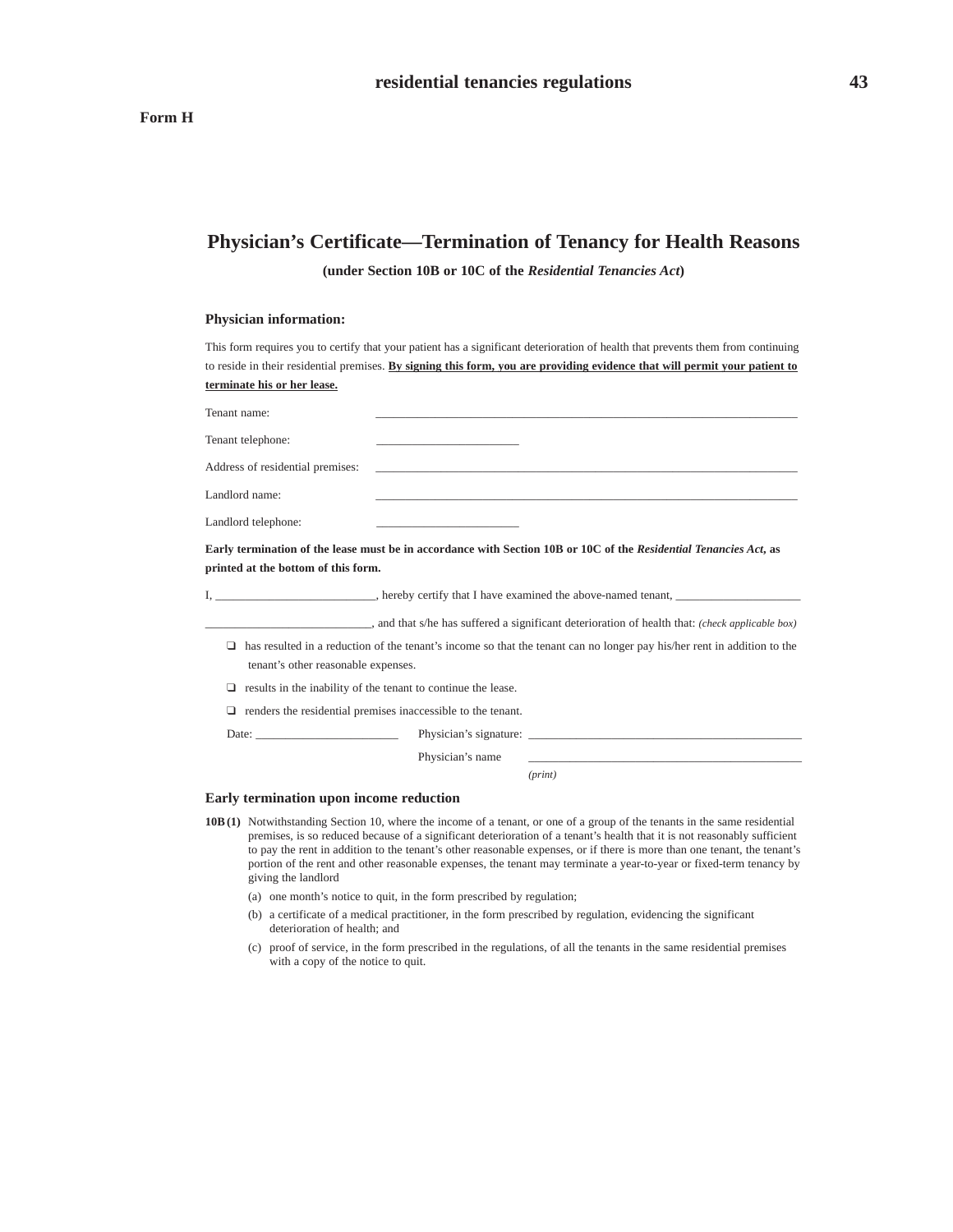- **(2)** Where a tenancy is terminated pursuant to subsection (1), the tenancy is terminated for all the tenants in the same residential premises, but the other tenants may enter a new landlord and tenant relationship with the landlord with the consent of the landlord, which consent must not be arbitrarily or unreasonably withheld.
- **(3)** Where other tenants reside in the same residential premises, the tenant seeking to terminate a tenancy pursuant to this Section shall serve all the tenants in the same residential premises with a copy of the notice to quit at least one month before the termination of tenancy.

#### **Early termination for health reasons**

- **10C(1)** Notwithstanding Section 10, where a tenant or a family member residing in the same residential premises in a year-to-year or fixed-term tenancy has suffered a significant deterioration in health that, in the opinion of a medical practitioner, results in the inability of the tenant to continue the lease or where the residential premises are rendered inaccessible to the tenant, the tenant may terminate the tenancy by giving the owner
	- (a) one month's notice to quit, in the form prescribed in the regulations;
	- (b) a certificate of a qualified medical practitioner, in the form prescribed by regulation, evidencing the significant deterioration of health; and
	- (c) proof of service, in the form prescribed by regulation, of all the tenants in the same residential premises with a copy of the notice to quit.
	- **(2)** Where a tenancy is terminated pursuant to subsection (1), the tenancy is terminated for all the tenants in the same residential premises, but the other tenants may enter a new landlord and tenant relationship with the landlord with the consent of the landlord, which consent must not be arbitrarily or unreasonably withheld.
	- **(3)** Where other tenants reside in the same residential premises, the tenant seeking to terminate a tenancy pursuant to this Section shall serve all the tenants in the same residential premises with a copy of the notice to quit at least one month before the termination of tenancy.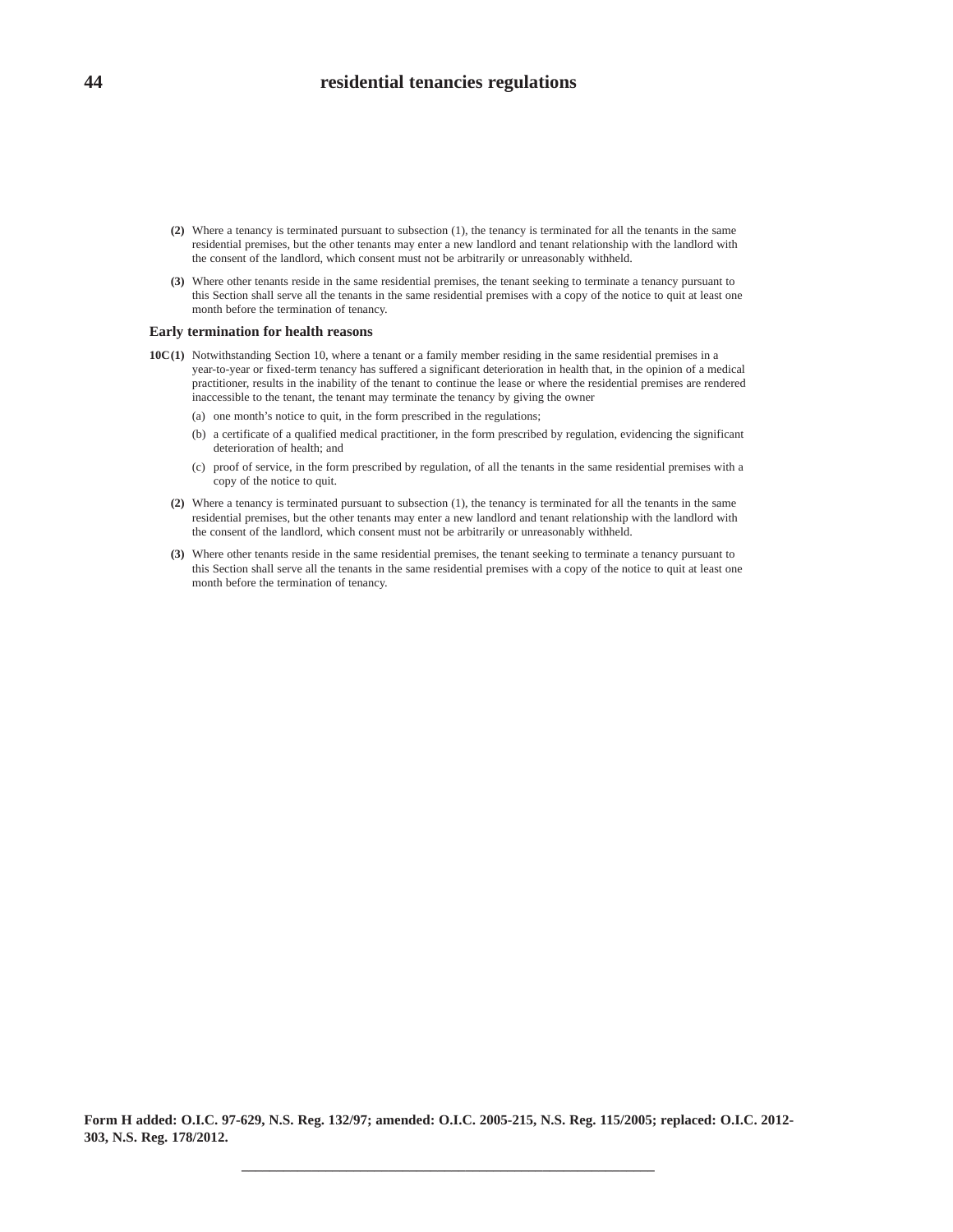**Form I**

# **Notice to Quit—Early Termination of Tenancy by Personal Representative**

**(under Section 10E of the** *Residential Tenancies Act***)**

| <b>To:</b> Landlord's name:                         | <u> 1989 - Johann Stoff, deutscher Stoff, der Stoff, der Stoff, der Stoff, der Stoff, der Stoff, der Stoff, der S</u> |         |
|-----------------------------------------------------|-----------------------------------------------------------------------------------------------------------------------|---------|
|                                                     |                                                                                                                       |         |
|                                                     | I am the personal representative of <b>Example 2</b> (name of former tenant), now deceased.                           |         |
| under Section 10E of the Residential Tenancies Act. | I am giving one month's notice to terminate the tenancy on <i>(date: month/day/year)</i> (date: month/day/year)       |         |
| <b>Security deposit return:</b> (check one)         |                                                                                                                       |         |
|                                                     | $\Box$ I will make arrangements at a future time for the return of the security deposit.                              |         |
|                                                     | $\Box$ Please return any security deposit to the estate at the forwarding address below:                              |         |
| (street number, street name, apt. number)           |                                                                                                                       |         |
| (city/town                                          | the control of the control of the control of the control of the control of<br>(province)                              |         |
| (postal code)                                       |                                                                                                                       |         |
| Date: $\qquad \qquad$                               | Representative's signature:                                                                                           |         |
|                                                     | Representative's name:                                                                                                | (print) |

**Tenant's representative: Keep a copy of this form for your records.**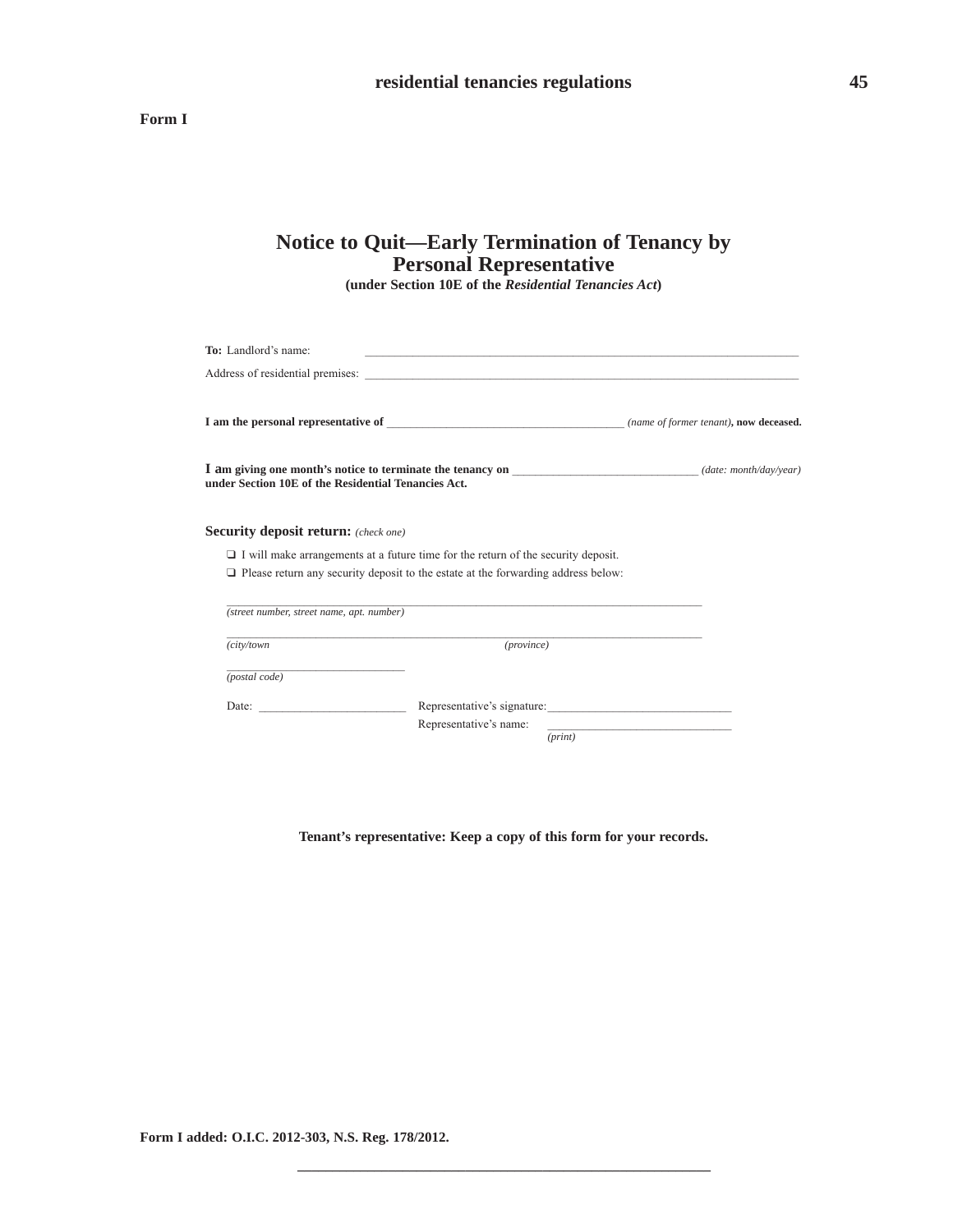FILE NUMBER: \_\_\_\_\_\_\_\_\_\_\_\_\_\_\_\_\_\_\_\_\_\_\_\_\_\_\_

# **APPLICATION TO DIRECTOR**

*(under Section 13 of the Residential Tenancies Act)*

|                                    |                                         |                                                                                                                                             | <b>Notice of Hearing</b><br>(to be completed by staff) |                      |                                                                                                                                                                                                                                      |
|------------------------------------|-----------------------------------------|---------------------------------------------------------------------------------------------------------------------------------------------|--------------------------------------------------------|----------------------|--------------------------------------------------------------------------------------------------------------------------------------------------------------------------------------------------------------------------------------|
|                                    |                                         | You are required to attend the hearing to be held at _________                                                                              |                                                        |                      | <u>and Community and Community and Community and Community and Community and Community and Community and Community and Community and Community and Community and Community and Community and Community and Community and Communi</u> |
| on                                 |                                         |                                                                                                                                             |                                                        |                      | $\frac{1}{1000}$ , $\frac{1}{1000}$ , at $\frac{1}{1000}$ am/pm.                                                                                                                                                                     |
|                                    |                                         | You may inquire about this Application by contacting the Residential Tenancy Officer by telephone at ___                                    |                                                        |                      |                                                                                                                                                                                                                                      |
| by fax at $\_{$                    |                                         | _______________, or by e-mail at _______                                                                                                    |                                                        |                      |                                                                                                                                                                                                                                      |
| <b>Residential Tenancy Officer</b> |                                         |                                                                                                                                             |                                                        | Date                 |                                                                                                                                                                                                                                      |
| Filed By:<br>(Applicant)           |                                         |                                                                                                                                             |                                                        |                      |                                                                                                                                                                                                                                      |
|                                    |                                         | name (first name, initial, last name or company name)                                                                                       |                                                        |                      |                                                                                                                                                                                                                                      |
| <b>Landlord</b><br>$\Box$ Tenant   | street number, street name, apt. number |                                                                                                                                             |                                                        | home phone           |                                                                                                                                                                                                                                      |
|                                    | city/town, postal code                  |                                                                                                                                             |                                                        | business/other phone |                                                                                                                                                                                                                                      |
| Against:                           | mailing address (if different)          |                                                                                                                                             |                                                        | e-mail address       |                                                                                                                                                                                                                                      |
| (Respondent))                      |                                         |                                                                                                                                             |                                                        |                      |                                                                                                                                                                                                                                      |
| <b>Landlord</b>                    |                                         | name (first name, initial, last name or company name)                                                                                       |                                                        |                      |                                                                                                                                                                                                                                      |
| <b>D</b> Tenant                    | street number, street name, apt. number |                                                                                                                                             |                                                        | home phone           |                                                                                                                                                                                                                                      |
|                                    | city/town, postal code                  |                                                                                                                                             |                                                        | business/other phone |                                                                                                                                                                                                                                      |
|                                    | mailing address (if different)          |                                                                                                                                             |                                                        | e-mail address       |                                                                                                                                                                                                                                      |
| Regarding:                         |                                         | civic address of rental unit (street number, street name, apt. number, city/town, postal code)                                              |                                                        |                      |                                                                                                                                                                                                                                      |
|                                    | Information about the Lease             |                                                                                                                                             |                                                        |                      |                                                                                                                                                                                                                                      |
| Date tenant moved in: ____         |                                         |                                                                                                                                             |                                                        |                      |                                                                                                                                                                                                                                      |
|                                    | Has notice to quit been given?          | □ No<br>$\Box$ Yes" It was given by                                                                                                         | $\Box$ Landlord<br><b>D</b> Tenant                     |                      |                                                                                                                                                                                                                                      |
| Date notice to quit given __       |                                         | _ (YYYY/MM/DD) _                                                                                                                            |                                                        |                      |                                                                                                                                                                                                                                      |
| Is there a written lease:          |                                         | $\square$ No<br>$\Box$ Yes (Please attach a copy of the lease.)                                                                             |                                                        |                      |                                                                                                                                                                                                                                      |
| Term of Lease:                     |                                         | □ Year-to-year<br>□ Month-to-month<br>□ Week-to-week<br>□ Fixed-term                                                                        |                                                        |                      | (week. month)                                                                                                                                                                                                                        |
|                                    |                                         | Did the landlord provide the tenant with a copy of the <i>Residential Tenancies Act</i> ? $\Box$ Yes $\Box$ No                              |                                                        |                      |                                                                                                                                                                                                                                      |
|                                    |                                         | Did the landlord provide the tenant with a copy of the lease? $\Box$ Yes $\Box$ No                                                          |                                                        |                      |                                                                                                                                                                                                                                      |
|                                    |                                         | Was a security deposit paid? $\square$ Yes $\square$ No If yes, amount: \$                                                                  |                                                        |                      |                                                                                                                                                                                                                                      |
| <b>Details of Application</b>      |                                         |                                                                                                                                             |                                                        |                      |                                                                                                                                                                                                                                      |
| This is an application for:        |                                         | (Please check all that apply. Please provide a full description of the reasons for your application. Use an additional sheet if necessary.) |                                                        |                      |                                                                                                                                                                                                                                      |
|                                    | If the Applicant is the tenant:         |                                                                                                                                             |                                                        |                      |                                                                                                                                                                                                                                      |
| $\Box$ Termination of tenancy      |                                         |                                                                                                                                             |                                                        |                      |                                                                                                                                                                                                                                      |

\_\_\_\_\_\_\_\_\_\_\_\_\_\_\_\_\_\_\_\_\_\_\_\_\_\_\_\_\_\_\_\_\_\_\_\_\_\_\_\_\_\_\_\_\_\_\_\_\_\_\_\_\_\_\_\_\_\_\_\_\_\_\_\_\_\_\_\_\_\_\_\_\_\_\_\_\_\_\_\_\_\_\_\_\_\_\_\_\_\_\_\_\_\_\_\_\_\_\_\_\_\_\_\_\_ \_\_\_\_\_\_\_\_\_\_\_\_\_\_\_\_\_\_\_\_\_\_\_\_\_\_\_\_\_\_\_\_\_\_\_\_\_\_\_\_\_\_\_\_\_\_\_\_\_\_\_\_\_\_\_\_\_\_\_\_\_\_\_\_\_\_\_\_\_\_\_\_\_\_\_\_\_\_\_\_\_\_\_\_\_\_\_\_\_\_\_\_\_\_\_\_\_\_\_\_\_\_\_\_\_

Form APP 37 Rev. 09/13

 $\overline{1}$ 

 $\overline{1}$  $\overline{\phantom{a}}$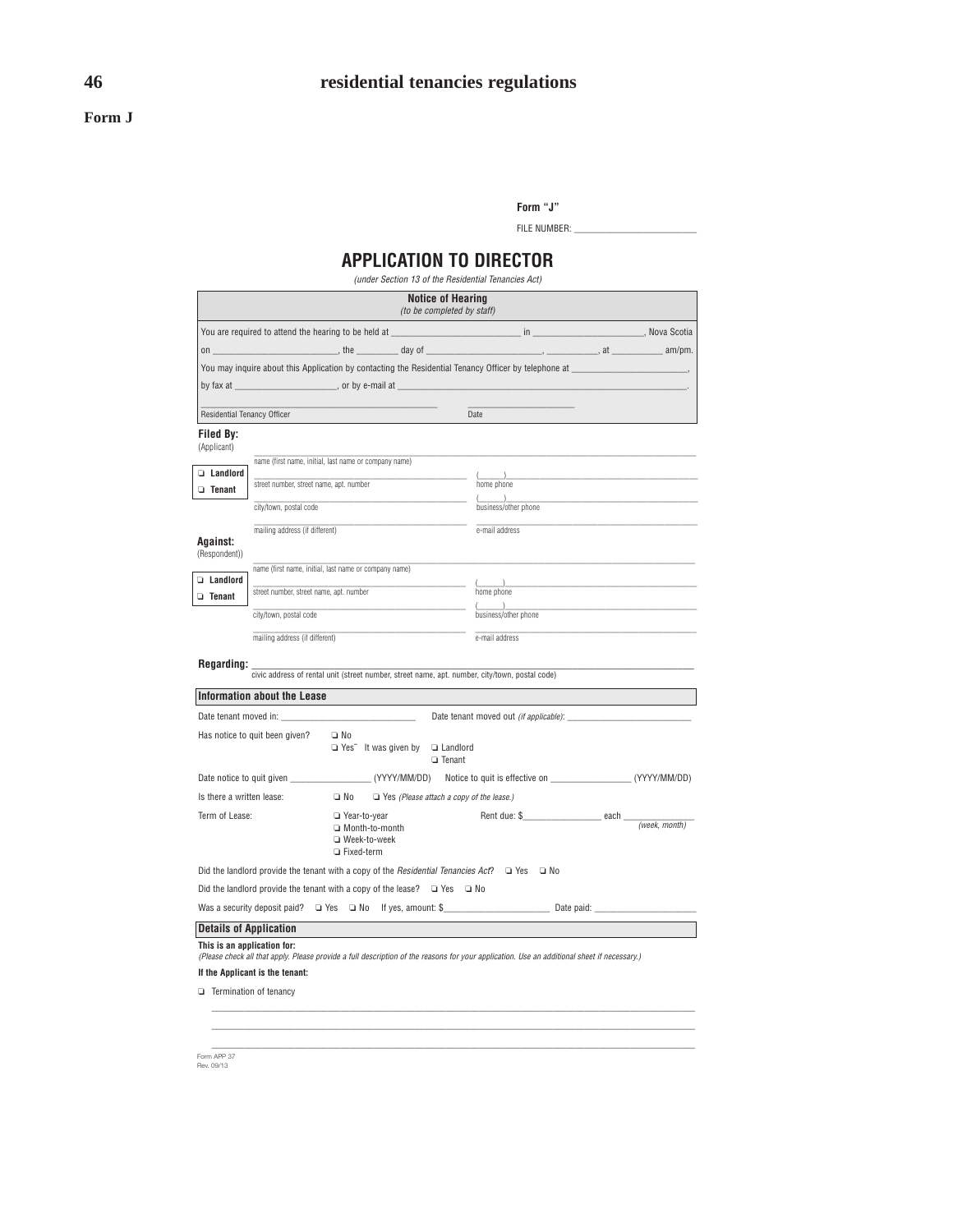| Return of security deposit                                                                      |
|-------------------------------------------------------------------------------------------------|
|                                                                                                 |
| $\Box$ Compliance with a lease or the Act                                                       |
|                                                                                                 |
| Repairs                                                                                         |
|                                                                                                 |
| □ Setting aside a notice to quit given by the landlord                                          |
|                                                                                                 |
| $\Box$ Payment of money $\Box$ relief from rent owing $\Box$ compensation for expenses incurred |
| $\Box$ Other:                                                                                   |
|                                                                                                 |
| If the Applicant is the landlord:                                                               |
| $\Box$ Termination of tenancy and vacant possession                                             |
|                                                                                                 |
| Payment of money<br>□ unpaid rent □ damages to property □ other                                 |
|                                                                                                 |
| Retention of security deposit                                                                   |
| Compliance with a lease or the Act                                                              |
|                                                                                                 |
| Other:                                                                                          |
|                                                                                                 |
|                                                                                                 |
| <b>Applicant's Signature</b><br><b>Date</b>                                                     |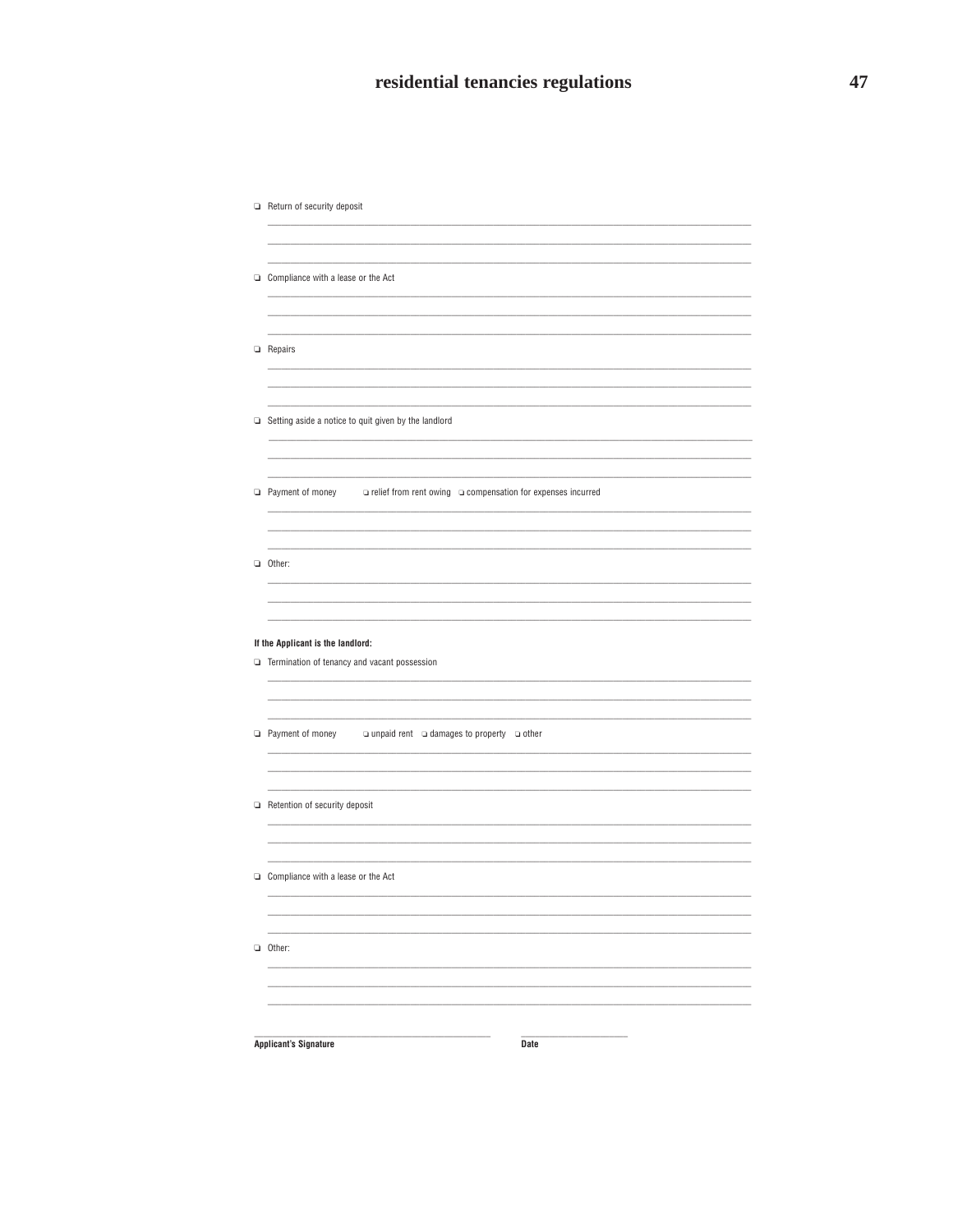# **Respondents—Please Note Important Information**

This application has been filed with the Director of Residential Tenancies.

- The Director has authorized the Residential Tenancy Officer to investigate and attempt to mediate the dispute. If there is no mediation, the Residential Tenancy Officer will make a decision within 14 days.
- Mediation means that the parties discuss the dispute and come to an agreement on how best to resolve it. The Residential Tenancy Officer will encourage mediation and help you and the applicant discuss the matter so you may resolve the dispute.
- If you come to an agreement, the Residential Tenancy Officer will prepare a written settlement for both parties to sign. There can be no appeal of the settlement.
- If you are not able to come to an agreement, the Residential Tenancy Officer will hold the hearing and decide the issue within 14 days. See Notice of Hearing.
	- You should bring all information about the dispute to the hearing, for example, letters, receipts and photos (3 copies).
	- You may bring witnesses if you wish. Witnesses should have first-hand knowledge of the situation.
	- If you wish to show electronic evidence, you must bring the equipment needed to display it at the hearing.
- The Director's order that the Residential Tenancy Officer issues will be based on information obtained during the Officer's investigation, your mediation efforts and evidence presented at the hearing, if the hearing is necessary.
- If you do not attend the hearing, the Residential Tenancy Officer is authorized to issue an order based on information obtained during the Officer's investigation and from the Applicant.

**Form J added: O.I.C. 2012-303, N.S. Reg. 178/2012; amended: O.I.C. 2013-331, N.S. Reg. 304/2013.**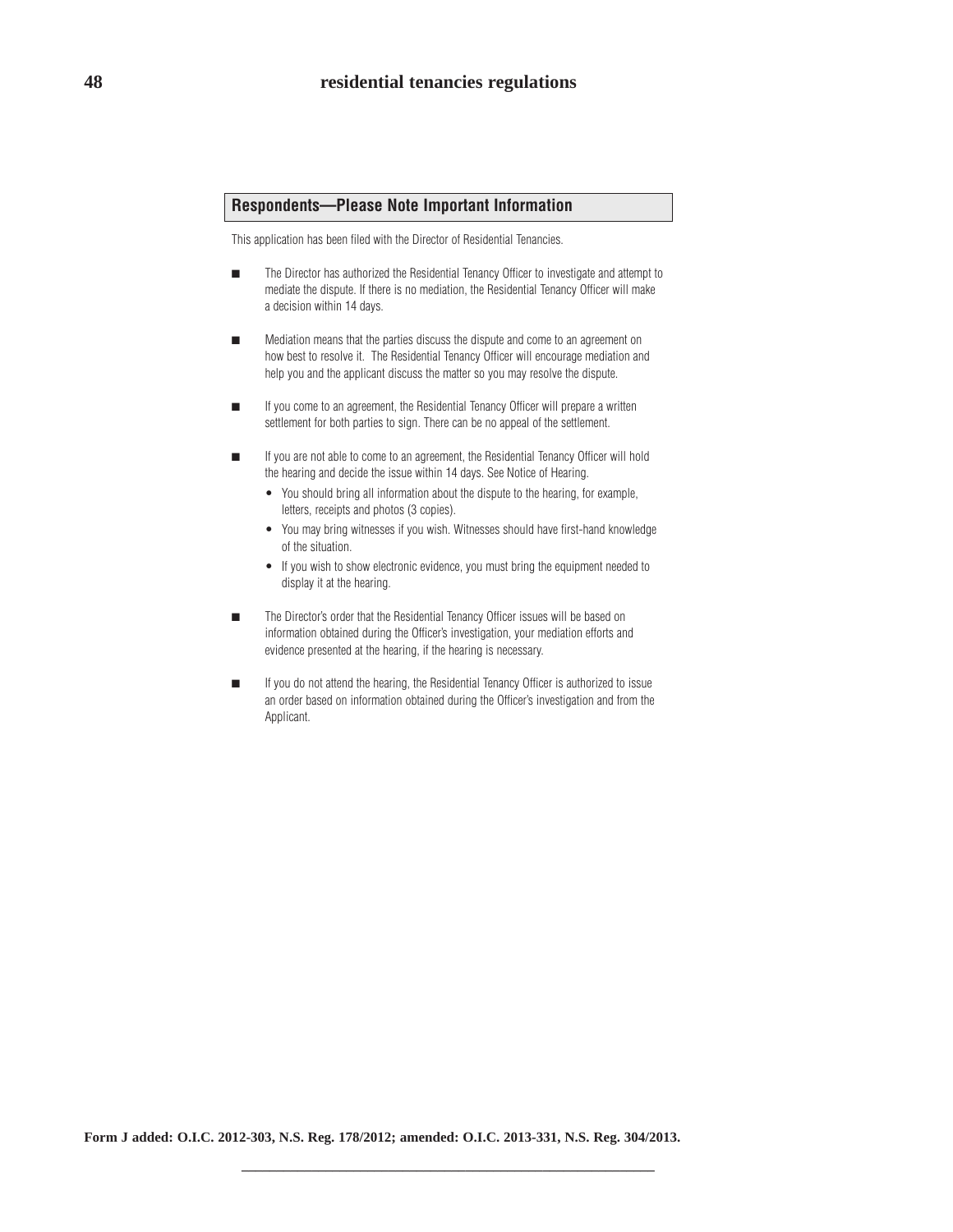|                                                                                                                                                                                                                                                                                       |                                                                                                 | File Number:                                   |
|---------------------------------------------------------------------------------------------------------------------------------------------------------------------------------------------------------------------------------------------------------------------------------------|-------------------------------------------------------------------------------------------------|------------------------------------------------|
|                                                                                                                                                                                                                                                                                       | <b>Application to Director-Rental Arrears</b>                                                   |                                                |
| (under subsections $10(6D)$ and $10(6E)$ and Section 13 of the Residential Tenancies Act)                                                                                                                                                                                             |                                                                                                 |                                                |
|                                                                                                                                                                                                                                                                                       | <b>Important Information</b>                                                                    |                                                |
|                                                                                                                                                                                                                                                                                       |                                                                                                 |                                                |
| This form may be used only if all of the following apply:<br>The landlord has served a Notice to Quit for Rental Arrears under subsection $10(6)$ of the Act on the tenant after<br>the rent was in arrears for 15 days.<br>15 days have elapsed since the Notice to Quit was served. |                                                                                                 |                                                |
| The tenant has not paid the rental arrears.<br>$\bullet$                                                                                                                                                                                                                              |                                                                                                 |                                                |
| The tenant has not applied to the Director to have the Notice to Quit set aside.                                                                                                                                                                                                      |                                                                                                 |                                                |
| If you wish to claim for rental arrears for months after the month in which the Notice to Quit for Rental Arrears was<br>given or for damage to the rental unit, you may not use this application form. Please complete an Application to<br>Director in Form J.                      |                                                                                                 |                                                |
| <b>Filed By:</b> (Applicant—Landlord)                                                                                                                                                                                                                                                 |                                                                                                 |                                                |
| name (first name, initial, last name or company name)                                                                                                                                                                                                                                 |                                                                                                 |                                                |
| street number, street name, apt. number                                                                                                                                                                                                                                               |                                                                                                 |                                                |
| city/town, postal code                                                                                                                                                                                                                                                                |                                                                                                 | $\frac{1}{\text{business}/\text{other phone}}$ |
| mailing address (if different)                                                                                                                                                                                                                                                        |                                                                                                 | e-mail address                                 |
| Against: (Respondent-Tenant)                                                                                                                                                                                                                                                          |                                                                                                 |                                                |
| name (first name, initial, last name or company name)                                                                                                                                                                                                                                 |                                                                                                 |                                                |
| street number, street name, apt. number                                                                                                                                                                                                                                               |                                                                                                 | $\frac{(-)}{home~phone}$                       |
| city/town, postal code                                                                                                                                                                                                                                                                |                                                                                                 | $_{\_})$<br>business/other phone               |
| mailing address (if different)                                                                                                                                                                                                                                                        |                                                                                                 | e-mail address                                 |
| Regarding:                                                                                                                                                                                                                                                                            | civic address of rental unit (street number, street name, apt. number, city/town, postal code)  |                                                |
| <b>Details of Application</b>                                                                                                                                                                                                                                                         |                                                                                                 |                                                |
| This is an application for: (check all that apply)                                                                                                                                                                                                                                    |                                                                                                 |                                                |
| $\Box$ Vacant possession                                                                                                                                                                                                                                                              |                                                                                                 |                                                |
| $\Box$ Payment of rent owing for the month in which the Notice to Quit for Rental Arrears was given and any rent in<br>arrears for months previous to that month                                                                                                                      |                                                                                                 |                                                |
| Retention of security deposit and interest to be applied against rent found to be owing for the month in which the<br>□<br>Notice to Quit for Rental Arrears was given and any rent in arrears for months previous to that month                                                      |                                                                                                 |                                                |
| <b>Additional information: Notice to Quit for Rental Arrears</b>                                                                                                                                                                                                                      |                                                                                                 |                                                |
| Date Notice to Quit for Rental Arrears served on tenant(s): $(date)$                                                                                                                                                                                                                  |                                                                                                 |                                                |
| Attach a copy of the Notice to Quit for Rental Arrears                                                                                                                                                                                                                                |                                                                                                 |                                                |
| Effective date of termination of tenancy:<br>Method of service of Notice to Quit:                                                                                                                                                                                                     | (date)<br><b>Q</b> Personal service<br>Registered mail                                          |                                                |
| <b>Additional information: rental arrears</b>                                                                                                                                                                                                                                         |                                                                                                 |                                                |
| Term of Lease: □ Year-to-year                                                                                                                                                                                                                                                         | Rent due: \$                                                                                    | each                                           |
| Month-to-month                                                                                                                                                                                                                                                                        |                                                                                                 | (week, month)                                  |
| $\Box$ Fixed-term                                                                                                                                                                                                                                                                     | Total rental arrears owing \$<br>(must match amount shown on Notice to Quit for Rental Arrears) |                                                |
|                                                                                                                                                                                                                                                                                       | Rent paid since Notice to Quit for Rental Arrears given:                                        |                                                |
| <b>Information about the Lease</b>                                                                                                                                                                                                                                                    |                                                                                                 |                                                |
| What date did the tenant move in? (YYYY/MM/DD)                                                                                                                                                                                                                                        |                                                                                                 |                                                |
| Did the landlord provide the tenant with a copy of the lease? $\Box$ Yes $\Box$ No                                                                                                                                                                                                    |                                                                                                 |                                                |
| Did the landlord provide the tenant with a copy of the <i>Residential Tenancies Act</i> ? $\Box$ Yes $\Box$ No                                                                                                                                                                        |                                                                                                 |                                                |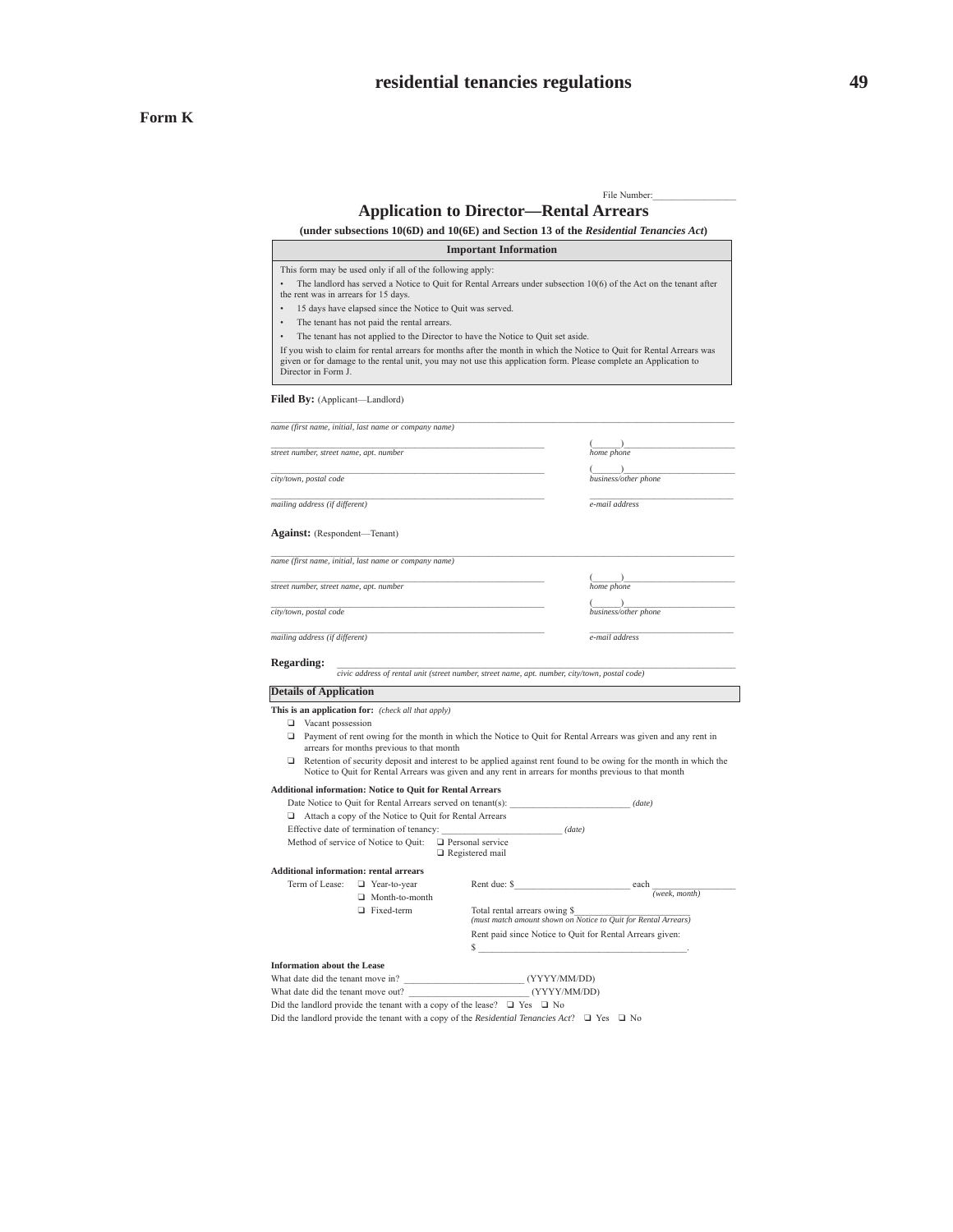|    | Was a security deposit collected? $\Box$ Yes $\Box$ No<br>Amount: \$<br>Date paid:                                                                                                                                            |  |  |  |  |
|----|-------------------------------------------------------------------------------------------------------------------------------------------------------------------------------------------------------------------------------|--|--|--|--|
|    | Applicant's Signature<br>Date                                                                                                                                                                                                 |  |  |  |  |
|    |                                                                                                                                                                                                                               |  |  |  |  |
|    | <b>Affidavit in Support of Application</b>                                                                                                                                                                                    |  |  |  |  |
| I, | $(name)$ of<br><i>civic address</i> ),<br>Nova Scotia, make oath and say as follows:                                                                                                                                          |  |  |  |  |
|    |                                                                                                                                                                                                                               |  |  |  |  |
| 1. | (name of the person served), with a Notice to Quit for Rental Arrears in                                                                                                                                                      |  |  |  |  |
|    | Form D by: (check applicable box)                                                                                                                                                                                             |  |  |  |  |
|    |                                                                                                                                                                                                                               |  |  |  |  |
|    | OR                                                                                                                                                                                                                            |  |  |  |  |
|    | (address), and the receipt showing<br>$\Box$ registered mail to                                                                                                                                                               |  |  |  |  |
|    | proof of delivery and signature confirmation is attached.                                                                                                                                                                     |  |  |  |  |
| 2. | That I request an order for the Tenant to vacate the residential premises at:                                                                                                                                                 |  |  |  |  |
|    | (address of rental unit)                                                                                                                                                                                                      |  |  |  |  |
| 3. | That the total rent owing for the month in which the Notice to Quit for Rental Arrears was given is: \$                                                                                                                       |  |  |  |  |
| 4. | That the total rent that is in arrears for months previous to that month is: $\$                                                                                                                                              |  |  |  |  |
| 5. | That since the Notice to Quit for Rental Arrears was given to the Tenant, I have received: (check one)                                                                                                                        |  |  |  |  |
|    | $\Box$ no rent from the Tenant                                                                                                                                                                                                |  |  |  |  |
|    | <b>OR</b>                                                                                                                                                                                                                     |  |  |  |  |
|    | $\Box$ rent in the amount of \$                                                                                                                                                                                               |  |  |  |  |
|    |                                                                                                                                                                                                                               |  |  |  |  |
| 6. | That (check one):                                                                                                                                                                                                             |  |  |  |  |
|    | $\Box$ the Tenant has not vacated the premises                                                                                                                                                                                |  |  |  |  |
|    | OR                                                                                                                                                                                                                            |  |  |  |  |
|    |                                                                                                                                                                                                                               |  |  |  |  |
| 7. | That I have attached a true copy of the Notice to Quit for Rental Arrears served on the Tenant.                                                                                                                               |  |  |  |  |
|    |                                                                                                                                                                                                                               |  |  |  |  |
|    | $\mathcal{E}$                                                                                                                                                                                                                 |  |  |  |  |
|    | in the County of Theorem 2014                                                                                                                                                                                                 |  |  |  |  |
|    | this day of 30 and 30 and 30 and 30 and 30 and 30 and 30 and 30 and 30 and 30 and 30 and 30 and 30 and 30 and 30 and 30 and 30 and 30 and 30 and 30 and 30 and 30 and 30 and 30 and 30 and 30 and 30 and 30 and 30 and 30 and |  |  |  |  |
|    |                                                                                                                                                                                                                               |  |  |  |  |
|    | $\mathcal{E}$                                                                                                                                                                                                                 |  |  |  |  |
|    | A Barrister or Commissioner of the Supreme<br>Signature<br>$\mathcal{E}$                                                                                                                                                      |  |  |  |  |

- **Attach a true copy of the Notice to Quit for Rental Arrears served on the tenant.**
- **Sign in the presence of a lawyer or commissioner of oaths. (Many Service Nova Scotia and Municipal Relations staff are Commissioners.)**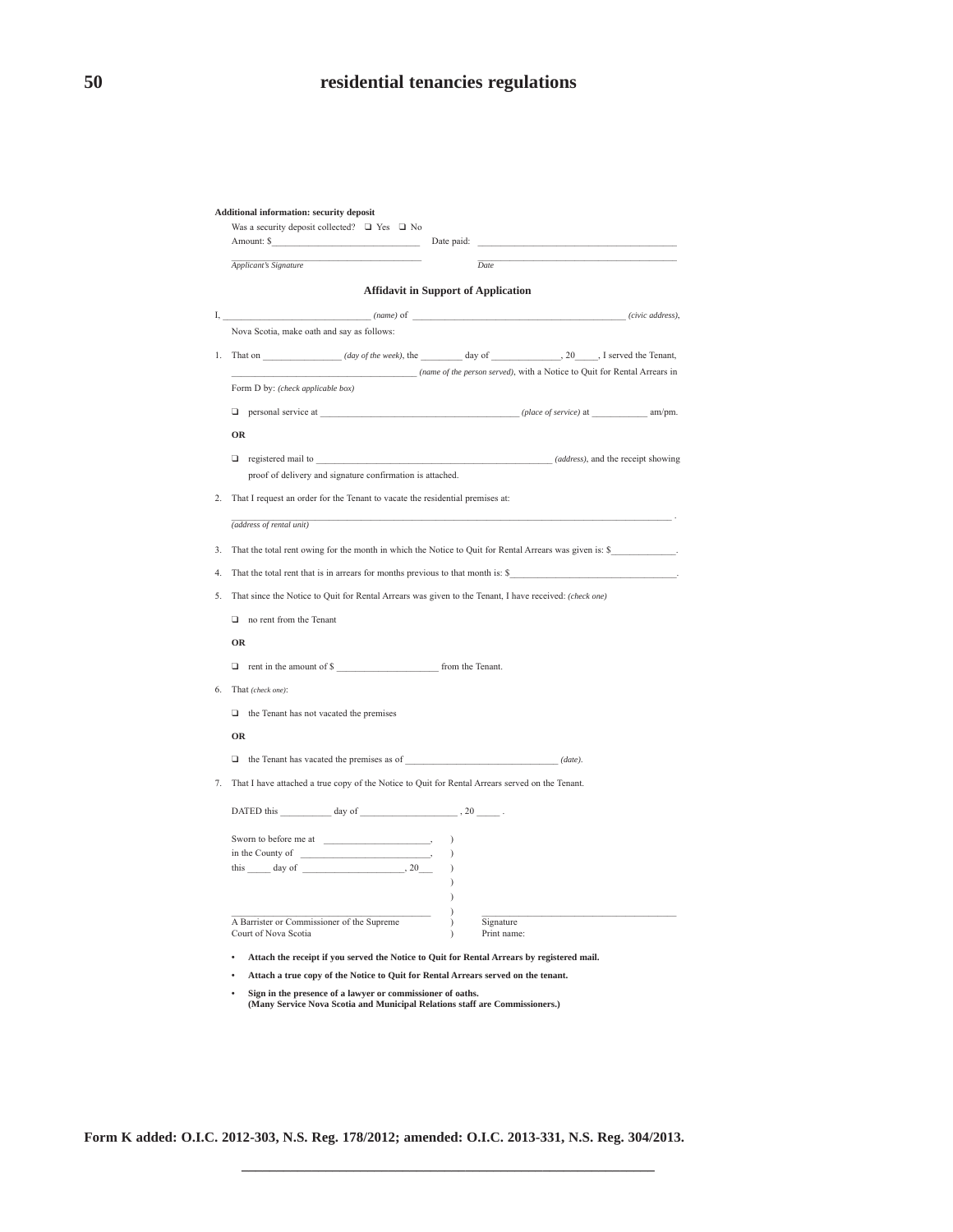# **Form L**

|                                                                                                               |                                       | File Number: |
|---------------------------------------------------------------------------------------------------------------|---------------------------------------|--------------|
|                                                                                                               | <b>Affidavit of Service</b>           |              |
| <b>Please print</b>                                                                                           |                                       |              |
|                                                                                                               |                                       |              |
| Place: No. 2014 19:00 Place: No. 2014 19:00 Place: No. 2014 19:00 Place: No. 2014 19:00 Place: No. 2014 19:00 |                                       |              |
|                                                                                                               |                                       |              |
| Nova Scotia, make oath that on _______________(day of the week), the ________ day of                          |                                       |              |
| $\ldots$ , 20, F served $\ldots$ , T served $\ldots$ , T served $\ldots$                                      |                                       |              |
| (check applicable box)                                                                                        |                                       |              |
| Application to Director;<br>□<br>Notice of Hearing;<br>□<br>□                                                 |                                       |              |
| by: (check applicable box)                                                                                    |                                       |              |
| ⊔                                                                                                             |                                       |              |
| <b>OR</b>                                                                                                     |                                       |              |
| registered mail to (address), and the receipt showing<br>❏                                                    |                                       |              |
| proof of delivery and signature confirmation is attached.                                                     |                                       |              |
| Dated this $\qquad \qquad \text{day of} \qquad \qquad .20 \qquad .$                                           |                                       |              |
|                                                                                                               |                                       |              |
| in the County of the country of                                                                               |                                       |              |
| this $\qquad \qquad$ day of $\qquad \qquad$ , 20                                                              |                                       |              |
|                                                                                                               |                                       |              |
|                                                                                                               |                                       |              |
| A Barrister or Commissioner of the Supreme<br>Court of Nova Scotia                                            | Signature<br>$\lambda$<br>Print name: |              |

- **This affidavit must be completed by the person who served the document.**
- **Sign in the presence of a lawyer or commissioner of oaths. (Many Service Nova Scotia and Municipal Relations staff are commissioners.)**
- **This affidavit must be received by the Department of Service Nova Scotia and Municipal Relations office before investigation and mediation will begin.**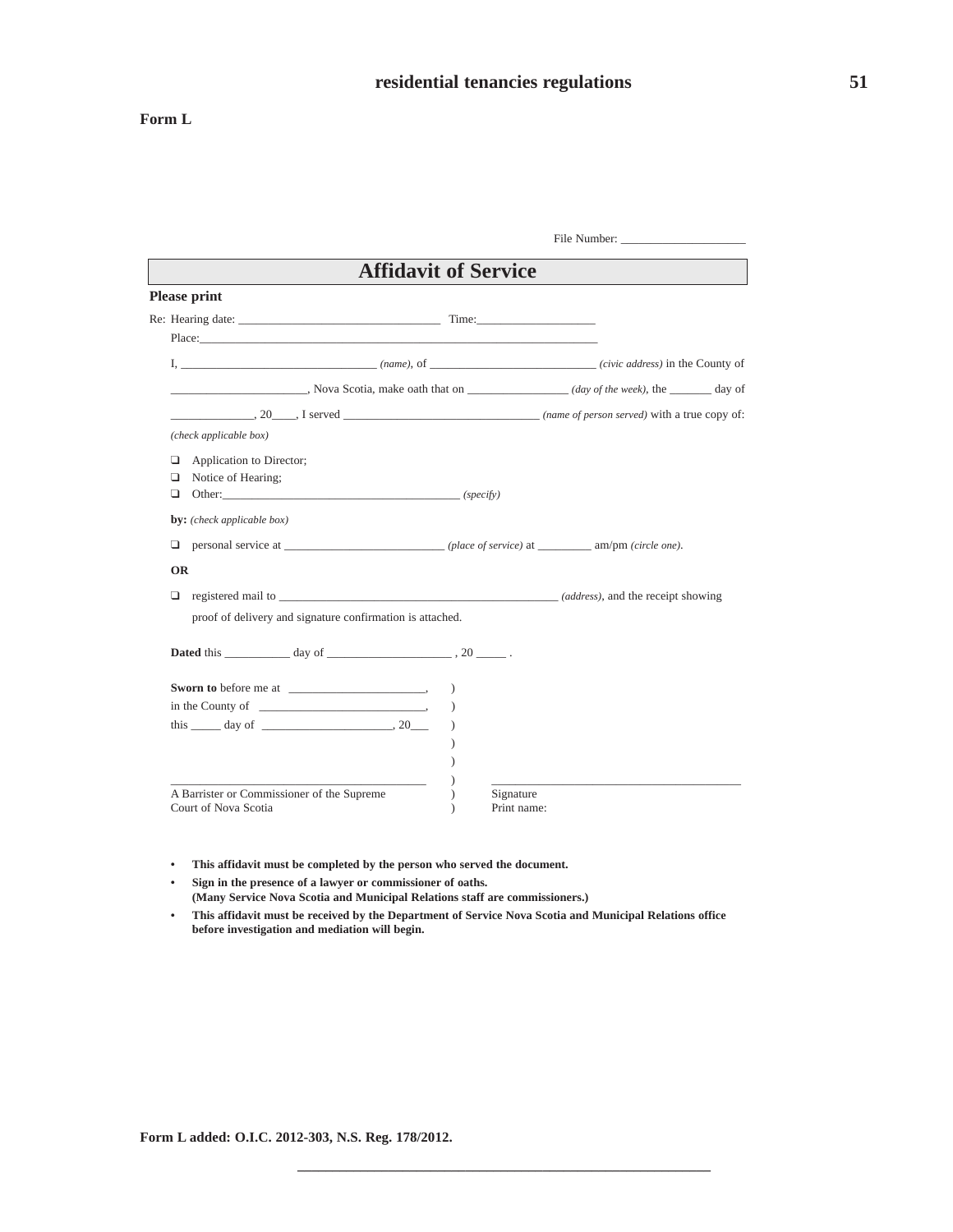# **Notice of Rent Increase for Manufactured Home Space**

**(under Section 11A of the** *Residential Tenancies Act***)**

|                                              | <b>Landlord: Please Note</b>                                                                                                                                                                                                                                                                                                                                                                                                                                                                                        |
|----------------------------------------------|---------------------------------------------------------------------------------------------------------------------------------------------------------------------------------------------------------------------------------------------------------------------------------------------------------------------------------------------------------------------------------------------------------------------------------------------------------------------------------------------------------------------|
|                                              | This notice must be personally served or sent by registered mail to tenants receiving a rent increase.                                                                                                                                                                                                                                                                                                                                                                                                              |
|                                              |                                                                                                                                                                                                                                                                                                                                                                                                                                                                                                                     |
| Land-lease community name                    |                                                                                                                                                                                                                                                                                                                                                                                                                                                                                                                     |
| Land-lease community address                 |                                                                                                                                                                                                                                                                                                                                                                                                                                                                                                                     |
| addresses by attaching a separate sheet.)    | This notice of rent increase applies to the following manufactured home space(s) in the community: (Provide additional                                                                                                                                                                                                                                                                                                                                                                                              |
|                                              | Annual allowable rent increase amount for rent increases with an effective date from                                                                                                                                                                                                                                                                                                                                                                                                                                |
|                                              | January 1, 20_______ to December 31, 20______: ____________%.                                                                                                                                                                                                                                                                                                                                                                                                                                                       |
|                                              |                                                                                                                                                                                                                                                                                                                                                                                                                                                                                                                     |
| Check applicable box:<br><b>OR</b><br>$\Box$ | $\Box$ The rent increase is equal to or less than the annual allowable rent increase amount.<br>The rent increase is greater than the annual allowable rent increase amount. An Application to the Director in Form                                                                                                                                                                                                                                                                                                 |
| Present rent:                                | N for permission to increase rent by an amount greater than the annual allowable rent increase amount is attached.<br>$\sim$                                                                                                                                                                                                                                                                                                                                                                                        |
| Rent increase:                               |                                                                                                                                                                                                                                                                                                                                                                                                                                                                                                                     |
| New rent:                                    | $\begin{picture}(20,10) \put(0,0){\vector(1,0){100}} \put(15,0){\vector(1,0){100}} \put(15,0){\vector(1,0){100}} \put(15,0){\vector(1,0){100}} \put(15,0){\vector(1,0){100}} \put(15,0){\vector(1,0){100}} \put(15,0){\vector(1,0){100}} \put(15,0){\vector(1,0){100}} \put(15,0){\vector(1,0){100}} \put(15,0){\vector(1,0){100}} \put(15,0){\vector(1,0){100}} \$                                                                                                                                                 |
| Effective date of rent increase:             |                                                                                                                                                                                                                                                                                                                                                                                                                                                                                                                     |
| Any change in services?_                     |                                                                                                                                                                                                                                                                                                                                                                                                                                                                                                                     |
|                                              | (The value of a discontinued service is deemed to be a rent increase—see subsection 11(5) of the Act.)                                                                                                                                                                                                                                                                                                                                                                                                              |
|                                              | <b>Tenants: Please Note</b><br>If the rent increase is greater than the annual allowable rent increase amount indicated above, your landlord is<br>required to submit an Application to Director in Form N for permission to increase your rent by this amount and must<br>provide you with a copy of the Application to Director in Form N together with this notice. There are instructions on<br>the Application to Director in Form N outlining how you can make submissions to the Director in response to the |
| landlord's application.                      |                                                                                                                                                                                                                                                                                                                                                                                                                                                                                                                     |

Landlord's name, address and telephone number:

Date:\_\_\_\_\_\_\_\_\_\_\_\_\_\_\_\_\_\_\_\_\_\_\_\_\_\_\_\_\_\_\_\_\_\_\_\_\_ Signature:\_\_\_\_\_\_\_\_\_\_\_\_\_\_\_\_\_\_\_\_\_\_\_\_\_\_\_\_\_\_\_\_\_\_\_\_\_\_\_\_\_

\_\_\_\_\_\_\_\_\_\_\_\_\_\_\_\_\_\_\_\_\_\_\_\_\_\_\_\_\_\_\_\_\_\_\_\_\_\_\_\_\_\_\_\_\_\_\_\_\_\_\_\_\_\_\_\_\_\_\_\_\_\_\_\_\_\_\_\_\_\_\_\_\_\_\_\_\_\_\_\_\_\_\_\_\_\_\_\_\_\_\_\_\_\_\_\_\_\_\_\_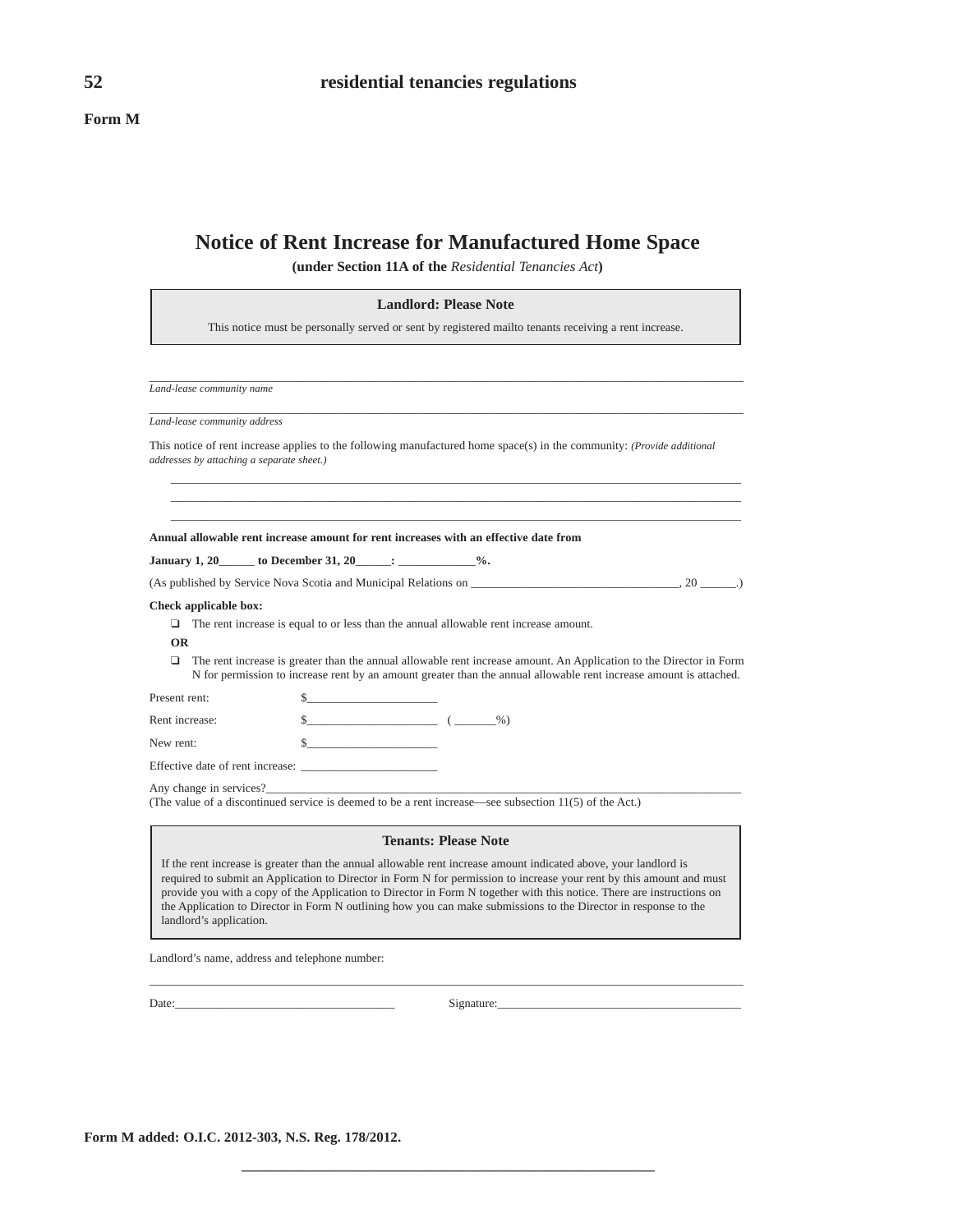Department of Service Nova Scotia and Municipal Relations

| File Number: |
|--------------|
|--------------|

# **Application to Director—Rent Increase Greater Than Annual Allowable Rent Increase Amount**

**(under subsection 11B(2) of the** *Residential Tenancies Act* **and Section 25D of the** *Residential Tenancies Regulations***)**

| <b>Important Information</b><br><i>(to be completed by staff)</i>                                                                                                                                                                                                                                                                                    |  |  |  |  |  |  |  |
|------------------------------------------------------------------------------------------------------------------------------------------------------------------------------------------------------------------------------------------------------------------------------------------------------------------------------------------------------|--|--|--|--|--|--|--|
| <b>Important deadline for tenants:</b>                                                                                                                                                                                                                                                                                                               |  |  |  |  |  |  |  |
| If you wish to make submissions in writing to the Residential Tenancy Officer in response to this application, you                                                                                                                                                                                                                                   |  |  |  |  |  |  |  |
|                                                                                                                                                                                                                                                                                                                                                      |  |  |  |  |  |  |  |
| <b>Important deadline for landlords:</b>                                                                                                                                                                                                                                                                                                             |  |  |  |  |  |  |  |
| A copy of this application along with a Notice of Rent Increase for Manufactured Home Space in Form M must be<br>served on each tenant named in this application. Service must take place at least 7 months before the tenant's<br>anniversary date. The landlord must return a copy of the sworn affidavit of service to the Director no later than |  |  |  |  |  |  |  |
| $\qquad \qquad (date).$                                                                                                                                                                                                                                                                                                                              |  |  |  |  |  |  |  |
| <b>Landlords and tenants:</b>                                                                                                                                                                                                                                                                                                                        |  |  |  |  |  |  |  |
| Both landlords and tenants may inquire about this Application by contacting the Residential Tenancy Officer by                                                                                                                                                                                                                                       |  |  |  |  |  |  |  |
|                                                                                                                                                                                                                                                                                                                                                      |  |  |  |  |  |  |  |
|                                                                                                                                                                                                                                                                                                                                                      |  |  |  |  |  |  |  |
| Residential Tenancy Officer<br>Date.                                                                                                                                                                                                                                                                                                                 |  |  |  |  |  |  |  |

**Filed By:** (Applicant—Landlord)

| name (first name, initial, last name or company name) |                      |
|-------------------------------------------------------|----------------------|
|                                                       |                      |
| street number, street name, apt. number               | home phone           |
|                                                       |                      |
| city/town, postal code                                | business/other phone |
|                                                       |                      |
| mailing address (if different)                        | e-mail address       |

#### **Against:** (Respondent—Tenant)

Tenant(s) name(s) and civic address of manufactured home space(s) *(street number, street name, city/town, postal code)*

\_\_\_\_\_\_\_\_\_\_\_\_\_\_\_\_\_\_\_\_\_\_\_\_\_\_\_\_\_\_\_\_\_\_\_\_\_\_\_\_\_\_\_\_\_\_\_\_\_\_\_\_\_\_\_\_\_\_\_\_\_\_\_\_\_\_\_\_\_\_\_\_\_\_\_\_\_\_\_\_\_\_\_\_\_\_\_\_\_\_\_\_\_\_\_\_ \_\_\_\_\_\_\_\_\_\_\_\_\_\_\_\_\_\_\_\_\_\_\_\_\_\_\_\_\_\_\_\_\_\_\_\_\_\_\_\_\_\_\_\_\_\_\_\_\_\_\_\_\_\_\_\_\_\_\_\_\_\_\_\_\_\_\_\_\_\_\_\_\_\_\_\_\_\_\_\_\_\_\_\_\_\_\_\_\_\_\_\_\_\_\_\_

\_\_\_\_\_\_\_\_\_\_\_\_\_\_\_\_\_\_\_\_\_\_\_\_\_\_\_\_\_\_\_\_\_\_\_\_\_\_\_\_\_\_\_\_\_\_\_\_\_\_\_\_\_\_\_\_\_\_\_\_\_\_\_\_\_\_\_\_\_\_\_\_\_\_\_\_\_\_\_\_\_\_\_\_\_\_\_\_\_\_\_\_\_\_\_\_ *(Attach an additional sheet if necessary.)*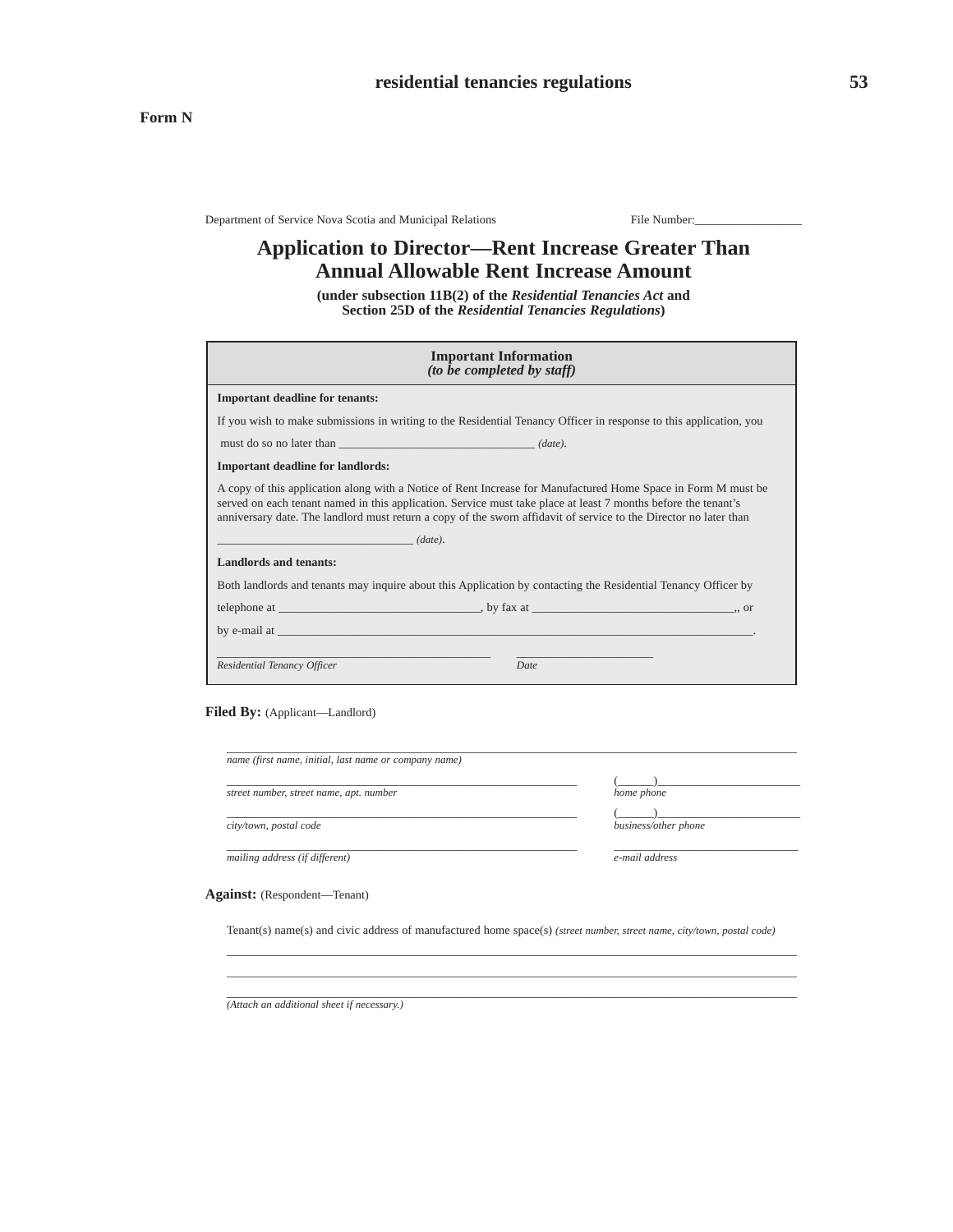#### **Details of Application**

This is an application by the landlord for permission to increase rent by an amount that is greater than the annual allowable rent increase amount.

Number of manufactured home spaces included in this application:

The annual allowable rent increase amount published by Service Nova Scotia and Municipal Relations for rent increases with an effective date from January 1, 20\_\_\_\_\_ to December 31, 20\_\_\_\_\_ is \_

❑ Form O: Financial Information in Support of a Rent Increase Greater Than Annual Allowable Rent Increase Amount has been completed in full and has been submitted with this application.

#### **Check applicable box:**

❑ The applicant is applying for permission to give the same rent increase of \_\_\_\_\_\_\_\_\_\_\_% with an effective date of \_\_\_\_\_\_\_\_\_\_\_\_\_\_\_\_\_\_\_\_\_\_\_\_\_\_\_\_\_\_\_\_\_\_\_\_\_\_\_\_\_ *(month, day, year)* to all tenants named in this application.

#### **OR**

❑ The applicant is applying for permission to give rent increases as set out in Appendix A to this application. *(Check this box if giving different rent increases to different tenants)*.

#### **Check only if applicable:**

❑ The applicant is seeking to have an unused portion of the annual allowable rent increase amount from the previous calendar year (the period from January 1, 20\_\_\_ to December 31, 20\_\_\_) be considered in this application. The allowable increase for that period was \_\_\_\_%. The applicant gave an increase of \_\_\_\_% during that period, and is seeking to have the unused portion of \_\_\_\_% considered in this application.

*Applicant's Signature Date*

\_\_\_\_\_\_\_\_\_\_\_\_\_\_\_\_\_\_\_\_\_\_\_\_\_\_\_\_\_\_\_\_\_\_\_\_\_\_\_\_\_\_\_\_\_\_\_\_\_\_ \_\_\_\_\_\_\_\_\_\_\_\_\_\_\_\_\_\_\_\_\_

#### **Tenants: Please Note Important Information**

This application has been filed with the Director of Residential Tenancies.

- The Director has authorized the Residential Tenancy Officer to determine the rent increase amount in response to this application.
- If you wish to review the Form O: Financial Information in Support of a Rent Increase Greater Than Annual Allowable Rental Increase Amount or supporting documentation provided by the landlord to the Director, you may contact the Residential Tenancy Officer using the information indicated on the first page of this application.
- There will not be an oral hearing. The Director's order that the Residential Tenancy Officer issues will be based on this application, the Form O: Financial Information in Support of Rent Increase Greater Than Annual Allowable Rent Increase Amount, any written submissions and supporting documentation submitted by the landlord and tenants, and the guidelines set out in Sections 26 to 32 of the Residential Tenancies Regulations.
- If you wish to make any submissions for the Residential Tenancies Officer to consider, you must provide your submissions, in writing, and any supporting documentation to the Residential Tenancy Officer by the deadline indicated on the first page of this application. If you do not, the Residential Tenancy Officer will issue the order without your input.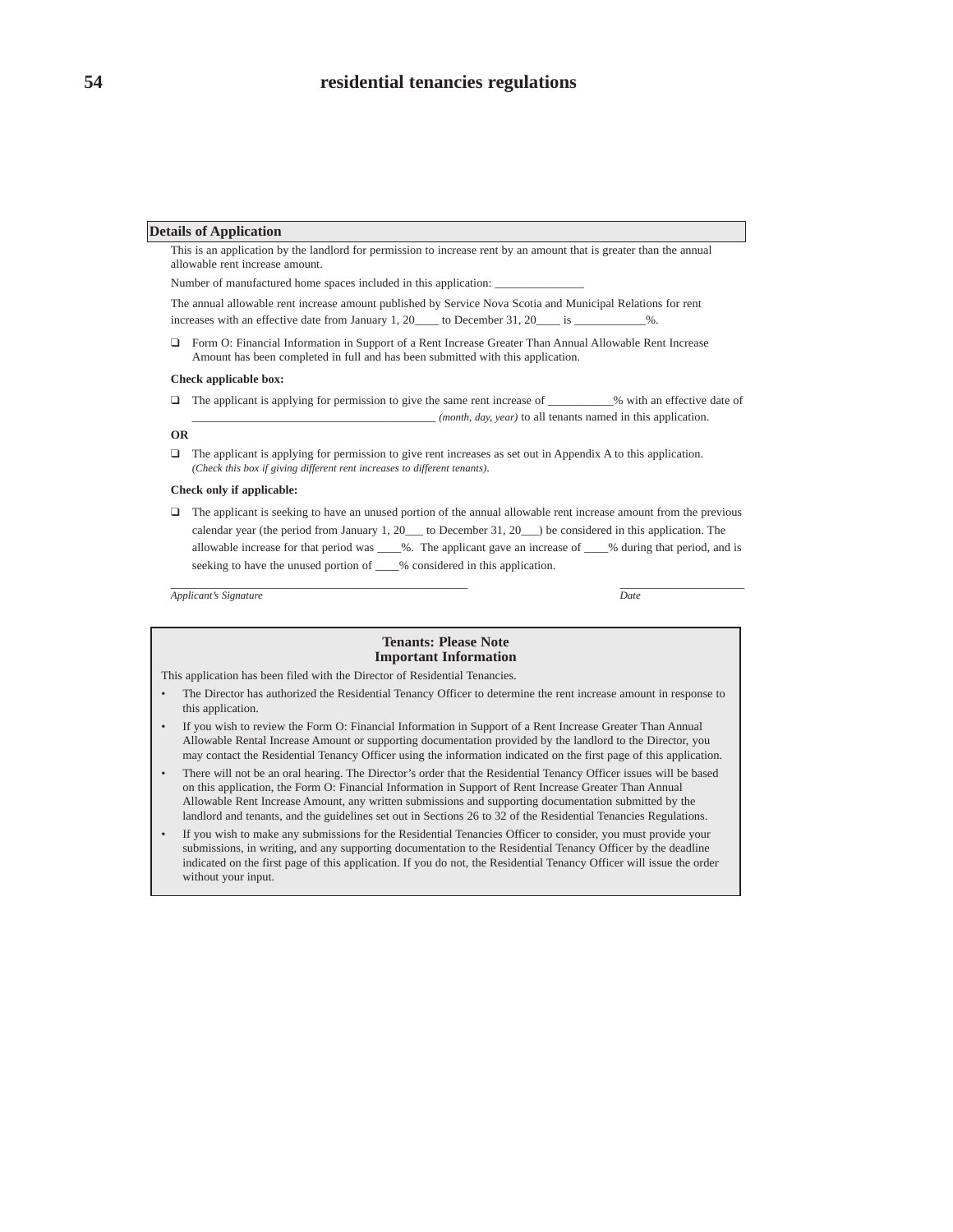| Proposed Rent Increase: Proposed Rent Increase:<br>Dollar Amount                                  |  |  |  |  |  |  |  |  |  |
|---------------------------------------------------------------------------------------------------|--|--|--|--|--|--|--|--|--|
| Percentage Amount                                                                                 |  |  |  |  |  |  |  |  |  |
| $(Ef$ ective date: $(dd{\textit{mm}}_\mathcal{Y\mathcal{Y}}))$<br>Proposed Rent: Dollar<br>Amount |  |  |  |  |  |  |  |  |  |
| Current Rent:<br>Dollar Amount                                                                    |  |  |  |  |  |  |  |  |  |
| $\mathrm{City/Down}$ and $\mathrm{Postal}$ Code                                                   |  |  |  |  |  |  |  |  |  |
| <b>Street Number and Street</b><br>Name of Manufactured<br>Home Space                             |  |  |  |  |  |  |  |  |  |
| Tenant's<br>Name                                                                                  |  |  |  |  |  |  |  |  |  |

**Appendix A to Form N: Application to Director for Rent Increase Greater than Annual Allowable Rent Increase Amount**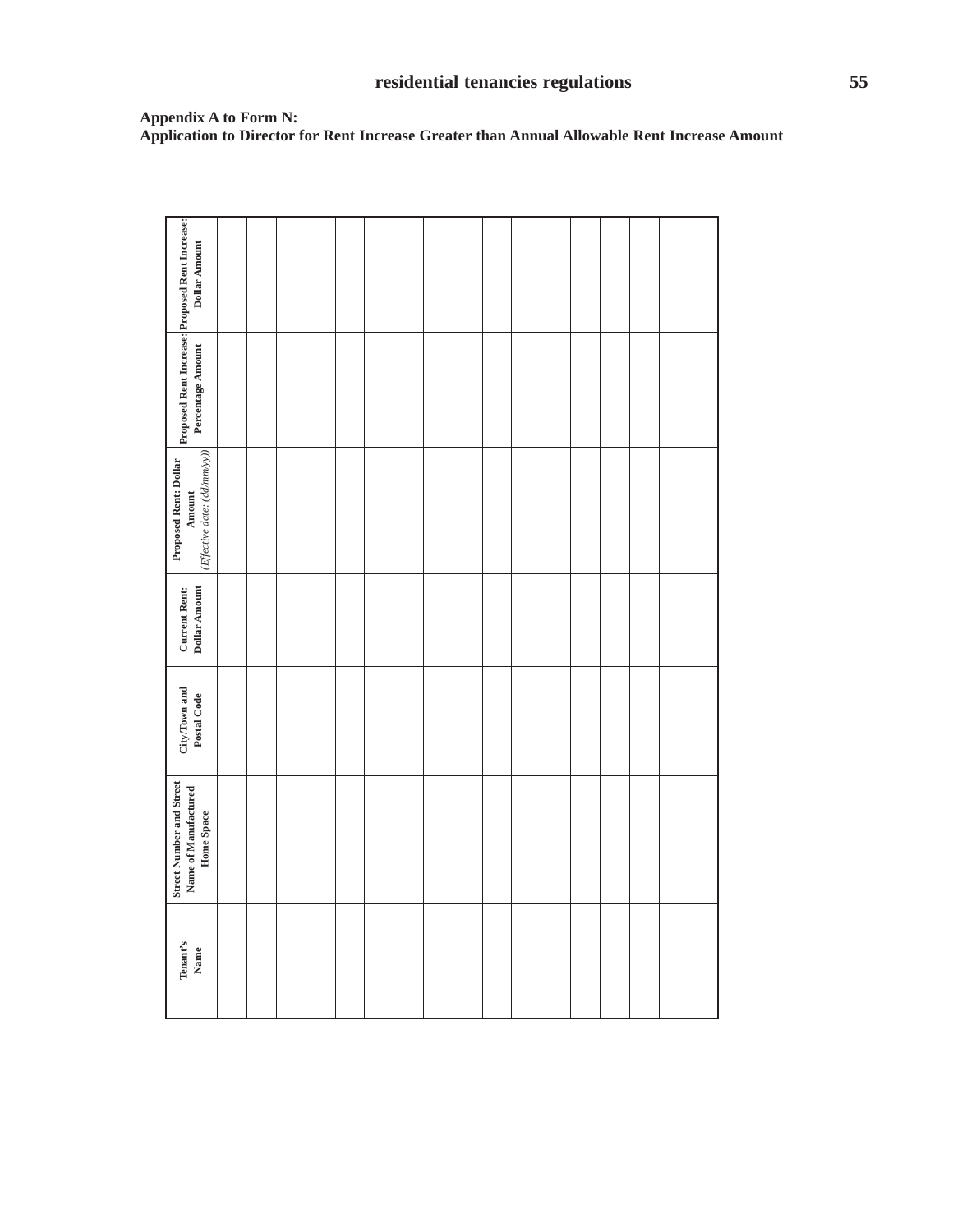# **Affidavit of Service Please print**

| a true copy of the attached application and a Notice of Rent Increase for Manufactured Home Space in Form M on the            |             |  |
|-------------------------------------------------------------------------------------------------------------------------------|-------------|--|
| following tenants of the following manufactured home spaces: (list names of all tenants served and the civic addresses of the |             |  |
| manufactured home spaces; attach an additional sheet of paper if necessary)                                                   |             |  |
|                                                                                                                               |             |  |
|                                                                                                                               |             |  |
|                                                                                                                               |             |  |
| $\mathbf{b}$ v: (check applicable box)                                                                                        |             |  |
| personal service<br>O.                                                                                                        |             |  |
| <b>OR</b>                                                                                                                     |             |  |
| registered mail, and the receipts showing proof of delivery and signature confirmation are attached.<br>⊔                     |             |  |
|                                                                                                                               |             |  |
|                                                                                                                               |             |  |
|                                                                                                                               |             |  |
|                                                                                                                               |             |  |
|                                                                                                                               |             |  |
|                                                                                                                               |             |  |
| A Barrister or Commissioner of the Supreme                                                                                    | Signature   |  |
| Court of Nova Scotia                                                                                                          | Print name: |  |

- **Attach the receipts if service was by registered mail.**
- **Sign in the presence of a lawyer or commissioner of oaths. (Many Service Nova Scotia and Municipal Relations staff are Commissioners.)**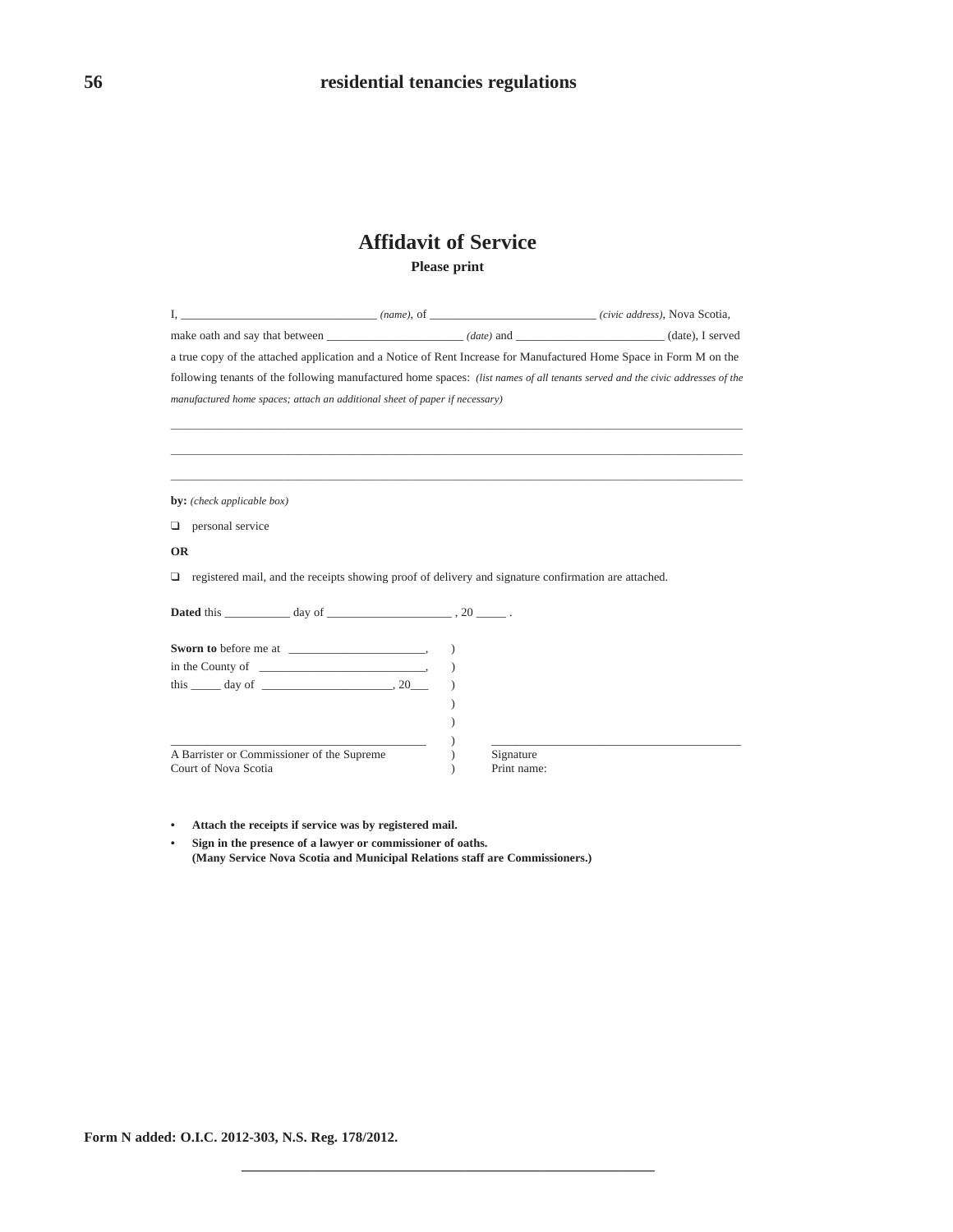# **Financial Information In Support of a Rent Increase Greater Than Annual Allowable Rent Increase Amount**

**(under Section 25D of the** *Residential Tenancies Regulations***)**

| Land-lease community address                                                                                                |                                                                                                               |
|-----------------------------------------------------------------------------------------------------------------------------|---------------------------------------------------------------------------------------------------------------|
| <b>Landlord information:</b>                                                                                                |                                                                                                               |
| name (first name, initial, last name or company name)                                                                       |                                                                                                               |
| street number, street name                                                                                                  | home phone                                                                                                    |
| city/town, postal code                                                                                                      | business/other phone                                                                                          |
| mailing address (if different)                                                                                              | e-mail address                                                                                                |
| and that the information represents a consistent presentation for all accounting periods reported.<br>Signature of landlord | I declare that the information included in this document and in the attachments is true and complete,<br>Date |
|                                                                                                                             |                                                                                                               |

Identify the services and amenities that are presently provided and paid for by the landlord and included in the rent payable.

| $\Box$ water        | $\Box$ sewer           | $\Box$ electricity        |
|---------------------|------------------------|---------------------------|
| $\Box$ snow removal | $\Box$ garbage removal | $\Box$ community security |

❑ street lighting ❑ additional storage area

❑ park superintendent ❑ other: \_\_\_\_\_\_\_\_\_\_\_\_\_\_\_\_\_\_\_\_\_\_\_

Are the services identified above available in identical form to all tenants? If no, briefly explain:

#### **Calendar years to be used for financial information**

For the purposes of this form, financial information must be reported for the 2 calendar years used to calculate the annual allowable rent increase amount, as follows:

• Year 1 is the calendar year that immediately precedes the publication date of the annual allowable rental increase amount used in Form M: Notice of Rent Increase for Manufactured Home Space.

\_\_\_\_\_\_\_\_\_\_\_\_\_\_\_\_\_\_\_\_\_\_\_\_\_\_\_\_\_\_\_\_\_\_\_\_\_\_\_\_\_\_\_\_\_\_\_\_\_\_\_\_\_\_\_\_\_\_\_\_\_\_\_\_\_\_\_\_\_\_\_\_\_\_\_\_\_\_\_\_\_\_\_\_\_\_\_\_\_\_\_\_\_\_\_\_

• Year 2 is the calendar year that immediately precedes the calendar year defined as Year 1.

#### **Income Summary**

Total (potential) income for the 2 calendar years defined above:

| Year 1: 20______ |                                                        |                                                                                                                                                                                                                                                                                                  |
|------------------|--------------------------------------------------------|--------------------------------------------------------------------------------------------------------------------------------------------------------------------------------------------------------------------------------------------------------------------------------------------------|
|                  | $\frac{\ }{\ }$ lots @ \$ /month = \$ $\times$ 12 = \$ |                                                                                                                                                                                                                                                                                                  |
|                  | $\frac{\ }{\ }$ lots @ \$ /month = \$ $\times$ 12 = \$ |                                                                                                                                                                                                                                                                                                  |
|                  | $\frac{\ }{\ }$ lots @ \$ /month = \$ $\times 12 =$ \$ |                                                                                                                                                                                                                                                                                                  |
|                  |                                                        | $\sim$                                                                                                                                                                                                                                                                                           |
|                  |                                                        | $\mathbb{S}$                                                                                                                                                                                                                                                                                     |
| Year 2: 20       |                                                        |                                                                                                                                                                                                                                                                                                  |
|                  | $\frac{\ }{\ }$ lots @ \$ /month = \$ $\times$ 12 = \$ |                                                                                                                                                                                                                                                                                                  |
|                  |                                                        |                                                                                                                                                                                                                                                                                                  |
|                  |                                                        |                                                                                                                                                                                                                                                                                                  |
|                  | lots $\circledcirc$ \$ /month = \$ $\times$ 12 = \$    | $\mathbb{S}$                                                                                                                                                                                                                                                                                     |
|                  |                                                        | $\mathbb{S}$ and $\mathbb{S}$ and $\mathbb{S}$ and $\mathbb{S}$ and $\mathbb{S}$ and $\mathbb{S}$ and $\mathbb{S}$ and $\mathbb{S}$ and $\mathbb{S}$ and $\mathbb{S}$ and $\mathbb{S}$ and $\mathbb{S}$ and $\mathbb{S}$ and $\mathbb{S}$ and $\mathbb{S}$ and $\mathbb{S}$ and $\mathbb{S}$ and |
|                  | Total                                                  | $\mathbf S$                                                                                                                                                                                                                                                                                      |
|                  |                                                        |                                                                                                                                                                                                                                                                                                  |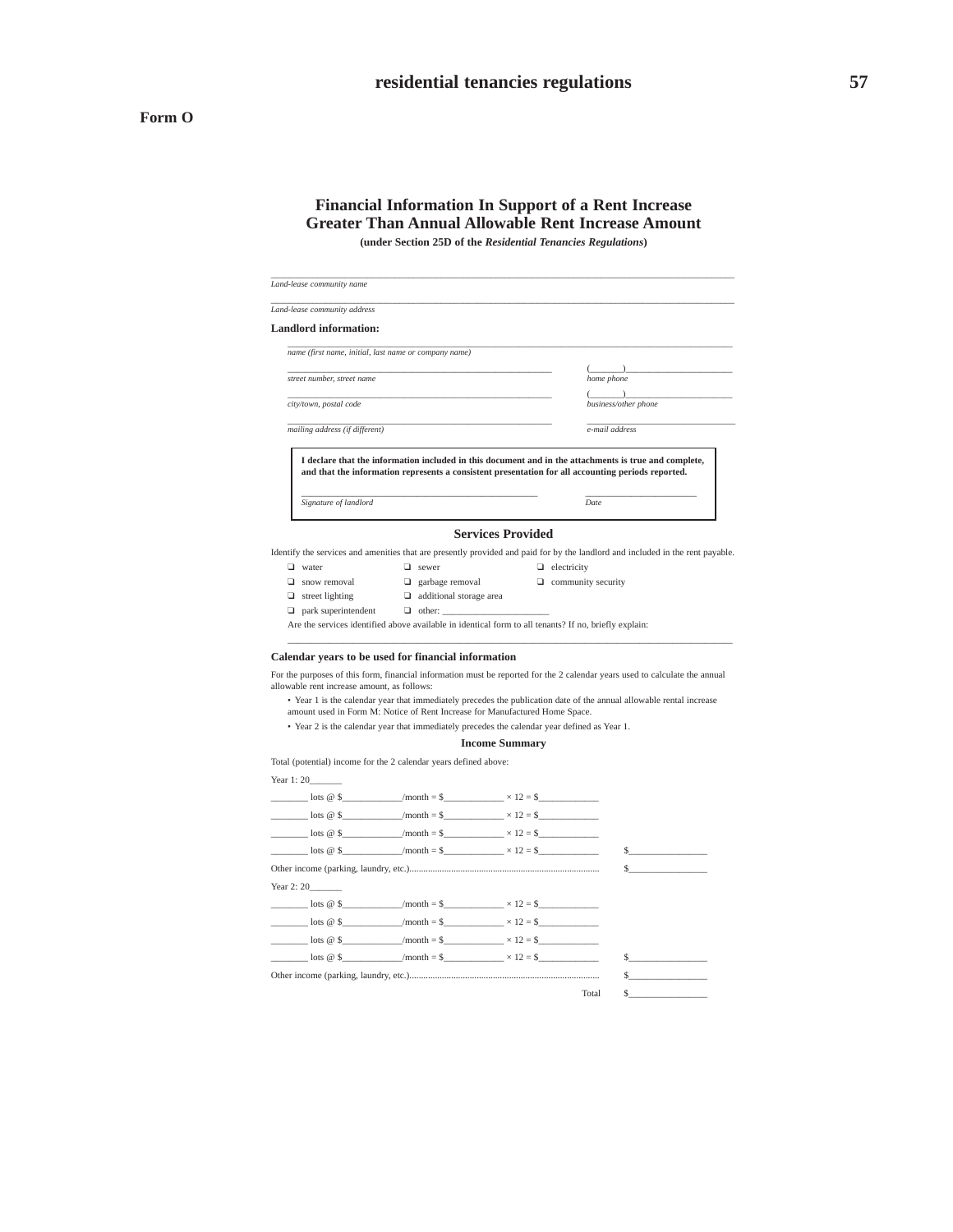## **Vacancy Summary**

|             | Total vacancies for the 2 calendar years defined above: |                                                                                                                                                                                                                                                                                                                                                                                                                                                                                                                                                                                                                                                             |                               |
|-------------|---------------------------------------------------------|-------------------------------------------------------------------------------------------------------------------------------------------------------------------------------------------------------------------------------------------------------------------------------------------------------------------------------------------------------------------------------------------------------------------------------------------------------------------------------------------------------------------------------------------------------------------------------------------------------------------------------------------------------------|-------------------------------|
| Year $1:20$ |                                                         |                                                                                                                                                                                                                                                                                                                                                                                                                                                                                                                                                                                                                                                             |                               |
|             |                                                         | $\frac{\ }{\ }$ lots @ \$ /month = \$ $\times$ 12 = \$                                                                                                                                                                                                                                                                                                                                                                                                                                                                                                                                                                                                      |                               |
|             |                                                         | $\frac{1}{2}$ lots $\circledcirc$ \$ /month = \$ x 12 = \$                                                                                                                                                                                                                                                                                                                                                                                                                                                                                                                                                                                                  |                               |
|             |                                                         | $\text{dots} \; \textcircled{\textdegree} \; \textcircled{\textdegree} \; \textcircled{\textdegree} \; \textcircled{\textdegree} \; \textcircled{\textdegree} \; \textcircled{\textdegree} \; \textcircled{\textdegree} \; \textcircled{\textdegree} \; \textcircled{\textdegree} \; \textcircled{\textdegree} \; \textcircled{\textdegree} \; \textcircled{\textdegree} \; \textcircled{\textdegree} \; \textcircled{\textdegree} \; \textcircled{\textdegree} \; \textcircled{\textdegree} \; \textcircled{\textdegree} \; \textcircled{\textdegree} \; \textcircled{\textdegree} \; \textcircled{\textdegree} \; \textcircled{\textdegree} \; \textcirc$ |                               |
|             |                                                         | $\frac{\text{dots}}{\text{dots}}$ lots $\textcircled{S}$ $\text{amount} = \textcircled{S}$ $\times 12 = \textcircled{S}$                                                                                                                                                                                                                                                                                                                                                                                                                                                                                                                                    | s                             |
| Year $2:20$ |                                                         |                                                                                                                                                                                                                                                                                                                                                                                                                                                                                                                                                                                                                                                             |                               |
|             |                                                         | lots $\circledcirc$ \$ /month = \$ $\times$ 12 = \$                                                                                                                                                                                                                                                                                                                                                                                                                                                                                                                                                                                                         |                               |
|             |                                                         | $\text{dots } \textcircled{s}$ /month = \\ \epsilon \times \times \times \times \times \times \times \times \times \times \times \times \times \times \times \times \times \times \times \times \times \times \times \times \times \times \ti                                                                                                                                                                                                                                                                                                                                                                                                               |                               |
|             |                                                         | lots $\circledcirc$ \$ /month = \$ $\times$ 12 = \$                                                                                                                                                                                                                                                                                                                                                                                                                                                                                                                                                                                                         |                               |
|             |                                                         | $\text{dots } \textcircled{s}$ /month = \\ \epsilon \times \times \times \times \times \times \times \times \times \times \times \times \times \times \times \times \times \times \times \times \times \times \times \times \times \times \ti                                                                                                                                                                                                                                                                                                                                                                                                               | $\mathbb{S}$ and $\mathbb{S}$ |
|             |                                                         | Total                                                                                                                                                                                                                                                                                                                                                                                                                                                                                                                                                                                                                                                       | $\mathbb{S}$ and $\mathbb{S}$ |

#### **Expenses**

| Total expenses for the 2 calendar years defined above: |                   |            |
|--------------------------------------------------------|-------------------|------------|
| General administration and insurance expenses:         | <b>Year 1: 20</b> | Year 2: 20 |
| management fee                                         |                   |            |
| staff wages                                            |                   |            |
| office supplies and equipment                          |                   |            |
| office utilities                                       |                   |            |
| other fees directly related to business operations     |                   |            |
| property and liability insurance                       |                   |            |
| <b>Utilities:</b>                                      | <b>Year 1: 20</b> | Year 2: 20 |
| water and sewer                                        |                   |            |
| electricity                                            |                   |            |
| oil                                                    |                   |            |
| natural gas                                            |                   |            |
|                                                        |                   |            |
| Grounds and maintenance services expenses:             | <b>Year 1: 20</b> | Year 2: 20 |
| road maintenance                                       |                   |            |
| common area and playground maintenance                 |                   |            |
| water and sewer testing and maintenance                |                   |            |
| electrical maintenance                                 |                   |            |
| landscaping                                            |                   |            |
| snow removal                                           |                   |            |
| garbage removal                                        |                   |            |
| Miscellaneous maintenance and services expenses:       | <b>Year 1: 20</b> | Year 2: 20 |
| general equipment and vehicle maintenance              |                   |            |
| pest control                                           |                   |            |
|                                                        |                   |            |
| security                                               |                   |            |
|                                                        | <b>Year 1: 20</b> | Year 2: 20 |
| Property taxes                                         |                   |            |
|                                                        |                   |            |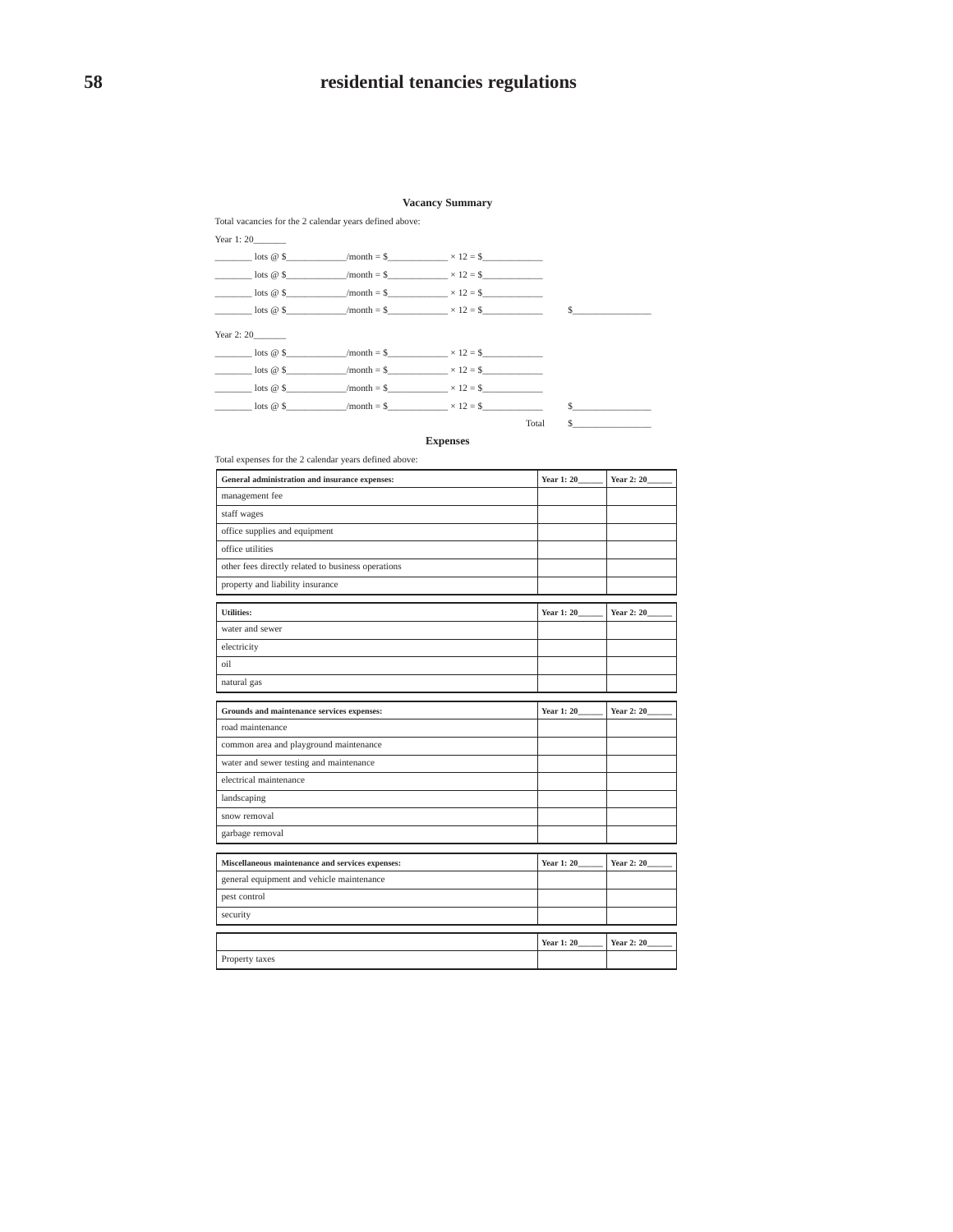# **residential tenancies regulations 59**

| Other operating expenses: (specify and attach receipts)                                                  | <b>Year 1: 20</b> | Year 2: 20        |
|----------------------------------------------------------------------------------------------------------|-------------------|-------------------|
|                                                                                                          |                   |                   |
|                                                                                                          |                   |                   |
|                                                                                                          |                   |                   |
|                                                                                                          |                   |                   |
|                                                                                                          | <b>Year 1: 20</b> | <b>Year 2: 20</b> |
| Total                                                                                                    |                   |                   |
| <b>Capital Costs</b>                                                                                     |                   |                   |
| This section to be completed for work completed before the effective date of the notice of rent increase |                   |                   |
| Attach copies of receipts, estimates, etc. for each item below                                           |                   |                   |
| Description of work:                                                                                     |                   |                   |
|                                                                                                          |                   |                   |
|                                                                                                          |                   |                   |
|                                                                                                          |                   |                   |
| Completion date:<br>Cost: \$____________________________ Expected life: ______________ years             |                   |                   |
|                                                                                                          |                   |                   |
| Description of work:                                                                                     |                   |                   |
|                                                                                                          |                   |                   |
|                                                                                                          |                   |                   |
|                                                                                                          |                   |                   |
| Cost: \$___________________________ Expected life: _____________ years                                   |                   |                   |
| Attach additional sheet if necessary.                                                                    |                   |                   |
|                                                                                                          |                   |                   |
| <b>Projected Capital Costs</b>                                                                           |                   |                   |
| This section to be completed for work completed after the effective date of the notice of rent increase  |                   |                   |
|                                                                                                          |                   |                   |
| Attach copies of receipts, estimates, etc. for each item below                                           |                   |                   |
| Description of work:                                                                                     |                   |                   |
|                                                                                                          |                   |                   |
|                                                                                                          |                   |                   |
|                                                                                                          |                   |                   |
|                                                                                                          |                   |                   |
|                                                                                                          |                   |                   |
| Description of work:                                                                                     |                   |                   |
|                                                                                                          |                   |                   |
|                                                                                                          |                   |                   |
| Completion date:                                                                                         |                   |                   |
|                                                                                                          |                   |                   |
| Cost: \$____________________________ Expected life: ______________ years                                 |                   |                   |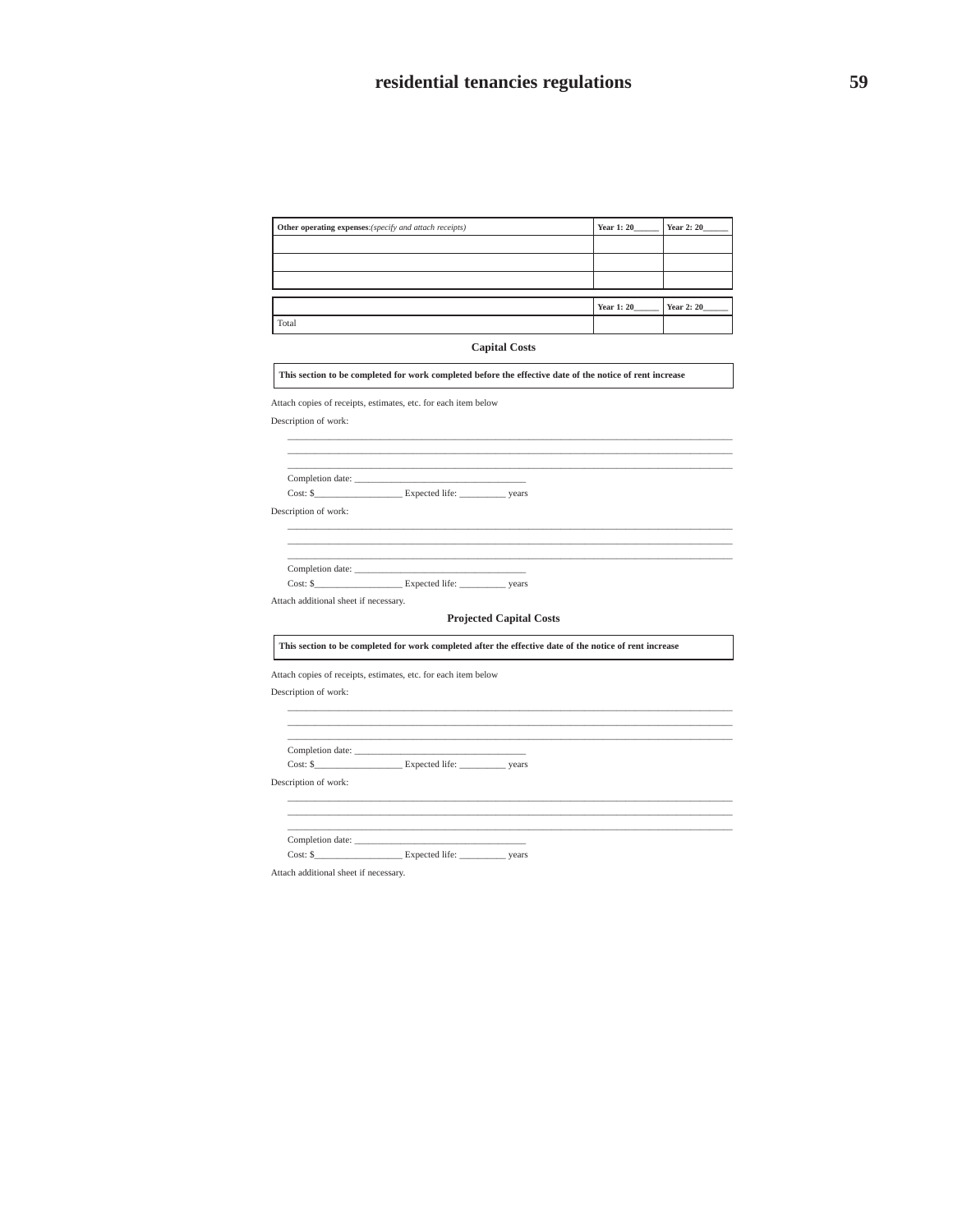#### **Current and Proposed Rent**

Provide the following information for each manufactured home space receiving a rent increase that is greater than the annual allowable rent increase amount:

| (effective date: $(ddmm(yy))$<br>Year 2 Rent:<br>Dollar Amount         |  |  |  |  |  |  |
|------------------------------------------------------------------------|--|--|--|--|--|--|
| (effective date: $(dd\,{\it mm(yy)})$<br>Year 1 Rent:<br>Dollar Amount |  |  |  |  |  |  |
| (effective date: (dd/nm/yy))<br>Current Rent:<br>Dollar Amount         |  |  |  |  |  |  |
| Proposed Rent Increase:<br>Dollar Amount                               |  |  |  |  |  |  |
| Proposed Rent Increase:<br>Percentage Amount                           |  |  |  |  |  |  |
| (effective date: $(dd{\,mm}{\,}$ yy))<br><b>Proposed Rent</b>          |  |  |  |  |  |  |
| Manufactured Home Space:<br>Civic Address                              |  |  |  |  |  |  |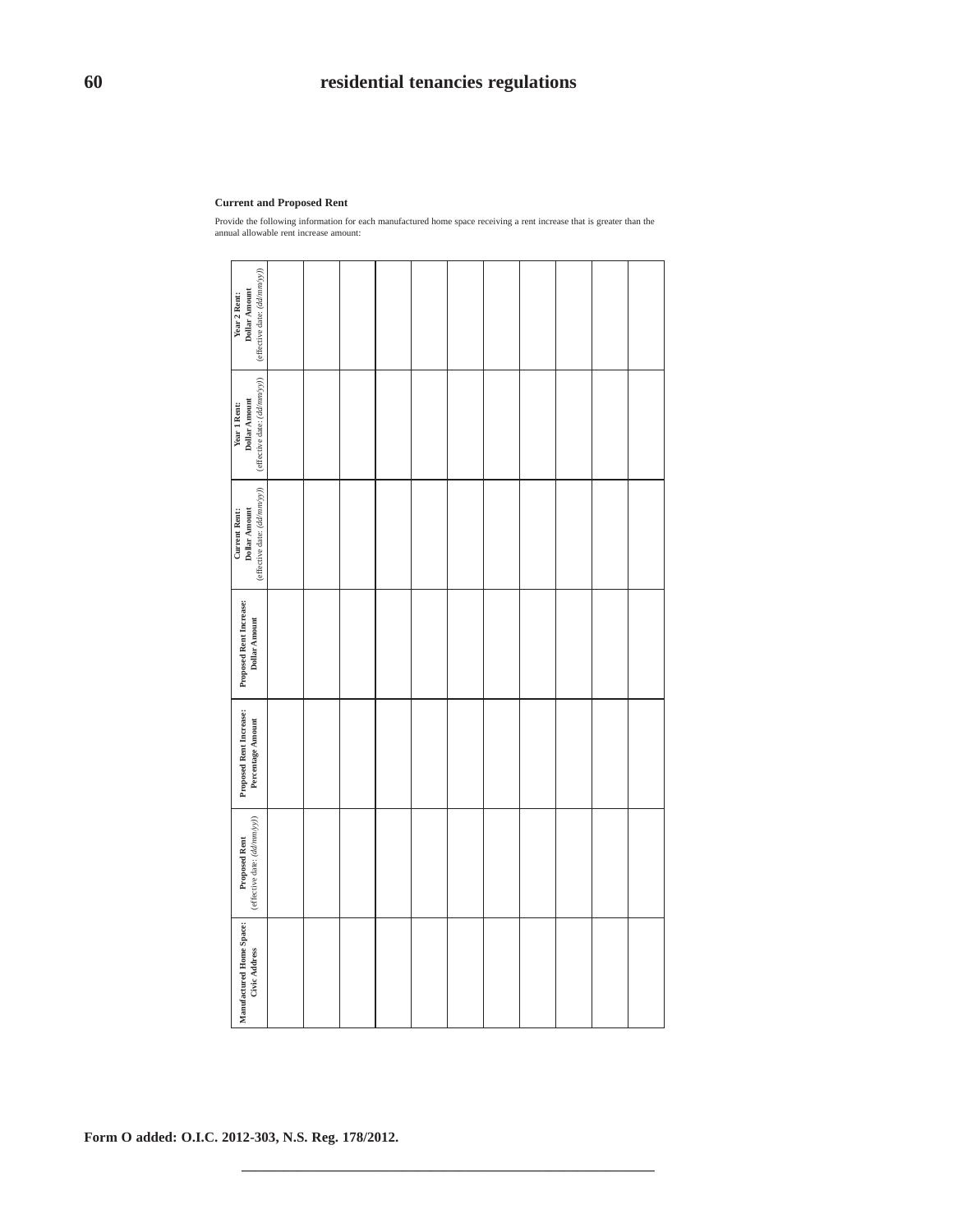# **Standard Form of Lease**

**(***Residential Tenancies Act***, R.S.N.S. 1989, c. 401)**

|    | <b>Parties</b>                                 |                                                           |                                                                                                                          |                          |  |  |
|----|------------------------------------------------|-----------------------------------------------------------|--------------------------------------------------------------------------------------------------------------------------|--------------------------|--|--|
| 1. |                                                | This agreement is made in duplicate between               |                                                                                                                          |                          |  |  |
|    | Landlord                                       |                                                           |                                                                                                                          |                          |  |  |
|    |                                                | name (first name, initial, last name or company name)     |                                                                                                                          |                          |  |  |
|    |                                                | civic address (required)                                  |                                                                                                                          | P.O. box (if applicable) |  |  |
|    |                                                | city                                                      |                                                                                                                          | postal code              |  |  |
|    |                                                | phone (bus.)                                              |                                                                                                                          | phone (res.)             |  |  |
|    | -and-                                          |                                                           |                                                                                                                          |                          |  |  |
|    | Tenant(s)                                      |                                                           |                                                                                                                          |                          |  |  |
|    |                                                | name(s)                                                   |                                                                                                                          |                          |  |  |
|    |                                                | name(s)                                                   |                                                                                                                          |                          |  |  |
|    |                                                | name(s)                                                   |                                                                                                                          |                          |  |  |
|    |                                                |                                                           |                                                                                                                          |                          |  |  |
|    | <b>Occupants</b>                               |                                                           |                                                                                                                          |                          |  |  |
| 2. |                                                | Other adults or children who will occupy premises         |                                                                                                                          |                          |  |  |
|    |                                                |                                                           | Only those tenants and occupants named are allowed to live in the premises without written consent of the landlord.      |                          |  |  |
|    | <b>Premises</b>                                |                                                           |                                                                                                                          |                          |  |  |
|    |                                                |                                                           |                                                                                                                          |                          |  |  |
| 3. |                                                |                                                           | The landlord will rent to the tenant and the tenant will rent from the landlord the premises at location                 |                          |  |  |
|    | street/apt. no./city/town                      |                                                           |                                                                                                                          |                          |  |  |
|    |                                                | Type of property (specify)                                |                                                                                                                          |                          |  |  |
|    |                                                | Tenant's mailing address (P.O. box if applicable)         |                                                                                                                          |                          |  |  |
|    |                                                |                                                           |                                                                                                                          | Postal code              |  |  |
|    |                                                | Tenant's phone # (work)                                   |                                                                                                                          | (home)                   |  |  |
|    | <b>Emergency contact</b>                       |                                                           |                                                                                                                          |                          |  |  |
|    |                                                |                                                           |                                                                                                                          |                          |  |  |
| 4. | Next of kin                                    | emergency contact                                         | $phone$ # (work)                                                                                                         | (home)                   |  |  |
|    |                                                |                                                           |                                                                                                                          |                          |  |  |
|    |                                                | address                                                   |                                                                                                                          |                          |  |  |
|    |                                                | Property manager or agent                                 |                                                                                                                          |                          |  |  |
| 5. |                                                | The current agent or property manager for the landlord is |                                                                                                                          |                          |  |  |
|    | name                                           |                                                           |                                                                                                                          |                          |  |  |
|    |                                                |                                                           |                                                                                                                          |                          |  |  |
|    |                                                | civic address / phone # (work) / (home)                   |                                                                                                                          |                          |  |  |
| 6. | The current superintendent for the building is |                                                           |                                                                                                                          |                          |  |  |
|    | name                                           |                                                           |                                                                                                                          |                          |  |  |
|    |                                                |                                                           |                                                                                                                          |                          |  |  |
|    | civic address                                  |                                                           |                                                                                                                          |                          |  |  |
|    |                                                | phone #/emergency phone #                                 |                                                                                                                          |                          |  |  |
|    | Who to serve                                   |                                                           |                                                                                                                          |                          |  |  |
| 7. |                                                |                                                           | All notices to quit or service of documents to the landlord shall be in writing and served in person, by registered mail |                          |  |  |
|    |                                                | or by any other means authorized by the Director to       |                                                                                                                          |                          |  |  |
|    |                                                | $\Box$ the landlord/owner (and/or)                        | $\Box$ the agent or property manager or                                                                                  |                          |  |  |

 $\hfill\Box\;\;$  the superintendent at the above noted addresses.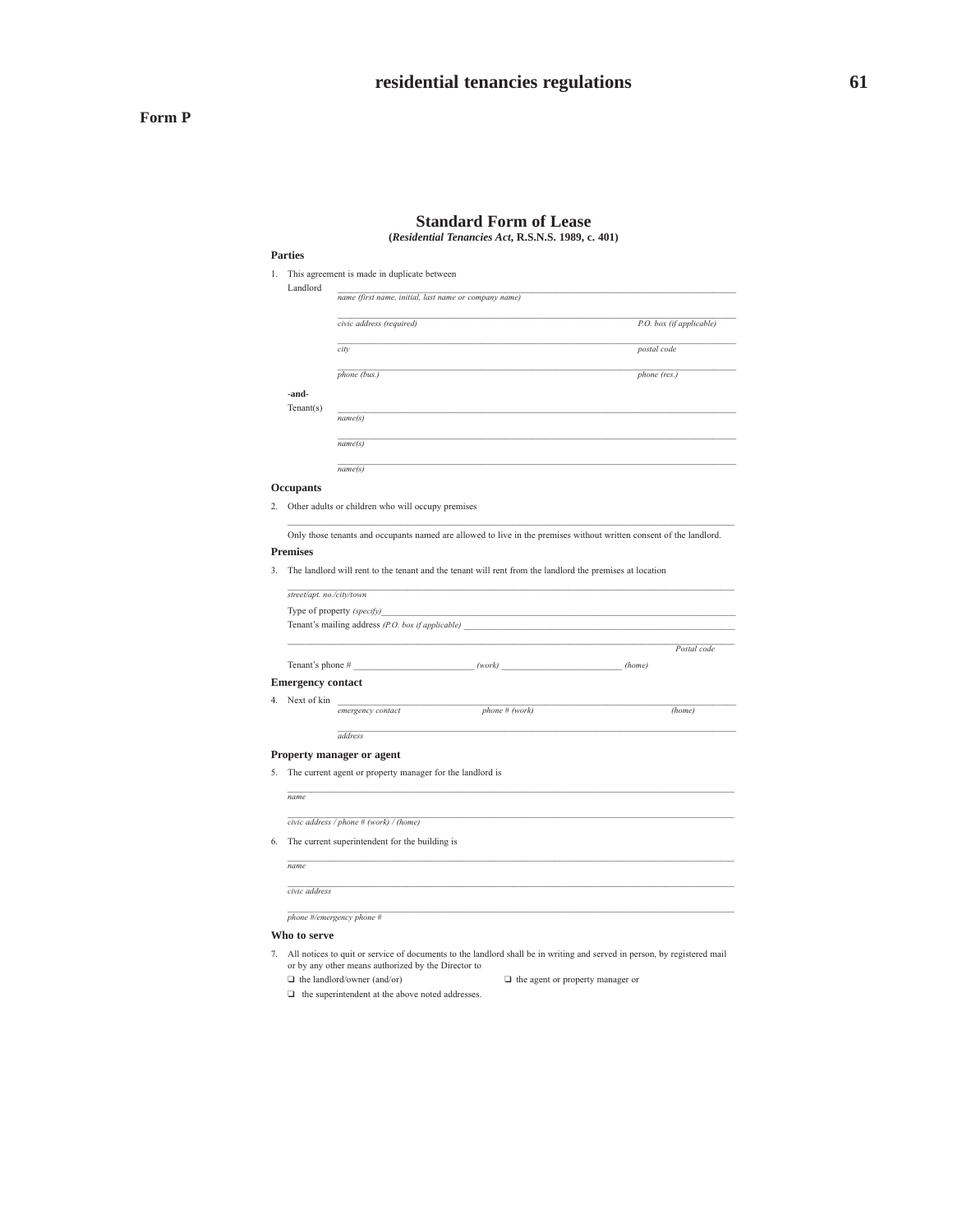# **62 residential tenancies regulations**

**Lease type** *(complete either 8A or 8B, but not both)*

- ❑ **Periodic lease** date as defined in the Act.
	- The term is to run *(check one)*
	- ❑ from year to year
	- ❑ from month to month
	- ❑ from week to week
	- and the tenancy continues until the landlord or the tenant gives proper notice to terminate.
	- **OR**

#### ❑ **Fixed-term lease**

8B. The tenancy is for a fixed term, beginning on the \_\_\_\_\_\_\_\_ day of \_\_\_\_\_\_\_\_\_\_\_\_\_\_\_\_, 20\_\_\_\_\_ and ending

day of \_\_\_\_\_\_\_\_\_\_\_\_\_\_\_\_\_, 20\_\_\_\_\_ and this shall be the anniversary

*(specify)*

on the \_\_\_\_\_ day of \_\_\_\_\_\_\_\_\_\_\_\_\_, 20\_\_\_\_. Any continuation of the tenancy at the end of a fixed term requires the

written consent of the landlord. At the end of the fixed term, the tenancy is finished and the tenant must vacate.

**Public housing** *(check if applicable)*

9. ❑ The residential premises are administered under a public housing program as defined in clause 2(fa) of the *Residential Tenancies Act*. Program eligibility requirements and rules relating to changes in rent are contained in statached. Where a landlord administers a public housing program, a tenant shall provide income verification in the form required by the public housing program. Tenants in a public housing program are not permitted to sublet the premises.

#### **Rent**

10. The tenant will pay rent of \$\_\_\_\_\_\_\_\_\_\_\_\_\_\_\_\_ per \_\_\_\_\_\_\_\_\_\_\_\_\_\_\_ *(week/month)* by:

 $\hfill\Box$ cash $\hfill\Box$ <br/> $\hfill\Box$ pre-authorized automatic withdrawal

 $\Box$  post-dated cheques  $\Box$  cheque  $\Box$  other

Rent is due on the \_\_\_\_\_\_\_\_\_ day of each month/week and is payable to \_\_\_\_\_\_\_\_\_\_\_\_\_\_\_\_\_\_\_. A late payment fee, if any, shall be charged at no more than 1% per month of the monthly rental.

#### **Rent increases**

- 11. The landlord shall not increase the rent under this lease for 12 months. The rent may be increased on the anniversary date only. The landlord must give a written notice to the tenant of an increase:
	- (a) 4 months before the anniversary date of a month-to-month or year-to-year lease;
	- (b) 8 weeks before the anniversary date of a week-to-week lease;
	- (c) 7 months before the anniversary date of a manufactured home space lease.
		- Note: The landlord may select a date to be the annual rent increase date for all manufactured home spaces owned or managed by the landlord. If an annual rent increase date is used, notice must be given 7 months before this date. The landlord must serve the notice of rent increase on the tenants of the land-lease community.

Where the landlord administers a public housing program and the amount of the tenant's rent is increased solely on the basis of an increase in income, the restrictions on frequency of rental increases and notice requirements do not apply.

#### **Rental incentive** *(if any)*

12. In signing this lease, the landlord has granted to the tenant the following incentives, which will remain in effect for the duration of the lease: \_\_\_\_\_\_\_\_\_\_\_\_\_\_\_\_\_\_\_\_\_\_\_\_\_\_\_\_\_\_\_\_\_\_\_\_\_\_\_\_\_\_\_\_\_\_\_\_\_\_\_\_\_\_\_\_\_\_\_\_\_\_\_\_\_\_\_\_\_\_\_\_\_\_\_\_\_\_\_\_\_\_\_\_\_\_\_\_\_\_\_\_\_\_\_\_\_

\_\_\_\_\_\_\_\_\_\_\_\_\_\_\_\_\_\_\_\_\_\_\_\_\_\_\_\_\_\_\_\_\_\_\_\_\_\_\_\_\_\_\_\_\_\_\_\_\_\_\_\_\_\_\_\_\_\_\_\_\_\_\_\_\_\_\_\_\_\_\_\_\_\_\_\_\_\_\_\_\_\_\_\_\_\_\_\_\_\_\_\_\_\_\_\_\_ The tenant is not required to repay or return any rental incentive if he or she terminates the lease before the end of the term in accordance with the provisions of the *Residential Tenancies Act* or sublets or assigns the residential premises to a tenant with the consent of the landlord.

#### **Rent includes**

|                   | 13. The rent includes: |                                                            |                 |                        |
|-------------------|------------------------|------------------------------------------------------------|-----------------|------------------------|
| <b>Appliances</b> |                        | <b>Utilities</b>                                           | Other (specify) |                        |
| . .               | stove                  | $\Box$ washer & dryer (coin operated)                      | . .             | lawn care              |
|                   | $\Box$ fridge          | $\Box$ cable service                                       |                 | $\Box$ snow removal    |
|                   | $\Box$ washer & dryer  | $\Box$ heat                                                |                 | $\Box$ garbage removal |
|                   | dishwasher             | $\Box$ water                                               | ப               |                        |
|                   | furniture              | $\Box$ hot water                                           |                 |                        |
|                   |                        | $\Box$ electricity                                         | ▫               |                        |
|                   |                        |                                                            | □               |                        |
|                   |                        | space $#$ $;#$                                             |                 |                        |
|                   |                        | facilities to separate recyclables,<br>organics and refuse |                 |                        |

The landlord is responsible for providing these services and the deletion of a service is deemed to be a rental increase.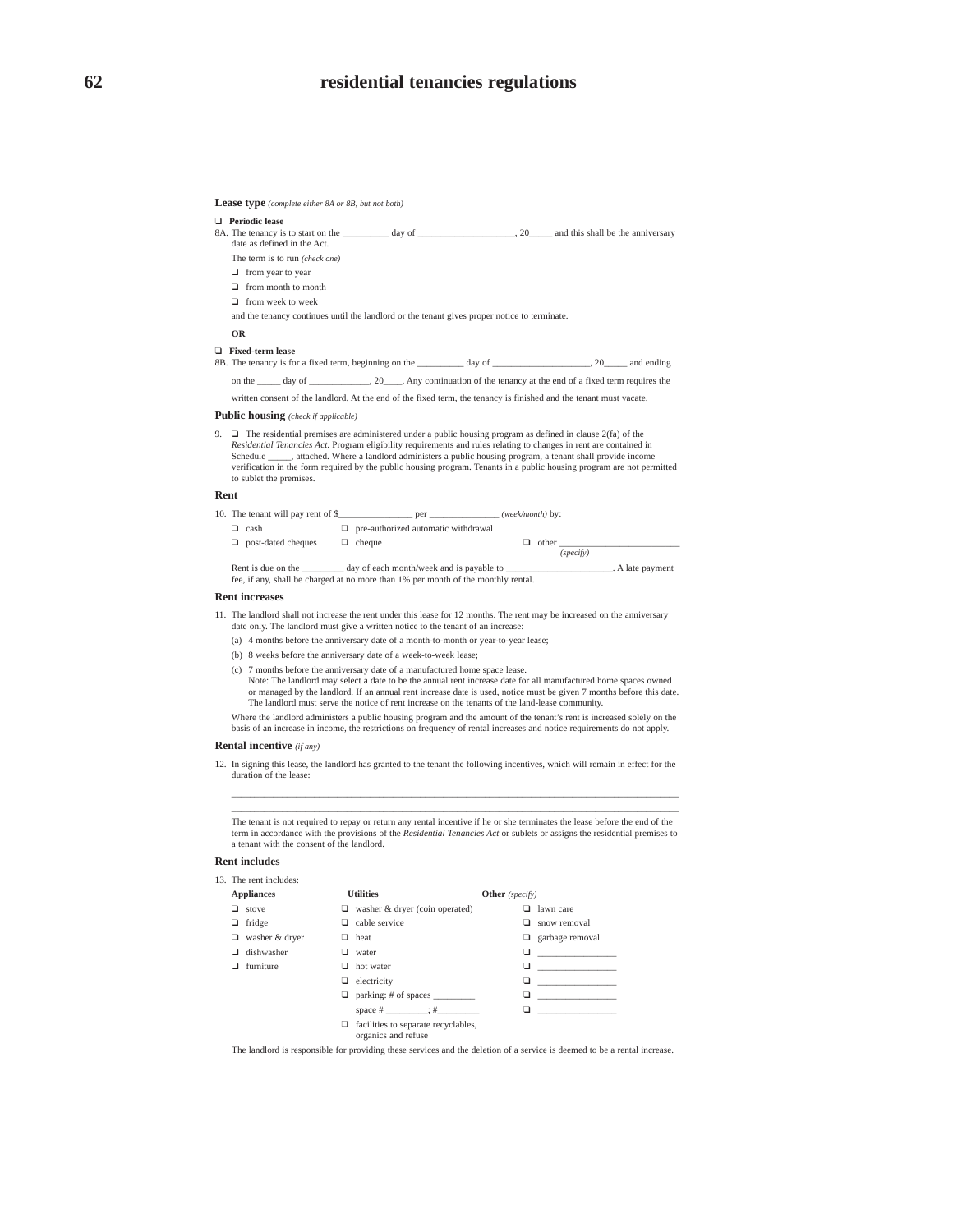```
The tenant is responsible for the following:
```
- 
- 
- 
- 
- ❑ lawn care ❑ late payment charges
- $\Box$  snow removal  $\Box$  returned cheque charges not to exceed \$\_
- ❑ garbage removal ❑ parking @ \$\_\_\_\_\_\_\_\_\_\_\_\_\_\_\_\_\_\_/month; # of spaces \_\_\_\_\_\_
- ❑ tenant insurance ❑ locked out charges/keys not to exceed \$\_\_\_\_\_\_\_\_\_\_\_\_\_\_\_\_\_\_
	-
- 14. Additional obligations
- 
- 
- ❑ separation of recyclables, organics and refuse ❑ assignment/sublet expenses incurred *(not to exceed \$75)*
- 

#### **Security deposit**

- 15. ❑ A security deposit is not required.
	- **OR**

❑ A security deposit of \$\_\_\_\_\_\_\_\_\_\_\_\_\_\_\_\_\_\_\_\_ *(not to exceed 1/2 month's rent)* will be deposited for the tenant by the *land institution/branch)* in a trust account within 3 days of its receipt, and will be returned to the tenant with interest within 10 days of the termination of this lease. The landlord shall file a claim for unpaid rent and/or damages within 10 days of the termination of the lease if the deposit is not returned.

 $\_$  ,  $\_$  ,  $\_$  ,  $\_$  ,  $\_$  ,  $\_$  ,  $\_$  ,  $\_$  ,  $\_$  ,  $\_$  ,  $\_$  ,  $\_$  ,  $\_$  ,  $\_$  ,  $\_$  ,  $\_$  ,  $\_$  ,  $\_$  ,  $\_$  ,  $\_$  ,  $\_$  ,  $\_$  ,  $\_$  ,  $\_$  ,  $\_$  ,  $\_$  ,  $\_$  ,  $\_$  ,  $\_$  ,  $\_$  ,  $\_$  ,  $\_$  ,  $\_$  ,  $\_$  ,  $\_$  ,  $\_$  ,  $\_$  , \_\_\_\_\_\_\_\_\_\_\_\_\_\_\_\_\_\_\_\_\_\_\_\_\_\_\_\_\_\_\_\_\_\_\_\_\_\_\_\_\_\_\_\_\_\_\_\_\_\_\_\_\_\_\_\_\_\_\_\_\_\_\_\_\_\_\_\_\_\_\_\_\_\_\_\_\_\_\_\_\_\_\_\_\_\_\_\_\_\_\_\_\_\_\_\_\_  $\_$  ,  $\_$  ,  $\_$  ,  $\_$  ,  $\_$  ,  $\_$  ,  $\_$  ,  $\_$  ,  $\_$  ,  $\_$  ,  $\_$  ,  $\_$  ,  $\_$  ,  $\_$  ,  $\_$  ,  $\_$  ,  $\_$  ,  $\_$  ,  $\_$  ,  $\_$  ,  $\_$  ,  $\_$  ,  $\_$  ,  $\_$  ,  $\_$  ,  $\_$  ,  $\_$  ,  $\_$  ,  $\_$  ,  $\_$  ,  $\_$  ,  $\_$  ,  $\_$  ,  $\_$  ,  $\_$  ,  $\_$  ,  $\_$  ,

#### **Inspection**

- 16. An inspection of the premises and the preparation of a written inspection report signed by the landlord and tenant within 7 days of the start of the tenancy and within 7 days of the end of the tenancy is recommended. If a report is prepared it shall form part of the lease.
	- ❑ An inspection report is attached to the lease.
	- ❑ An inspection report is not attached.

#### **Statutory conditions and reasonable rules**

- 17. The landlord and tenant promise to comply with the statutory conditions set out in Schedule A.
	- □ *(check if applicable)* The rules of the building are attached hereto as Schedule  $□$

#### **Rental arrears**

- 18. In a fixed-term, year-to-year or month-to-month tenancy, where a tenant is in arrears in paying the rent for 15 days or more, the landlord may give 15 days' written notice to quit the premises. Within 15 days after receiving the notice to quit, the tenant may:
	- (a) pay to the landlord the rent that is in arrears, and upon the payment of that rent the notice to quit is void and of no effect and this lease continues; or
	- (b) apply to the Director for an order setting aside the notice to quit.

If the tenant does not pay the rental arrears or make an application to the Director within 15 days after receiving the notice to quit, the tenancy is terminated and the tenant must vacate the premises by the effective date of the notice. In a week-to-week tenancy, where a tenant is in arrears in paying the rent for 7 days or more, the landlord may give the tenant 7 days' written notice to quit the premises.

#### **Tenant's notice to quit** *(except fixed-term)*

19. All notices to quit for a tenancy other than a fixed-term shall be given by the tenant in writing in accordance with the following table:

| <b>Type of Tenancy</b>  | <b>Notice Period</b>                                                                                       |  |  |
|-------------------------|------------------------------------------------------------------------------------------------------------|--|--|
| year-to-year            | at least 3 full months before the end of any year (a year for this purpose begins on the anniversary date) |  |  |
| month-to-month          | at least 1 full month before the end of any month                                                          |  |  |
| week-to-week            | at least 1 full week before the end of any week                                                            |  |  |
| manufactured home space | at least 1 full month before the end of the tenancy                                                        |  |  |

#### **Landlord's notice to quit**

20. A landlord may not give a notice to quit except in accordance with Section 10 of the *Residential Tenancies Act*.

#### **General**

- 21. This lease is for the benefit of and is binding on the landlord and tenant and their heirs, executors, administrators and assigns.
- 22. Any or all tenants signing this lease take full responsibility for all of its terms and conditions.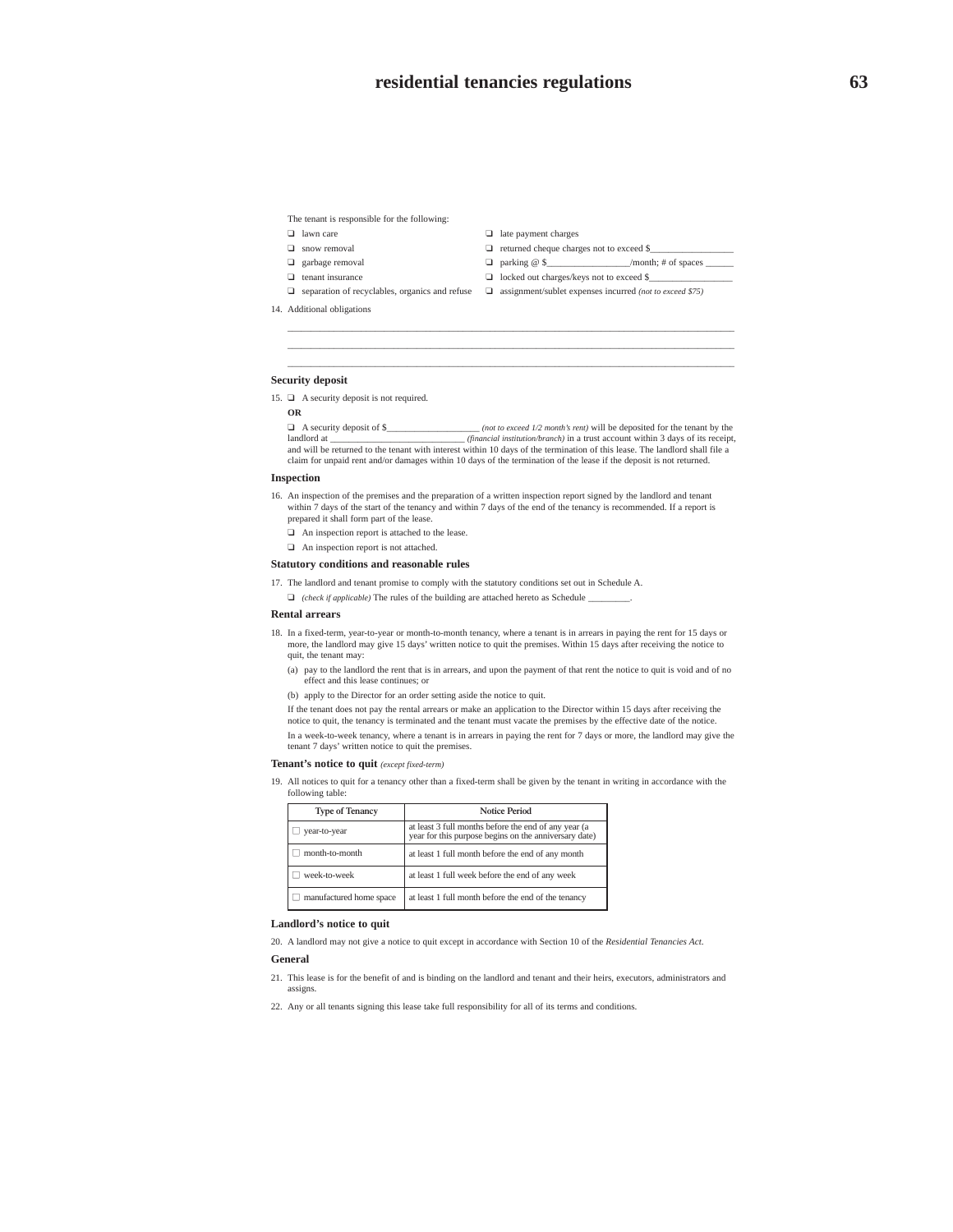(b) signing the lease; (c) receiving keys to the premises; (d) taking possession of or occupying the premises. 2\_\_\_\_\_\_\_\_\_\_\_ All tenants have received a copy of the signed lease within 10 days of the date of the signing of the lease.  $\overline{\phantom{a}}$ 2\_\_\_\_\_\_\_\_\_\_\_ 3\_\_\_\_\_\_\_\_\_\_\_ All tenants have read, signed and received the rules and attachments to this lease.  $\overline{\phantom{a}}$ **SIGN BOTH COPIES SEPARATELY. BEFORE YOU SIGN, PLEASE READ THE FOLLOWING NOTICE: TENANTS: GIVING NOTICE** IF YOU WISH TO TERMINATE A YEAR-TO-YEAR LEASE AT THE END OF THE LEASE TERM, THE LAW REQUIRES THAT YOU MUST GIVE AT LEAST 3 MONTHS' WRITTEN NOTICE ON OR BEFORE OR BEFORE \_\_\_\_\_\_\_\_\_\_\_\_\_\_\_\_\_\_\_\_\_\_\_\_\_\_\_\_\_\_\_\_\_\_\_\_\_\_\_\_\_\_ *(NOTICE DATE—3 MONTHS PRIOR TO ANNIVERSARY DATE)*. OTHERWISE THE LEASE WILL AUTOMATICALLY BE RENEWED FOR ANOTHER YEAR. IF YOU WISH TO TERMINATE A MONTH-TO-MONTH LEASE OR A MANUFACTURED HOME SPACE LEASE, YOU MUST GIVE AT LEAST 1 FULL MONTH'S WRITTEN NOTICE BEFORE THE EXPIRATION OF ANY SUCH MONTH. IF YOU WISH TO TERMINATE A WEEKLY TENANCY, YOU MUST GIVE 1 FULL WEEK'S WRITTEN NOTICE BEFORE THE EXPIRATION OF ANY SUCH WEEK. Date Landlord **ANY OR ALL TENANTS SIGNING THIS LEASE TAKE FULL RESPONSIBILITY FOR ALL OF ITS TERMS AND CONDITIONS.** 

1\_\_\_\_\_\_\_\_\_\_\_ At least 1 tenant has received a copy of the Act and regulations within 10 days of the earliest of:

(a) the date specified in the lease as the start of the tenancy;

| Date | Tenant |
|------|--------|
| Date | Tenant |
|      |        |

Date Tenant

**Schedule A: Statutory Conditions**

*(*Section 9*, Residential Tenancies Act)*

#### **Statutory conditions**

9 (1) Notwithstanding any lease, agreement, waiver, declaration or other statement to the contrary, where the relation of<br>landlord and tenant exists in respect of residential premises by virtue of this Act or otherwise, th agreement between the landlord and tenant that the following conditions will apply as between the landlord and tenant as statutory conditions governing the residential premises:

#### **Statutory Conditions**

- 1. **Condition of Premises** The landlord shall keep the premises in a good state of repair and fit for habitation during the tenancy and shall comply with any statutory enactment or law respecting standards of health, safety or housing.
- 2. **Services** Where the landlord provides a service or facility to the tenant that is reasonably related to the tenant's continued use and enjoyment of the premises such as, but not so as to restrict the generality of the foregoing, heat, water, electric power, gas, appliances, garbage collection, sewers or elevators, the landlord shall not discontinue providing that service to the tenant without proper notice of a rental increase or without permission from the Director.
- 3. **Good Behaviour** A landlord or tenant shall conduct himself in such a manner as not to interfere with the possession or occupancy of the tenant or of the landlord and the other tenants, respectively.

**Attachments:** *(initials required)*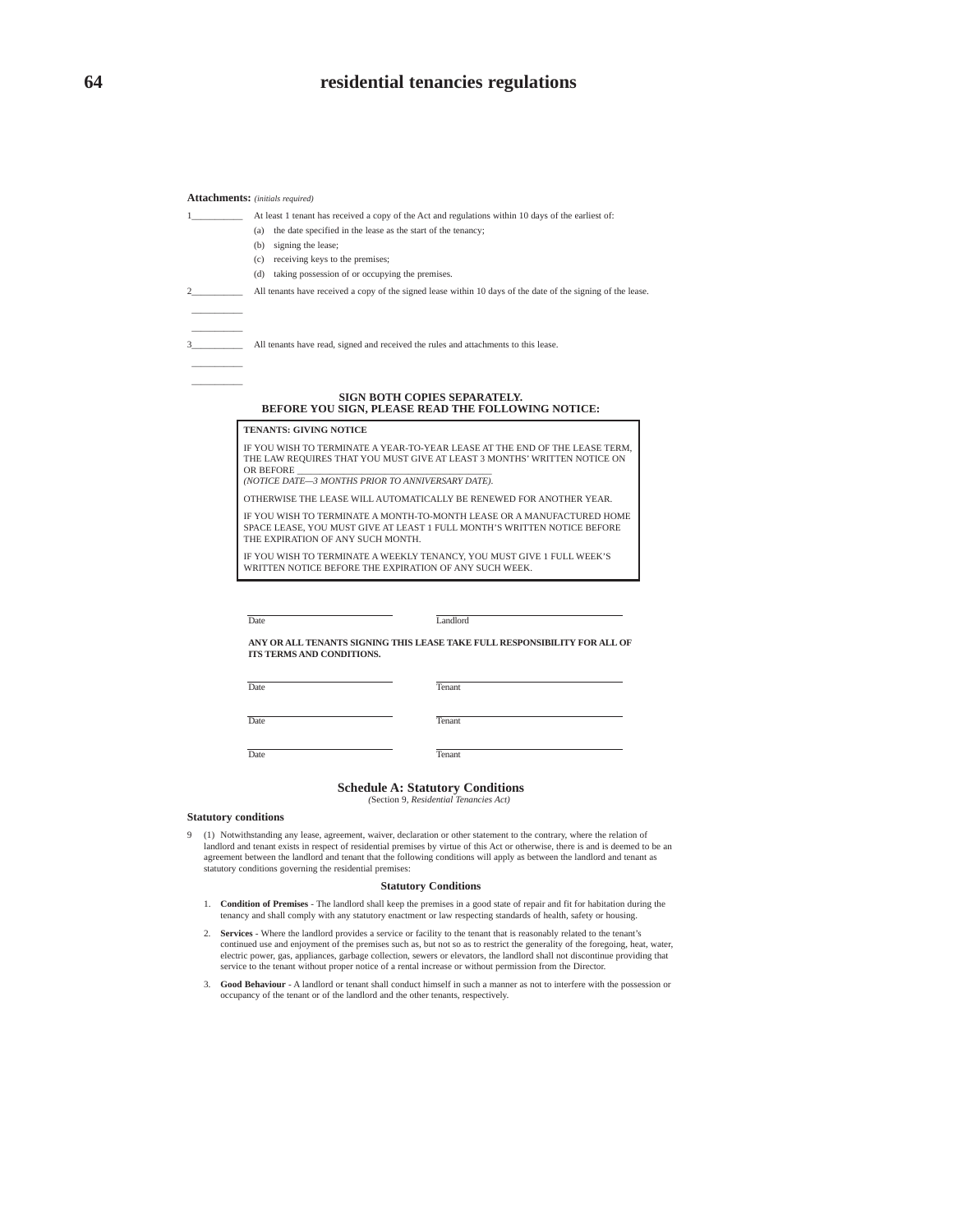- 4. **Obligation of the Tenant** The tenant is responsible for the ordinary cleanliness of the interior of the premises and for the repair of damage caused by wilful or negligent act of the tenant or of any person whom the tenant permits on the premises.
- 5. **Subletting Premises**  The tenant may assign, sublet or otherwise part with possession of the premises subject to the consent of the landlord which consent will not arbitrarily or unreasonably be withheld or charged for unless the landlord has actually incurred expense in respect of the grant of consent. *(Note: Pursuant to subsection 6(4) of the Residential Tenancies Act, tenants under a public housing program shall not sublet the residential premises.)*
- 6. **Abandonment and Termination** If the tenant abandons the premises or terminates the tenancy otherwise than in the manner permitted, the landlord shall mitigate any damages that may be caused by the abandonment or termination to the extent that a party to a contract is required by law to mitigate damages.
- 7. **Entry of Premises** Except in the case of an emergency, the landlord shall not enter the premises without the consent of the tenant unless
	- (a) notice of termination of the tenancy has been given and the entry is at a reasonable hour for the purpose of exhibiting the premises to prospective tenants or purchasers; or
	- (b) the entry is during daylight hours and written notice of the time of the entry has been given to the tenant at least twenty-four hours in advance of the entry.
- 8. **Entry Doors** Except by mutual consent, the landlord or the tenant shall not during occupancy by the tenant under the tenancy alter or cause to be altered the lock or locking system on any door that gives entry to the premises.
- 9. **Late Payment Penalty** Where the lease contains provision for a monetary penalty for late payment of rent, the monetary penalty shall not exceed one per cent per month of the monthly rent.

(2) In addition to the statutory conditions set out in subsection (1), there is and is deemed to be an agreement between the landlord and tenant that the following statutory conditions apply as between them in respect of the lease of a manufactured home space or a manufactured home in a land-lease community:

# **Statutory Conditions Respecting Lease of a Manufactured Home Space or a Manufactured Home in a Land-lease Community**

- 1. The landlord shall not restrict in any way the right of a tenant to sell, lease or otherwise part with the possession of a manufactured home by the tenant.
- 1A. Where a tenant wishes to sell or otherwise part with possession of a manufactured home, the tenant may apply in writing to the landlord on behalf of the person who wishes to acquire title to or possession of the manufactured home to become a tenant of the manufactured home space upon which the manufactured home is located.
- 1B. The consent of the landlord required by Statutory Condition 1A will not arbitrarily or unreasonably be withheld.
- 1C. The landlord shall not charge a commission or fee for granting consent required by Statutory Condition 1A, other than the landlord's reasonable expenses actually incurred in respect to the grant of consent.
- 1D. The landlord shall in writing, within ten days of receipt of the request made pursuant to Statutory Condition 1A, consent to the request or set out the reasons why consent is being withheld, failing which the landlord is deemed to have given consent to the request.
- 2. The landlord shall not receive any compensation for acting as the agent of the tenant in any negotiations to sell, lease or otherwise part with possession of a manufactured home space or a manufactured home situate in a landlease community, unless provided for in a separate written agency agreement that is entered into by the tenant
	- (a) after the tenant enters into the tenancy agreement; and
	- (b) at the time that the tenant decides he wishes to offer his manufactured home for sale or lease or otherwise part with the possession of his manufactured home or manufactured home space.
- 3. (1) Except as provided in this condition, the landlord shall not restrict in any way the right of the tenant to purchase goods or services from the person of the tenant's choice.
	- (2) The landlord may set reasonable standards for manufactured home equipment.
	- (3) Where a person who does not live in the land-lease community and who is offering goods or services for sale (a) unduly disturbs the peace and quiet of the land-lease community;
		- (b) fails to observe reasonable rules of conduct that have been established by the landlord; or
		- (c) violates the traffic rules of the land-lease community,despite a request by the landlord to discontinue the conduct, the landlord may restrict or prohibit the entry of that person into the land-lease community.
- 4. The landlord is responsible for compliance with municipal by-laws in respect of the common areas of the landlease community and the services provided by the landlord to the tenants in the land-lease community.

**\_\_\_\_\_\_\_\_\_\_\_\_\_\_\_\_\_\_\_\_\_\_\_\_\_\_\_\_\_\_\_\_\_\_\_\_\_\_\_\_\_\_\_\_\_\_\_\_\_\_\_\_\_\_\_\_\_\_\_**

5. The tenant is responsible for compliance with municipal by-laws in respect of the tenant's manufactured home and e manufactured home space on which it is located to the extent that the landlord is not responsible